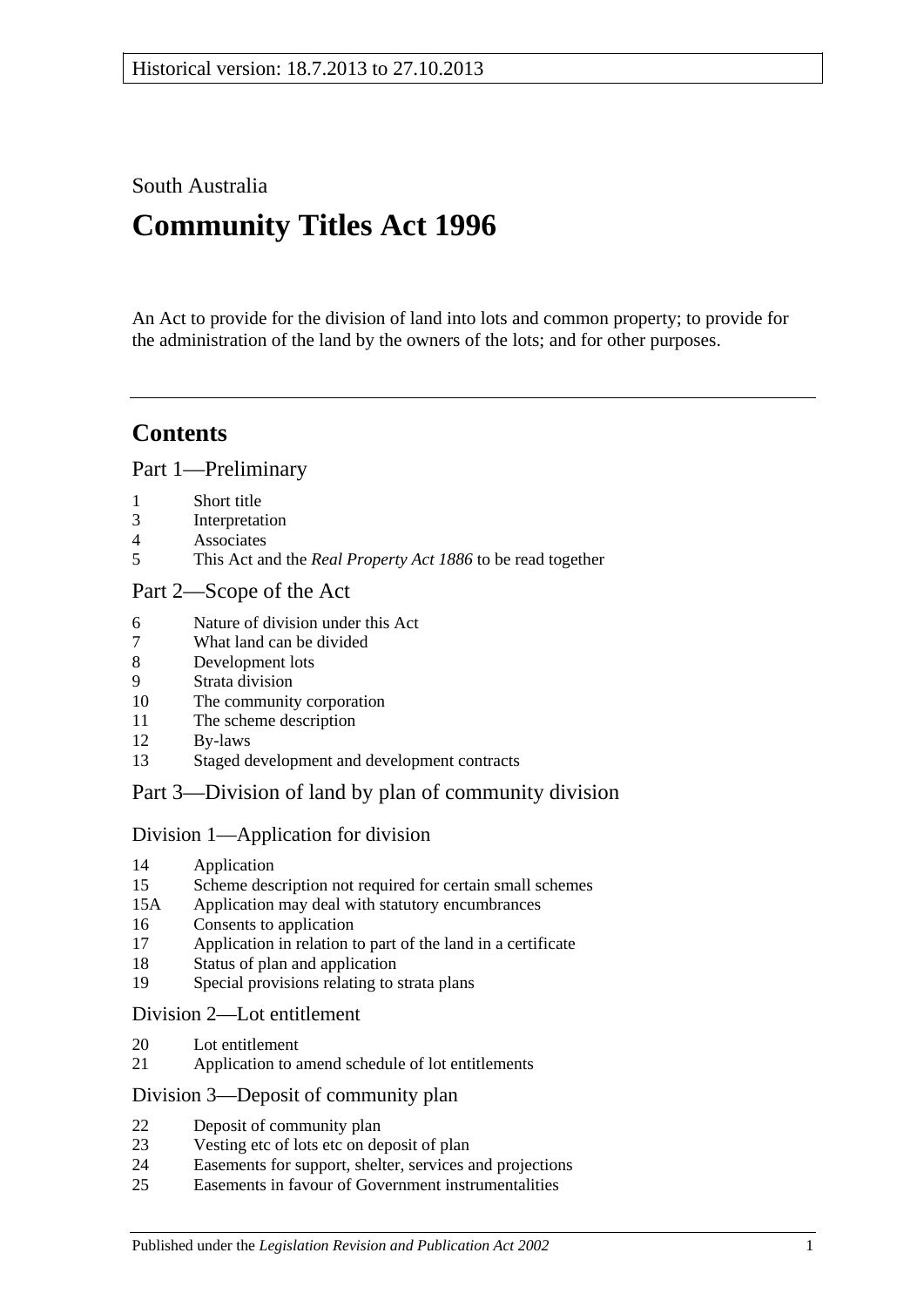- [Vesting of certain land in council etc](#page-27-1)
- [Encroachments](#page-28-0)

#### [Division 4—Common property](#page-29-0)

- [Common property](#page-29-1)
- [Vesting of the common property](#page-29-2)

#### [Part 4—The scheme description](#page-32-0)

- [Scheme description](#page-32-1)
- [Amendment of scheme description](#page-33-0)
- Persons whose [consents are required](#page-34-0)
- [Amended copy of scheme description to be filed](#page-35-0)

#### [Part 5—By-laws](#page-36-0)

- [By-laws](#page-36-1)
- [By-laws may exempt corporation from certain provisions of the Act](#page-37-0)
- [By-law as to the exclusive use of part of the common property](#page-37-1)
- [Restrictions on the making of by-laws](#page-38-0)
- [Certain by-laws may be struck out by Court](#page-38-1)
- [Variation of by-laws](#page-38-2)
- [Date of operation of by-laws](#page-39-0)
- [Invalidity of by-laws](#page-39-1)
- [Application of council by-laws](#page-40-0)
- [Persons bound by by-laws](#page-40-1)
- [Availability of copies of by-laws](#page-40-2)
- [By-laws need not be laid before Parliament or published in Gazette](#page-41-0)

## [Part 6—Development contracts](#page-42-0)

- [Interpretation](#page-42-1)
- [Development contracts](#page-42-2)
- [Consistency of development contract with scheme description and by-laws](#page-43-0)
- [Enforcement of a development contract](#page-44-0)
- [Variation or termination of development contract](#page-45-0)
- [Inspection and purchase of copies of contract](#page-46-0)

## [Part 7—Amendment, amalgamation and cancellation of plans](#page-48-0)

#### [Division 1—Amendment of community plans](#page-48-1)

- [Application for amendment](#page-48-2)
- [Status of application for amendment of plan](#page-50-0)
- 53A [Application may deal with statutory encumbrances](#page-50-1)
- [Amendment of the plan](#page-51-0)
- [Vesting etc of interests on amendment of plan](#page-51-1)
- [Merging of land on amendment of plan](#page-52-0)
- [Alteration of boundaries of primary community parcel](#page-52-1)
- [Amendment of plan pursuant to development contract](#page-53-0)
- [Amendment by order of District Court](#page-54-0)

#### [Division 2—Amalgamation of community plans](#page-55-0)

- [Amalgamation of plans](#page-55-1)
- [Persons whose consents are required](#page-56-0)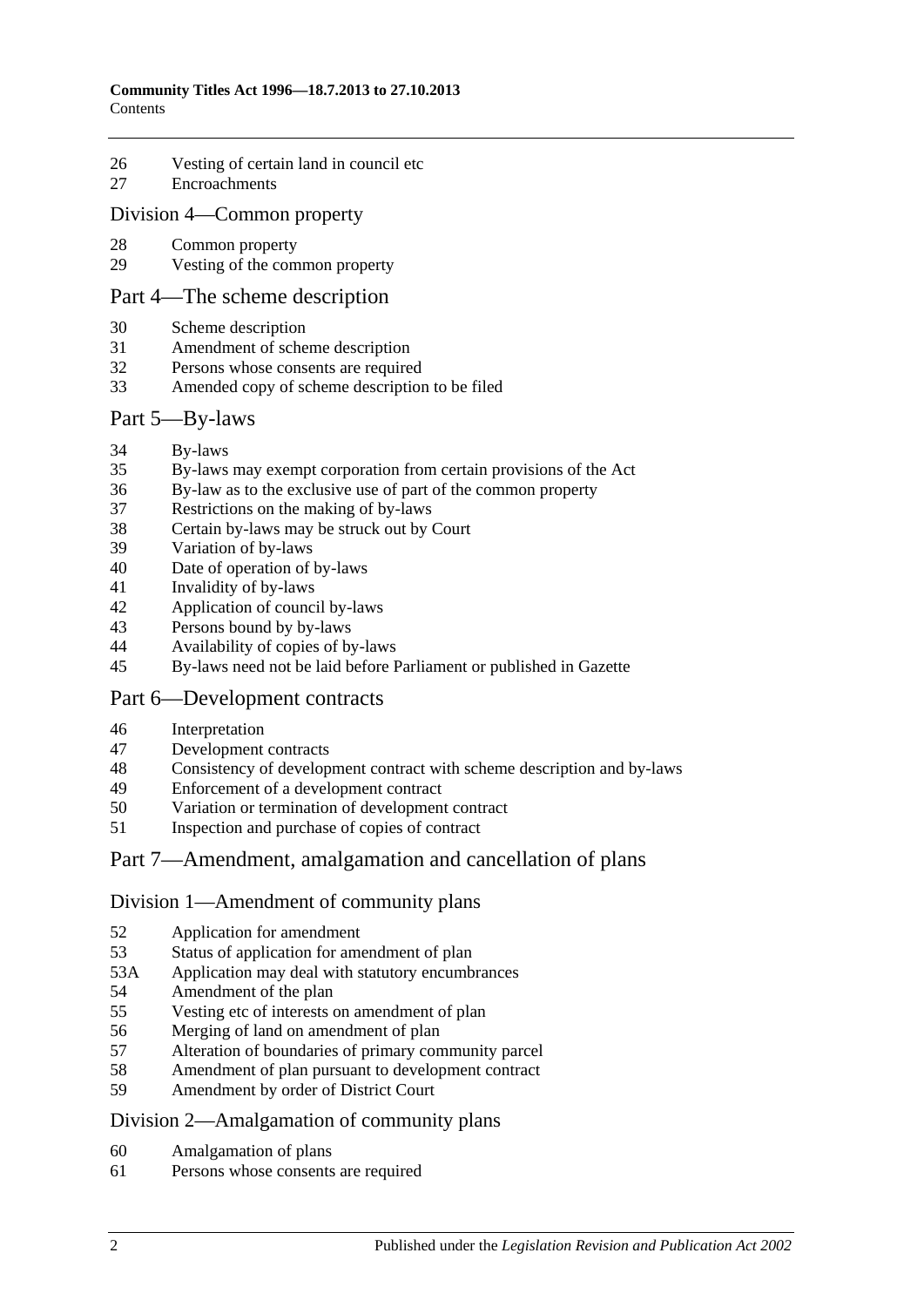- [Deposit of amalgamated plan](#page-57-0)
- [Effect of amalgamation on development contracts](#page-58-0)

#### [Division 3—Cancellation of community plans](#page-59-0)

- [Cancellation by Registrar-General or Court](#page-59-1)
- [Application to the Registrar-General](#page-59-2)
- [Persons whose consent is required](#page-59-3)
- [Application to the Court](#page-60-0)
- [Lot entitlements](#page-61-0)
- [Cancellation](#page-61-1)

#### [Part 8—Division of primary parcel under Part 19AB](#page-64-0)

[Division of primary parcel under Part 19AB](#page-64-1)

#### [Part 9—The community corporation](#page-66-0)

#### [Division 1—Establishment of the corporation](#page-66-1)

- [Establishment of corporation](#page-66-2)
- [Corporate nature of community corporations](#page-66-3)
- [The corporation's common seal](#page-66-4)
- [Members of corporation](#page-66-5)
- Functions [and powers of corporations](#page-67-0)
- [Presiding officer, treasurer and secretary](#page-67-1)
- [Corporation's monetary liabilities guaranteed by members](#page-69-0)
- [Non-application of](#page-69-1) *Corporations Act 2001*

#### [Division 2—General meetings](#page-69-2)

- [First general meeting](#page-69-3)
- [Business at the first general meeting](#page-69-4)
- [Convening of general meetings](#page-70-0)
- [Annual general meeting](#page-71-0)
- [Procedure at meetings](#page-71-1)
- [Voting at general meetings](#page-72-0)
- [Nominee's duty to disclose interest](#page-73-0)
- [Voting by a community corporation as a member of another community corporation](#page-73-1)
- [Value of votes cast at general meeting](#page-74-0)
- [Special resolutions—three lot schemes](#page-74-1)
- [Revocation etc of decisions by corporation](#page-75-0)

#### [Division 3—Management committee](#page-75-1)

- [Establishment of management committee](#page-75-2)
- [Term of office](#page-75-3)
- Functions [and powers of committees](#page-76-0)
- [Convening of committee meetings](#page-76-1)
- [Procedure at committee meetings](#page-76-2)
- [Disclosure of interest](#page-77-0)
- [Members' duties of honesty](#page-77-1)
- [Casual vacancies](#page-78-0)
- [Validity of acts of a committee](#page-78-1)
- [Immunity from](#page-78-2) liability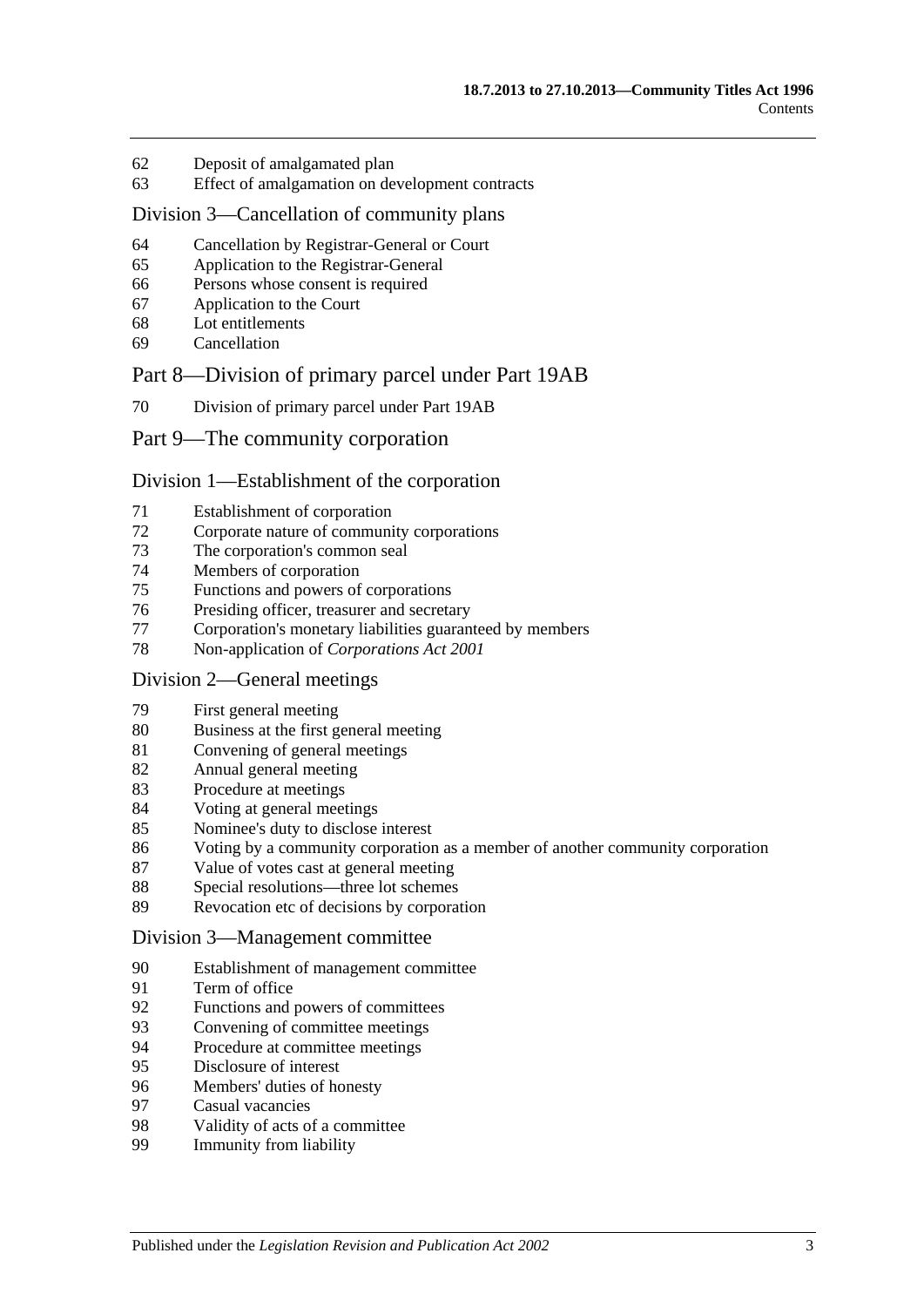#### [Division 4—Appointment of administrator](#page-78-3)

#### [Administrator of community corporation's affairs](#page-78-4)

[Part 10—Property management](#page-80-0)

### [Division 1—Powers of corporation to maintain integrity of the community scheme](#page-80-1)

- [Power to enforce duties of maintenance and repair etc](#page-80-2)
- [Alterations and additions in relation to strata schemes](#page-81-0)

#### [Division 2—Insurance](#page-81-1)

- [Insurance of buildings etc by community corporation](#page-81-2)
- [Other insurance by community corporation](#page-82-0)
- [Application of insurance money](#page-82-1)
- [Insurance to protect easements](#page-82-2)
- [Offences relating to failure to insure](#page-82-3)
- [Right to inspect policies of insurance](#page-83-0)
- [Insurance by owner of lot](#page-83-1)

[Division 3—Easements](#page-84-0)

[Easements](#page-84-1)

#### [Division 4—Leasing of common property and lots](#page-85-0)

[Limitations on leasing of common property and lots](#page-85-1)

## [Division 5—Acquisition of property for benefit of owners and occupiers of lots](#page-85-2)

[Acquisition of property](#page-85-3)

## [Part 11—Financial management](#page-86-0)

#### [Division 1—General](#page-86-1)

- [Statement of expenditure etc](#page-86-2)
- [Contributions by owners of lots](#page-86-3)
- [Cases where owner not liable to contribute](#page-87-0)
- [Administrative and sinking funds](#page-87-1)
- [Disposal of excess money in funds](#page-88-0)
- [Power to borrow](#page-88-1)
- [Limitation on expenditure](#page-88-2)

#### [Division 2—Agent's trust accounts](#page-88-3)

- [Application of Division](#page-88-4)
- [Interpretation](#page-89-0)
- [Trust money to be deposited in trust account](#page-89-1)
- [Withdrawal of money from trust account](#page-89-2)
- [Authorised trust accounts](#page-89-3)
- [Application of interest](#page-89-4)
- [Keeping of records](#page-90-0)
- [Audit of trust accounts](#page-90-1)
- [Obtaining information for purposes of audit](#page-91-0)
- [ADIs etc to report deficiencies in trust accounts](#page-91-1)<br>130 Confidentiality
- [Confidentiality](#page-91-2)
- [ADIs etc not affected by notice of trust](#page-91-3)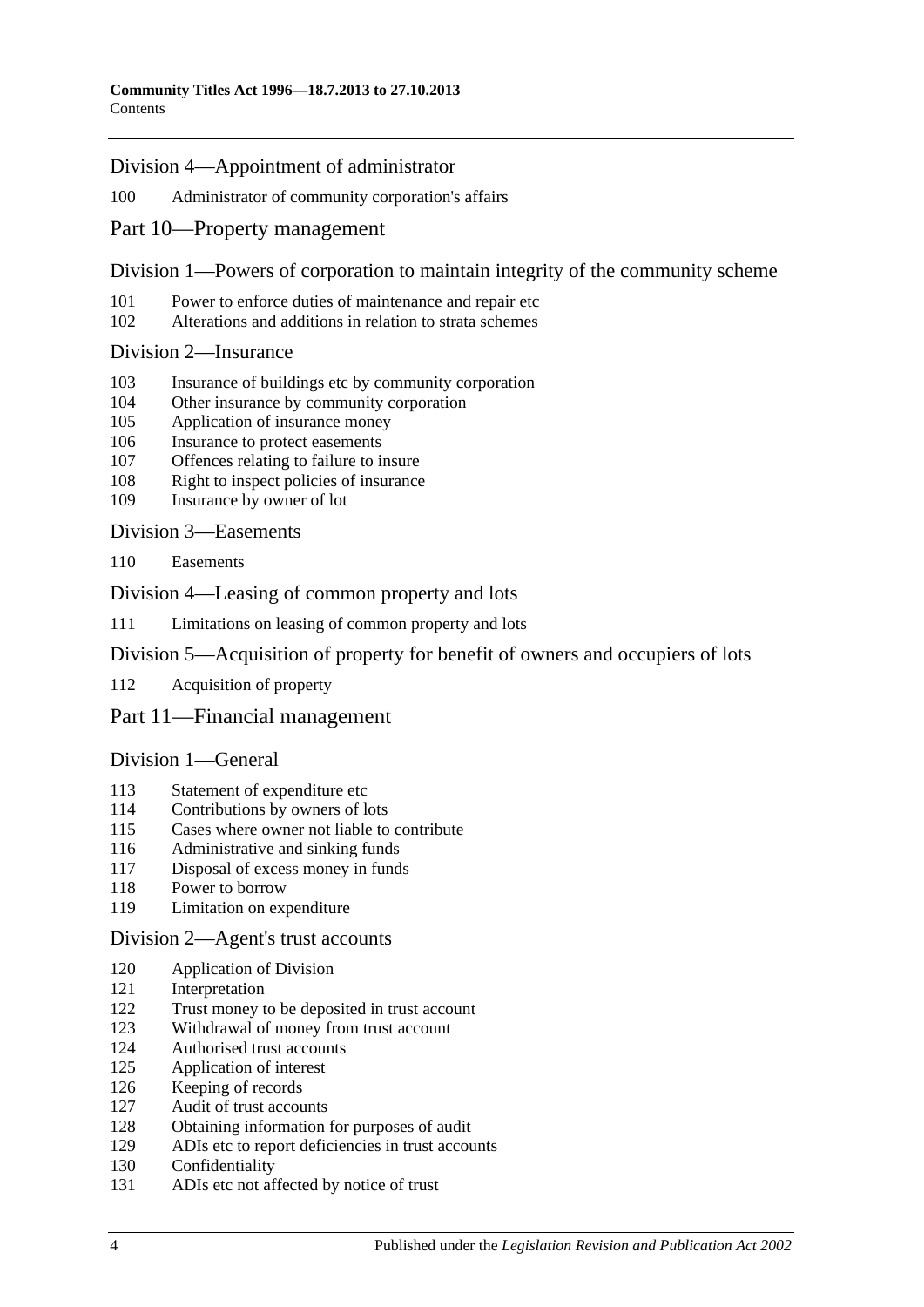## [Part 12—Obligations of owners and occupiers](#page-94-0)

- [Interference with easements and services](#page-94-1)
- [Nuisance](#page-94-2)
- [Maintenance of lots](#page-94-3)

## [Part 13—Records, audit and information to be provided by corporation](#page-96-0)

#### [Division 1—Records](#page-96-1)

- [Register of owners of lots](#page-96-2)
- [Records](#page-96-3)
- [Statement of accounts](#page-96-4)

#### [Division 2—Audit](#page-96-5)

[Audit](#page-96-6)

### [Division 3—Information to be provided by corporation](#page-97-0)

- [Information to be provided by corporation](#page-97-1)
- [Information as to higher tier of community scheme](#page-98-0)

### [Part 14—Resolution of disputes](#page-100-0)

- [Persons who may apply for relief](#page-100-1)
- [Resolution of disputes etc](#page-100-2)

### [Part 15—Miscellaneous](#page-104-0)

- [Corporation may provide services](#page-104-1)
- [Preliminary examination of plan by Registrar-General](#page-104-2)
- [Filing of documents with plan](#page-104-3)
- 145A [Registrar-General may rely on certificates](#page-104-4)
- [Entry onto lot or common property](#page-104-5)
- [Power to require handing over of property](#page-105-0)
- [Owner of lot under a legal disability](#page-105-1)
- [Relief where unanimous or special resolution required](#page-106-0)
- 149A [Applications to Magistrates Court](#page-106-1)
- [Stamp duty not payable in certain circumstances](#page-106-2)
- [Destruction or disposal of certain documents](#page-107-0)
- 151A [Liability of community corporation in respect of certification by officer](#page-107-1)
- [Vicarious liability of management committee members](#page-107-2)
- [General defence](#page-107-3)
- [Procedure where the whereabouts of certain persons are unknown](#page-107-4)
- [Service](#page-108-0)
- 155A [Indemnity fund under](#page-109-0) *Land Agents Act 1994*
- [Regulations](#page-109-1)

#### [Schedule—Transitional provisions](#page-110-0)

- [Interpretation](#page-110-1)
- [Election as to application of this Act](#page-110-2)
- [Prescribed building unit schemes](#page-111-0)

## [Legislative history](#page-114-0)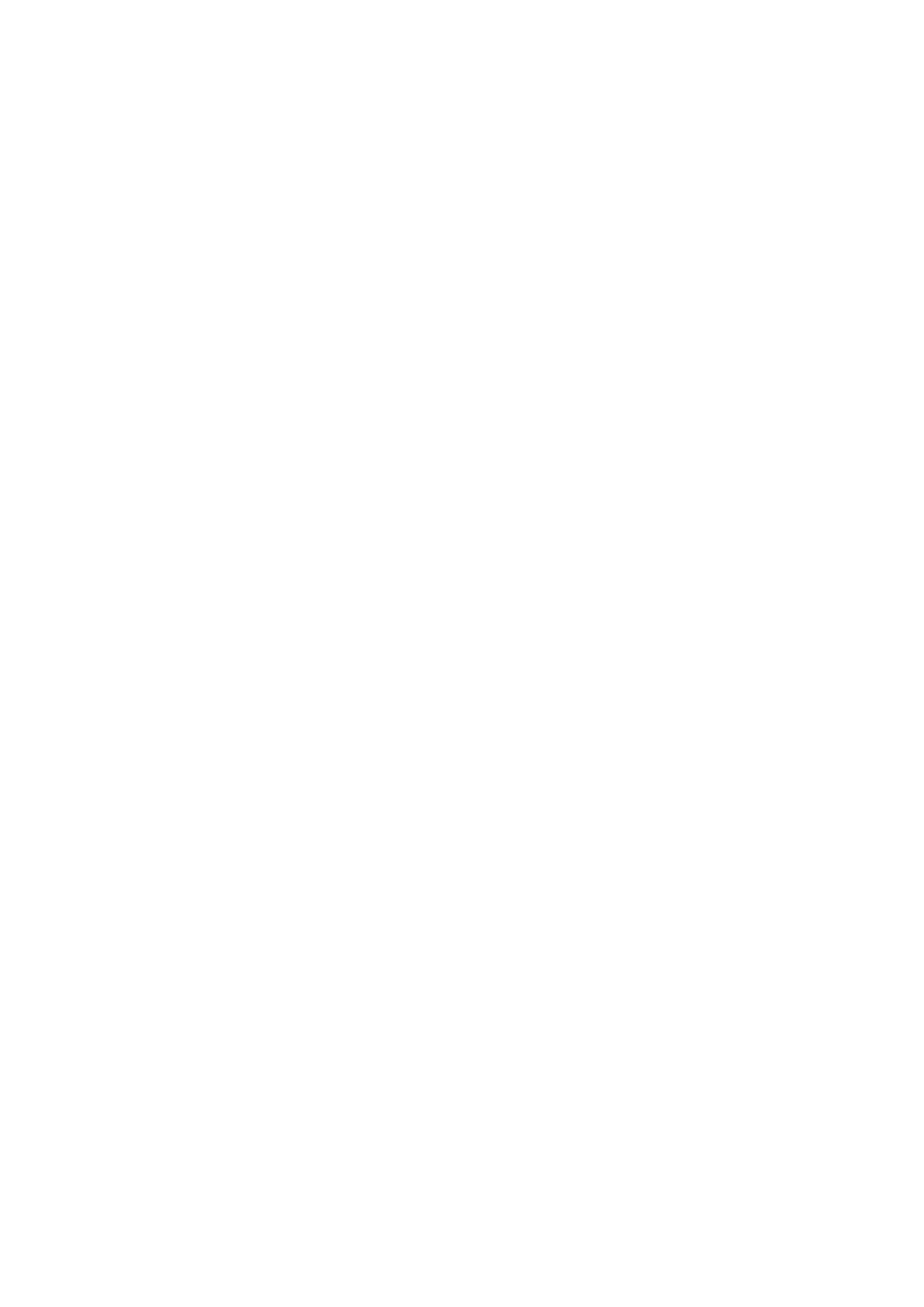## <span id="page-6-0"></span>**The Parliament of South Australia enacts as follows:**

# **Part 1—Preliminary**

## <span id="page-6-1"></span>**1—Short title**

This Act may be cited as the *Community Titles Act 1996*.

### <span id="page-6-2"></span>**3—Interpretation**

(1) In this Act, unless the contrary intention appears—

*allotment* means land registered under the *[Real Property Act](http://www.legislation.sa.gov.au/index.aspx?action=legref&type=act&legtitle=Real%20Property%20Act%201886) 1886* that comprises an allotment defined by Part 19AB of that Act;

*annual general meeting* means a general meeting of a community corporation that is held in compliance with [section](#page-71-0) 82;

*associate*—see [section](#page-12-0) 4;

*by-laws*—see [Part 5;](#page-36-0)

*building* includes a fixed structure;

*ceiling* includes a false or suspended ceiling;

*community corporation* means a corporation established when a plan of community division is deposited in the Lands Titles Registration Office;

*community lot*—see [section](#page-14-1) 6;

*community parcel* means the land divided by a plan of community division but does not include a street, road, thoroughfare, reserve or other similar open space vested in a council or prescribed authority or that has reverted to the Crown;

*community plan*—see *plan of community division*;

*community scheme*—see *scheme of community division*;

*council* means a municipal council or a district council;

*deposited* in relation to a plan of community division means deposited in the Lands Titles Registration Office by the Registrar-General;

*developer* in relation to a community scheme means the person who was the registered proprietor of the land comprising the community parcel immediately before the plan of community division was deposited in the Lands Titles Registration Office;

*development lot*—see [section](#page-14-3) 8;

*domestic partner* means a person who is a domestic partner within the meaning of the *[Family Relationships Act](http://www.legislation.sa.gov.au/index.aspx?action=legref&type=act&legtitle=Family%20Relationships%20Act%201975) 1975*, whether declared as such under that Act or not;

*encumbrance* includes—

- (a) a life estate or a lease;
- (b) a mortgage or charge;
- (c) a claim or lien;
- (d) an easement;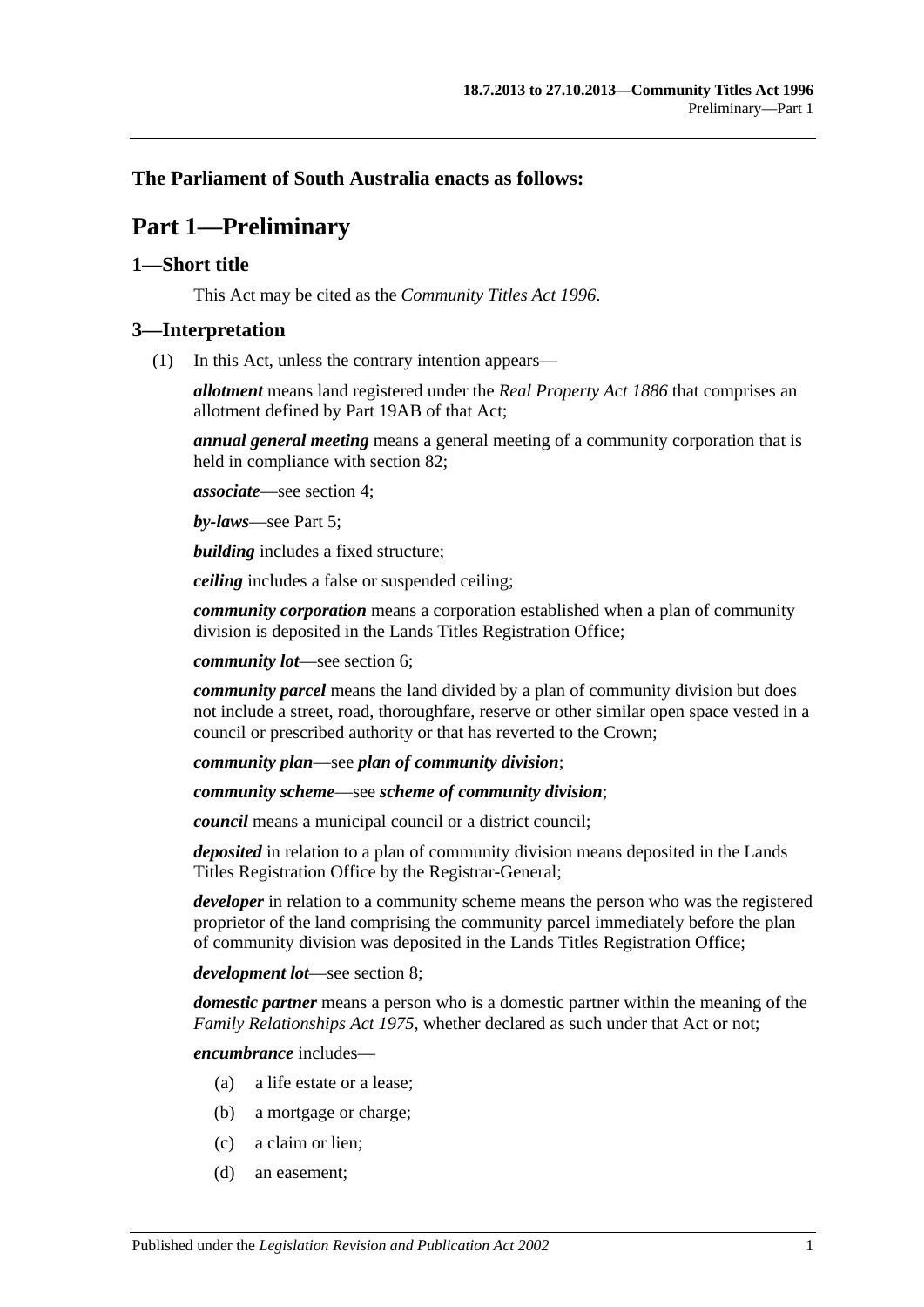(e) a caveat;

(f) a statutory encumbrance;

*fence* includes a gate;

*floor* includes a stairway or ramp;

*holder* of a statutory encumbrance means—

- (a) in relation to an agreement relating to the management, preservation or conservation of land lodged under Part 5 of the *[Development Act](http://www.legislation.sa.gov.au/index.aspx?action=legref&type=act&legtitle=Development%20Act%201993) 1993*—the Minister, greenway authority or council that entered into the agreement; or
- (b) in any other case—the Minister responsible for the administration of the Act under which the encumbrance was entered into or is in force;

*land valuer* means a person who lawfully carries on a business that consists of or involves valuing land;

*leaseback arrangement*—see [subsection](#page-11-0) (7);

*lot* means a community lot or a development lot;

*lot entitlement*—see [section](#page-22-1) 20;

*lot subsidiary*—see section [19\(3\)\(d\);](#page-22-3)

*non-recurrent* in relation to expenditure means expenditure for a particular purpose that is normally made less frequently than once a year;

*occupier* in relation to a lot means a person who occupies the lot on a temporary or permanent basis (either solely or jointly with other persons) and includes a person who is unlawfully in occupation of a lot;

*officer* of a community corporation means the presiding officer, treasurer or secretary of the community corporation;

*ordinary resolution* of a community corporation means a resolution passed at a properly convened meeting of the corporation by a simple majority of the votes of members present and voting on the resolution;

*owner*—

- (a) in relation to land (excluding a lot) means a person who is registered as the proprietor of an estate in fee simple in the land or, where a mortgagee is in possession of the land, means the mortgagee to the exclusion of the registered proprietor of the land;
- <span id="page-7-1"></span><span id="page-7-0"></span>(b) in relation to a lot (other than a lot referred to in [paragraph](#page-8-0) (c)) means—
	- (i) a person who is registered as the proprietor of an estate in fee simple in the lot; or
	- (ii) if the fee simple is divided into a life estate with a remainder or reversionary interest—the person registered as the proprietor of the life estate to the exclusion of the proprietor of the remainder or reversionary interest; or
	- (iii) if a mortgagee is in possession of the lot—the mortgagee to the exclusion of the persons referred to in [subparagraphs](#page-7-0) (i) and [\(ii\);](#page-7-1)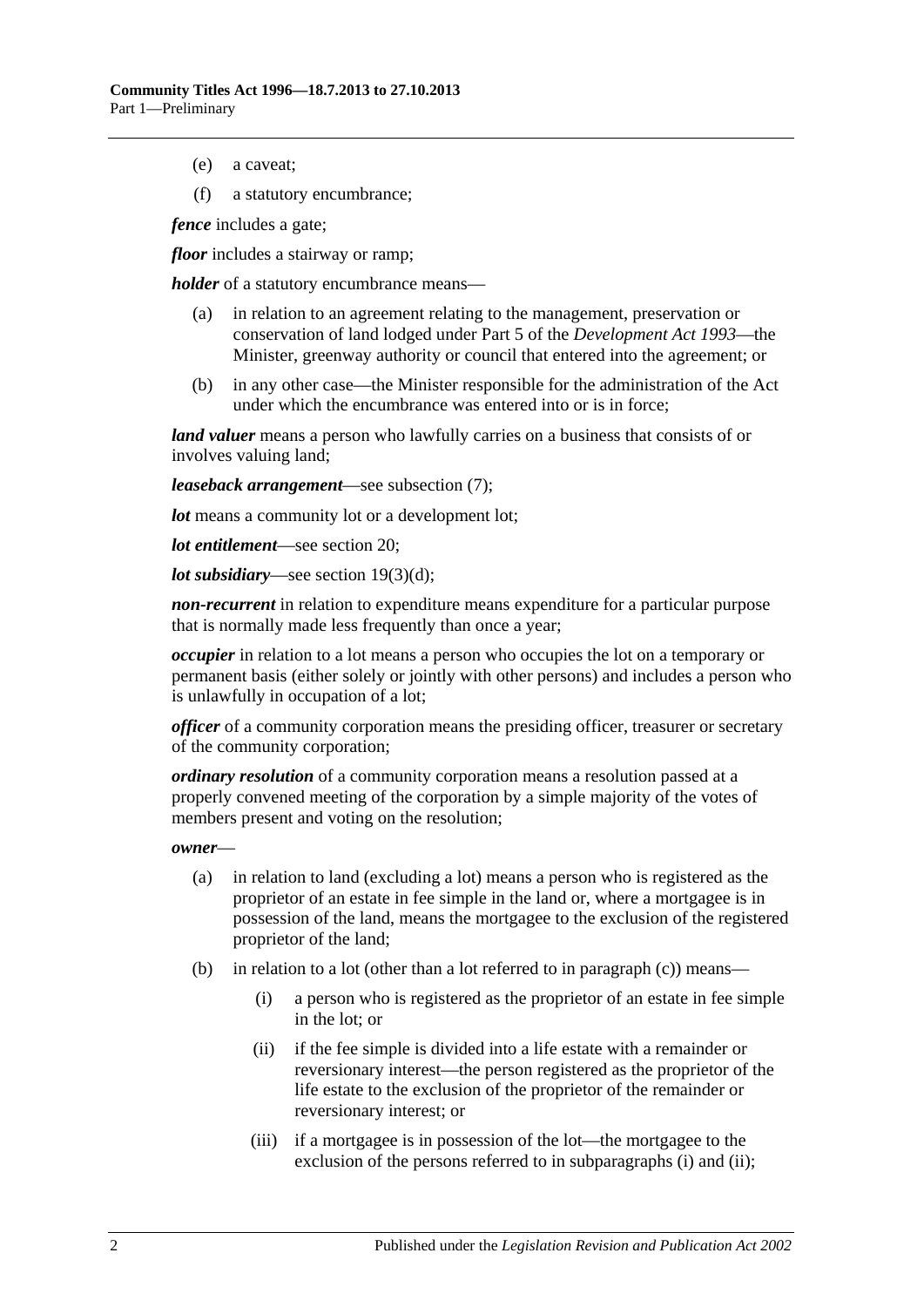<span id="page-8-0"></span>(c) in relation to a primary or secondary lot that has been divided by a secondary or tertiary plan, means the secondary or tertiary corporation established on deposit of the plan in the Lands Titles Registration Office;

*plan of community division* or *community plan* means a plan that divides land into lots and common property;

*primary by-laws* means by-laws made under this Act in relation to the division of land by a primary plan of community division;

*primary community corporation* or *primary corporation* means the community corporation established on the deposit of a primary plan of community division in the Lands Titles Registration Office;

*primary lot*—see [section](#page-14-5) 7(1);

*primary parcel* means land divided by a primary plan of community division but does not include a street, road, thoroughfare, reserve or other similar open space vested in a council or prescribed authority or that has reverted to the Crown;

*primary plan of community division* or *primary plan* means a plan of community division that divides land comprising an allotment;

*primary scheme* means a scheme of community division in which an allotment is divided into common property and primary lots;

*recurrent* in relation to expenditure means expenditure for a particular purpose that is normally made every year or more frequently;

*registered encumbrance* means an encumbrance registered or entered on the certificate of title for the land to which it relates;

*relative* in relation to a person, means the spouse, domestic partner, parent or remoter lineal ancestor, son, daughter or remoter issue or brother or sister of the person;

*relevant development authority* in relation to the division or other development of land means the person or body authorised by the *[Development Act](http://www.legislation.sa.gov.au/index.aspx?action=legref&type=act&legtitle=Development%20Act%201993) 1993* to consent to, or approve of, the division or other development of the land or to give any other development authorisation under that Act in relation to the division or other development of the land;

*residential purposes* in relation to the use of land does not include the use of land for the purposes of a hotel, motel or hostel or to provide any other form of temporary residential accommodation for valuable consideration;

*schedule of lot entitlements* means the schedule of lot entitlements annexed to a plan of community division;

*scheme of community division* or *community scheme* in relation to land means the scheme for the division, development and administration of the land set out in the scheme description (if any), plan of community division, by-laws and development contract (if any) lodged with the Registrar-General under this Act in relation to the land;

*scheme description* means the description of the community scheme filed with the plan of community division deposited in the Lands Titles Registration Office;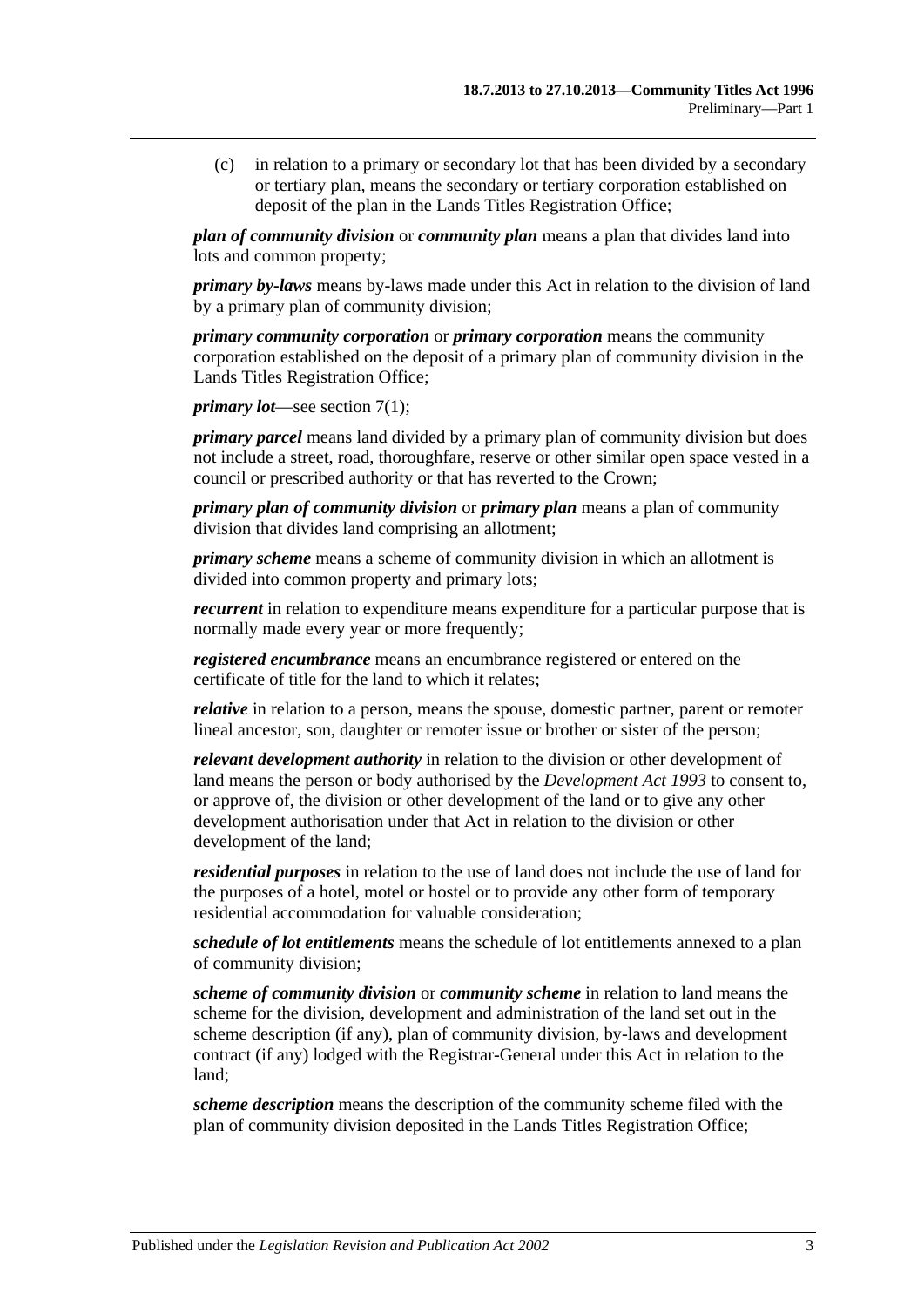*secondary community corporation* or *secondary corporation* means the community corporation established on the deposit of a secondary plan of community division in the Lands Titles Registration Office;

*secondary lot*—see [section](#page-14-6) 7(2);

*secondary parcel* means land divided by a secondary plan of community division but does not include a street, road, thoroughfare, reserve or other similar open space vested in a council or prescribed authority or that has reverted to the Crown;

*secondary plan of community division* or *secondary plan* means a plan of community division that divides land comprising a primary lot;

*secondary scheme* means a scheme of community division in which a primary lot is divided into common property and secondary lots;

*service infrastructure* means cables, wires, pipes, sewers, drains, ducts, plant and equipment by which lots or common property are provided with—

- (a) water reticulation or supply; or
- (b) gas reticulation or supply; or
- (c) electricity supply; or
- (d) heating oil; or
- (e) air conditioning or ventilation; or
- (f) a telephone service; or
- (g) a radio service; or
- (h) a computer data or television service; or
- (i) sewer systems; or
- (j) drainage; or
- (k) systems for the removal or disposal of garbage or waste; or
- (l) other systems or services designed to improve the amenity, or enhance the enjoyment, of the lots or common property;

*special resolution* of a community corporation means—

- (a) where the number of community lots is three—see [section](#page-74-1) 88;
- <span id="page-9-0"></span>(b) in all other cases—a resolution—
	- (i) of which at least 14 days notice setting out the text of the proposed resolution has been served on all the owners of the community lots; and
	- (ii) that is passed at a properly convened meeting of the corporation at which the number of votes (if any) cast against the resolution is 25 per cent or less of the total number of votes that could be cast at a meeting at which all members are present and entitled to vote<sup>1</sup>;

*spouse*—a person is the spouse of another if they are legally married;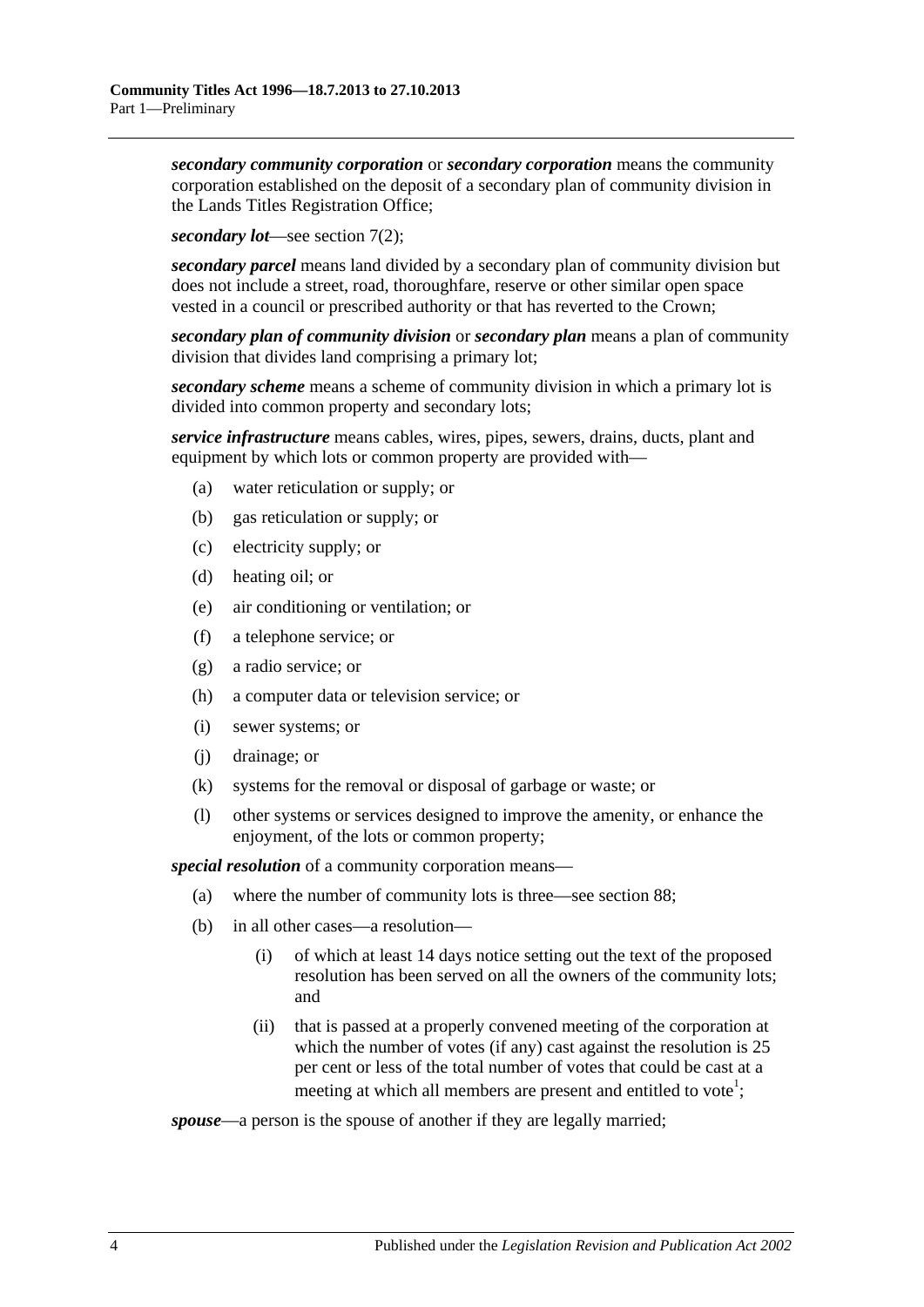#### *statutory encumbrance* means—

- (a) an Aboriginal heritage agreement entered into under the *[Aboriginal Heritage](http://www.legislation.sa.gov.au/index.aspx?action=legref&type=act&legtitle=Aboriginal%20Heritage%20Act%201988)  Act [1988](http://www.legislation.sa.gov.au/index.aspx?action=legref&type=act&legtitle=Aboriginal%20Heritage%20Act%201988)*;
- (ab) an agreement under section 39D of the repealed *[City of Adelaide](http://www.legislation.sa.gov.au/index.aspx?action=legref&type=act&legtitle=City%20of%20Adelaide%20Development%20Control%20Act%201976)  [Development Control Act](http://www.legislation.sa.gov.au/index.aspx?action=legref&type=act&legtitle=City%20of%20Adelaide%20Development%20Control%20Act%201976) 1976* that is continued in force by virtue of the provisions of the *[Acts Interpretation Act](http://www.legislation.sa.gov.au/index.aspx?action=legref&type=act&legtitle=Acts%20Interpretation%20Act%201915) 1915*;
- (b) an agreement relating to the management, preservation or conservation of land lodged under Part 5 of the *[Development Act](http://www.legislation.sa.gov.au/index.aspx?action=legref&type=act&legtitle=Development%20Act%201993) 1993*;
- (c) any agreement or proclamation registered or noted on the title to land immediately before the commencement of the *[Development Act](http://www.legislation.sa.gov.au/index.aspx?action=legref&type=act&legtitle=Development%20Act%201993) 1993* that is continued in force by virtue of the provisions of the *[Statutes Repeal and](http://www.legislation.sa.gov.au/index.aspx?action=legref&type=act&legtitle=Statutes%20Repeal%20and%20Amendment%20(Development)%20Act%201993)  [Amendment \(Development\) Act](http://www.legislation.sa.gov.au/index.aspx?action=legref&type=act&legtitle=Statutes%20Repeal%20and%20Amendment%20(Development)%20Act%201993) 1993*;
- (d) a heritage agreement entered into under the *[Heritage Act](http://www.legislation.sa.gov.au/index.aspx?action=legref&type=act&legtitle=Heritage%20Act%201993) 1993*;
- (e) a heritage agreement entered into under the *[Native Vegetation Act](http://www.legislation.sa.gov.au/index.aspx?action=legref&type=act&legtitle=Native%20Vegetation%20Act%201991) 1991*;
- (ea) an access agreement entered into under the *[Recreational Greenways](http://www.legislation.sa.gov.au/index.aspx?action=legref&type=act&legtitle=Recreational%20Greenways%20Act%202000)  Act [2000](http://www.legislation.sa.gov.au/index.aspx?action=legref&type=act&legtitle=Recreational%20Greenways%20Act%202000)*;
- (eb) a management agreement entered into under the *[River Murray Act](http://www.legislation.sa.gov.au/index.aspx?action=legref&type=act&legtitle=River%20Murray%20Act%202003) 2003*;
- (ec) a management agreement entered into under the *[Upper South East Dryland](http://www.legislation.sa.gov.au/index.aspx?action=legref&type=act&legtitle=Upper%20South%20East%20Dryland%20Salinity%20and%20Flood%20Management%20Act%202002)  [Salinity and Flood Management Act](http://www.legislation.sa.gov.au/index.aspx?action=legref&type=act&legtitle=Upper%20South%20East%20Dryland%20Salinity%20and%20Flood%20Management%20Act%202002) 2002*;
- (f) any other encumbrance created by or under any statute and prescribed by the regulations for the purposes of this definition;

*strata lot* means a community lot created by a strata plan;

*strata plan*—see [section](#page-14-7) 9(1);

*strata scheme* means a scheme of community division under which land is divided by a strata plan;

*tertiary community corporation* or *tertiary corporation* means the community corporation established on the deposit of a tertiary plan of community division in the Lands Titles Registration Office;

*tertiary lot*—see [section](#page-14-8) 7(3);

*tertiary parcel* means land divided by a tertiary plan of community division but does not include a street, road, thoroughfare, reserve or other similar open space vested in a council or prescribed authority or that has reverted to the Crown;

*tertiary plan of community division* or *tertiary plan* means a plan of community division that divides land comprising a secondary lot;

*tertiary scheme* means a scheme of community division in which a secondary lot is divided into common property and tertiary lots;

*unanimous resolution* of a community corporation means a resolution—

- (a) of which at least 14 days notice setting out the text of the proposed resolution has been served on all the owners of the community lots; and
- (b) that is passed at a properly convened meeting of the corporation without any vote being cast against it;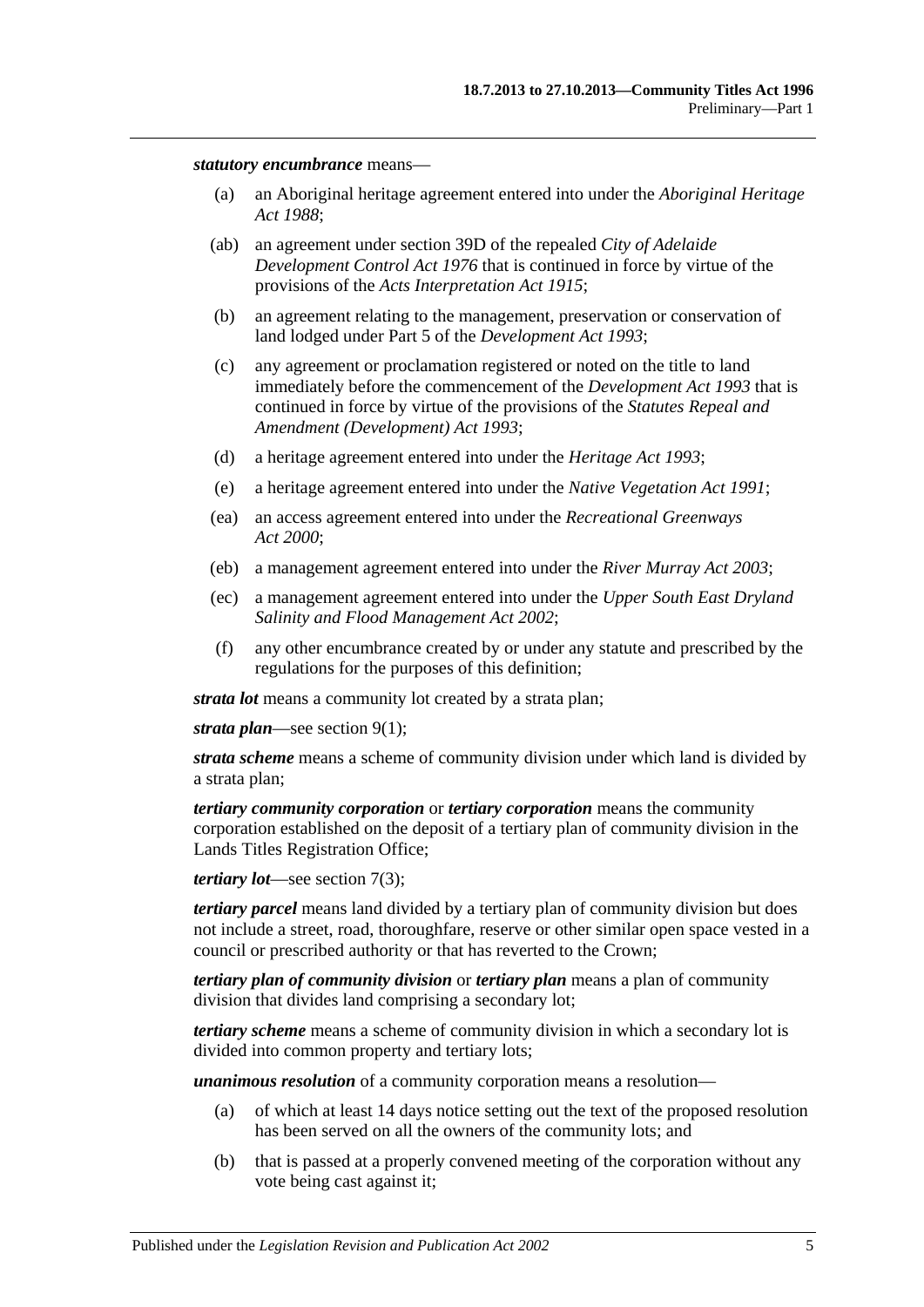*wall* includes a door or window.

- <span id="page-11-1"></span>(2) For the purposes of this Act, allotments or primary parcels will be taken to be contiguous if they abut one another at any point or if they are separated only by—
	- (a) a street, road, railway, thoroughfare, travelling stock route, watercourse or channel; or
	- (b) a reserve or other similar open space dedicated for public purposes.
- (3) For the purposes of [subsection](#page-11-1) (2) allotments or primary parcels will be taken to be separated by intervening land if a line projected at right angles from any point on the boundary of one of the allotments or primary parcels with the intervening land would intersect a boundary of the other allotment or primary parcel with the intervening land.
- (4) If a primary lot is divided by a secondary plan and one or more of the secondary lots created by the plan are used, or are intended to be used, or are taken to be used (see [subsection](#page-11-2) (5)), solely or predominantly for residential purposes, the primary lot will be taken, for the purposes of this Act, to be used solely or predominantly for residential purposes.
- <span id="page-11-2"></span>(5) If a secondary lot is divided by a tertiary plan and one or more of the tertiary lots created by the plan are used, or are intended to be used, solely or predominantly for residential purposes, the secondary lot will be taken, for the purposes of this Act, to be used solely or predominantly for residential purposes.
- (6) If a primary lot is divided by a secondary plan, the secondary scheme will be taken to comprise part of the primary scheme and if a secondary lot is divided by a tertiary plan, the tertiary scheme will be taken to comprise part of the primary and secondary schemes.
- <span id="page-11-0"></span>(7) For the purposes of this Act a community parcel will be taken to be subject to a leaseback arrangement if each of the community lots is subject to a lease to the same person (whether the developer or some other person) or some but not all of the community lots are subject to leases to the same person and the remaining community lots are owned by the lessee.
- (8) Where a community parcel comprised of a primary lot or a secondary lot  $\alpha^2$  is subject to a leaseback arrangement, the lessee (and not the secondary or tertiary corporation) will be taken to be the owner of the lot for the purpose of applying [subsection](#page-11-0) (7).
- (9) A document will be taken to have been filed with a plan of community division under this Act when the Registrar-General certifies that it has been filed with the plan in accordance with this Act.
- (10) An explanatory note to a provision of this Act does not form part of the provision to which it relates.
- (11) Where—
	- (a) this Act requires the scheme description lodged with the Registrar-General to be endorsed by the relevant development authority; and
	- $(b)$  –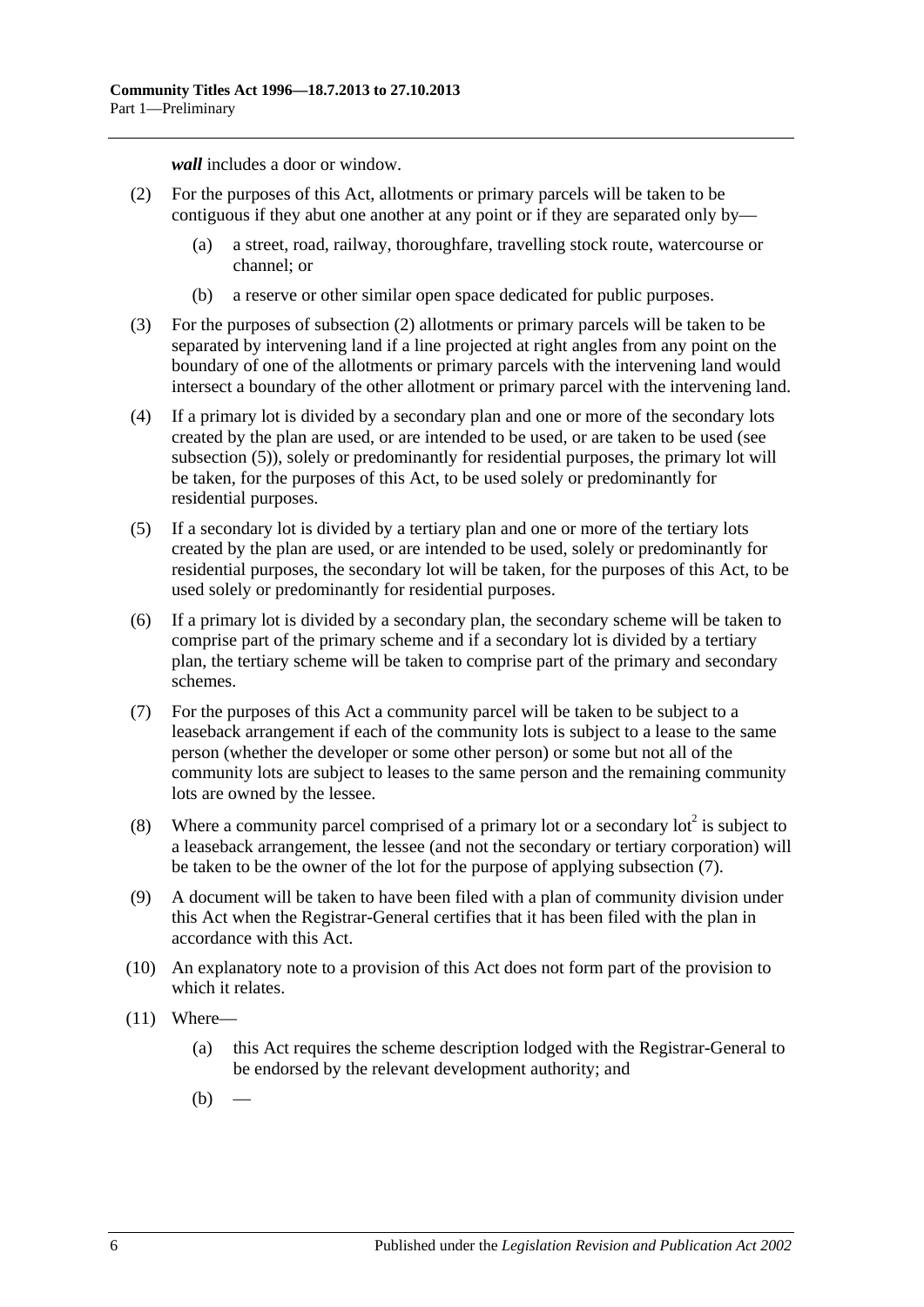- <span id="page-12-1"></span>(i) all the consents or approvals required under the *[Development](http://www.legislation.sa.gov.au/index.aspx?action=legref&type=act&legtitle=Development%20Act%201993)  Act [1993](http://www.legislation.sa.gov.au/index.aspx?action=legref&type=act&legtitle=Development%20Act%201993)* in relation to the division of the land (and a change in the use of the land (if any)) in accordance with the scheme description and the plan of community division have been granted; or
- (ii) no consent or approval is required under that Act in relation to the division of the land (or a change in the use of the land),

<span id="page-12-2"></span>the relevant development authority must, subject to [section](#page-33-1) 30(4), endorse the scheme description to the effect of either [paragraph](#page-12-1) (b)(i) or [\(ii\).](#page-12-2)

- (12) The endorsement of a scheme description does not limit the relevant development authority's right to refuse, or to place conditions on, development authorisation under the *[Development Act](http://www.legislation.sa.gov.au/index.aspx?action=legref&type=act&legtitle=Development%20Act%201993) 1993* in relation to any other development envisaged by the scheme description.
- $(13)$  If—
	- (a) a licensed surveyor is uncertain about the location of a part of the service infrastructure; and
	- (b) identifies the part that he or she is uncertain about in a certificate that a plan has been correctly prepared in accordance with this Act,

the following provisions apply:

- (c) the certificate is not invalid for the purposes of this Act because of the surveyor's uncertainty as to the location of that part of the service infrastructure; and
- (d) no civil liability attaches to the surveyor because the location of that part of the service infrastructure is shown on the plan incorrectly.

#### **Notes—**

- 1 [Subparagraph](#page-9-0) (ii) looks at the number of votes against the resolution rather than the number of votes in favour of it. For example in an 80 lot scheme 21 votes must be cast against a resolution for it to fail to be a special resolution.
- 2 A primary lot that is divided by a secondary plan is a secondary community parcel and a secondary lot divided by a tertiary plan is a tertiary community parcel (see definitions of *secondary* and *tertiary parcels*). For the other purposes of the Act the secondary or tertiary corporation is regarded as the owner of the primary or secondary lot. But for the purpose of determining unde[r subsection](#page-11-0) (7) whether a primary or secondary parcel is subject to a leaseback arrangement, the lessee under a leaseback arrangement over a primary or secondary lot forming part of the primary or secondary parcel should be regarded as the owner of the primary or secondary lot.

#### <span id="page-12-4"></span><span id="page-12-0"></span>**4—Associates**

- (1) A person is an associate of a developer for the purposes of this Act if—
	- (a) a relationship of a kind referred to in [subsection](#page-12-3) (2) exists between them; or
	- (b) they are linked by a series of relationships of a kind or kinds referred to in [subsection](#page-12-3) (2) through one or more other persons.
- <span id="page-12-3"></span>(2) [Subsection](#page-12-4) (1) applies in relation to the following kinds of relationships:
	- (a) the relationship between relatives;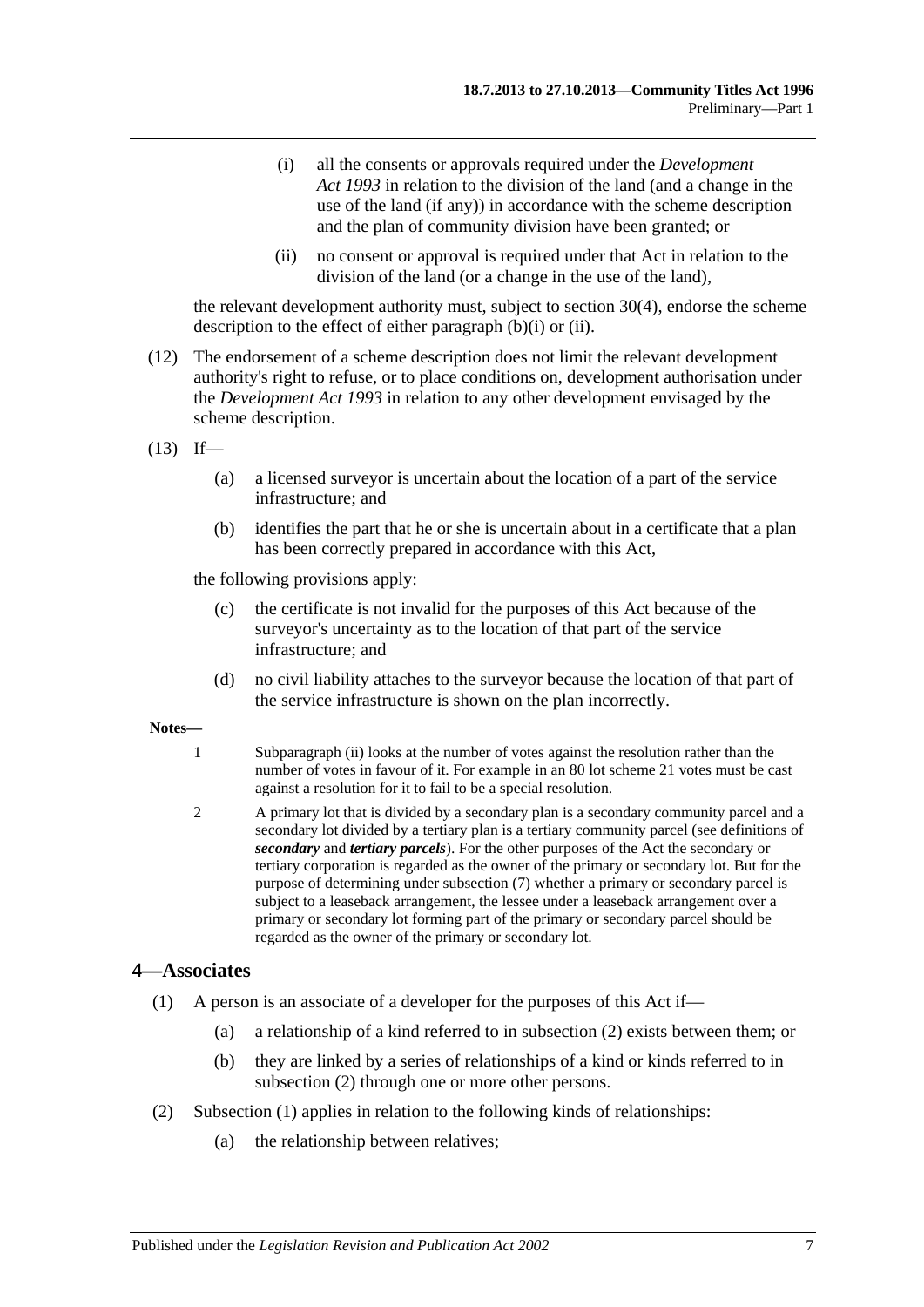- (b) the relationship between a guardian and a child or a guardian and a protected person;
- (c) the relationship between partners;
- (d) the relationship between employer and employee;
- (e) the relationship where one person is bound to, or usually does, act in accordance with the directions, instructions or wishes of another person;
- (f) the relationship between a body corporate and an executive officer of the body corporate;
- (g) the relationship between a body corporate and a person who is in a position to control or influence the activities of the body corporate;
- (h) fiduciary relationships.

#### <span id="page-13-0"></span>**5—This Act and the** *Real Property Act 1886* **to be read together**

This Act and the *[Real Property Act](http://www.legislation.sa.gov.au/index.aspx?action=legref&type=act&legtitle=Real%20Property%20Act%201886) 1886* will be read together as a single Act.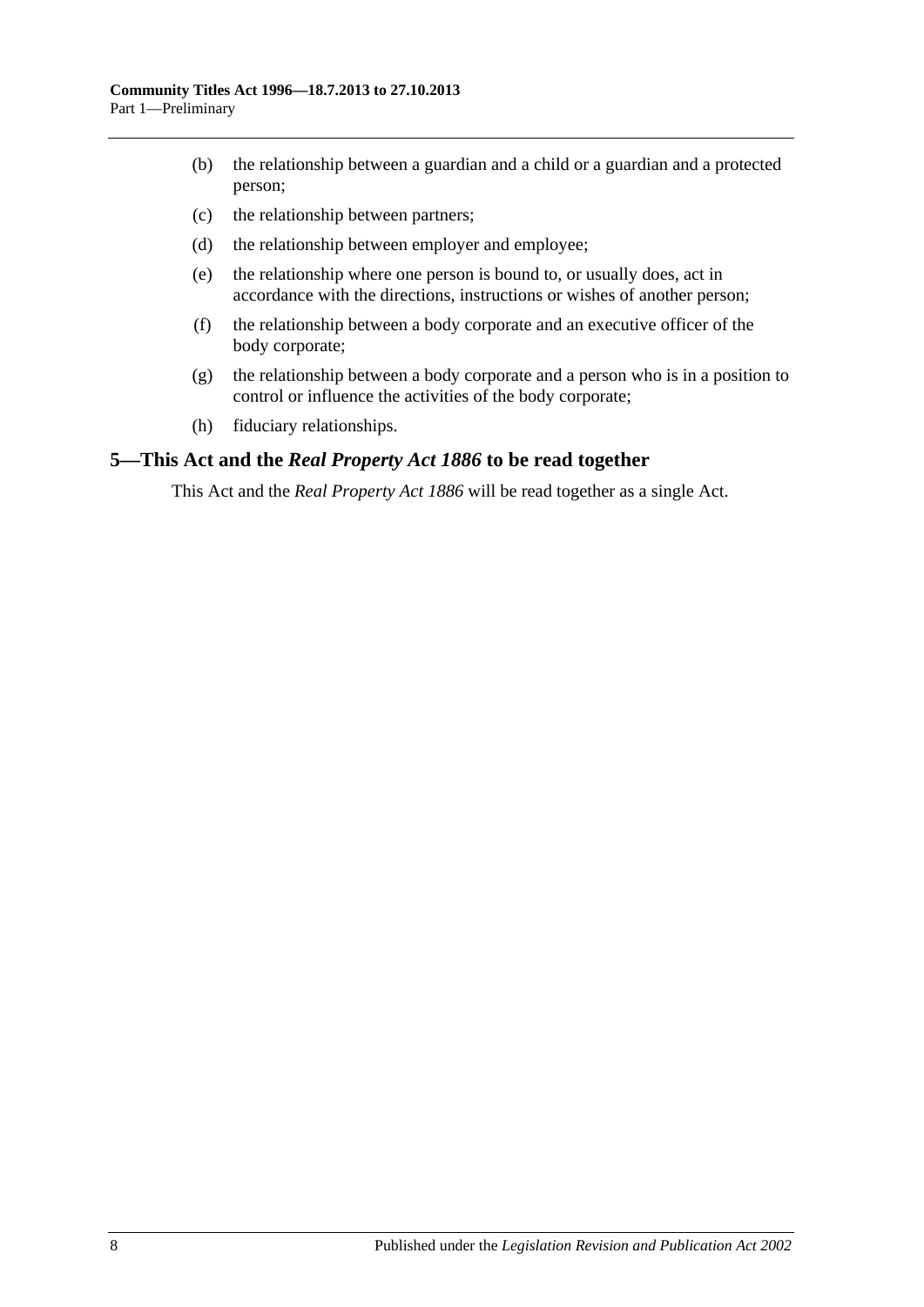# <span id="page-14-0"></span>**Part 2—Scope of the Act**

## <span id="page-14-1"></span>**6—Nature of division under this Act**

- (1) This Act provides for the division of land into lots and common property.
- (2) A lot created by division under this Act is a community lot or a development lot.

## <span id="page-14-5"></span><span id="page-14-2"></span>**7—What land can be divided**

- (1) Land comprised in an allotment may be divided into two or more community lots (*primary lots*) and common property by a primary plan of community division.<sup>1</sup>
- <span id="page-14-6"></span>(2) A primary lot created by a primary plan of community division under [subsection](#page-14-5) (1) may be divided into two or more community lots (*secondary lots*) and common property by a secondary plan of community division.
- <span id="page-14-8"></span>(3) A secondary lot created by a secondary plan of community division under [subsection](#page-14-6) (2) may be divided into two or more community lots (*tertiary lots*) and common property by a tertiary plan of community division.

**Note—**

1 The first level of division under this Act is into primary lots and common property. The Act does not require primary lots to be further divided into secondary lots and it is envisaged that most divisions (especially in the smaller schemes) will not go beyond the primary level.

## <span id="page-14-3"></span>**8—Development lots**

- (1) A plan of community division may, in addition to dividing land into community lots and common property, create one or more development lots to enable division of the community parcel to be undertaken in stages.
- (2) The land comprised in a development lot will be divided during a subsequent stage or stages in accordance with a development contract.
- (3) The division of a development lot results in the creation of community lots of the same kind as those created in previous stages<sup>1</sup> and may involve the creation of common property as well.
- (4) Subject to the scheme description and the development contract, the owner of a development lot may, if he or she wishes to, divide the lot in stages.

**Note—**

1 For example, if a plan of community division divides land into primary lots, common property and a development lot, the lots created by subsequent division of the development lot can only be primary lots.

#### <span id="page-14-7"></span><span id="page-14-4"></span>**9—Strata division**

- (1) A plan of community division (to be called a *strata plan*) may create community lots with defined upper and lower boundaries as well as lateral boundaries.
- (2) Each strata lot must be wholly or partly within a building that has been erected on the community parcel and the boundaries of the lots, or parts of the lots, that are within the building must be defined by reference to the building.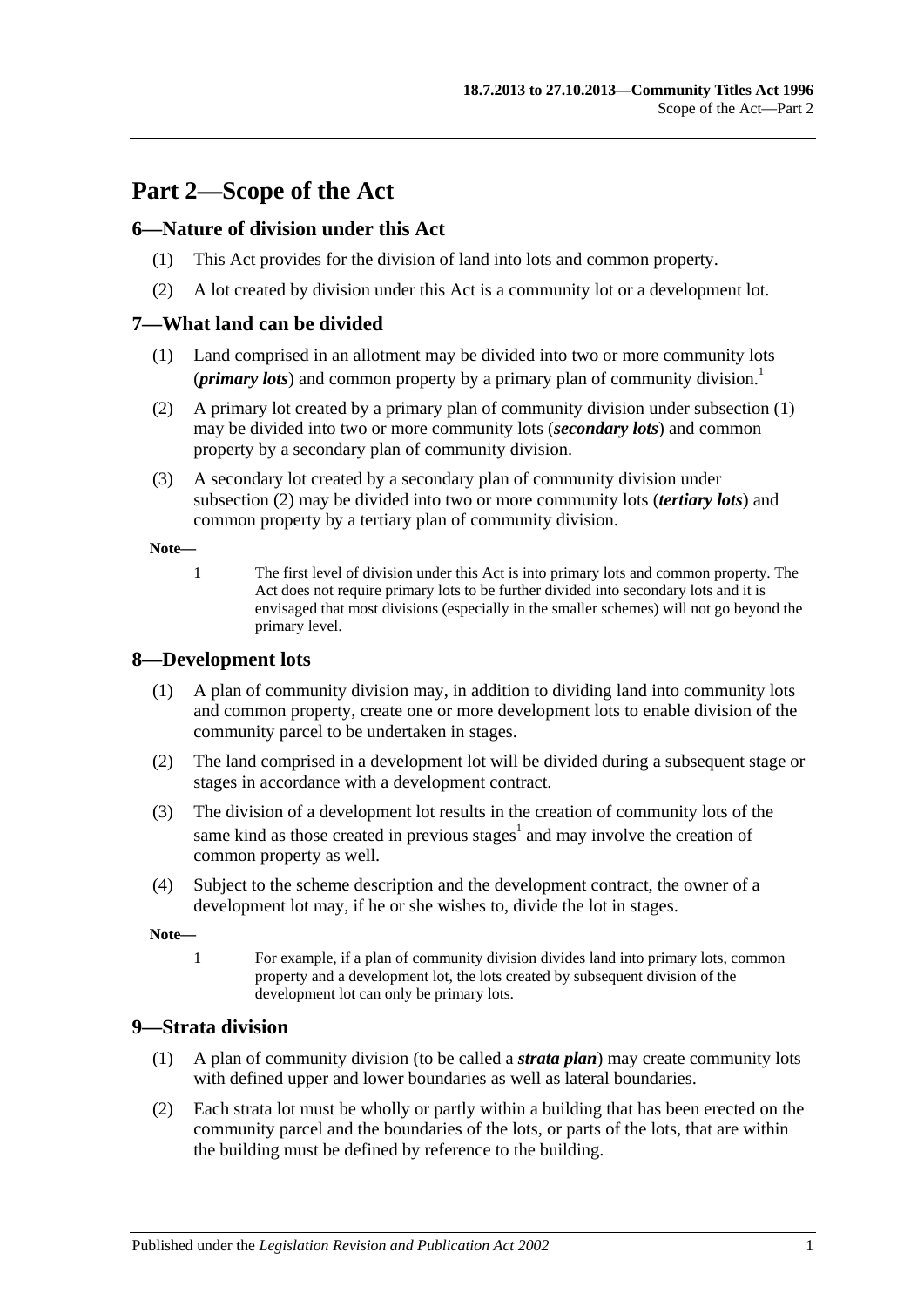## <span id="page-15-0"></span>**10—The community corporation**

- (1) A community corporation is established when a plan of community division is deposited by the Registrar-General in the Lands Titles Registration Office.
- (2) The owners of the community lots are the members of the community corporation.
- (3) The corporation is the mechanism by which the owners of community lots participate in the administration of the community parcel.

#### <span id="page-15-1"></span>**11—The scheme description**

- (1) Except in the case of a small scheme (see [section](#page-20-0) 15), the original owner of the community parcel (*the developer*) is required to lodge a description of the scheme for the division, development and administration of the community parcel (*the scheme description*) with the plan of community division.
- (2) The scheme description is filed with the community plan by the Registrar-General when depositing the plan in the Lands Titles Registration Office.
- (3) Its purpose is to provide a brief description of the nature of the scheme to which the relevant development authority has given its consent for the benefit of persons considering purchasing or entering into any other dealing with a lot created by the scheme.
- (4) The by-laws of the scheme and a development contract (if any) relating to the scheme must be consistent with the scheme description.

#### <span id="page-15-2"></span>**12—By-laws**

- (1) By-laws may be used to regulate—
	- (a) the use and enjoyment of the common property; and
	- (b) the purpose or purposes for which community lots may be used; and
	- (c) the design, construction and appearance of buildings on the common property and the community lots and the landscaping of community lots.
- (2) The first by-laws are lodged with the application for division and may be varied from time to time by special resolution<sup> $1$ </sup> of the community corporation.

#### **Note—**

1 Except where the number of votes that may be cast in respect of each lot is to be changed in which case a unanimous resolution is required—see [section](#page-74-2) 87(2).

#### <span id="page-15-3"></span>**13—Staged development and development contracts**

- (1) If the scheme description indicates that the community parcel is to be (or is likely to be) divided in stages—
	- (a) the land to be divided in a subsequent stage must be shown on the community plan as a development lot; and
	- (b) the developer must execute a development contract requiring him or her to apply for division of that land at a later date in accordance with the scheme  $description.<sup>1</sup>$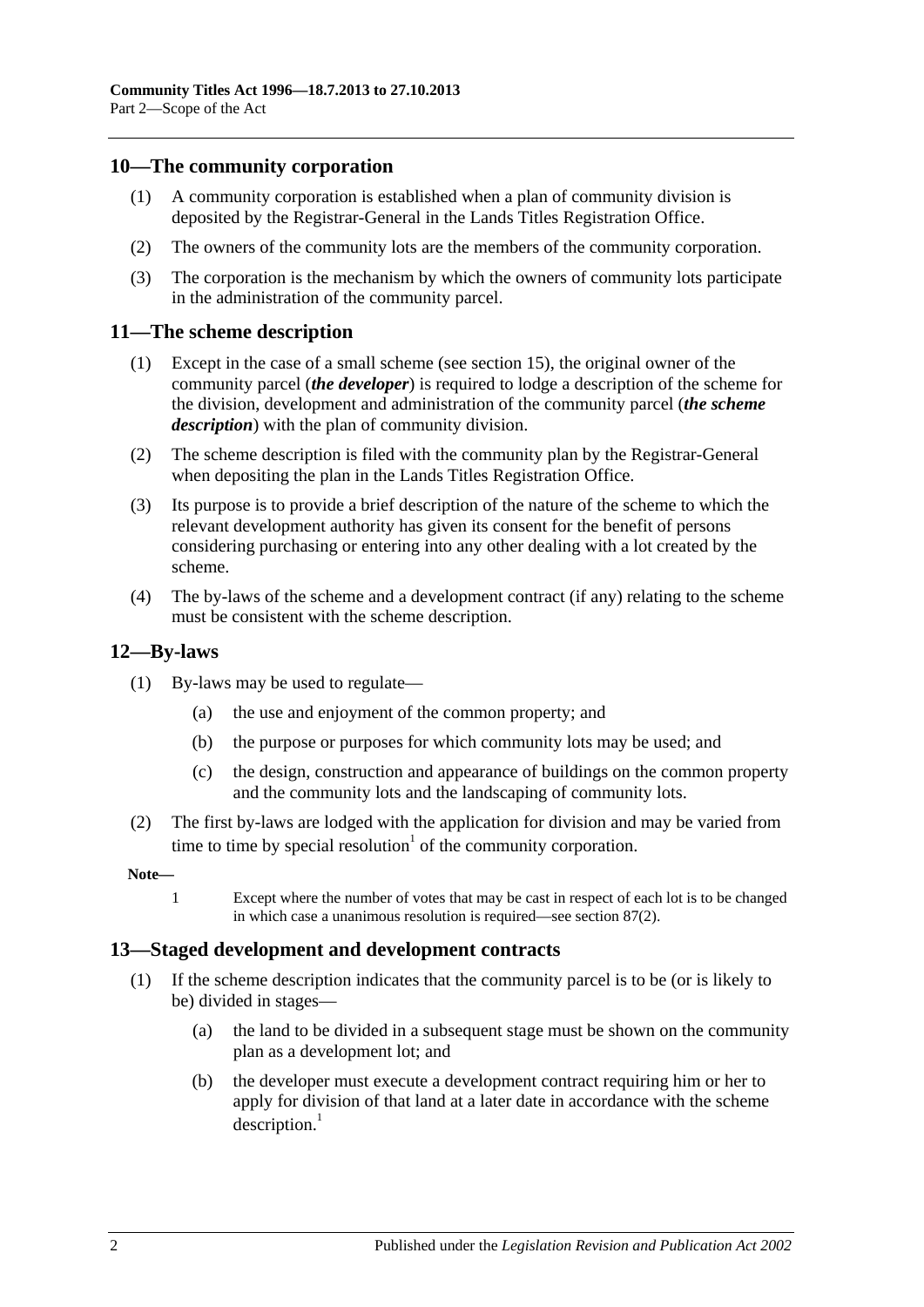- (2) If the scheme description indicates that the developer is to (or is likely to) erect buildings or other improvements on a development lot or the common property, the developer must execute a development contract requiring the developer to erect the buildings or make the improvements in accordance with the scheme description.
- <span id="page-16-0"></span>(3) If the scheme description indicates that a community lot is to be (or is likely to be) divided or otherwise developed in a particular manner or for a particular purpose, the developer must execute a development contract requiring the developer to divide or develop the lot in that manner or for that purpose.
- (4) Successive owners of the community lot are bound by the contract referred to in [subsection](#page-16-0) (3).

#### **Note—**

1 A developer can be required by a development contract to divide a primary, secondary or tertiary parcel in stages. A part of the parcel (a development lot) is set aside for this purpose. A developer can also be required by a development contract to divide a primary lot by a secondary plan or a secondary lot by a tertiary plan (se[e subsection](#page-16-0) (3)). Although this division occurs after the division of the primary or secondary parcel it is not referred to in this Act as staged division.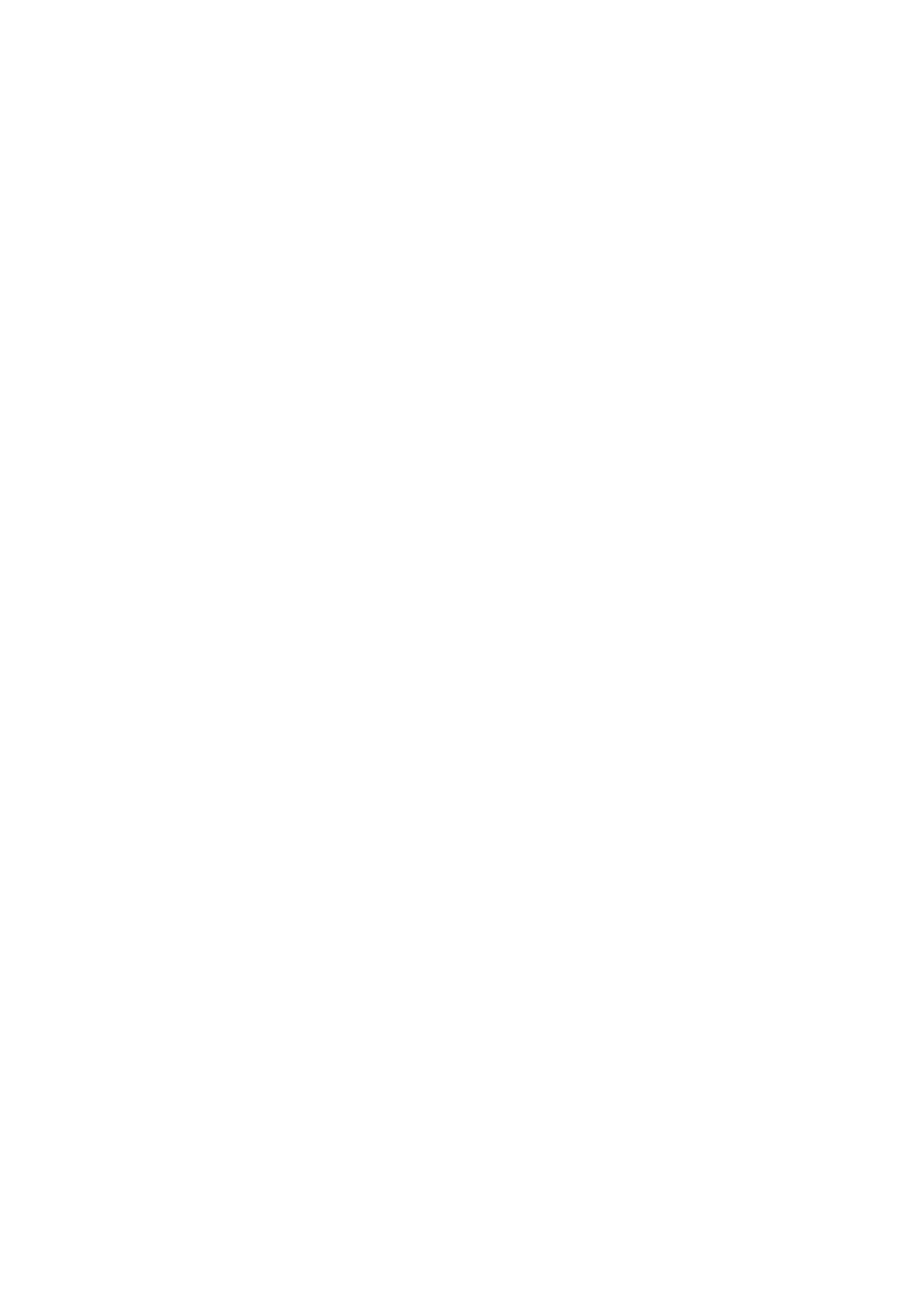# <span id="page-18-0"></span>**Part 3—Division of land by plan of community division**

# <span id="page-18-1"></span>**Division 1—Application for division**

## <span id="page-18-3"></span><span id="page-18-2"></span>**14—Application**

- (1) The registered proprietor of an estate in fee simple in—
	- (a) land comprising an allotment or allotments;
	- (b) land comprising a primary lot or a secondary lot,

may apply to the Registrar-General for the division of the land by a plan of community division.

- (2) If the land to be divided is subject to a life estate, the proprietors of the life estate and the reversionary or remainder interest will be taken together, for the purposes of [subsection](#page-18-3) (1), to be the proprietors of an estate in fee simple in the land.
- (3) The application must be in a form approved by the Registrar-General and must—
	- (a) include the names and addresses of the first owners of the lots and must specify the lot or lots to be owned by each of them; and
	- (b) include the address of the corporation that will be established on deposit of the plan of community division; and
	- (c) include such other information as the Registrar-General requires.
- (4) The application must be accompanied by—
	- (a) the fee prescribed by regulation; and
	- (b) the plan of community division; and
	- (c) the duplicate certificate of title for the land to be divided; and
	- (d) the scheme description endorsed by the relevant development authority (a scheme description is not required for certain small schemes—see [section](#page-20-0) 15); and
	- (f) the first by-laws of the scheme; and
	- (g) if the scheme description indicates—
		- (i) that the community parcel is to be (or is likely to be) divided in stages; or
		- (ii) that the owner of a particular community lot is to (or is likely to) divide the lot or develop it in any other manner; or
		- (iii) that the developer is to (or is likely to) make improvements to, or undertake development work on, a development lot or the common property,

an appropriate development contract or contracts; and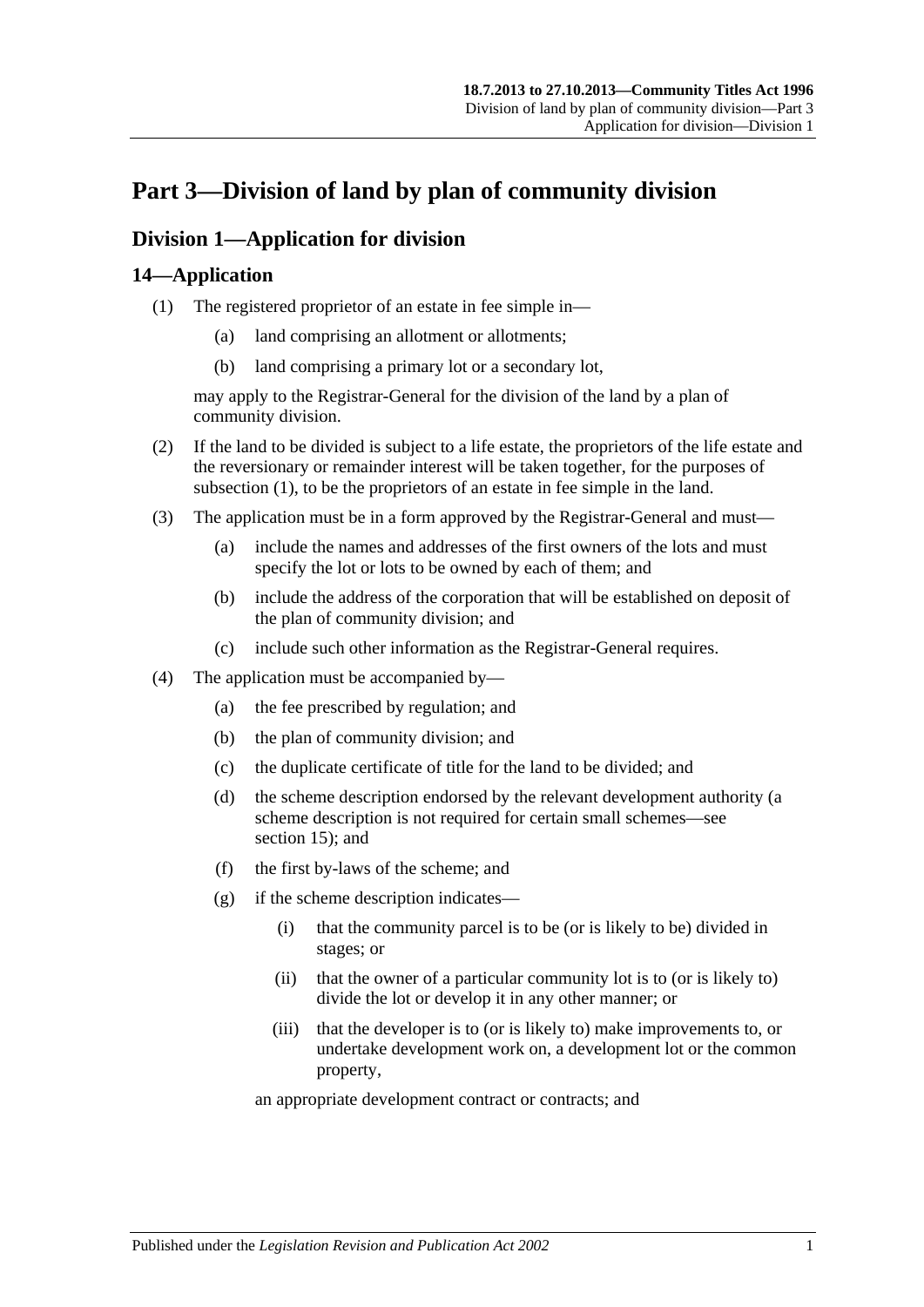- (h) a certificate from a licensed surveyor in the form prescribed by regulation (which must be endorsed on the plan) certifying that the plan has been correctly prepared in accordance with this Act to a scale determined by the Registrar-General; and
- (i) a certificate from a land valuer in the form prescribed by regulation (which must be endorsed on the schedule of lot entitlements) certifying that the schedule is correct (the Registrar-General may refuse to accept the certificate if given more than six months before the application is lodged); and
- (j) any instrument, duly executed, that is to be registered on deposit of the plan; and
- (k) such other documentary material as the Registrar-General may require.
- (5) The plan of community division—
	- (a) must be in a form approved by the Registrar-General; and
	- (b) must divide the land into two or more community lots and common property; and
	- (c) may include one or more development lots; and
	- (d) must delineate the boundaries of the land and the lots and common property into which the land is divided in a manner that allows those boundaries to be ascertained; and
	- (e) must as far as practicable delineate the service infrastructure (but not that part of the service infrastructure within the boundaries of a community lot if it does not provide a service to any other lot or the common property); and
	- (f) must delineate the streets, roads, thoroughfares, reserves or similar open spaces (if any) that will, on deposit of the plan, be vested in a council or prescribed authority or will revert to the Crown; and
	- (g) must delineate the easements (if any) of a kind referred to in [section](#page-27-0) 25; and
	- (h) must designate each lot by a distinguishing number; and
	- (i) must have annexed to it a schedule of lot entitlements in relation to the community lots in a form approved by the Registrar-General; and
	- (j) must comply with any requirements stipulated by the Registrar-General.
- (5a) The Registrar-General must not deal with the application unless satisfied that the certificate from the Development Assessment Commission required by section 51 of the *[Development Act](http://www.legislation.sa.gov.au/index.aspx?action=legref&type=act&legtitle=Development%20Act%201993) 1993* has been given, and is in force, in relation to the development.
- (6) The certificate from the Development Assessment Commission under section 51 of the *[Development Act](http://www.legislation.sa.gov.au/index.aspx?action=legref&type=act&legtitle=Development%20Act%201993) 1993* expires at the expiration of one year after the application for the division of the land was lodged with the Registrar-General unless the Registrar-General extends the life of the certificate.
- (7) A primary lot cannot be divided by a secondary plan if the scheme description or the by-laws of the primary scheme prohibit it.
- (8) A secondary lot cannot be divided by a tertiary plan if the scheme description or the by-laws of the primary or secondary scheme prohibit it.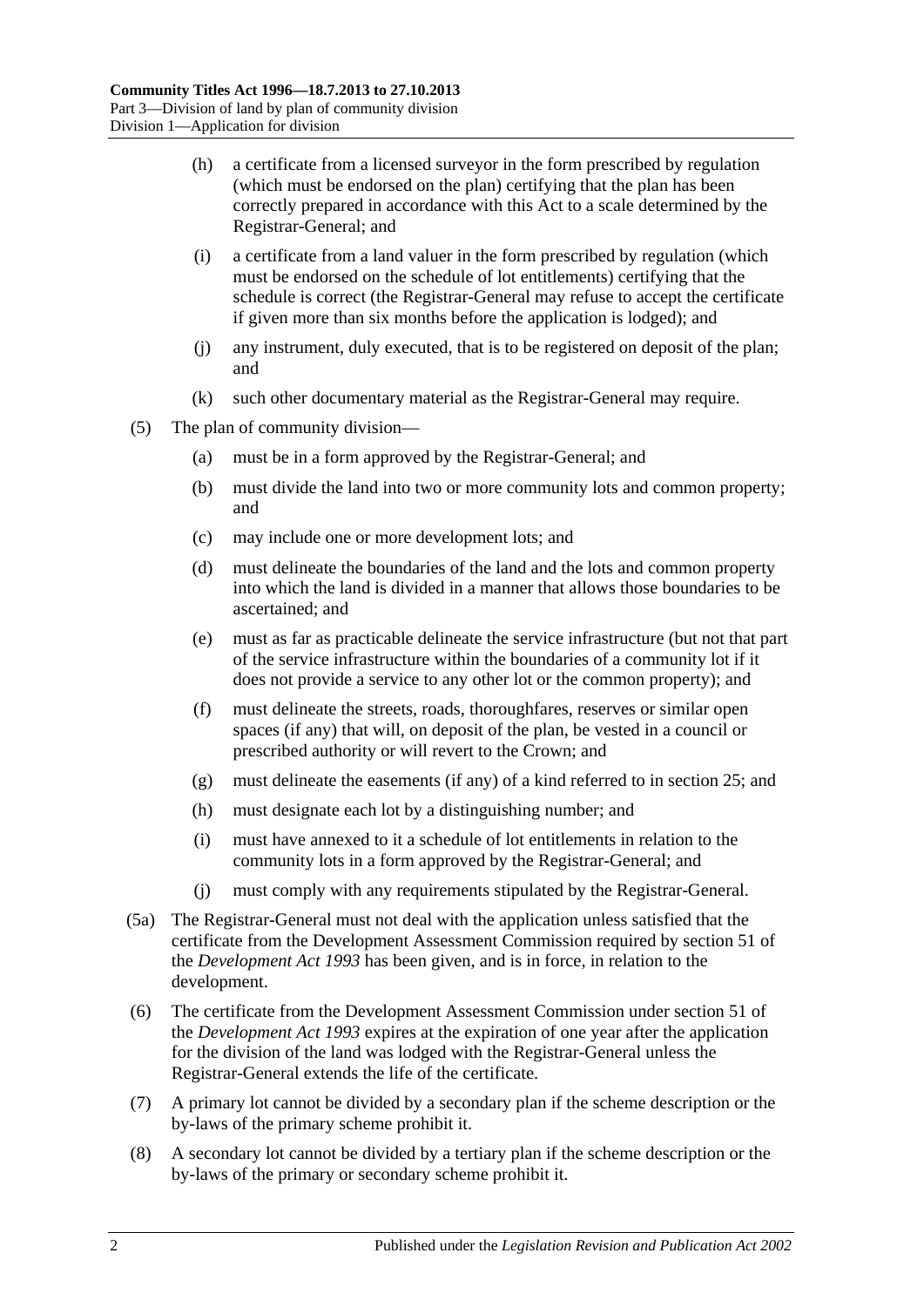## <span id="page-20-0"></span>**15—Scheme description not required for certain small schemes**

- <span id="page-20-3"></span>(1) There is no need to lodge a scheme description with the Registrar-General if—
	- (a) the plan of community division—
		- (i) does not create more than six community lots (or such other number as is prescribed by regulation); and
		- (ii) does not create a development lot; and
	- (b) each of the community lots is intended to be used solely or predominantly for residential purposes.
- (2) If the community corporation subsequently applies to the Registrar-General to amend the plan of community division to increase the number of community lots to a number that exceeds the number prescribed by or under [subsection](#page-20-3)  $(1)(a)(i)$ , the application must be accompanied by a scheme description endorsed by the relevant development authority.

## <span id="page-20-1"></span>**15A—Application may deal with statutory encumbrances**

Despite any other statutory provision to the contrary, the Registrar-General may treat an application under this Part as if it included an application for the variation or termination of a statutory encumbrance if—

- (a) the application or the plan of community division specifies that variation or termination of a statutory encumbrance is to be registered or noted; and
- (b) the application is accompanied by—
	- (i) a certificate signed by or on behalf of the holder of the statutory encumbrance certifying that the requirements of the Act under which the encumbrance was entered into, or is in force, as to the variation or termination of the statutory encumbrance (if any) have been complied with; and
	- (ii) such other documentary material in relation to the statutory encumbrance as the Registrar-General may require.

## <span id="page-20-4"></span><span id="page-20-2"></span>**16—Consents to application**

- (1) The applicant must provide evidence to the satisfaction of the Registrar-General that—
	- (a) the holder of a registered encumbrance over the land to be divided consents to the application; and
	- (b) where deposit of the plan in the Lands Titles Registration Office will affect the estate or interest of a person in land outside the community parcel—that person consents to the application; and
	- (c) where deposit of the plan in the Lands Titles Registration Office will operate to vest an estate or interest in land (whether within or outside the community parcel) in a person—that person consents to the application.
- (2) The Registrar-General may, if he or she thinks fit, dispense with the consent of a person referred to in [subsection](#page-20-4) (1).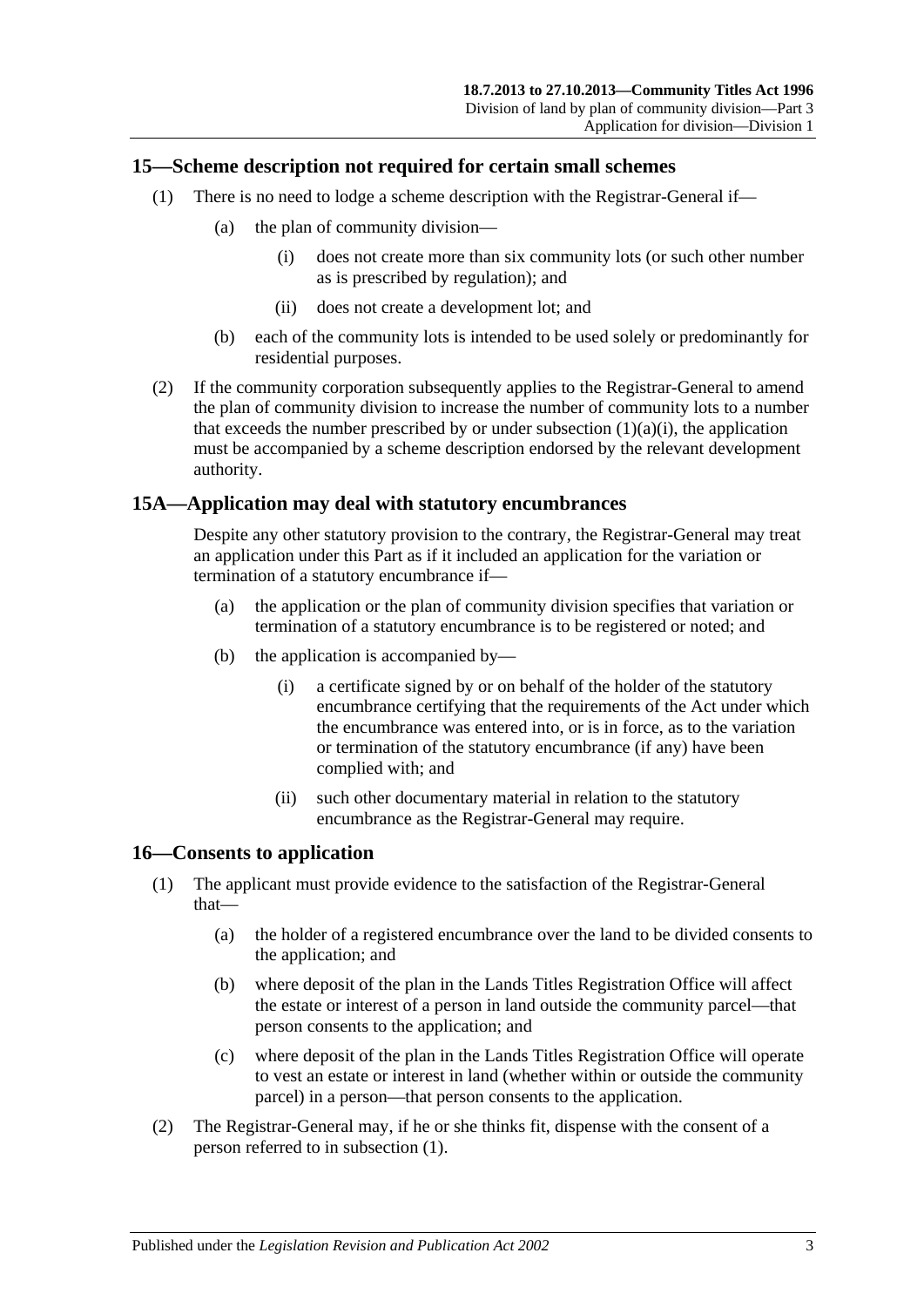(3) If the deposit of a plan of community division would result in the extinguishment of an easement in respect of part of the dominant land, the consent of a person who has or claims an estate or interest in the servient land is not required (unless the Registrar-General determines otherwise in a particular case) in relation to that extinguishment if rights under the easement continue in existence in respect of some other part of the dominant land.

## <span id="page-21-0"></span>**17—Application in relation to part of the land in a certificate**

- (1) Where an allotment comprises a part, but not the whole, of the land in a certificate of title, an application for division of the allotment under this Act can only be made if the remainder of the land in the certificate—
	- (a) constitutes the whole of an allotment or a number of allotments; or
	- (b) constitutes an allotment or allotments and a part allotment or part allotments that are contiguous with that allotment or one or more of those allotments.
- <span id="page-21-3"></span>(2) The requirement for contiguity in [subsection](#page-21-3)  $(1)(b)$  does not apply to a part allotment that was not contiguous with any allotment in the certificate before the division occurred.

## <span id="page-21-1"></span>**18—Status of plan and application**

- (1) The plan and the application for division will, upon being lodged with the Registrar-General, be taken for the purposes of the *[Real Property Act](http://www.legislation.sa.gov.au/index.aspx?action=legref&type=act&legtitle=Real%20Property%20Act%201886) 1886* to be a single instrument presented for registration and will have priority over other instruments in accordance with section 56 of that Act.
- (2) Subject to [subsection](#page-21-4) (3), the plan or the application to which it relates cannot be withdrawn or amended without the consent of all the persons who have consented to the application.
- <span id="page-21-4"></span>(3) The Registrar-General may permit an applicant, or a person who has consented to the application, to amend the application or the plan to which it relates in order to comply with this Act or the *[Real Property Act](http://www.legislation.sa.gov.au/index.aspx?action=legref&type=act&legtitle=Real%20Property%20Act%201886) 1886* or with a requirement of the Registrar-General under this Act or the *[Real Property Act](http://www.legislation.sa.gov.au/index.aspx?action=legref&type=act&legtitle=Real%20Property%20Act%201886) 1886*.
- (4) The provisions of the *[Real Property Act](http://www.legislation.sa.gov.au/index.aspx?action=legref&type=act&legtitle=Real%20Property%20Act%201886) 1886* that apply to, or in relation to, instruments of a particular class will, subject to this Part, apply (with any necessary adaptations or modifications) to, or in relation to, a plan and the application for division if deposit of the plan in the Lands Titles Registration Office—
	- (a) would operate to vest in a person under [section](#page-25-0) 23 the same kind of estate or interest as is vested by registration of instruments of that class; or
	- (b) would discharge or otherwise extinguish an estate or interest in land under [section](#page-25-0) 23 of the same kind as is discharged or extinguished by registration of instruments of that class.

## <span id="page-21-5"></span><span id="page-21-2"></span>**19—Special provisions relating to strata plans**

(1) A strata plan must divide the building on the community parcel (or, if there is more than one building, at least one of them) so as to create at least one lot that is situated above another lot in the building.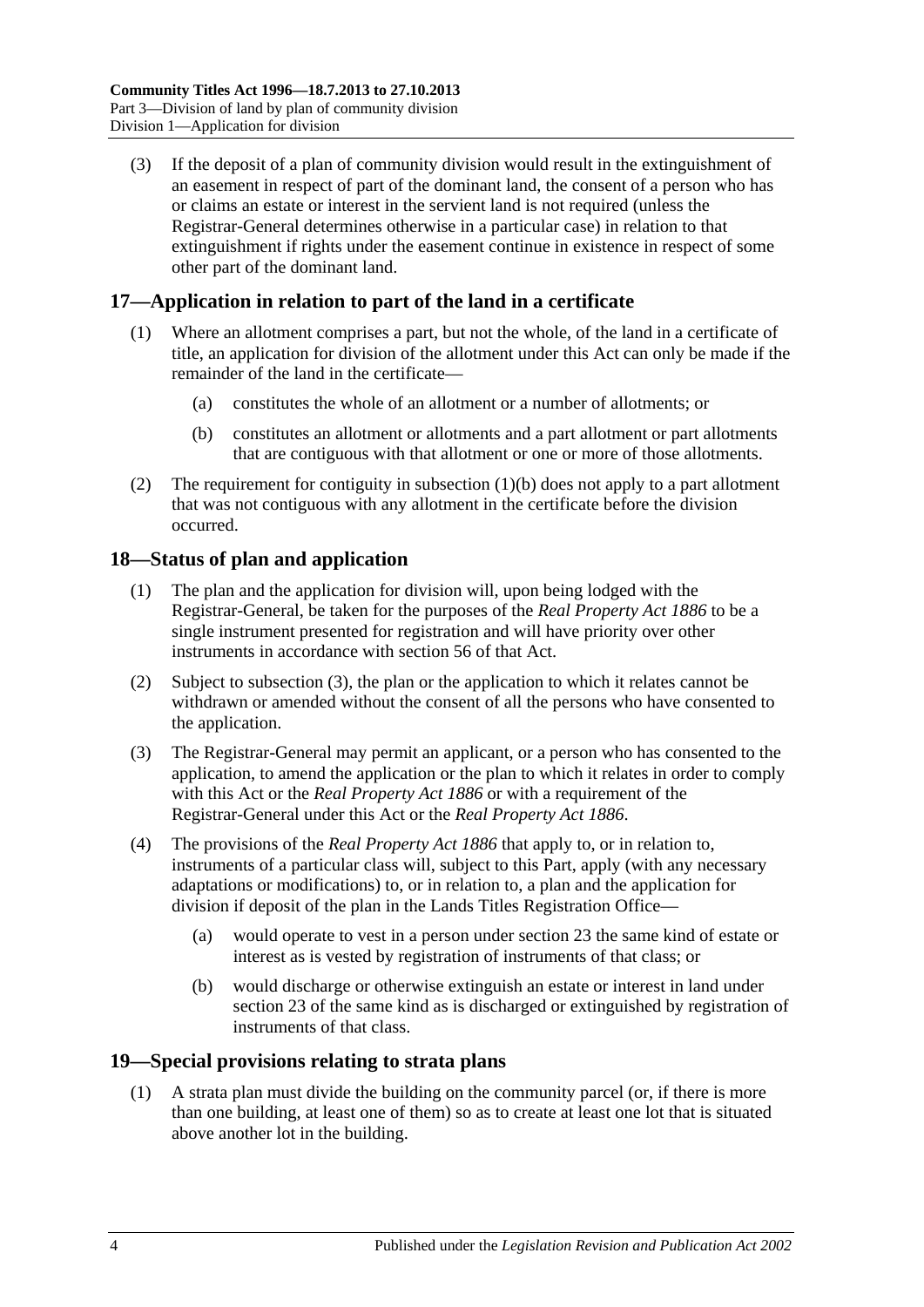- (2) [Subsection](#page-21-5) (1) does not apply to a strata plan that was originally deposited in the Lands Titles Registration Office under the *[Strata Titles Act](http://www.legislation.sa.gov.au/index.aspx?action=legref&type=act&legtitle=Strata%20Titles%20Act%201988) 1988* and has become a strata plan under this Act by virtue of an election under [clause](#page-110-2) 2 of the [Schedule.](#page-110-0)
- (3) A strata lot—
	- (a) may be below, on or above the surface of land; and
	- (b) may be wholly on one storey or partly on one storey and partly on another or others; and
	- (c) must have upper and lower boundaries as well as lateral boundaries that are defined by reference to parts of the building; and
	- (d) may include an area (a *lot subsidiary*) within the building or comprising land outside the building to be used for a purpose that is ancillary to the purpose for which the rest of the lot is to be used.
- <span id="page-22-3"></span>(4) Subject to any explicit statement to the contrary in a strata plan, the following principles apply to the definition of a lot by strata plan—
	- (a) where a boundary is defined by reference to a wall or fence—the boundary is the inner surface of the wall or fence;
	- (b) where a boundary is defined by reference to a floor—the boundary is the upper surface of the floor;
	- (c) where a boundary is defined by reference to a ceiling or roof—the boundary is the under surface of the ceiling or roof.

## <span id="page-22-0"></span>**Division 2—Lot entitlement**

## <span id="page-22-1"></span>**20—Lot entitlement**

- (1) The lot entitlement of a community lot is a number assigned to the lot that bears in relation to the aggregate of the lot entitlements of all of the community lots defined on the community plan (within a tolerance of plus or minus 10 per cent) the same proportion that the value of the lot bears to the aggregate value of those lots.<sup>1</sup>
- (2) The lot entitlement of a lot must be expressed as a whole number.
- (3) The regulations may provide that the aggregate of the lot entitlements of all the community lots defined on a plan must be equal to a number fixed by the regulations.
- (4) The unimproved value of the lots will be used to establish lot entitlements.
- (5) In the case of a strata lot this will be taken to include the value of the part of the building containing or comprising the lot without taking into account the value of fixtures or other improvements.

**Note—**

1 Lot entitlements determine the shares in which lot owners make monetary contributions to the community corporation and are responsible for liabilities of the corporation and the shares in which the assets of the corporation are divided on cancellation.

## <span id="page-22-2"></span>**21—Application to amend schedule of lot entitlements**

(1) A community corporation may apply to the Registrar-General to amend the schedule of lot entitlements.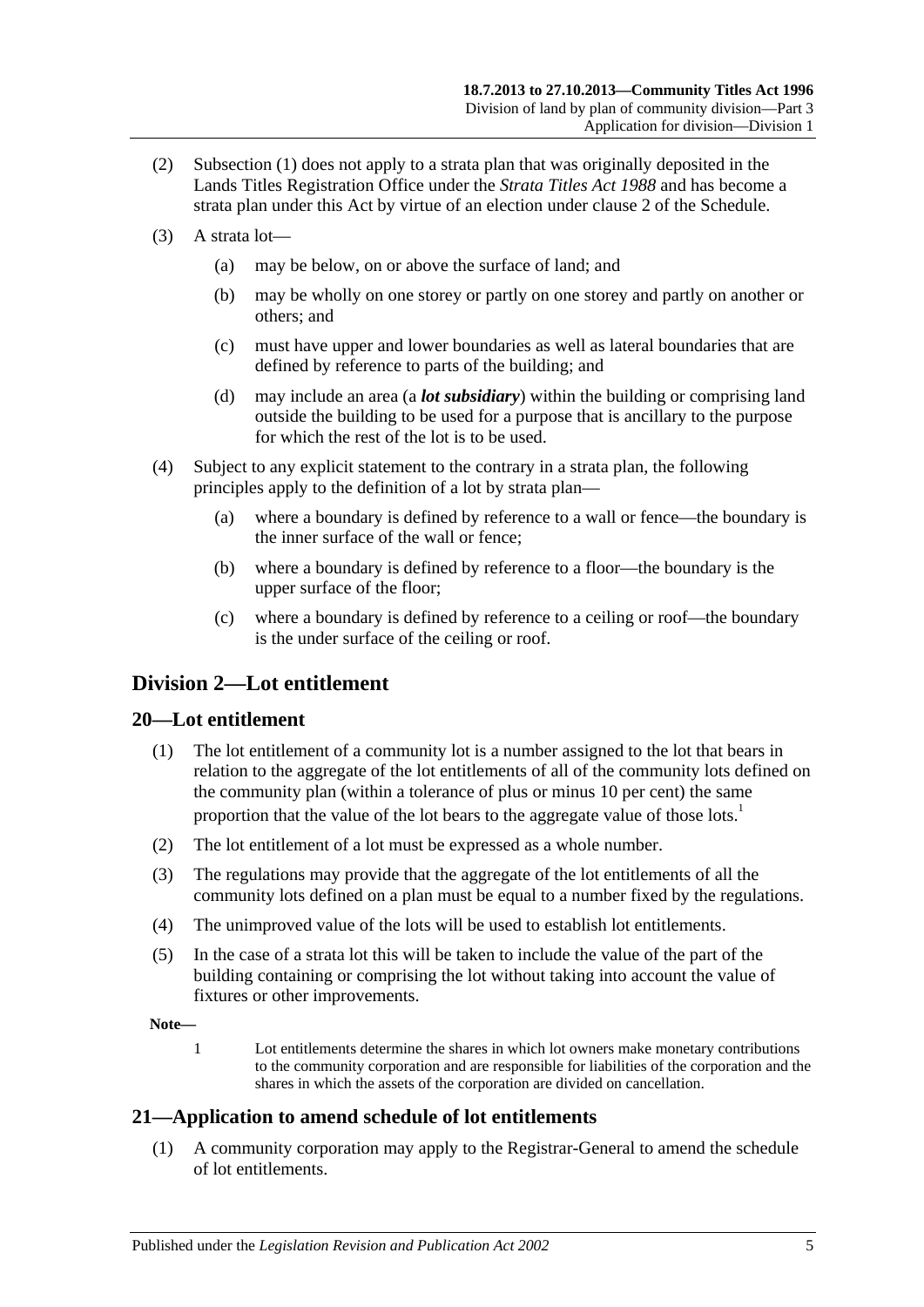- (2) The application must be in a form approved by the Registrar-General and must be accompanied by—
	- (a) the fee prescribed by regulation; and
	- (b) a new schedule of lot entitlements in a form approved by the Registrar-General certified correct by a land valuer (the Registrar-General may refuse to accept the schedule if it was certified to be correct more than six months before the application was lodged).
- (3) The corporation must provide evidence to the satisfaction of the Registrar-General that the application is made in pursuance of a unanimous resolution of the community corporation.
- (4) The corporation must provide evidence to the satisfaction of the Registrar-General that the following persons have given their consent to the proposed amendment:
	- (a) a person who is the owner of a community lot at the relevant time but who did not have the opportunity of voting against the resolution of the corporation authorising the proposed amendment because he or she was not a member of the corporation when the vote was taken; and
	- (b) a prospective owner at the relevant time of a community lot; and
	- (c) a registered encumbrancee or prospective encumbrancee at the relevant time of a community lot; and
	- (d) the persons referred to in [subsection](#page-23-0) (5).
- <span id="page-23-0"></span>(5) The consents of the following persons are also required:
	- (a) where the corporation is a primary corporation and a primary lot is divided by a secondary plan—
		- (i) a person who is the owner of a secondary lot at the relevant time but who did not have the opportunity of voting against the proposed amendment because he or she was not a member of the secondary corporation when the vote was taken; and
		- (ii) a prospective owner at the relevant time of a secondary lot; and
		- (iii) a registered encumbrancee or prospective encumbrancee at the relevant time of a secondary lot; and
	- (b) where the corporation is a primary corporation and a primary lot is divided by a secondary plan and a secondary lot created by that plan is divided by a tertiary plan or where the corporation is a secondary corporation and a secondary lot is divided by a tertiary plan—
		- (i) a person who is the owner of a tertiary lot at the relevant time but who did not have the opportunity of voting against the proposed amendment because he or she was not a member of the tertiary corporation when the vote was taken; and
		- (ii) a prospective owner at the relevant time of a tertiary lot; and
		- (iii) a registered encumbrancee or prospective encumbrancee at the relevant time of a tertiary lot.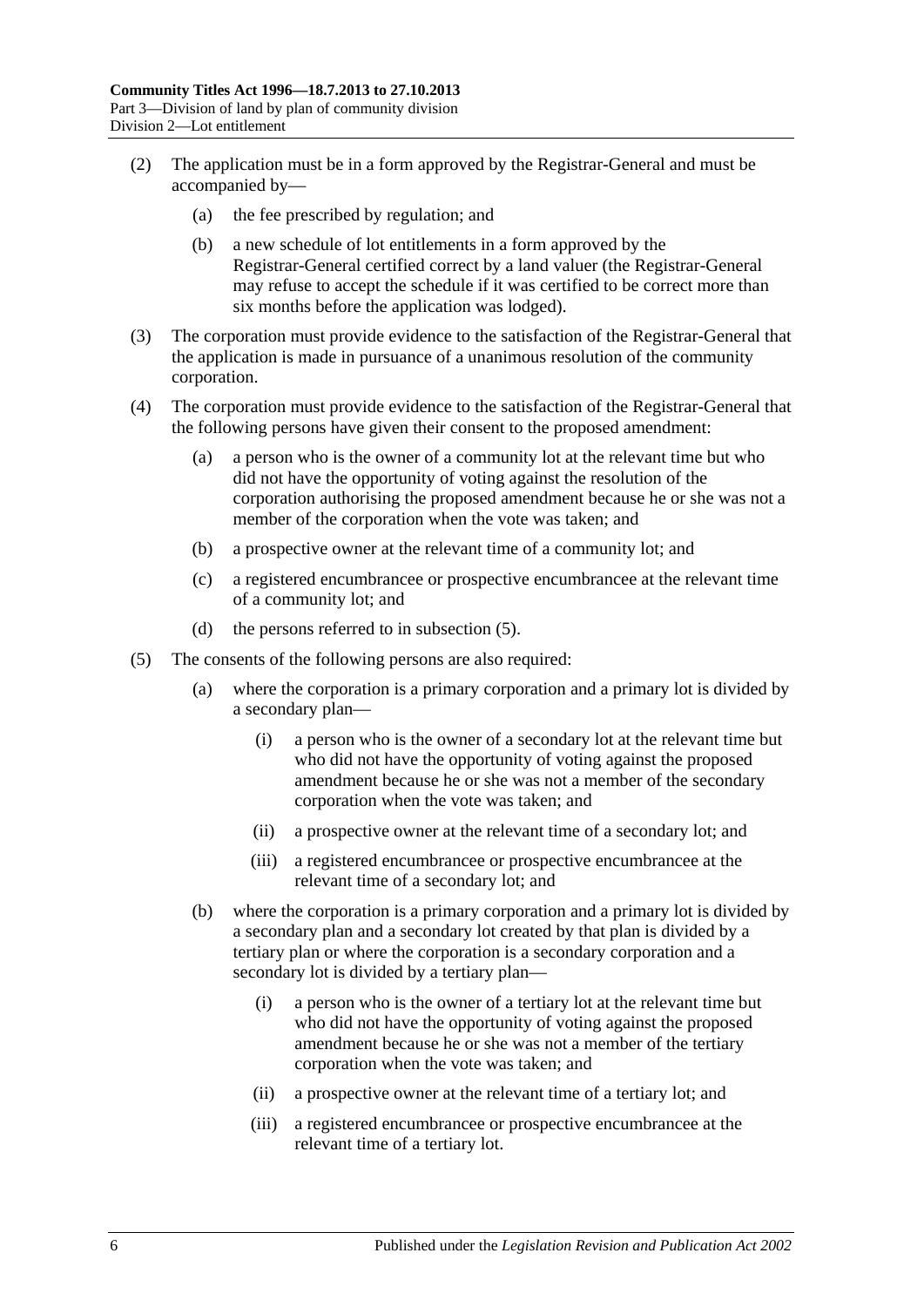- (6) The consent of a registered encumbrancee is not required under this section in relation to an easement registered in his or her name.
- (7) The consent of the owner or encumbrancee of a lot is not required under this section if, before the relevant time, an instrument had been presented for registration at the Lands Titles Registration Office on the registration of which that person would cease to be the owner or an encumbrancee of the lot.
- (8) The consent of an encumbrancee of a lot is not required under this section if the proportion that the new lot entitlement of the lot bears to the aggregate of the new lot entitlements of all the lots is within a range of plus or minus ten per cent of the proportion that the value of the lot bears to the aggregate values of all of the lots based on the valuations used when preparing the previous schedule of lot entitlements.
- (9) If the requirements of this section are satisfied, the Registrar-General must substitute the new schedule of lot entitlements for the previous schedule.
- (10) In this section—

*prospective encumbrancee* in relation to a lot means a person who will hold a registered encumbrance (not being an easement) over the lot on registration of an instrument that has been presented for registration at the Lands Titles Registration Office but has not been registered;

*prospective owner* in relation to a lot means a person who will be the owner of the lot on registration of a transfer that has been presented for registration at the Lands Titles Registration Office but has not been registered;

*relevant time* means the time at which the application for amendment of the schedule of lot entitlements is lodged with the Registrar-General by the community corporation.

## <span id="page-24-0"></span>**Division 3—Deposit of community plan**

#### <span id="page-24-2"></span><span id="page-24-1"></span>**22—Deposit of community plan**

- (1) Where—
	- (a) application is made for the division of land by a community plan in accordance with this Act; and
	- (b) the requirements made by or under this Act in relation to the application have been satisfied; and
	- (c) the plan conforms with the requirements of this Act,

the Registrar-General must deposit the plan in the Lands Titles Registration Office and assign a number to it.

- (2) The Registrar-General must file the following documents with a plan deposited under [subsection](#page-24-2) (1)—
	- (a) the scheme description (except in the case of certain small schemes where a scheme description is not required—see [section](#page-20-0) 15); and
	- (b) the by-laws that will apply in relation to the scheme; and
	- (c) the development contract or contracts (if any).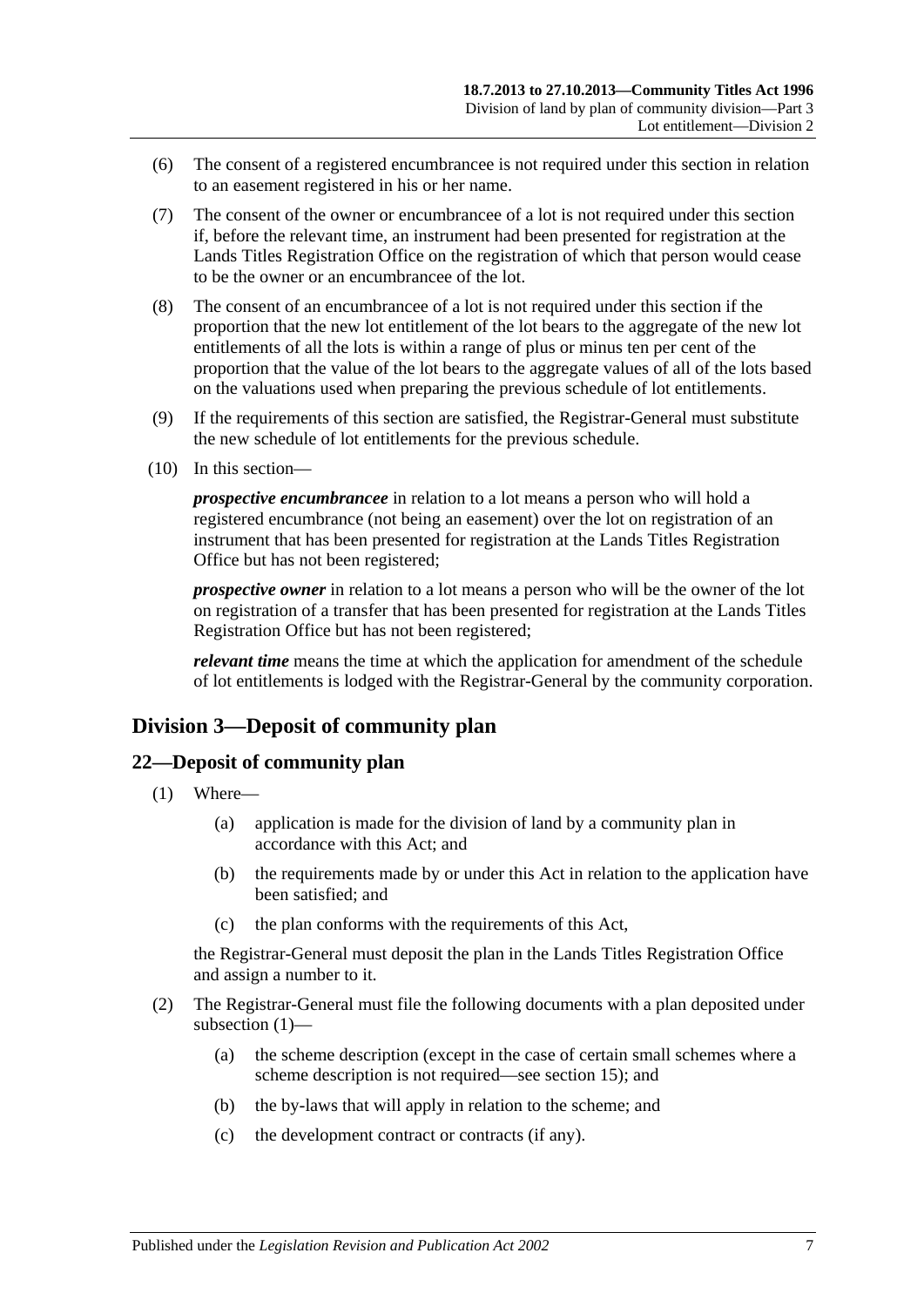- (3) On the deposit of a community plan under [subsection](#page-24-2)  $(1)$ 
	- (a) an appropriate note must be entered on the certificate or certificates of title for the land to which the plan relates; and
	- (b) the existing certificate or certificates for the land must then be cancelled and new certificates issued for the lots and common property created by the plan.
- (4) A certificate of title for a lot or common property must state that the land comprised in the certificate is part of a community parcel which must be identified by reference to the number of the community plan.
- (5) Where land comprising an allotment is divided by a plan of community division, the land ceases to comprise an allotment upon deposit of the plan.

## <span id="page-25-0"></span>**23—Vesting etc of lots etc on deposit of plan**

- (1) On deposit of a plan of community division—
	- (a) the common property vests in the owners of the community lots but the certificate of title for the common property will be issued in the name of the community corporation;
	- (b) if immediately before division the land divided comprised one allotment or two or more allotments owned by the same person, the lots will vest in that person and certificates for the lots will be issued in that person's name;
	- (c) if immediately before division the land divided comprised one or more allotments owned by more than one person, the lots will vest in one or two or more of those persons in the manner stated by the application and the certificates for the lots will be issued accordingly;
	- (d) if the land divided comprises a primary or secondary lot, the lots created by the plan will vest in the owner of the primary or secondary lot.
- (2) Where a plan, or the application for division, states that an estate or interest in land (not being an estate in fee simple in the common property or a lot) is vested in a person, deposit of the plan in the Lands Titles Registration Office operates to vest the estate or interest in that person to the extent to which it is not already vested in him or her.
- (3) Where a plan, or the application for division, states that an estate or interest in land is discharged or otherwise extinguished whether wholly or in respect of part only of that land, deposit of the plan in the Lands Titles Registration Office operates to discharge or otherwise extinguish that estate or interest wholly or in respect of that part of the land.
- (4) Where the deposit of a plan will operate to vest an encumbrance (other than an easement referred to in [section](#page-27-0) 25) in a person, the terms on which the encumbrance will be held must be specified by including them in, or attaching them to, the application for division or by reference to another registered instrument.
- (5) Where an easement is vested on deposit of a plan, the plan (or another plan referred to in the plan) must delineate the easement and the plan, or the application for division, must specify which land is the dominant land (if any) and which land is the servient land in respect of the easement.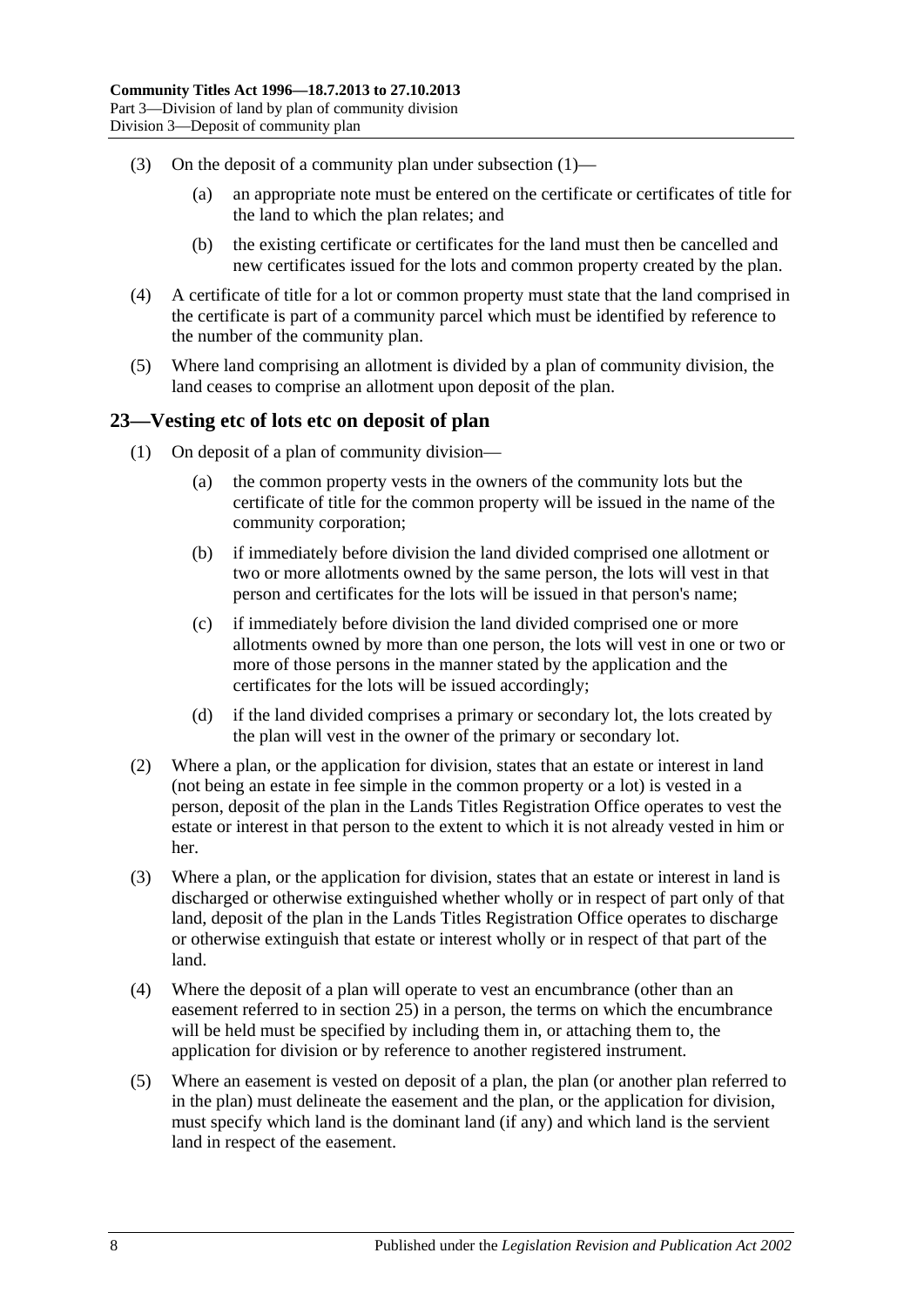- (6) Subject to this section, where land divided by a community plan is subject to a registered easement or a registered lease—
	- (a) in the case of an easement—the easement; and
	- (b) in the case of a lease—the lease and any encumbrance registered in relation to the lease,

will be registered on the relevant certificates of title issued under this section.

- (7) Subject to this section, where land divided by a community plan is subject to a registered encumbrance (other than a statutory encumbrance, an easement or a lease or encumbrance registered in relation to a lease) that is to continue after the deposit of the plan, the encumbrance—
	- (a) will be registered on the certificate of title for each lot; but
	- (b) will not be registered on the certificate for the common property and the encumbrance will be taken to be discharged to that extent.
- (8) The Registrar-General must, in relation to a statutory encumbrance, make such notes or other endorsements on the certificate of title for any lot, or for the common property, as may be appropriate according to the nature and extent of the encumbrance.
- (9) Where duty is payable under the *[Stamp Duties Act](http://www.legislation.sa.gov.au/index.aspx?action=legref&type=act&legtitle=Stamp%20Duties%20Act%201923) 1923* in relation to two or more transactions that will be effected by deposit of a plan of community division, each of the transactions will be taken to be effected by a separate instrument for the purposes of assessing duty.

## <span id="page-26-1"></span><span id="page-26-0"></span>**24—Easements for support, shelter, services and projections**

- <span id="page-26-2"></span>(1) The following easements exist between the lots and between the lots and common property, to the extent required by the nature of the community scheme or by the nature of the buildings or other improvements erected on, or made to, the community parcel (whether before or after deposit of the community plan)—
	- (a) easements of support<sup>1</sup> and shelter;
	- (b) easements for the establishment, maintenance and repair of the service infrastructure;
	- (c) easements for the provision of the following services by means of the service infrastructure—
		- (i) the supply of water, gas, electricity, heating oil or air-conditioned air; and
		- (ii) ventilation; and
		- (iii) the transmission of telephonic, radio, computer and television signals; and
		- (iv) the removal of sewage and the drainage and water; and
		- (v) the removal or disposal of garbage and waste; and
		- (vi) the provision of any other similar service;
	- (d) easements for the projection of window sills, windows, window awnings, eaves, guttering and other minor parts of a building.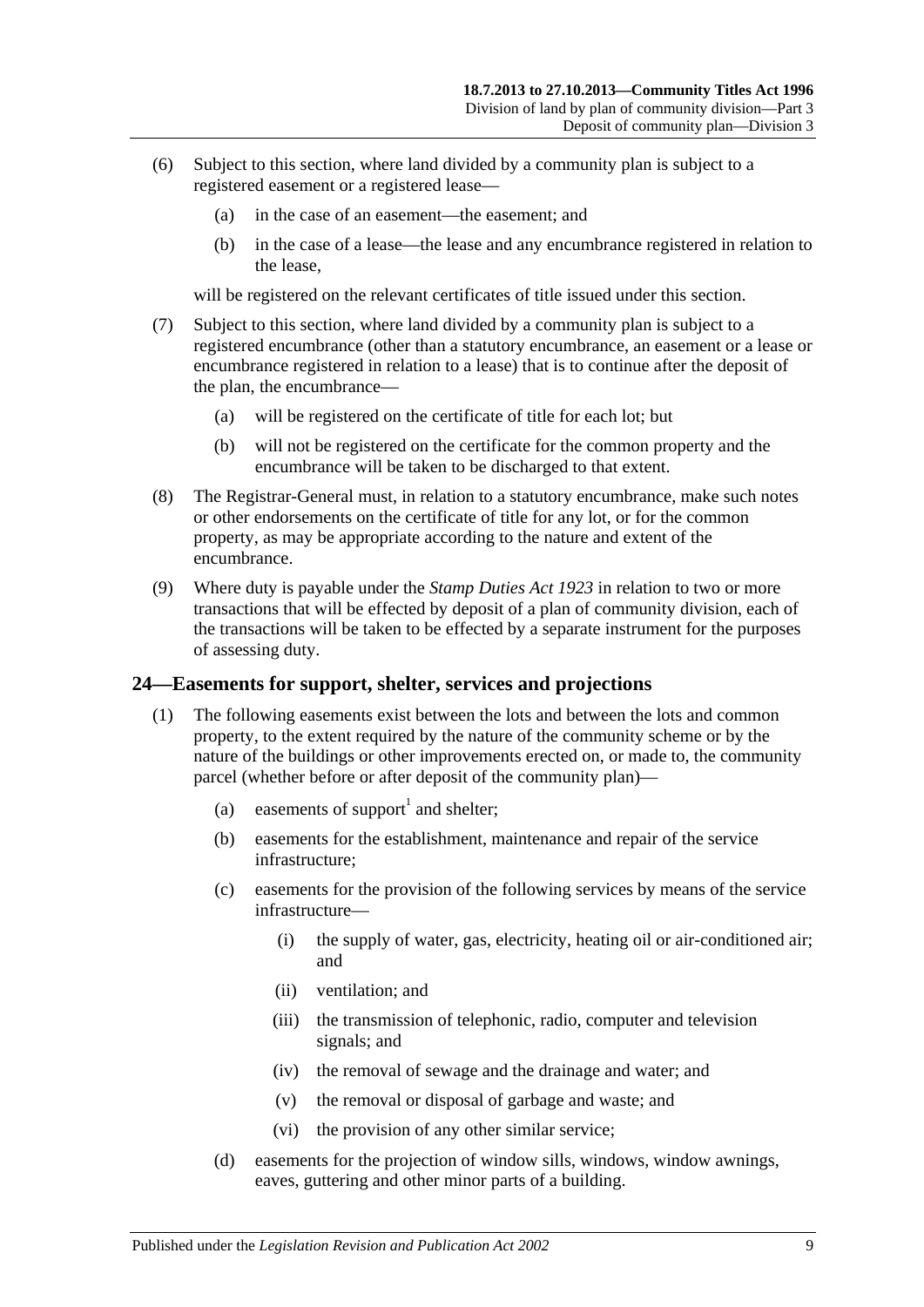- (2) An easement for the support or shelter of a building or other improvement does not arise under [subsection](#page-26-1) (1) if the building or other improvement was erected or made after the deposit of the community plan (or, in the case of a development lot, after the division of the development lot by amendment of the community plan) unless—
	- (a) the building or other improvement is erected or made pursuant to a development contract; or
	- (b) the building or other improvement provides support or shelter for the building or improvement from which it is to receive support or shelter.
- (3) An easement for projections only arises under [subsection](#page-26-2) (1)(d) in respect of—
	- (a) a building erected before the deposit of the community plan or, in the case of a development lot, before the division of the development lot by amendment of the community plan; or
	- (b) a building erected pursuant to a development contract.
- (4) The cables, wires, pipes, sewers, drains, ducts, plant and equipment comprising the service infrastructure will be located—
	- (a) in the positions specified in the plan of community division; or
	- (b) if no position has been specified—in the position agreed by the owners of the land affected or if they cannot reach agreement, the position determined by the appropriate court under [Part 14.](#page-100-0)
- (5) Where a cable, wire, pipe, sewer, drain, plant or equipment was laid or installed before the plan of community division was deposited, the owners of the land affected will be taken to have agreed to the position in which the cable, wire, pipe, sewer, drain, plant or equipment was laid or installed.

#### **Note—**

1 An example of an easement for support created by [subsection](#page-26-1) (1) is the right to use a party wall for the support of floors, ceilings, roofs etc.

## <span id="page-27-0"></span>**25—Easements in favour of Government instrumentalities**

Section 223LG of the *[Real Property Act](http://www.legislation.sa.gov.au/index.aspx?action=legref&type=act&legtitle=Real%20Property%20Act%201886) 1886* applies in relation to a plan of community division deposited in the Lands Titles Registration Office as though it were a plan of division deposited under Part 19AB of that Act.

## <span id="page-27-1"></span>**26—Vesting of certain land in council etc**

- (1) Any land that comprises part of the land divided by a deposited plan of community division but that is not common property or part of a lot and is shown on the plan as a street, road, thoroughfare, reserve or similar open space—
	- (a) is vested in fee simple in the council for the area in which the community parcel is situated; or
	- (b) where the parcel is not within the area of a council—
		- (i) if provision is made by the regulations for the land to vest in an authority prescribed by the regulations—vests in that authority; or
		- (ii) in any other case—reverts to the Crown.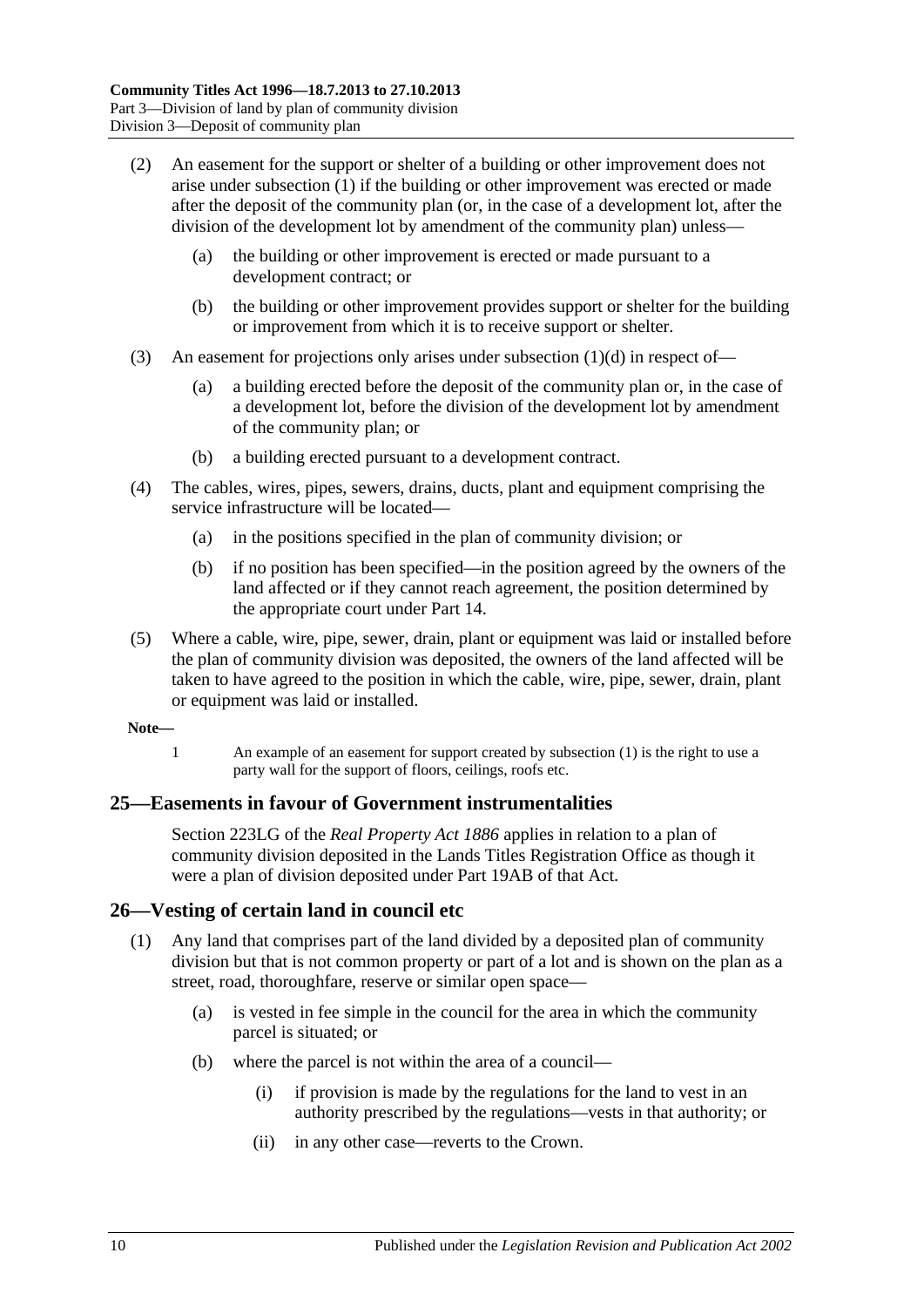- (2) All land shown on a deposited plan of community division as a street, road, thoroughfare, reserve or other similar open space that vests in a council or other authority or reverts to the Crown under this section—
	- (a) must be held for the purposes indicated by the plan; and
	- (b) is subject to such easements (excluding rights-of-way in the case of a street, road or thoroughfare) as are indicated on the plan; and
	- (c) is free of all other estates and interests.
- (3) All land shown on a deposited plan of community division as a street, road, or thoroughfare that vests in a council or other authority or reverts to the Crown under this section will, for all purposes, be regarded as a public street, road, or thoroughfare.
- (4) Compensation is not payable in respect of the vesting or reversion of land under this section.
- (5) An easement that is appurtenant to land shown on a deposited plan of community division as a street, road, thoroughfare, reserve or other similar open space that vests in a council or other authority or reverts to the Crown under this section ceases to be appurtenant to that land upon deposit of the plan in the Lands Titles Registration Office unless the plan shows that the easement will remain appurtenant to that land.

## <span id="page-28-0"></span>**27—Encroachments**

- (1) If it appears from a community plan that any part of a building encroaches over land not included in the community parcel, the plan can only be deposited if—
	- (a) no part of a lot to be created by the plan forms part of the encroachment; and
	- $(b)$ 
		- (i) the encroachment is over land vested in, or under the control or management of, a council and the council consents to the encroachment; or
		- (ii) the encroachment consists of the protrusion of footings, or footings and associated structures of a nature prescribed by regulation, by not more than the distance prescribed by regulation beyond the boundaries of the parcel, and the owner of the land over which the encroachment occurs consents to the encroachment; or
		- (iii) it is established to the Registrar-General's satisfaction that the encroachment is otherwise authorised by law.
- (2) Where an application affected by an encroachment is granted by the Registrar-General—
	- (a) the Registrar-General will, on the deposit of the plan, enter the encroachment on any relevant certificate of title or on any relevant instrument registered in the General Registry Office; and
	- (b) any consent given in relation to the encroachment is binding on present and subsequent owners and occupiers of the land.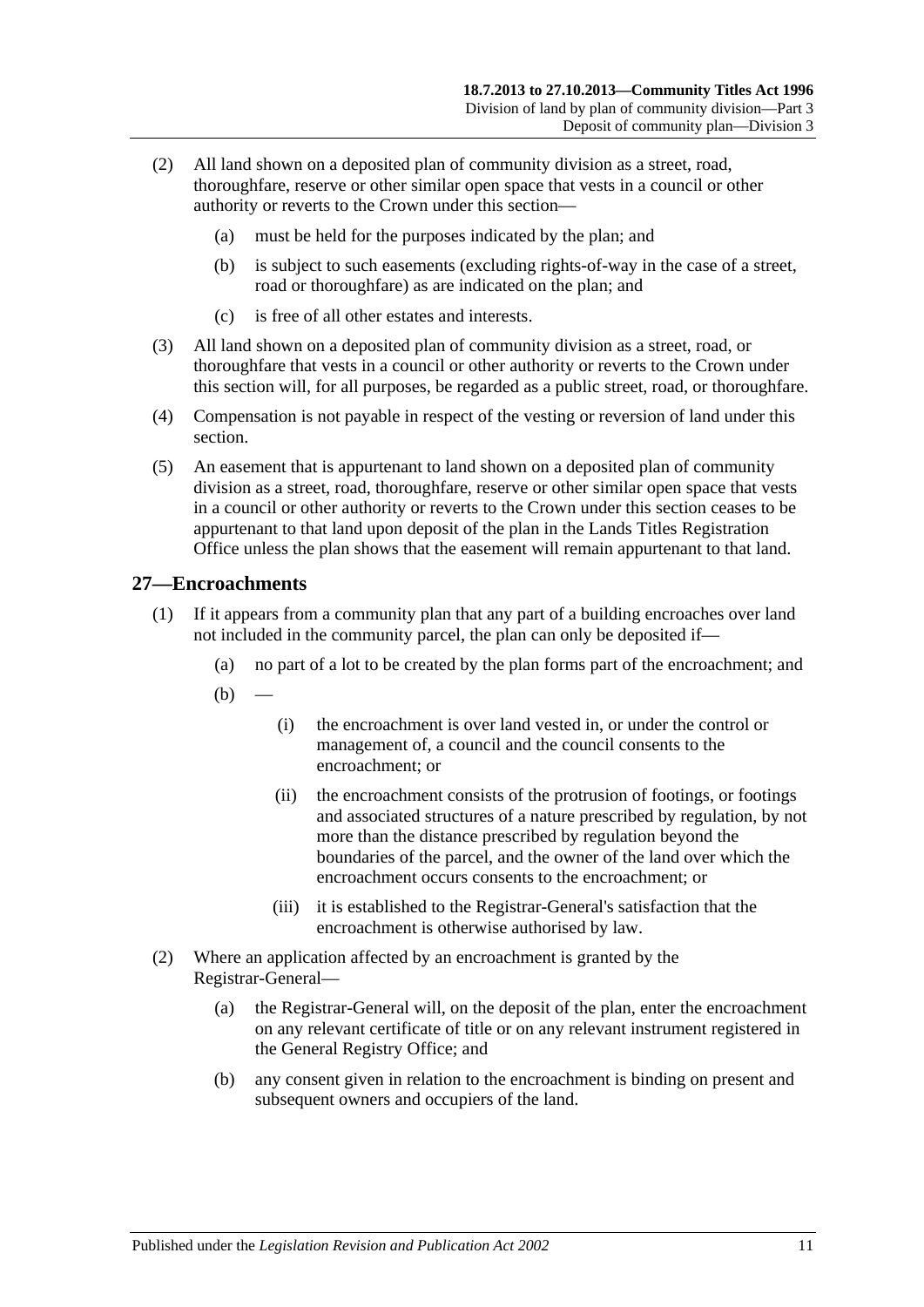# <span id="page-29-0"></span>**Division 4—Common property**

## <span id="page-29-1"></span>**28—Common property**

- (1) The common property created by a community plan comprises—
	- (a) those parts of the community parcel that do not comprise or form part of a lot; and
	- (b) the service infrastructure (except for any part of the service infrastructure that is vested in a Minister of the Crown or other authority or person and the parts of the service infrastructure that provide a service to only one lot); and
	- (c) in the case of a strata plan—those parts of the building that are not part of a lot; and
	- (d) any building that is not for the exclusive use of a lot and was erected before the deposit of the community plan; and
	- (e) any building erected by the developer or the community corporation as part of the common property; and
	- (f) any other building on the community parcel that has been committed to the care of the community corporation as part of the common property.
- (2) The common property may be used for any lawful purpose including a commercial purpose.
- (3) Any income arising from the use of the common property must be paid into the administrative fund or the sinking fund.
- <span id="page-29-3"></span>(4) If a plan of community division indicates that members of the public have access to the common property, or a part of it, then members of the public are entitled to use the common property, or the relevant part of it, in accordance with the by-laws.
- (5) Despite any Act or law to the contrary, uninterrupted use by the public of common property under [subsection](#page-29-3) (4) does not vest the public or any local or State government authority any rights in respect of the common property.

## <span id="page-29-2"></span>**29—Vesting of the common property**

- (1) The common property of a community parcel is vested in fee simple as tenants in common in the owners for the time being of the community lots in shares proportionate to the lot entitlements of their respective lots.
- (2) If a primary parcel has been divided into primary and secondary lots or primary, secondary and tertiary lots, the common property of the primary parcel is vested in fee simple as tenants in common in the owners for the time being of the primary and secondary lots or the primary, secondary and tertiary lots in shares proportionate to the lot entitlements of their respective lots.
- (3) If a secondary parcel has been divided into secondary and tertiary lots, the common property of the secondary parcel is vested in fee simple as tenants in common in the owners for the time being of the secondary and tertiary lots in shares proportionate to the lot entitlements of their respective lots.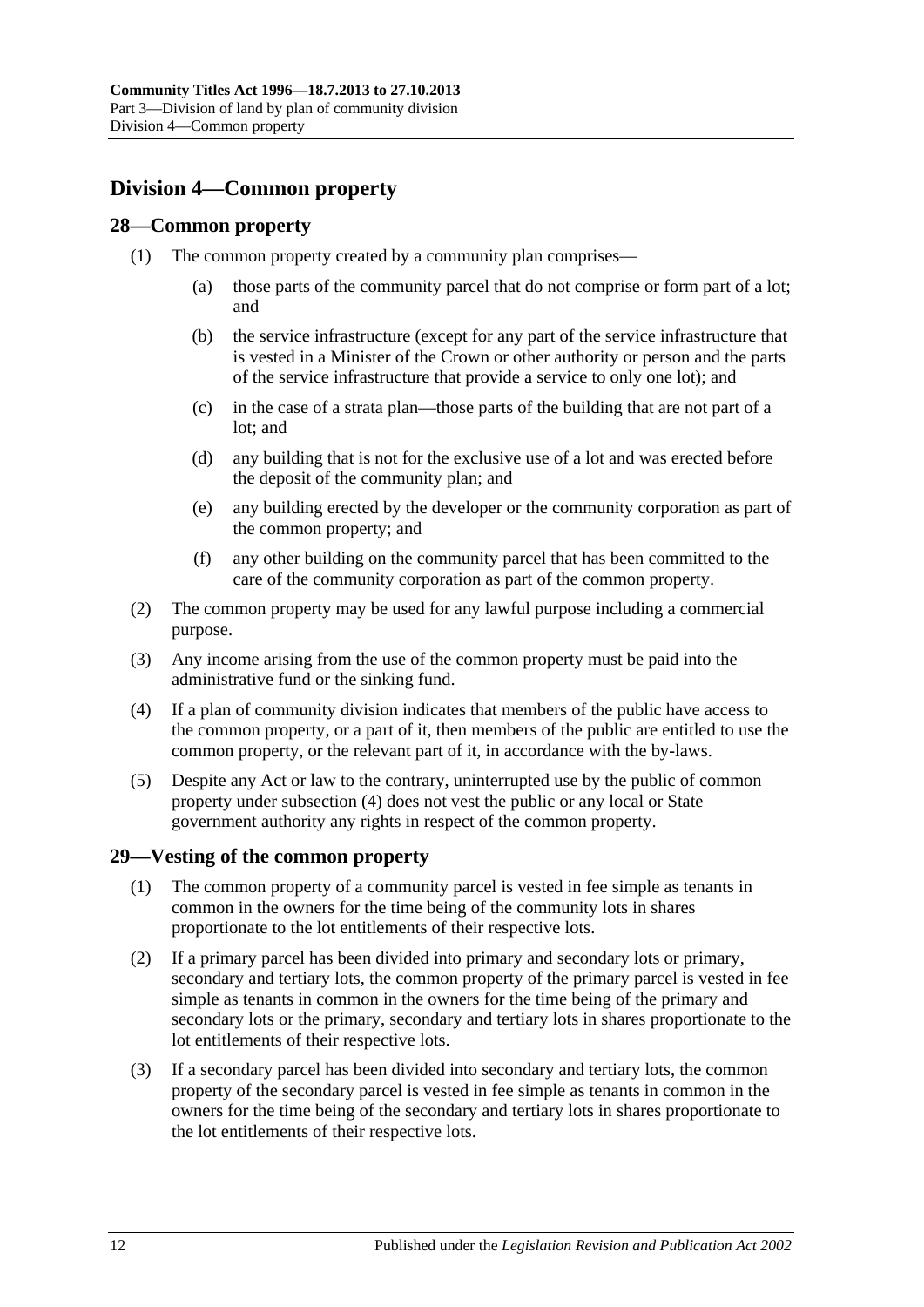- (4) An owner's interest in a lot is inseparable from his or her interest in the common property and accordingly—
	- (a) a dealing affecting the lot affects, without express reference, the interest in the common property in the same manner and to the same extent; and
	- (b) the owner of a lot cannot separately deal with or dispose of the interest in the common property.
- (5) If the community corporation is authorised by or under this Act to enter into a transaction affecting the common property, it may enter into the transaction and execute documents related to the transaction, in its own name, as if it were the owner of an estate in fee simple in the common property.
- (6) A community corporation may sue and be sued for rights and liabilities related to the common property as if it were the owner and occupier of the common property.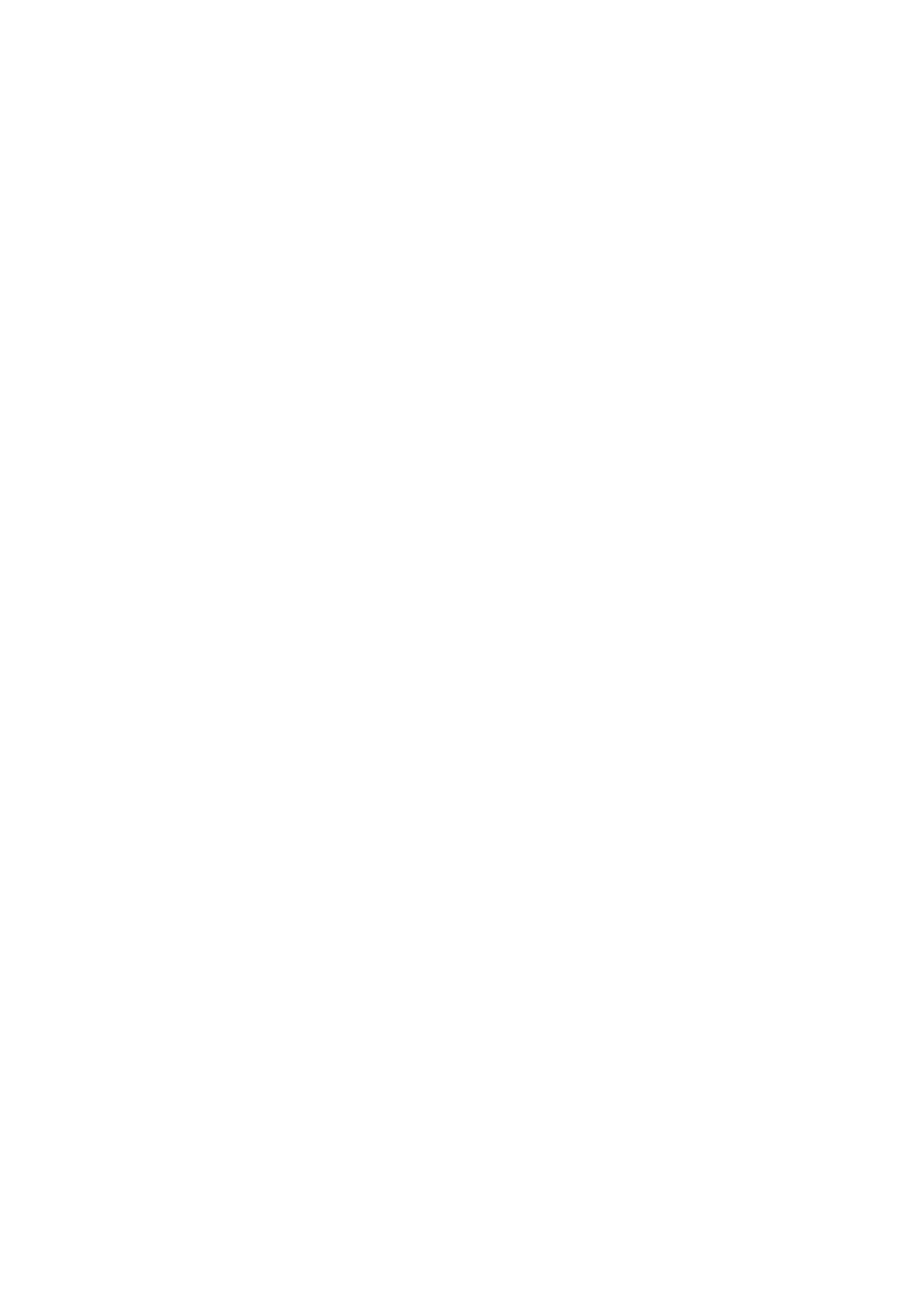# <span id="page-32-0"></span>**Part 4—The scheme description**

## <span id="page-32-1"></span>**30—Scheme description**

- (1) A scheme description must—
	- (a) be in a form approved by the Registrar-General; and
	- (b) identify the community parcel and the lots and common property into which the parcel is to be divided (this may be done by reference to the plan of community division with which the description will be filed); and
	- (c) describe the purpose or purposes for which the lots and common property may be used; and
	- (d) specify the standard of buildings and other improvements (if any) to be, or which may be, erected on or made to the lots or common property; and
	- (e) if the scheme is to be completed in stages—
		- (i) identify the part or parts of the community parcel (which may, in the case of a strata scheme, include a stratum or strata of space not defined by a building or other monument) to be developed in a subsequent stage or subsequent stages; and
		- (ii) provide a brief description of the nature and scope of the development to be undertaken in respect of each stage; and
		- (iii) state the time expected for the completion of each stage or, if it is not possible to estimate a time for completion, explain briefly why it is not possible to do so; and
	- (f) if the owner or owners of one or more of the community lots is to be under an obligation to develop the lot—include a brief description of the nature and scope of that development and the time for its completion or, if it is not possible to estimate a time for completion, explain briefly why it is not possible to do so; and
	- (g) if the developer is to make improvements to the common property or undertake any other development work on the common property—include a brief description of the nature and scope of those improvements or that work and the time expected for their completion or, if it is not possible to estimate a time for completion, explain briefly why it is not possible to do so; and
	- (h) if the division or other development of the land pursuant to the scheme is subject to conditions imposed by the relevant development authority when granting its consent or imposed by the *[Development Act](http://www.legislation.sa.gov.au/index.aspx?action=legref&type=act&legtitle=Development%20Act%201993) 1993* or by regulations under that Act—set out those conditions in full; and
	- (i) set out any other important features of the scheme; and
	- (ia) be endorsed with a certificate in the form prescribed by regulation from the person who prepared the scheme description certifying that the scheme description has been correctly prepared in accordance with this Act; and
	- (j) include any other information required by the regulations.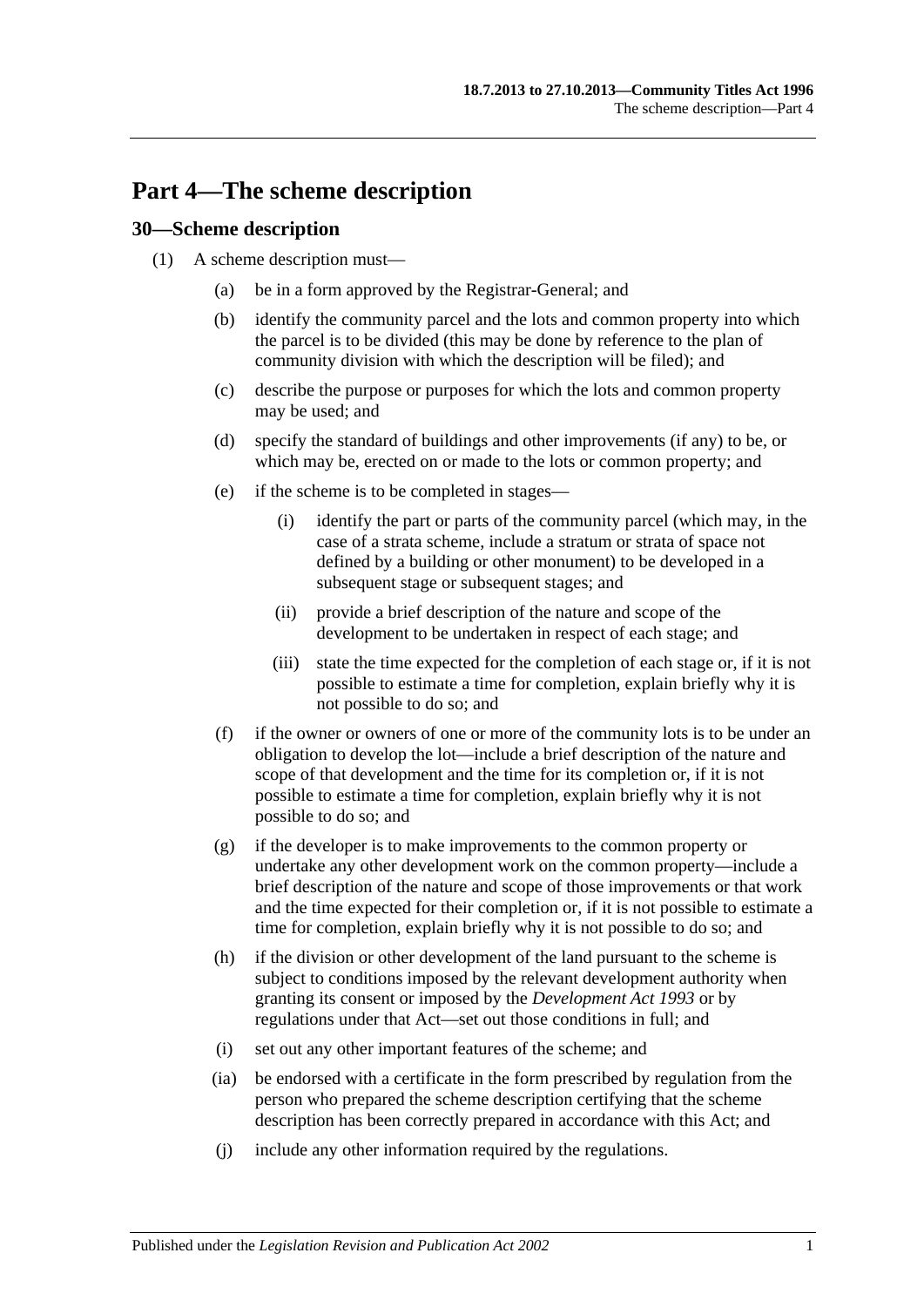- (2) The scheme description of a secondary scheme must not be inconsistent with the scheme description or the by-laws of the primary scheme and the scheme description of a tertiary scheme must not be inconsistent with the scheme description or the by-laws of the secondary or primary scheme.
- (3) A scheme description should be written as clearly as possible and should not include any unnecessary detail.
- <span id="page-33-1"></span>(4) Before endorsing a scheme description, the relevant development authority may require modifications to it—
	- (a) to add any information that is necessary or desirable in the opinion of the development authority; or
	- (b) to clarify any part of the description; or
	- (c) to remove any unnecessary detail.

### <span id="page-33-0"></span>**31—Amendment of scheme description**

- (1) The scheme description of a community scheme may be amended by unanimous resolution of the community corporation but only if consistency is maintained—
	- (a) with the plan of community division, the by-laws and the development contract or contracts (if any) of the community scheme; and
	- (b) where the scheme description relates to a primary scheme and a primary lot is divided by a secondary plan—with the scheme description, the by-laws and the development contract or contracts (if any) of the secondary scheme and if a secondary lot created by the secondary plan is divided by a tertiary plan, the scheme description, the by-laws and the development contract or contracts (if any) of the tertiary scheme; and
	- (c) where the scheme description relates to a secondary scheme and a secondary lot is divided by a tertiary plan—with the scheme description, the by-laws and the development contract or contracts (if any) of the tertiary scheme.<sup>1</sup>
- (2) The community corporation must lodge a copy of the scheme description as amended (certified in accordance with the regulations) with the Registrar-General.
- (3) The certified copy must—
	- (a) be endorsed by the relevant development authority; and
	- (ab) be endorsed with a certificate, in the form prescribed by regulation, from the person who prepared the amended scheme description or an officer of the community corporation certifying that the amended scheme description has been correctly prepared in accordance with this Act; and
	- (b) be accompanied by the fee prescribed by regulation.
- (4) The corporation must provide evidence to the satisfaction of the Registrar-General that the amendment was made by a unanimous resolution of the corporation.
- (5) The amendment comes into force when a certified copy of the scheme description as amended is filed with the deposited plan of community division by the Registrar-General.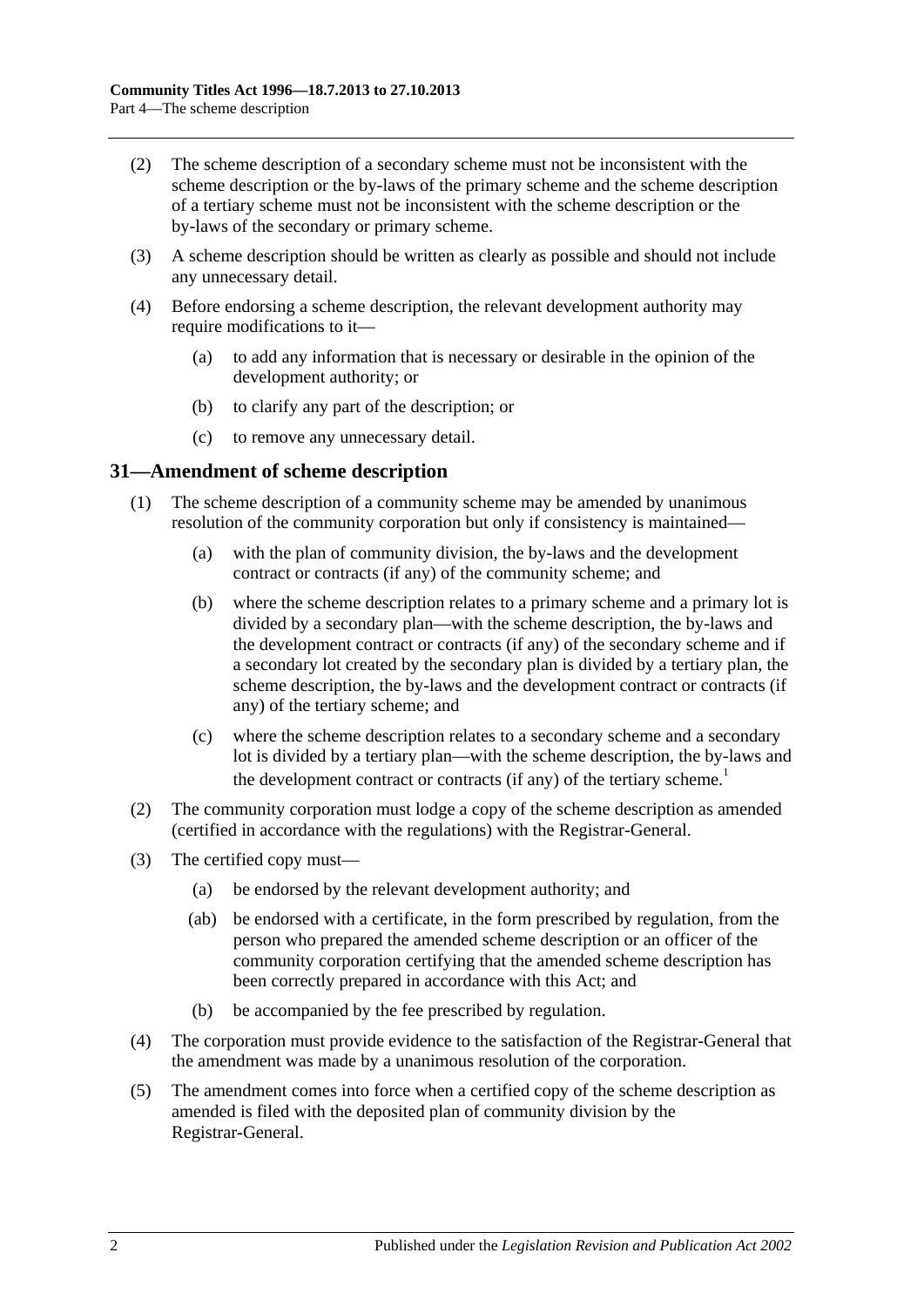#### **Note—**

1 The scheme description is based on the plan of community division and the by-laws and development contracts must conform with the scheme description. It may be necessary, therefore, to amend the plan, the by-laws or a development contract when amending the scheme description.

#### <span id="page-34-0"></span>**32—Persons whose consents are required**

- (1) The corporation must provide evidence to the satisfaction of the Registrar-General that the following persons have given their consent to the amendment—
	- (a) a person who is the owner of a community lot at the relevant time but who did not have the opportunity of voting against the resolution of the corporation amending the scheme description because he or she was not then a member of the corporation; and
	- (b) the prospective owner at the relevant time of a community lot; and
	- (c) the owner or prospective owner at the relevant time of a development lot; and
	- (d) a registered mortgagee or prospective mortgagee and a registered lessee or prospective lessee at the relevant time of a community lot or development lot; and
	- (e) the owner or prospective owner at the relevant time of a development lot in a secondary or tertiary scheme that comprises part of the community scheme to which the scheme description relates; and
	- (f) the persons referred to in [subsection](#page-34-1) (2).
- <span id="page-34-1"></span>(2) The consents of the following persons are required—
	- (a) where the corporation is a primary corporation and a primary lot is divided by a secondary plan—
		- (i) a person who is the owner of a secondary lot at the relevant time but who did not have the opportunity of voting against the proposed amendment to the scheme description because he or she was not then a member of the secondary corporation; and
		- (ii) the prospective owner at the relevant time of a secondary lot; and
		- (iii) a registered mortgagee or prospective mortgagee and a registered lessee or prospective lessee at the relevant time of a secondary lot or development lot; and
	- (b) where the corporation is a primary corporation and a primary lot is divided by a secondary plan and a secondary lot created by that plan is divided by a tertiary plan or where the corporation is a secondary corporation and a secondary lot is divided by a tertiary plan—
		- (i) a person who is the owner of a tertiary lot at the relevant time but who did not have the opportunity of voting against the proposed amendment to the scheme description because he or she was not then a member of the tertiary corporation; and
		- (ii) the prospective owner at the relevant time of a tertiary lot; and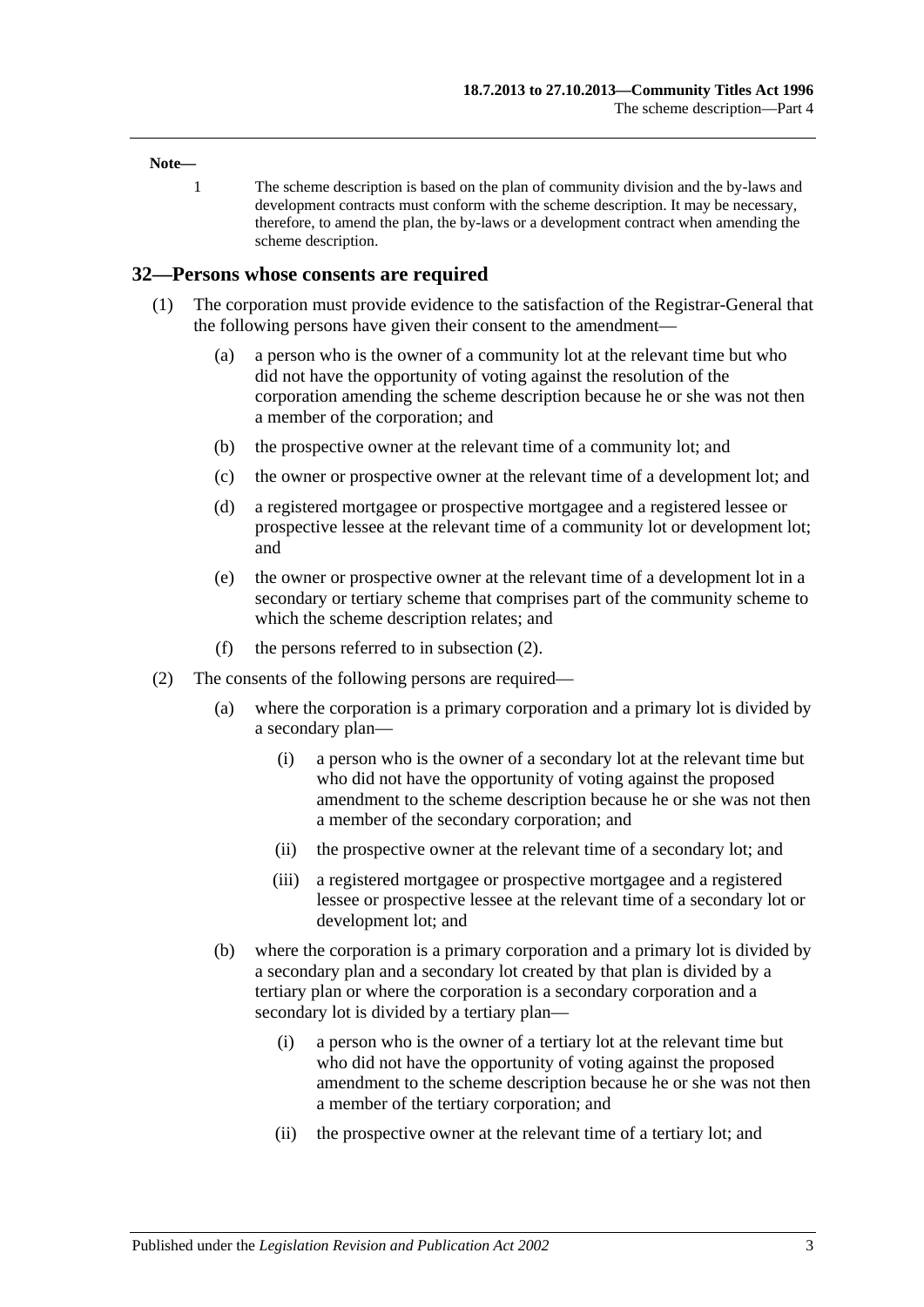- (iii) a registered mortgagee or prospective mortgagee and a registered lessee or prospective lessee at the relevant time of a tertiary lot or development lot.
- (3) The consent of the owner, mortgagee or lessee of a lot is not required under this section if before the relevant time an instrument had been presented for registration at the Lands Titles Registration Office on the registration of which that person would cease to be the owner, mortgagee or lessee of the lot.
- (4) In this section—

*prospective lessee* means the lessee under a lease that has been presented for registration at the Lands Titles Registration Office but has not been registered;

*prospective mortgagee* means the mortgagee under a mortgage that has been presented for registration at the Lands Titles Registration Office but has not been registered;

*prospective owner* in relation to a lot means the person who will be the owner of the lot on registration of a transfer that has been presented for registration at the Lands Titles Registration Office but has not been registered;

*the relevant time* means the time at which the certified copy of the scheme description as amended is lodged by the community corporation with the Registrar-General.

## <span id="page-35-0"></span>**33—Amended copy of scheme description to be filed**

If the requirements of this Part are satisfied, the Registrar-General must file the certified copy of the scheme description as amended with the deposited plan of community division in substitution for the scheme description previously filed with the plan.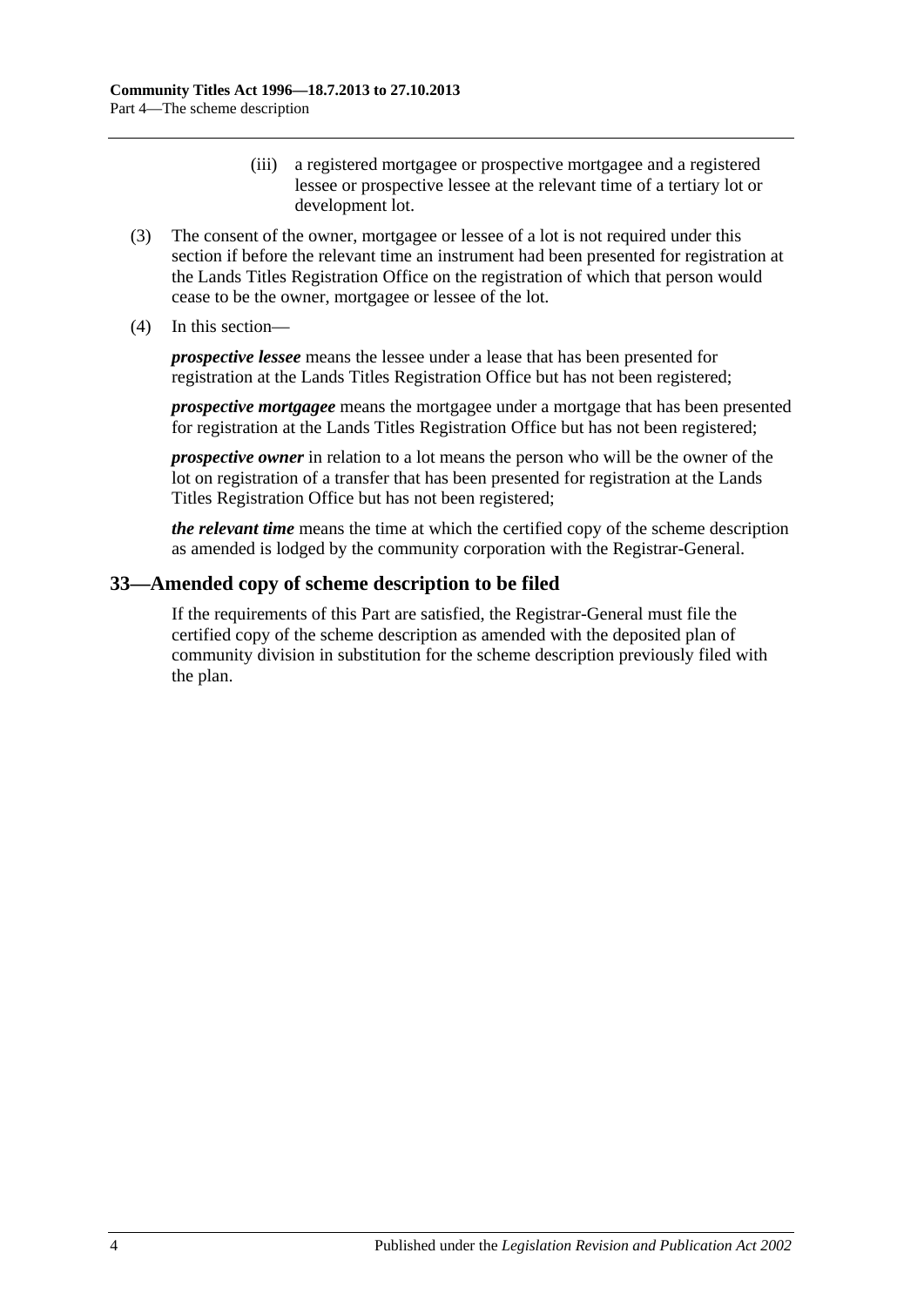# **Part 5—By-laws**

### **34—By-laws**

- (1) The first by-laws of a community scheme are the by-laws filed with the community plan by the Registrar-General when depositing the plan in the Lands Titles Registration Office.
- (2) The by-laws of a community scheme must—
	- (a) be in a form approved by the Registrar-General; and
	- (b) provide for the administration, management and control of the common property; and
	- (c) regulate the use and enjoyment of the common property; and
	- (d) regulate the use and enjoyment of the community lots to the extent necessary to give effect to the scheme description; and
	- (e) be endorsed with a certificate, in the form prescribed by regulation, from the person who prepared the by-laws certifying that the by-laws have been correctly prepared in accordance with this Act.
- (3) A by-law may also—
	- (a) regulate—
		- (i) the position, design, dimensions, methods and materials of construction and external appearance of buildings or other improvements on community lots; or
		- (ii) the maintenance and repair of buildings or other improvements on community lots; or
		- (iii) landscaping, including the establishment, care and maintenance of lawns, gardens and other areas on community lots; or
	- (b) impose requirements or restrictions relating to the appearance of community lots or buildings or other improvements situated on community lots; or
	- (c) regulate the use and enjoyment of community lots in order to prevent interference with the use and enjoyment of other lots; or
	- (d) regulate such other matters as are permitted by this Act to be regulated by by-laws; or
	- (e) impose a penalty, not exceeding \$500, for contravention of, or failure to comply with, a by-law.
- (4) A by-law may confer discretionary powers on the community corporation or any other person.
- (5) A by-law may apply to a particular lot or lots, to a class or classes of lots, or to lots generally.
- (6) Notwithstanding section 29 of the *Acts [Interpretation Act](http://www.legislation.sa.gov.au/index.aspx?action=legref&type=act&legtitle=Acts%20Interpretation%20Act%201915) 1915*, a fine recovered for contravention of, or failure to comply with, a by-law must be paid to the community corporation.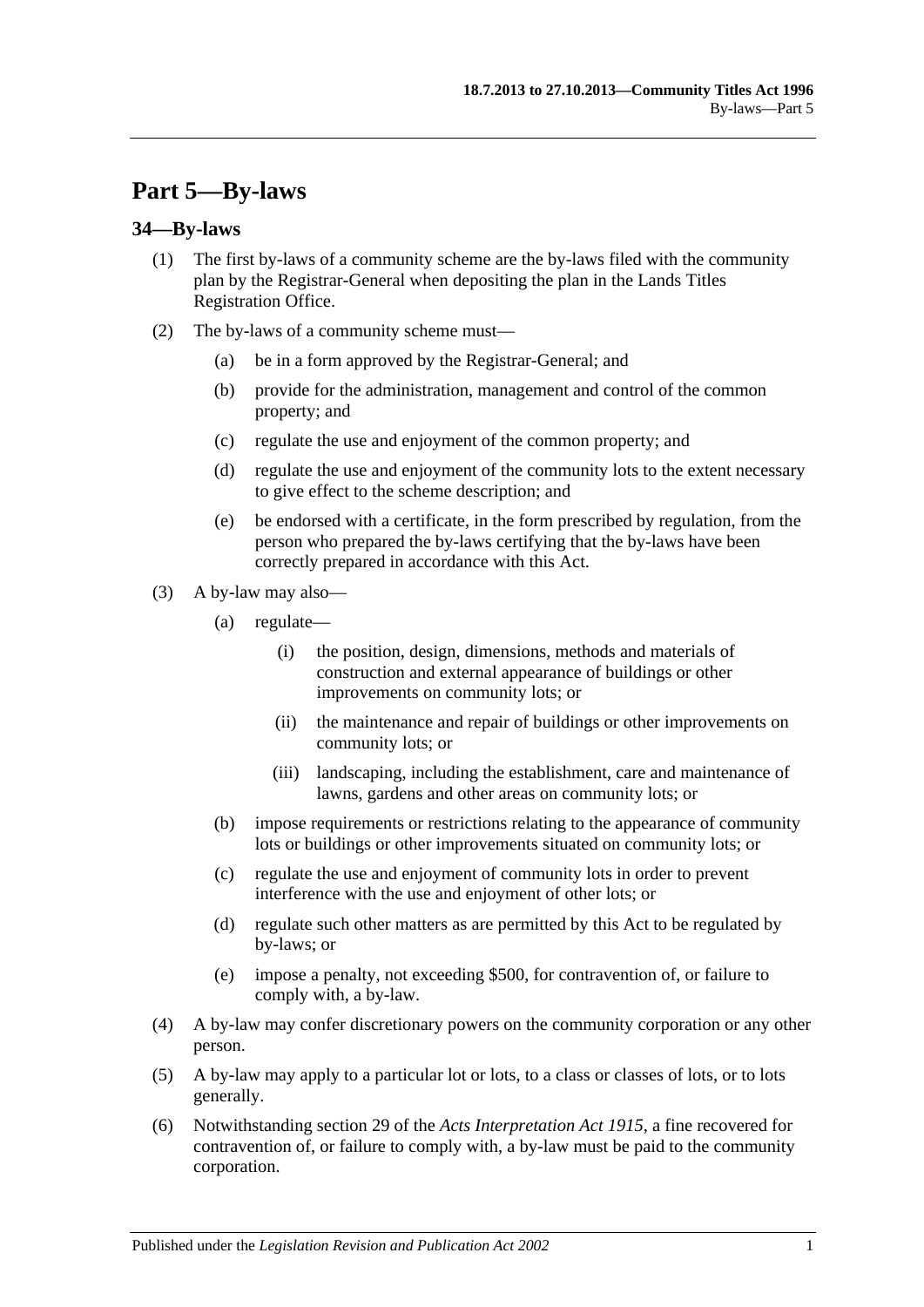### **35—By-laws may exempt corporation from certain provisions of the Act**

- (1) The by-laws of a community scheme that does not include more than two community lots may exempt the community corporation from one or more of the following requirements of the Act—
	- (a) the requirement to hold annual general meetings (except the first general meeting);
	- (b) the requirement to prepare accounting records of the corporation's receipts and expenditure and to prepare an annual statement of accounts;
	- (c) the requirement to have the annual statement of accounts audited;
	- (d) the requirement to establish administrative and sinking funds;
	- (e) the requirement to maintain a register of the names of the owners of the community lots.
- (2) The by-laws of a community scheme that does not include more than three community lots may exempt the community corporation from the requirement to maintain a register of the names of the owners of the community lots.

### **36—By-law as to the exclusive use of part of the common property**

- (1) A by-law may confer on the occupier for the time being of a community lot (or the occupiers of a group of lots) the exclusive right to use a specified part of the common property for the purpose or purposes stated in the by-law.
- (2) Where the owner of the lot is—
	- (a) a secondary corporation, the by-law will, subject to any restriction or limitation expressed in the by-law, operate for the benefit of the occupiers of the secondary lots; and
	- (b) a tertiary corporation, the by-law will, subject to any restriction or limitation expressed in the by-law, operate for the benefit of the occupiers of the tertiary lots.
- <span id="page-37-0"></span>(3) The by-law—
	- (a) may impose conditions in relation to the use of that part of the common property; and
	- (b) may impose requirements on the owner or occupier of the lot; and
	- (c) without limiting [paragraph](#page-37-0) (b), may require the owner of the lot to pay a fee (whether periodically or not) to the community corporation or to the owner or owners of another lot or lots.
- <span id="page-37-1"></span>(4) The occupier cannot erect a building or install a fixture on the part of the common property of which he or she has exclusive use or alter that part of the common property in any other way without the approval of a special resolution of the corporation.
- (5) A community corporation cannot make a by-law under this section without the written consent of the owner of the lot (or the owners of the group of lots) to which it relates.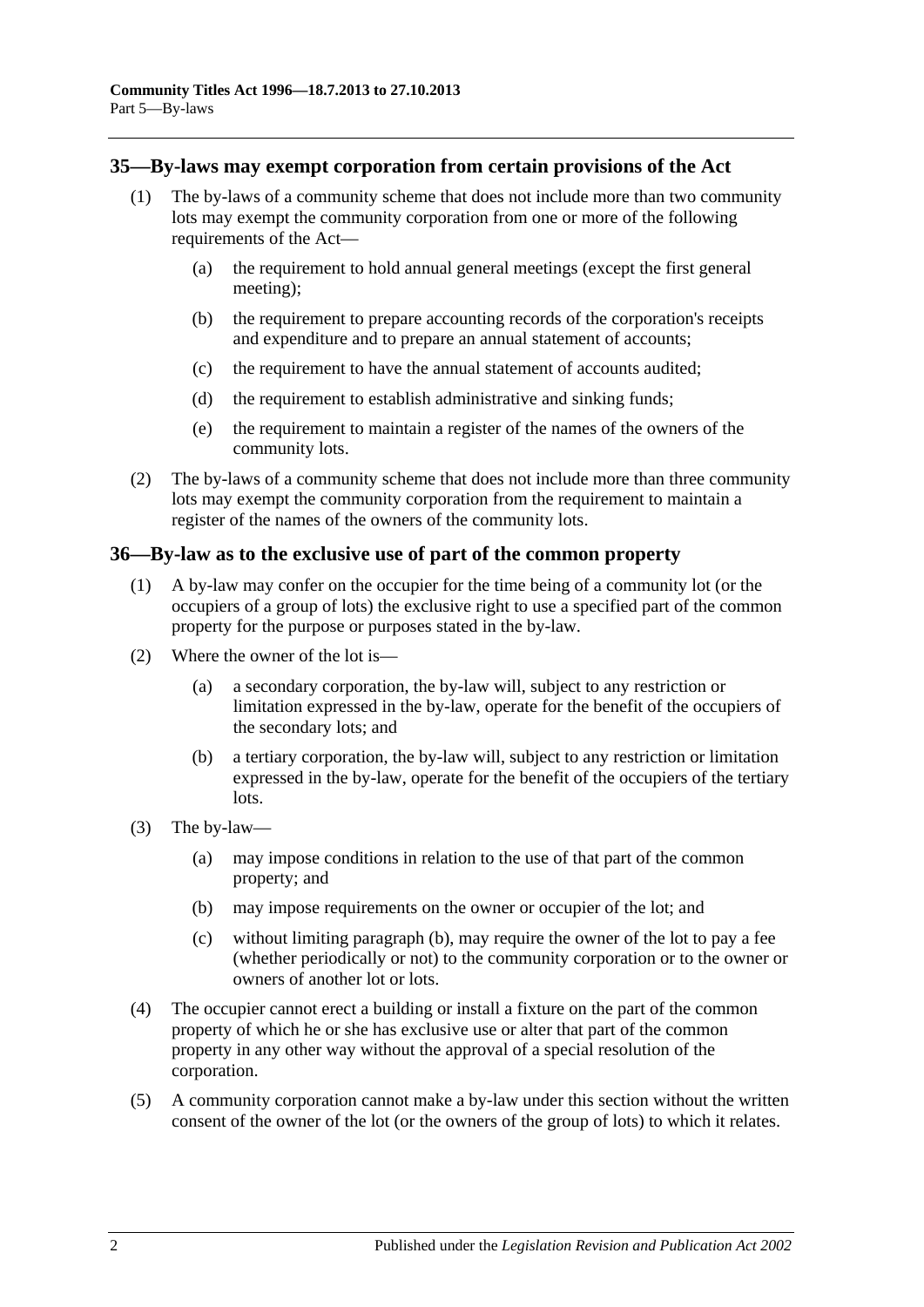- (6) The benefits of a by-law under this section apply for the benefit of subsequent occupiers of the lot or lots concerned and the obligations imposed by a by-law under this section attach to subsequent owners and occupiers of the lot or lots concerned.
- (7) The fee referred to in [subsection](#page-37-1) (3)(c) may be recovered as a debt and the owner of the lot when the fee became payable and the succeeding owners of the lot are jointly and severally liable for payment of the fee.

# **37—Restrictions on the making of by-laws**

- (1) Subject to [subsection](#page-38-0) (2), a by-law cannot—
	- (a) prohibit or restrict the transfer, transmission, leasing (including the granting of a right of occupation) or mortgaging of, or other dealing with, a lot; or
	- (b) impose a monetary obligation on the owner or occupier of a lot except where the by-law provides for the exclusive use of part of the common property; or
	- (c) prevent access by the owner or occupier or other person to a lot; or
	- (d) prevent an occupier of a lot who suffers from a disability from keeping a dog on the lot or restrict the use of a dog by the occupier if the dog is trained to assist the occupier in respect of that disability; or
	- (e) prevent a visitor to the community parcel who suffers from a disability from using a dog trained to assist the visitor in respect of the disability.
- <span id="page-38-0"></span>(2) A by-law may prohibit or restrict the owner of a lot from leasing or granting rights of occupation in respect of the lot for valuable consideration for a period of less than two months.

## <span id="page-38-1"></span>**38—Certain by-laws may be struck out by Court**

- $(1)$  A by-law that—
	- (a) reduces the value of a lot; or
	- (b) unfairly discriminates against the owner of a lot,

may be struck out by order of the Magistrates Court or the District Court on an application made under [Part 14.](#page-100-0)

(2) An application referred to in [subsection](#page-38-1) (1) can only be made by the person who owned the lot when the by-law came into force and must be made within three months after the owner (or either or any of the owners where the lot is owned by two or more persons) first knew, or could reasonably be expected to have known, that the by-law had been made.

## **39—Variation of by-laws**

- (1) Subject to [section](#page-74-0) 87(2), by-laws may be varied by special resolution of the community corporation.
- (2) Within 14 days after the passing of a resolution varying the by-laws or the making of an order by a court varying a by-law, the corporation must lodge with the Registrar-General—
	- (a) a copy of the by-laws as varied; and
	- (b) a copy of the resolution or order; and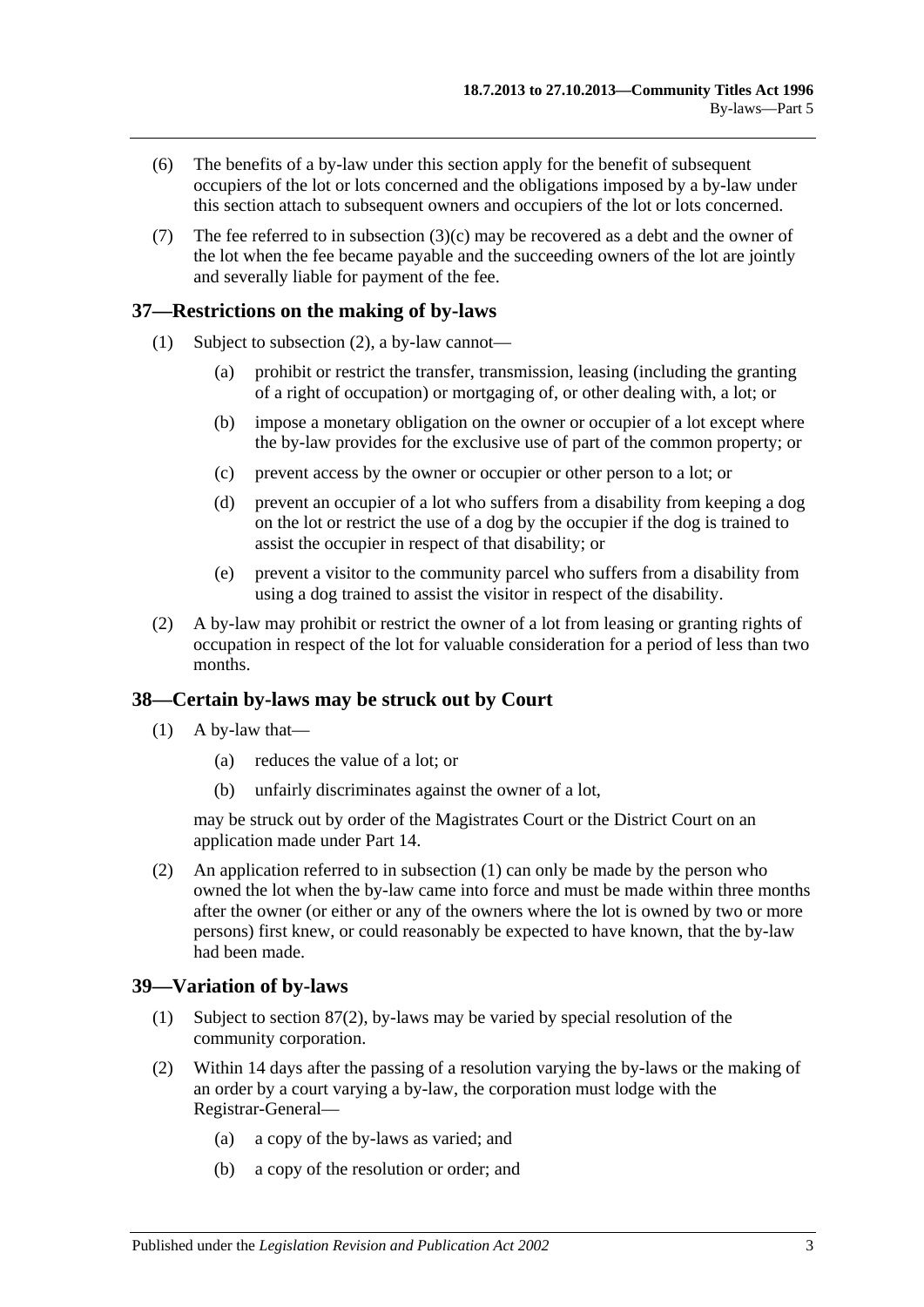- (c) the fee prescribed by regulation.
- (3) The Registrar-General may extend the period for lodgement in the case of variation of the by-laws by a court order but not in the case of variation by resolution.
- (4) In the case of variation of the by-laws by resolution, the corporation must provide evidence to the satisfaction of the Registrar-General that the variation was made by a special resolution of the corporation.
- (5) Copies of the resolution and the by-laws as varied must be certified in accordance with the regulations.
- (5a) The certified copy of the by-laws must be endorsed with a certificate, in the form prescribed by regulation, from the person who prepared the by-laws or an officer of the community corporation certifying that the by-laws have been correctly prepared in accordance with this Act.
- (6) If the requirements of this Part are satisfied, the Registrar-General must file the certified copy of the by-laws with the plan of community division in substitution for the copy previously filed with the plan.
- (7) If a community corporation fails to comply with the requirements of this section in relation to the variation of the by-laws by a court order, a member of the corporation may comply with them on its behalf.

### **40—Date of operation of by-laws**

- (1) The first by-laws of a community corporation come into operation when the plan of community division is deposited in the Lands Titles Registration Office.
- (2) A resolution or court order varying by-laws comes into operation when the certified copy of the by-laws as varied is filed with the community plan by the Registrar-General.

## **41—Invalidity of by-laws**

- (1) Subject to this section, by-laws are invalid to the extent to which they are inconsistent with—
	- (a) this Act or any other Act or subordinate legislation made under this or any other Act; or
	- (b) the scheme description filed with the community plan; or
	- (c) a development contract filed with the community plan; or
	- (d) a development contract of a secondary or tertiary scheme that comprises part of the community scheme to which the by-laws relate; or
	- (e) in the case of the by-laws of a secondary scheme—
		- (i) the scheme description of the primary scheme; or
		- (ii) the by-laws of the primary scheme; or
	- (f) in the case of the by-laws of a tertiary scheme—
		- (i) the scheme descriptions of the primary or secondary scheme; or
		- (ii) the by-laws of the primary or secondary scheme.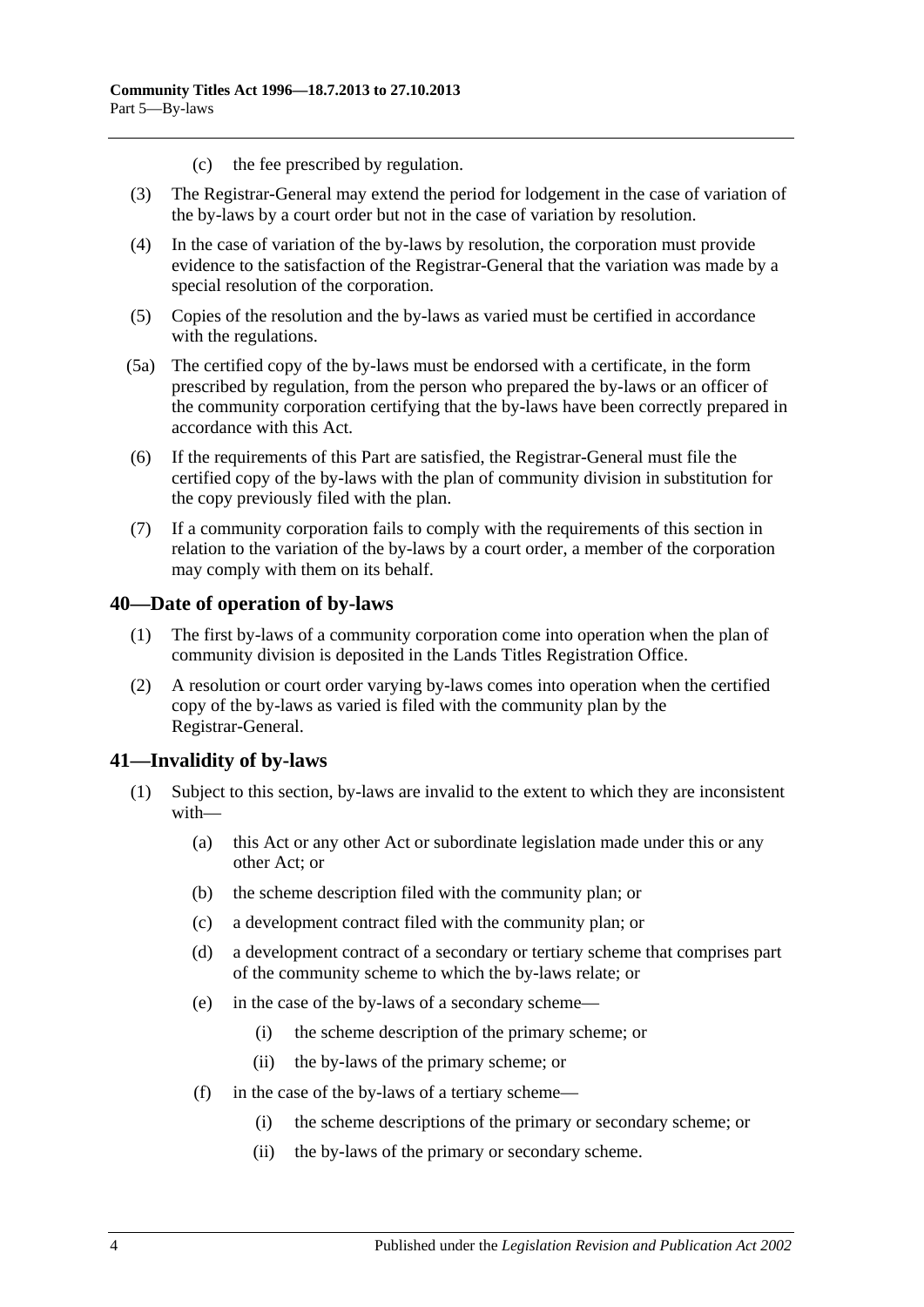(2) A by-law will be taken to be inconsistent with a scheme description, the by-laws of another scheme or a development contract if, and only if, there are no circumstances in which the by-law can operate consistently with the scheme description, by-laws or development contract.<sup>1</sup>

#### **Note—**

1 For instance if the scheme description provides that the community lots will be used for residential purposes without specifying the kinds of residential use, the by-laws may prohibit some kinds of residential use such as flats or boarding house accommodation but cannot prohibit all kinds of residential use.

## **42—Application of council by-laws**

The by-laws of a council that apply to, or in relation to, an act or activity in a public place but not on private property do not apply in those parts of a community parcel to which members of the public have access and a scheme by-law is not invalid for inconsistency with such a council by-law.

### **43—Persons bound by by-laws**

- (1) The following persons are bound by the by-laws of a community scheme—
	- (a) the community corporation;
	- (b) the owners and occupiers of the community lots and the development lot or lots (if any) comprising the scheme;
	- (c) persons entering the community parcel.
- (2) If the by-laws are the by-laws of a primary scheme and a primary lot is divided by a secondary plan or a primary lot is divided by a secondary plan and a lot created by that plan is divided by a tertiary plan, the following persons are also bound by the by-laws—
	- (a) the secondary corporation and (where applicable) the tertiary corporation;
	- (b) the owners and occupiers of the community lots and the development lots (if any) created by the secondary plan and (where applicable) the tertiary plan.
- (3) If the by-laws are the by-laws of a secondary scheme and a secondary lot is divided by a tertiary plan, the tertiary corporation and the owners and occupiers of the community lots and the development lots (if any) created by the tertiary plan are also bound by the by-laws.

## **44—Availability of copies of by-laws**

- <span id="page-40-0"></span>(1) A community corporation must make up-to-date copies of the by-laws available for inspection or purchase by—
	- (a) owners and occupiers of lots and (where applicable) of secondary and tertiary lots; and
	- (b) persons considering purchasing a lot referred to in [paragraph](#page-40-0) (a) or entering into any other transaction in relation to such a lot.
- (2) The inspection of by-laws must be free of charge and a fee charged for the purchase of by-laws must not exceed the fee prescribed by regulation.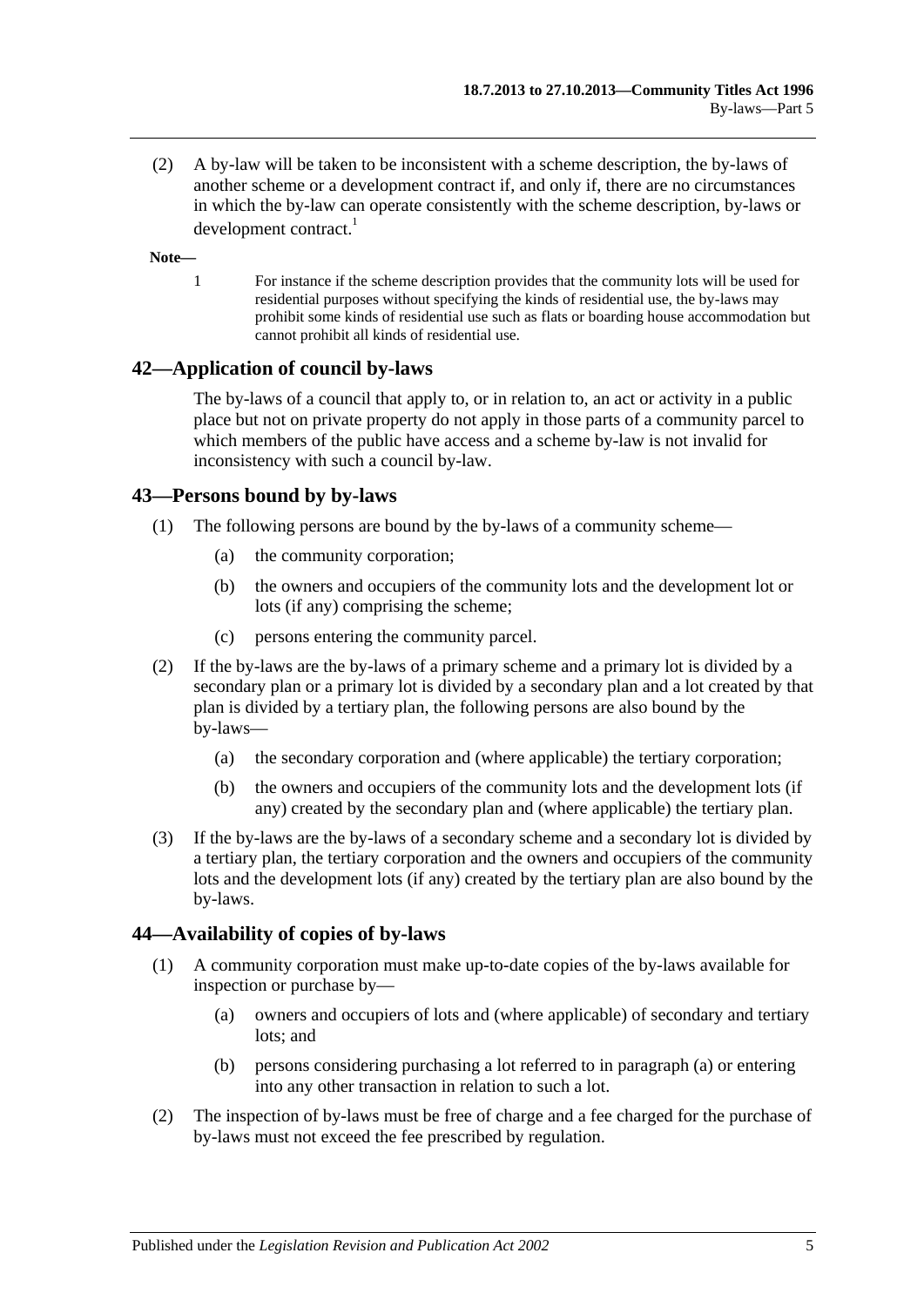(3) The Registrar-General must make copies of by-laws filed with plans of community division available for purchase by members of the public at the fee prescribed by regulation.

# **45—By-laws need not be laid before Parliament or published in Gazette**

Sections 10 and 11 of the *[Subordinate Legislation Act](http://www.legislation.sa.gov.au/index.aspx?action=legref&type=act&legtitle=Subordinate%20Legislation%20Act%201978) 1978* do not apply to by-laws under this Part.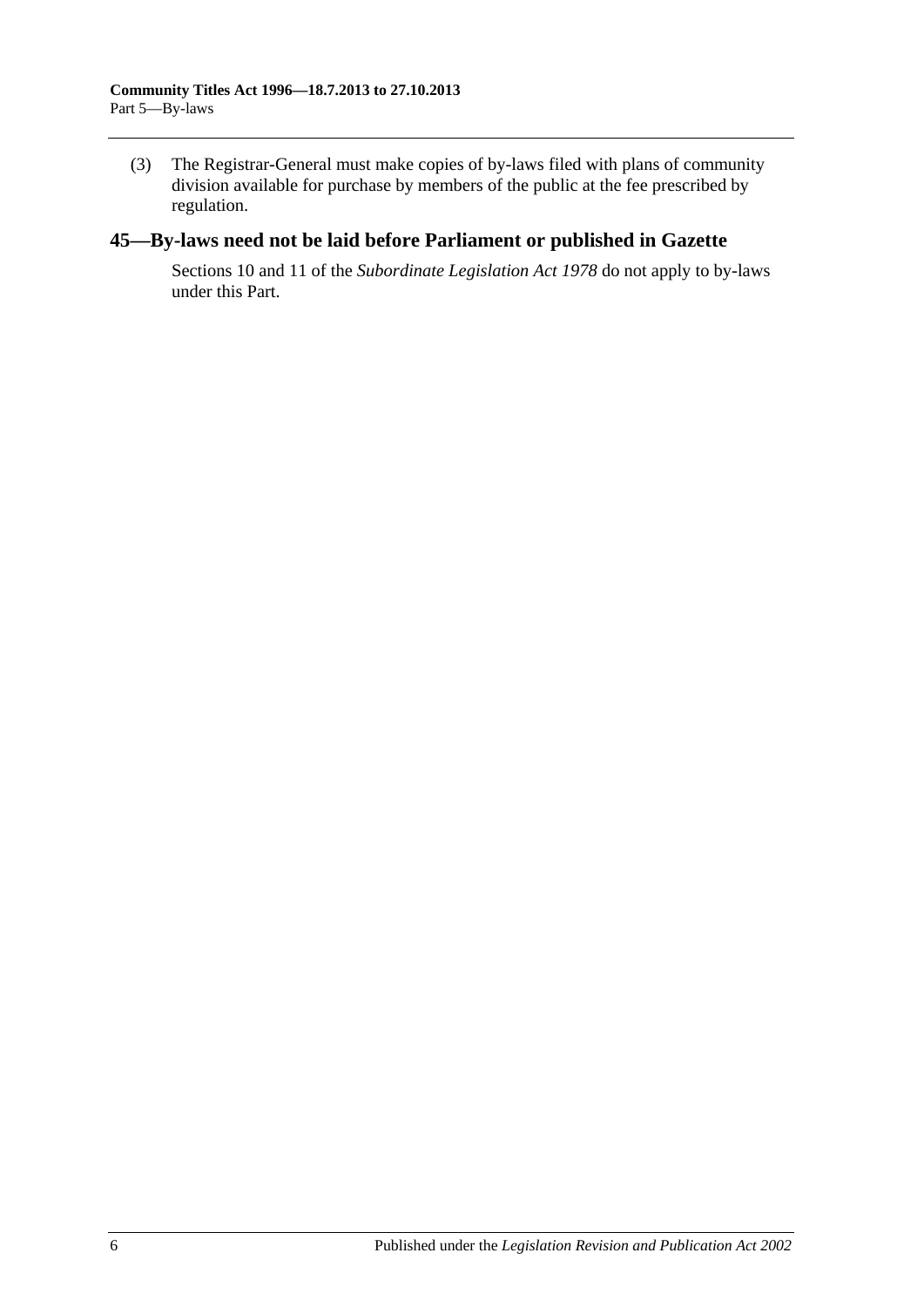# **Part 6—Development contracts**

### **46—Interpretation**

In this Part—

*developer* includes—

- (a) in respect of the period before a plan of community division is deposited in the Lands Titles Registration Office—the person who will, on deposit of the plan, be the owner of a lot to which a proposed development contract will relate;
- (b) in respect of the period after the plan of community division is deposited—the owner of a lot to which a development contract relates.

### **47—Development contracts**

- (1) The purpose of a development contract is—
	- (a) to place a developer under a binding obligation to do one or both of the following—
		- (i) to develop a development lot;
		- (ii) to develop the common property, or a part of the common property,

in accordance with the scheme description; or

- (b) to place a developer under a binding obligation to develop a community lot in accordance with the scheme description.
- (2) A development contract must—
	- (a) be in a form approved by the Registrar-General and be executed by the developer in a manner approved by the Registrar-General; and
	- (b) identify the land to be developed; and
	- (c) set out the developer's obligations for the implementation of the scheme description in relation to the development of the land concerned; and
	- (d) state whether development authorisation under the *[Development Act](http://www.legislation.sa.gov.au/index.aspx?action=legref&type=act&legtitle=Development%20Act%201993) 1993* will need to be obtained before development in accordance with the contract can proceed; and
	- (e) include an undertaking by the developer that he or she will interfere as little as is reasonably practicable with the use and enjoyment of the lots and common property in the course of performing his or her obligations under the contract; and
	- (f) include an undertaking by the developer to repair, or to pay the costs of repairing, any damage caused by the developer to the common property or to a lot or to any building or other improvement on the common property or a lot; and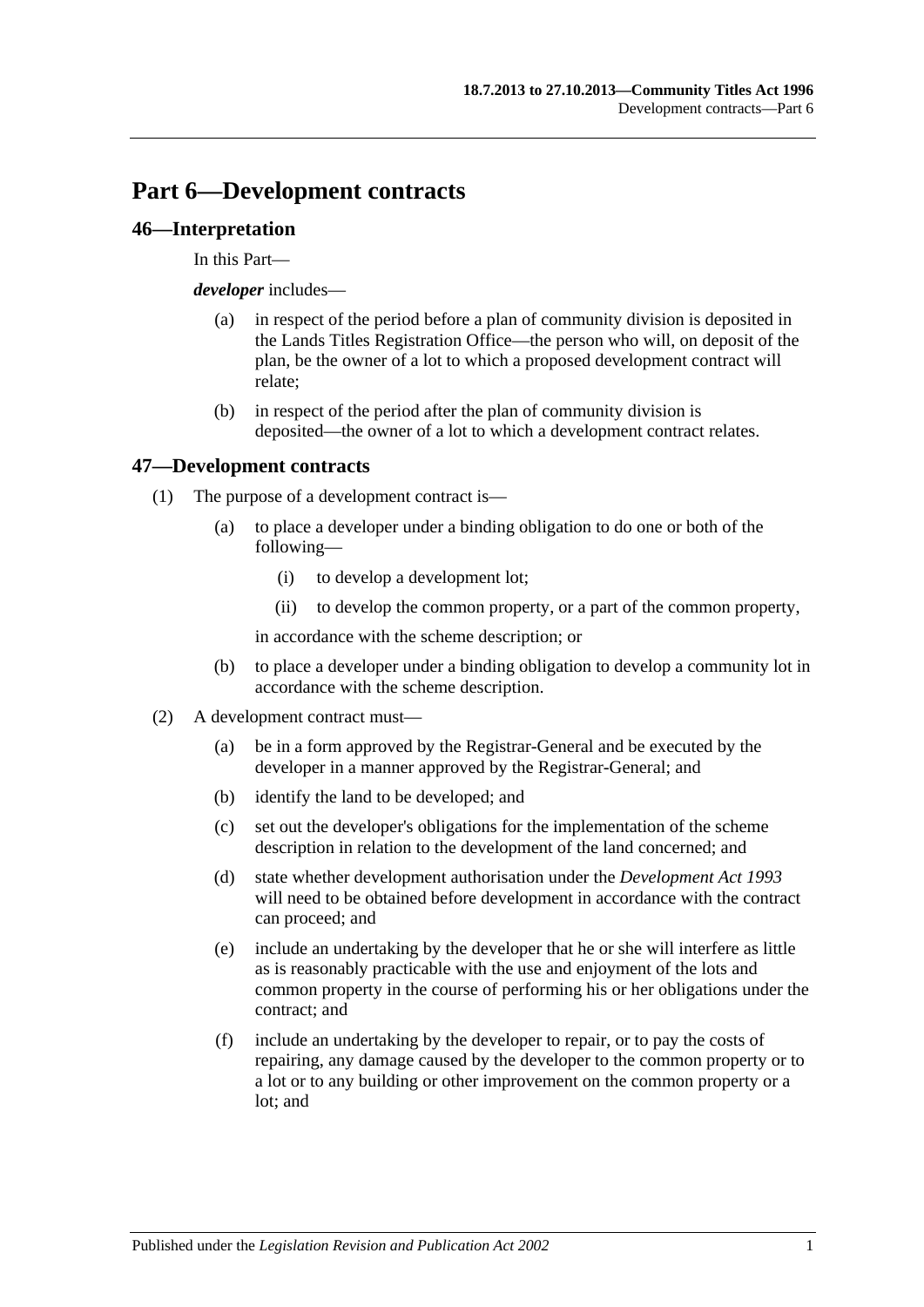- (g) if the developer is to be under an obligation to apply for division under this Act of a development or community lot—include a plan delineating the boundaries of the lot to be divided that indicates, as far as possible, the likely position of the lots and the common property (if any) into which it is to be divided (if no decision has been made as to the position of the lots and common property the contract must include a statement to that effect instead of the plan required by this paragraph); and
- (h) set out the means by which the developer will obtain access to the development lot, common property or community lot and the part or parts of the community parcel that the developer will need to occupy or have access to; and
- (i) set out the obligations (if any) of the community corporation and owners and occupiers of lots; $<sup>1</sup>$  and</sup>
- (j) state the days on which and the hours during which the developer may carry out building and landscaping work and perform the other obligations under the contract; and
- (k) state the time for fulfilment by the developer of his or her obligations under the contract; and
- (ka) be endorsed with a certificate, in the form prescribed by regulation, from the person who prepared the development contracts certifying that the development contracts have been correctly prepared in accordance with this Act; and
- (l) include any other provisions required by the regulations.
- (3) Where the developer's obligations under a contract include the construction or erection of a building or other facility, the contract must specify the position of the building or facility and include a brief description of the design, dimensions, methods and materials of construction and external appearance of the building or facility and a pictorial representation of the appearance of the building or facility after completion.
- (4) Where the developer's obligations under a contract include landscaping, the contract must identify the area to be landscaped, briefly describe the nature of the landscaping and include a plan of the area showing the design of the proposed landscaping.
- (5) A development contract may specify the standard to which the developer will perform the work required by the contract and the standard of the materials to be used but if the contract does not specify those standards it will be a term of the contract that the developer will perform the work required by the contract to the highest standard using materials of the highest standard.

### **Note—**

1 The obligations of a corporation or the owner or occupier of a lot will normally be confined to providing access to, or allowing occupation of, various parts of the community parcel by the developer for the purpose of fulfilling obligations under the contract.

## <span id="page-43-0"></span>**48—Consistency of development contract with scheme description and by-laws**

(1) A development contract must not be inconsistent with the scheme description and the by-laws of the community scheme of which it forms part.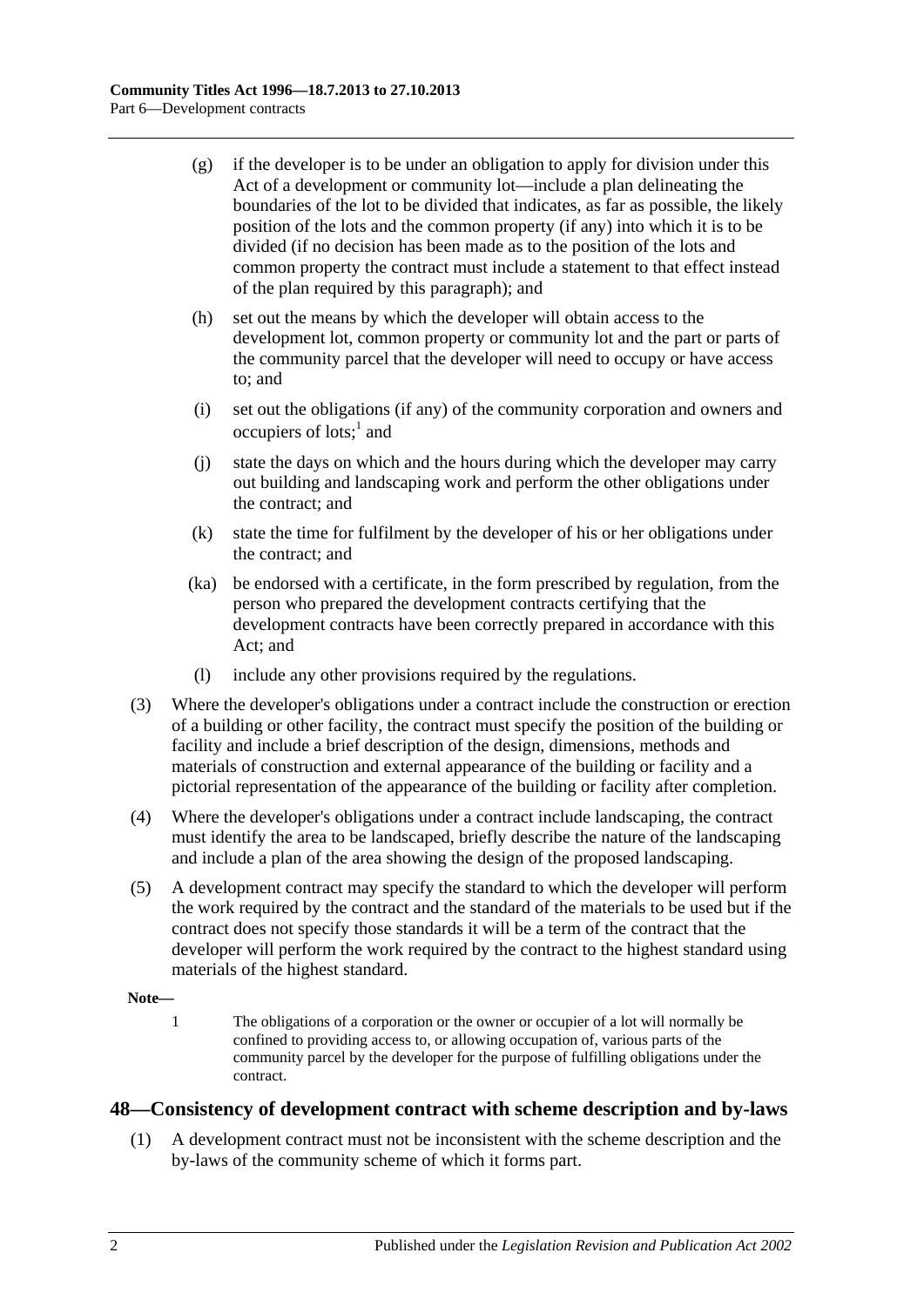- (2) A development contract for a secondary scheme must not be inconsistent with the scheme description and the by-laws of the primary scheme.
- (3) A development contract for a tertiary scheme must not be inconsistent with the scheme descriptions and the by-laws of the primary or secondary schemes.

### <span id="page-44-0"></span>**49—Enforcement of a development contract**

- (1) A development contract will be taken to be a contract made by the following persons:
	- (a) the developer; and
	- (b) if the contract relates to a development lot or a community lot—each subsequent owner of the lot to the extent that it relates to that lot; and
	- (c) the community corporation; and
	- (d) the owners and occupiers of the community lots; and
	- (e) the owner of the other development lot or lots (if any); and
	- (f) if the plan to which the contract relates has been amalgamated with another plan under [Part 7](#page-48-0) [Division 2—](#page-55-0)the community corporation created on deposit of the amalgamated plan and the owners and occupiers of the community lots shown on that plan; and
	- (g) if the scheme is a primary scheme and a primary lot is divided by a secondary plan—
		- (i) the secondary corporation; and
		- (ii) the owners and occupiers of the secondary lots; and
		- (iii) the owner of a development lot (if any) in the secondary scheme; and
		- (iv) if a secondary lot created by the plan is divided by a tertiary plan—the tertiary corporation, the owners and occupiers of the tertiary lots and the owner of a development lot (if any) in the tertiary scheme; and
	- (h) if the scheme is a secondary scheme and a secondary lot is divided by a tertiary plan—
		- (i) the tertiary corporation; and
		- (ii) the owners and occupiers of the tertiary lots; and
		- (iii) the owner of a development lot (if any) in the tertiary scheme.
- (2) A community corporation or an owner or occupier of a lot who is, by virtue of [subsection](#page-44-0) (1), a party to a development contract is entitled to take proceedings for its enforcement (including damages for breach of the contract) in a court of competent jurisdiction against—
	- (a) the developer; and
	- (b) if the contract is for the development of a development lot or a community lot—the subsequent owner or owners (if any) of the lot,

even though no obligations attach to the corporation, owner and occupier under the contract.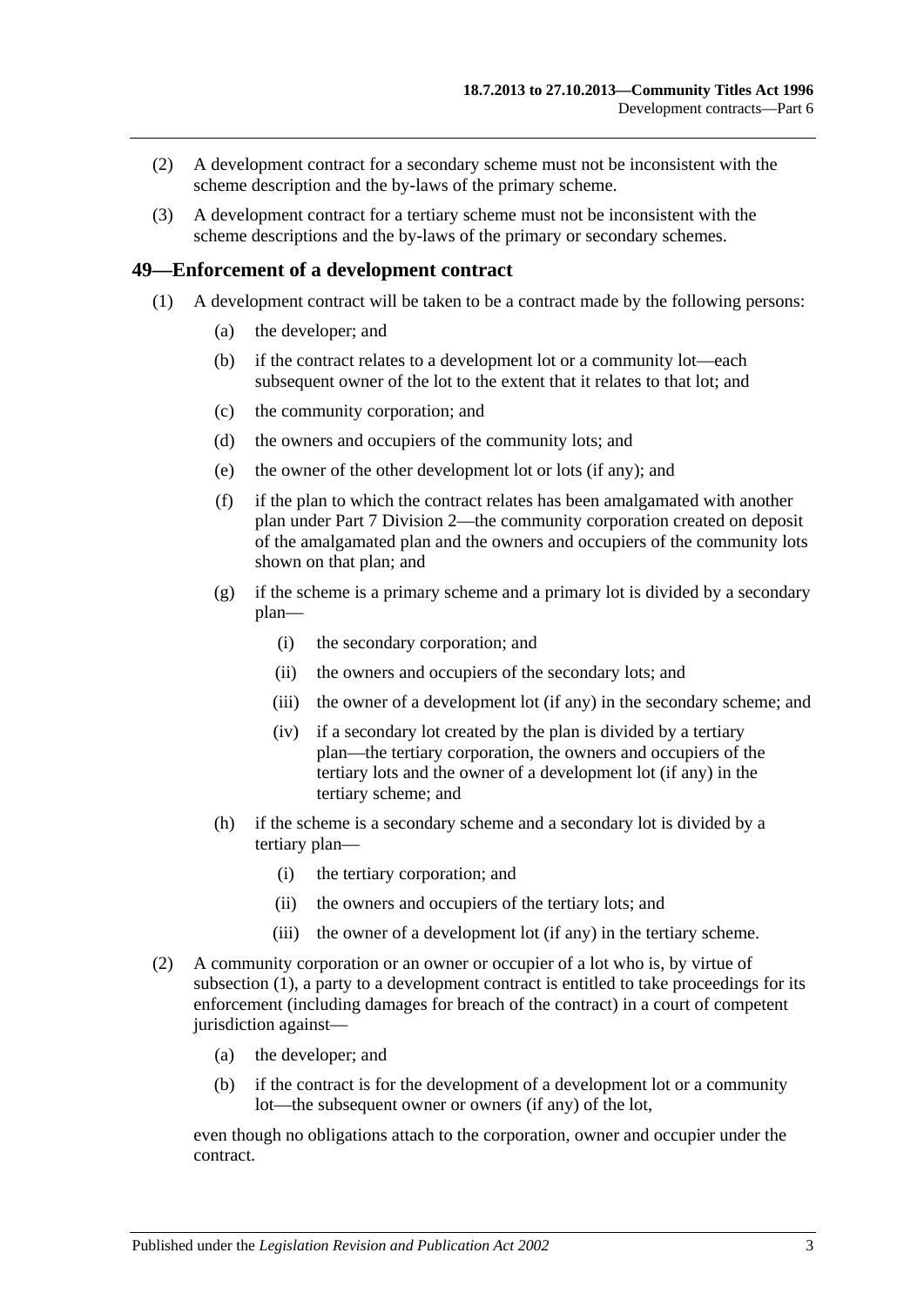- (3) Despite any other provision of this section, a person who is the owner of a development lot or a community lot by virtue of being a mortgagee in possession of the lot is not bound by a development contract relating to the lot unless he or she—
	- (a) becomes the registered proprietor of the lot on foreclosure; or
	- (b) remains in possession of the lot for a period of 12 months and, in that event, he or she will be bound by the contract from the end of that period.

### **50—Variation or termination of development contract**

- (1) A development contract may be varied or terminated by agreement between the developer (or the developer's successor in title) and the community corporation but only if—
	- (a) in the case of variation—the contract as varied would not be inconsistent with a scheme description or by-laws referred to in [section](#page-43-0) 48; or
	- (b) in the case of termination—termination of the contract would not be inconsistent with a scheme description referred to in [section](#page-43-0) 48.
- (2) The community corporation's agreement must be authorised by a special resolution of its members.
- (3) An agreement to vary a development contract comes into force when the Registrar-General files a certified copy of the development contract as varied with the deposited plan of community division.
- (4) An agreement to terminate a development contract comes into force when the Registrar-General files a certified copy of the agreement with the deposited plan.
- (5) Within 14 days after the passing of a resolution authorising the agreement, the community corporation must lodge with the Registrar-General a certified copy of the contract as varied or a certified copy of the agreement to terminate the contract.
- (6) The period for lodgement cannot be extended by the Registrar-General.
- (7) The certified copy must—
	- (a) be endorsed with a certificate, in the form prescribed by regulation, from the person who prepared the development contract or an officer of the community corporation certifying that the development contract has been correctly prepared in accordance with this Act; and
	- (b) be accompanied by the fee prescribed by regulation.
- (8) The corporation must provide evidence to the satisfaction of the Registrar-General that the variation or termination of the contract was authorised by a special resolution of the corporation.
- (9) If the requirements of this Part are satisfied, the Registrar-General must—
	- (a) in the case of variation—file the certified copy of the contract as varied with the plan of community division in substitution for the copy previously filed with the plan;
	- (b) in the case of termination—file the certified copy of the agreement to terminate the contract with the plan and rule a line diagonally across each page of the contract filed with the plan and endorse it prominently with the word "Terminated".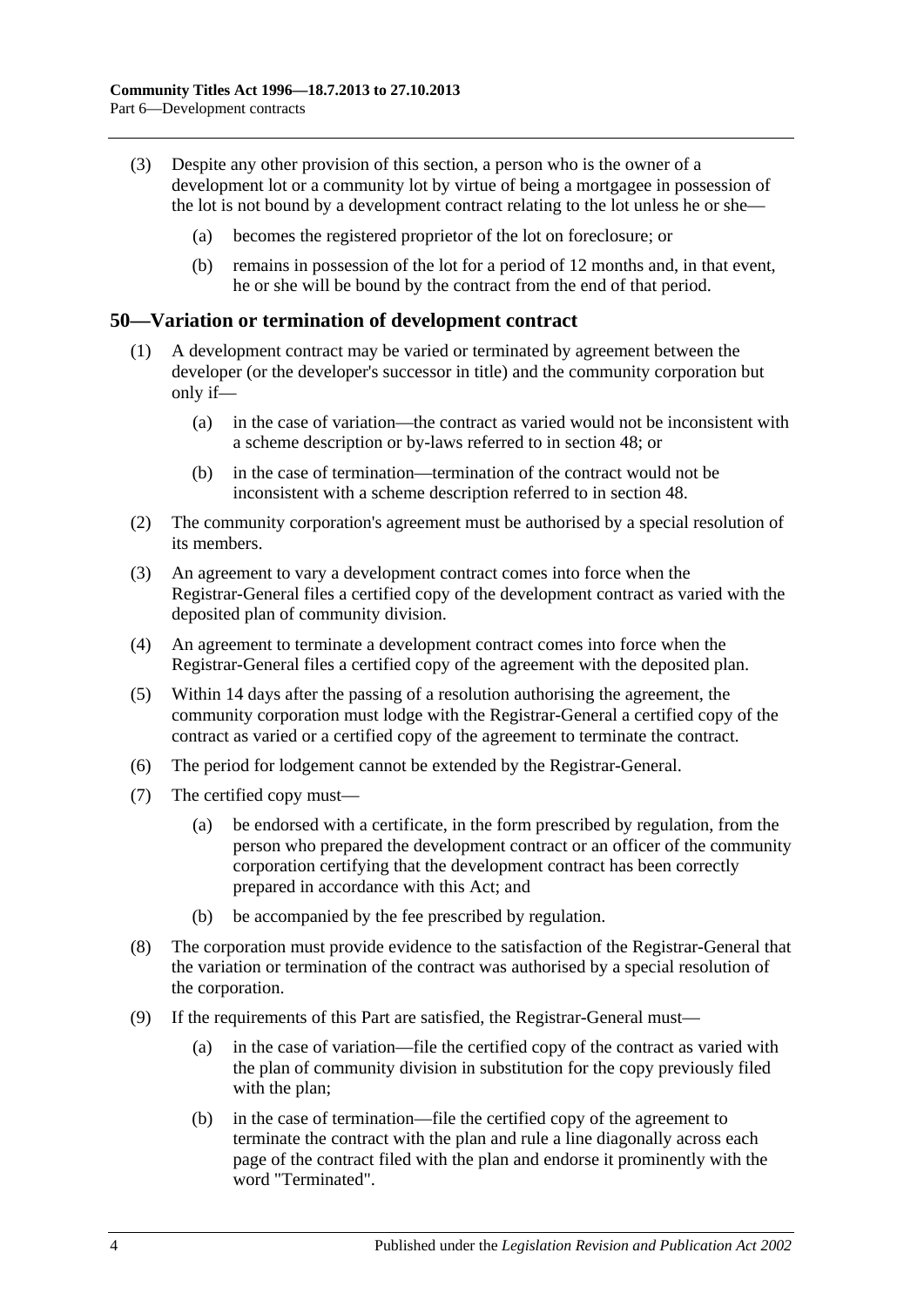(10) Copies of the contract as varied, or the agreement to terminate must be certified in accordance with the regulations.

### **51—Inspection and purchase of copies of contract**

- (1) A community corporation must make an up-to-date copy of a development contract that is in force and that relates to a lot or the common property available for inspection or purchase by owners of lots and (where applicable) of secondary and tertiary lots.
- (2) The inspection of a contract must be free of charge and a fee charged for purchase of a copy of the contract must not exceed the fee prescribed by regulation.
- (3) The Registrar-General must make copies of development contracts filed with plans of community division available for purchase by members of the public at the fee prescribed by regulation.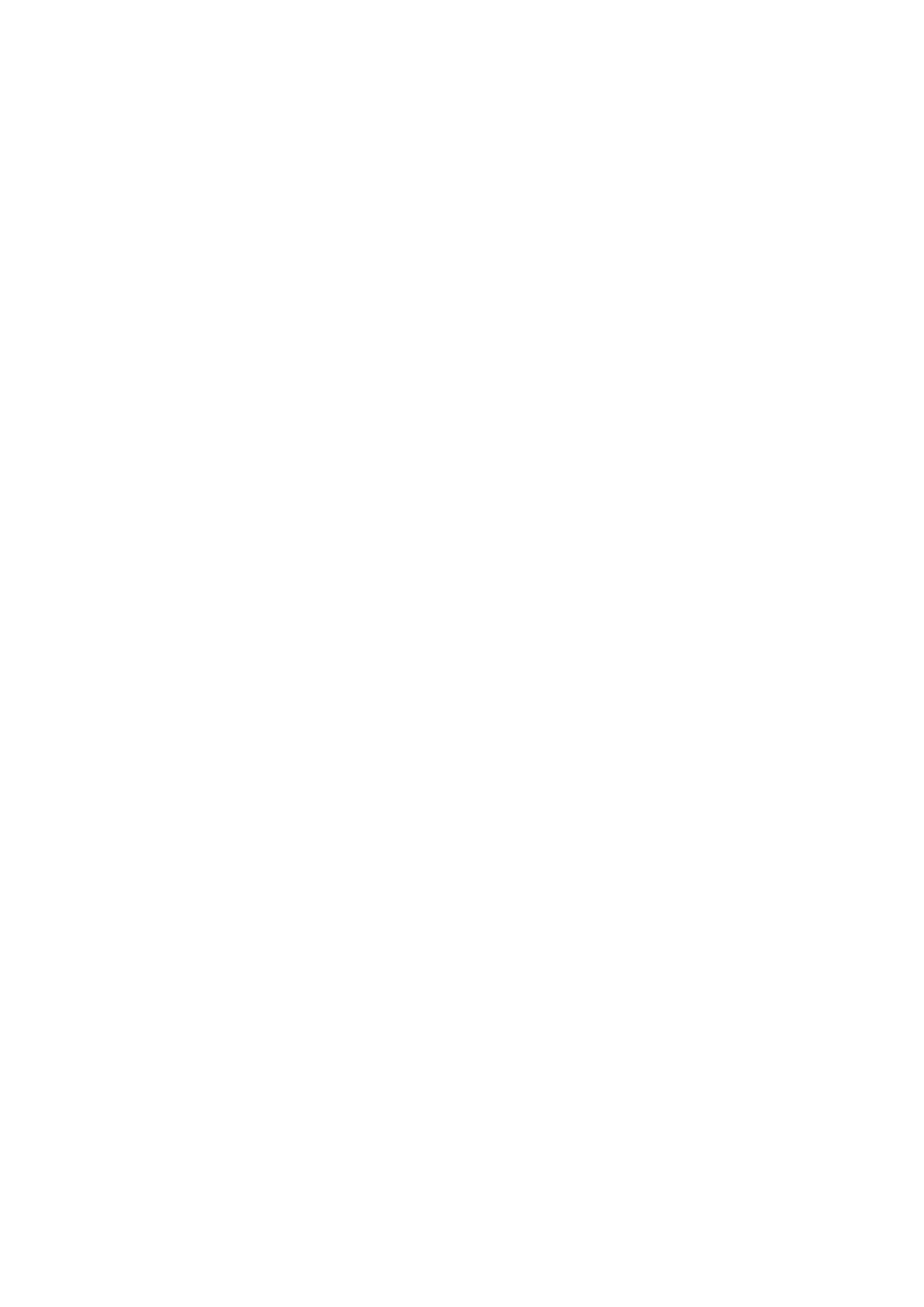# <span id="page-48-0"></span>**Part 7—Amendment, amalgamation and cancellation of plans**

# <span id="page-48-5"></span>**Division 1—Amendment of community plans**

## <span id="page-48-4"></span>**52—Application for amendment**

- <span id="page-48-2"></span>(1) An application for the amendment of a deposited community plan—
	- (a) may be made by—
		- (i) the community corporation; or
		- (ii) subject to [subsection](#page-48-1) (1a), the owners of all community lots that will be affected by the amendment; and
	- (b) must be in a form approved by the Registrar-General.
- <span id="page-48-1"></span>(1a) An application for the amendment of a deposited community plan may only be made by the owners of all community lots that will be affected by the amendment if the amendment—
	- (a) does not affect any common property; and
	- (b) does not alter the total number of community lots in the community parcel; and
	- (c) does not affect the aggregate of the lot entitlements of the community lots affected by the amendment; and
	- (d) does not alter the boundaries of the community parcel; and
	- (e) is not contrary to the scheme description or by-laws or any development contract; and
	- (f) in the case of a secondary plan—is not contrary to the scheme description or by-laws of the primary scheme; and
	- (g) in the case of a tertiary plan—is not contrary to the scheme description or by-laws of the primary or secondary scheme.
- <span id="page-48-3"></span>(2) The applicant or applicants must provide evidence to the satisfaction of the Registrar-General—
	- $(a)$  that—
		- (i) in the case of an application made by a community corporation—the application is made in pursuance of a unanimous resolution of the corporation; or
		- (ii) in the case of an application made by the owners of all community lots that will be affected by the amendment—that the community corporation has been notified of the application; and
	- (b) if the boundaries of a community lot or a development lot are affected by the amendment or if a community lot or a development lot is extinguished by the amendment—that the owner of the lot (other than an owner who is an applicant in accordance with [subsection](#page-48-2)  $(1)(a)(ii)$  and a person who holds a registered encumbrance over the lot consent to the amendment; and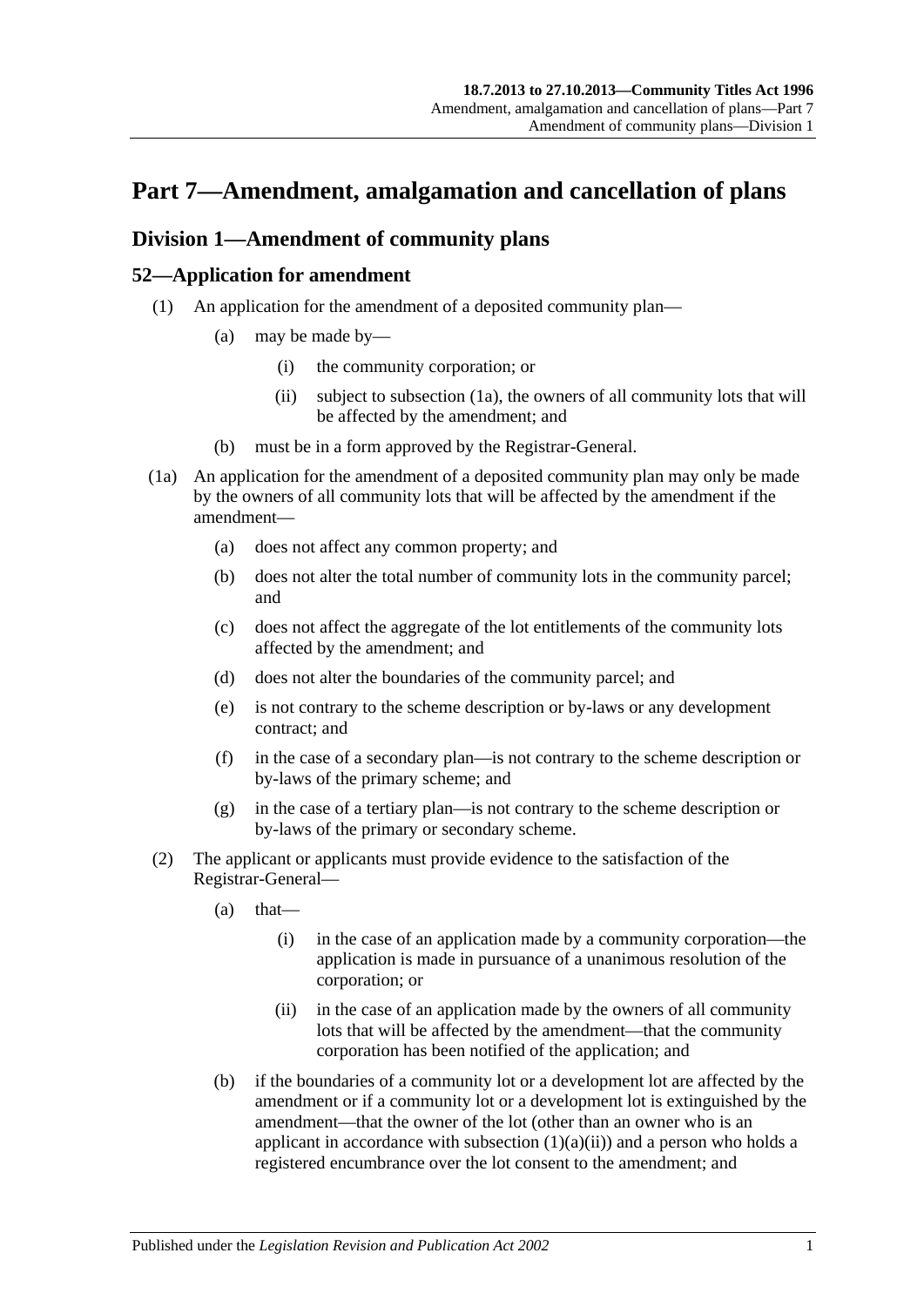- (c) where amendment of the plan will operate to vest an estate or interest in land in a person—that that person consents to the application.
- (3) The Registrar-General may dispense with the consent under [subsection](#page-48-3) (2)(b) of a person who holds an easement that will not be affected by the amendment of the community plan.
- (3a) Where the amendment of a deposited community plan would result in the extinguishment of an easement in respect of part of the dominant land, the consent of a person who has, or claims, an estate or interest in the servient land is not required (unless the Registrar-General determines otherwise in a particular case) in relation to that extinguishment if rights under the easement continue in existence in respect of some other part of the dominant land.
- (4) The application must be accompanied by—
	- (a) the fee prescribed by regulation; and
	- (b) the duplicate certificates of title for the land affected by the amendment; and
	- (c) if the scheme description will be inaccurate as a result of the amendment—a copy of the scheme description appropriately amended in accordance with [Part 4;](#page-32-0) and
	- (d) if the amendment affects the delineation of lots or common property or creates new lots—a copy of the scheme description (appropriately amended if necessary) endorsed by the relevant development authority; and
	- (f) if the amendment affects the delineation of lots, or common property or any building on the community parcel or creates new lots—
		- (i) a new plan to be substituted for the existing plan or, with the approval of the Registrar-General, a sheet or sheets to be substituted for a sheet or sheets of the deposited plan or to be added to it; and
		- (ii) a certificate from a licensed surveyor in the form prescribed by regulation (which must be endorsed on the plan) certifying that the plan has been correctly prepared to a scale determined by the Registrar-General in accordance with this Act; and
	- (g) if the amendment affects the relative value of the lots—a new schedule of lot entitlements certified correct by a land valuer; and
	- (h) if the amendment does not affect the relative value of the lots—a certificate from a land valuer to that effect; and
	- (i) such other documentary material as the Registrar-General may require.
- <span id="page-49-1"></span><span id="page-49-0"></span>(5) If the land valuer's certification referred to in [subsection](#page-49-0)  $(4)(g)$  or [\(h\)](#page-49-1) was given more than six months before the application was lodged with the Registrar-General, the Registrar-General may reject the schedule of lot entitlements or the certificate referred to in [subsection](#page-49-1) (4)(h).
- (5a) If the amendment affects the delineation of lots or common property or creates new lots, the Registrar-General must not deal with the application unless satisfied that the certificate from the Development Assessment Commission required by section 51 of the *[Development Act](http://www.legislation.sa.gov.au/index.aspx?action=legref&type=act&legtitle=Development%20Act%201993) 1993* has been given, and is in force, in relation to the amendment.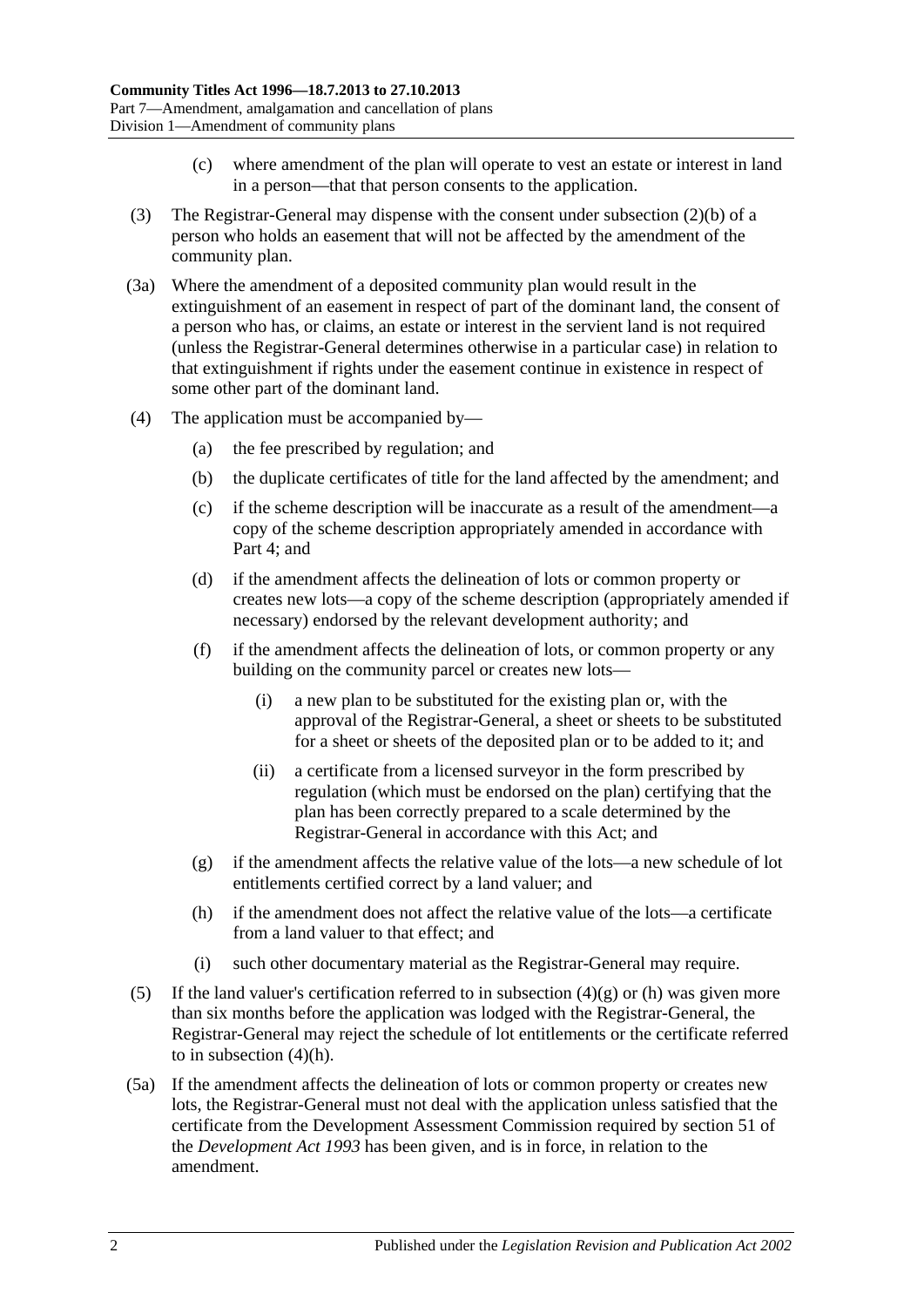(6) The certificate from the Development Assessment Commission under section 51 of the *[Development Act](http://www.legislation.sa.gov.au/index.aspx?action=legref&type=act&legtitle=Development%20Act%201993) 1993* expires at the expiration of one year after the application for amendment of the plan was lodged with the Registrar-General unless the Registrar-General extends the life of the certificate.

# **53—Status of application for amendment of plan**

- (1) An application under [section](#page-48-4) 52 for the amendment of a deposited community plan will, upon being lodged with the Registrar-General, be taken for the purposes of the *[Real Property Act](http://www.legislation.sa.gov.au/index.aspx?action=legref&type=act&legtitle=Real%20Property%20Act%201886) 1886* to be an instrument presented for registration and will have priority over other instruments in accordance with section 56 of that Act.
- (2) Subject to [subsection](#page-50-0) (3), an application cannot be withdrawn or amended without the consent of all the persons who have consented to the application.
- <span id="page-50-0"></span>(3) The Registrar-General may permit an applicant, or a person who has consented to the application, to amend the application in order to comply with this Act or the *[Real](http://www.legislation.sa.gov.au/index.aspx?action=legref&type=act&legtitle=Real%20Property%20Act%201886)  [Property Act](http://www.legislation.sa.gov.au/index.aspx?action=legref&type=act&legtitle=Real%20Property%20Act%201886) 1886* or with a requirement of the Registrar-General under this Act or the *[Real Property Act](http://www.legislation.sa.gov.au/index.aspx?action=legref&type=act&legtitle=Real%20Property%20Act%201886) 1886*.
- (4) The provisions of the *[Real Property Act](http://www.legislation.sa.gov.au/index.aspx?action=legref&type=act&legtitle=Real%20Property%20Act%201886) 1886* that apply to, or in relation to, instruments of a particular class will, subject to this Part, apply (with any necessary adaptations or modifications) to, or in relation to, an application for the amendment of a deposited community plan if amendment of the plan by the Registrar-General—
	- (a) would operate to vest in a person under [section](#page-51-0) 55 the same kind of estate or interest as is vested by registration of instruments of that class; or
	- (b) would discharge or otherwise extinguish an estate or interest in land under [section](#page-51-0) 55 of the same kind as is discharged or extinguished by registration of instruments of that class.

## **53A—Application may deal with statutory encumbrances**

Despite any other statutory provision to the contrary, the Registrar-General may treat an application for the amendment of a deposited community plan as if it included an application for the variation or termination of a statutory encumbrance if—

- (a) the application specifies that variation or termination of a statutory encumbrance is to be registered or noted; and
- (b) the application is accompanied by—
	- (i) a certificate signed by or on behalf of the holder of the statutory encumbrance certifying that the requirements of the Act under which the encumbrance was entered into, or is in force, as to the variation or termination of the statutory encumbrance (if any) have been complied with; and
	- (ii) such other documentary material in relation to the statutory encumbrance as the Registrar-General may require.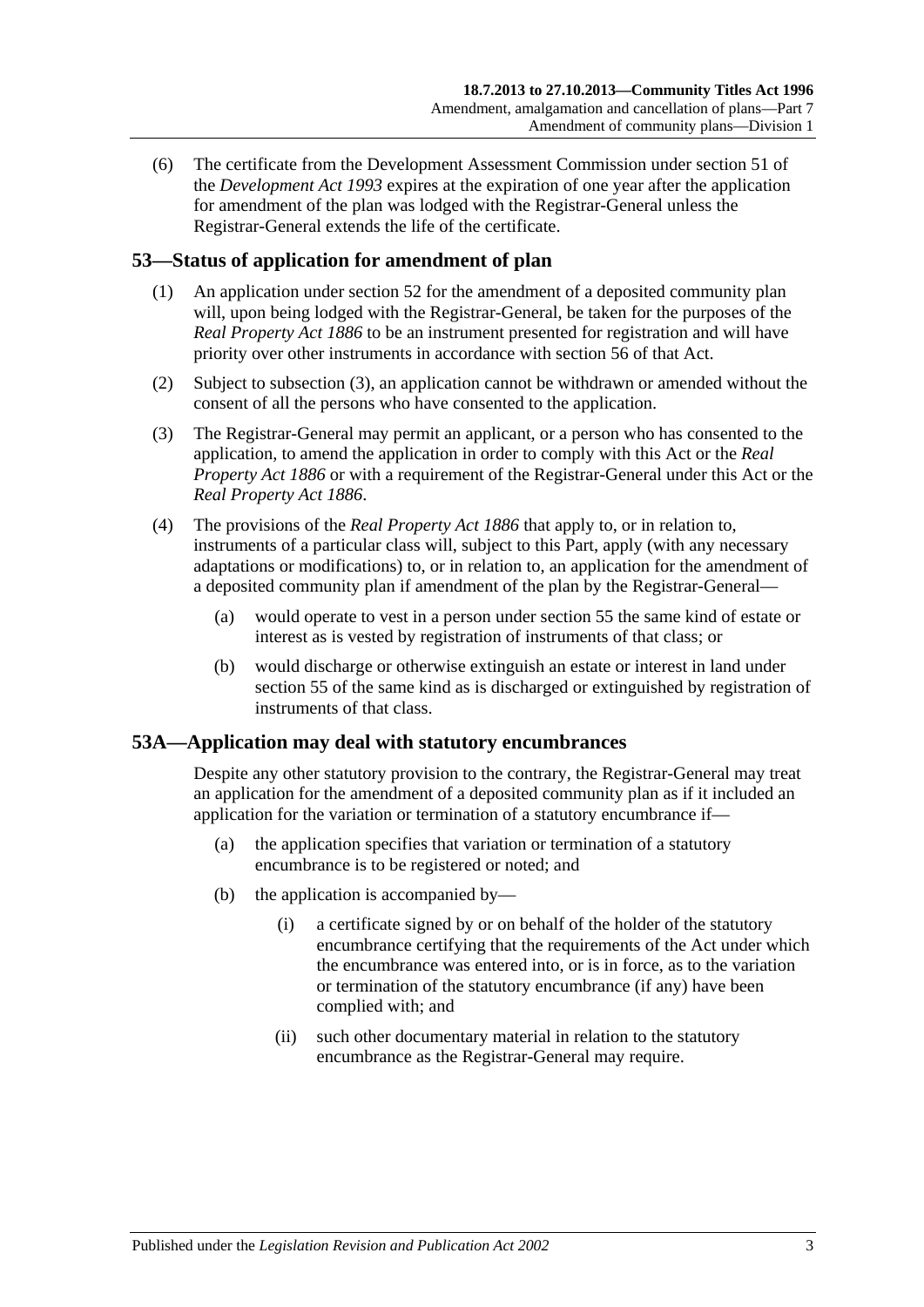### **54—Amendment of the plan**

- (1) Where due application is made for the amendment of a deposited community plan, the Registrar-General may amend the plan or substitute a new plan and in either case the Registrar-General must amend or endorse any certificate of title affected by the amendment, or cancel any such certificate and issue a new certificate or new certificates.
- (2) If the Registrar-General substitutes a new plan, he or she must ensure that the documents required by this Act to be filed with a deposited plan are filed with the new plan.
- (3) Where the amendment affects the delineation of lots or common property to only a minor extent (to be prescribed by regulation) the Registrar-General may dispense with one or more of the following—
	- (a) the consent of the holder of a registered encumbrance;
	- (b) the endorsement of the scheme description by the relevant development authority;
	- (c) the certificate from the Development Assessment Commission under section 51 of the *[Development Act](http://www.legislation.sa.gov.au/index.aspx?action=legref&type=act&legtitle=Development%20Act%201993) 1993*;
	- (d) the certificate from a licensed surveyor;
	- (e) the certificate from a land valuer.
- (4) Subject to this Division, the provisions of [Part 3](#page-18-0) apply to, and in relation to, the amendment or substitution of a plan of community division under this Division as if the application for amendment of the plan were an application for division under that Part and the amendment or substitution of the plan were the deposit of the plan as amended in the Lands Titles Registration Office.

### <span id="page-51-1"></span><span id="page-51-0"></span>**55—Vesting etc of interests on amendment of plan**

- (1) Where an application under [section](#page-48-4) 52 for the amendment of a deposited community plan states that an estate or interest in land is vested in a person, amendment of the plan by the Registrar-General operates to vest the estate or interest in that person to the extent to which it is not already vested in him or her.
- (2) An estate in fee simple will vest in a person under [subsection](#page-51-1) (1) only if—
	- (a) the person was, immediately before amendment of the plan, the proprietor of an estate or interest in some part, or the whole, of the land, shown on the plan; or
	- (b) the person is an agent or instrumentality of the Crown or the Commonwealth Crown or is entitled to acquire the land compulsorily under an Act or law of the State or the Commonwealth.
- (3) Where an application for the amendment of a deposited community plan states that an estate or interest in land shown on the plan is discharged or otherwise extinguished, whether wholly or in respect of part only of that land, amendment of the plan by the Registrar-General operates to discharge or otherwise extinguish that estate or interest wholly or in respect of that part of the land.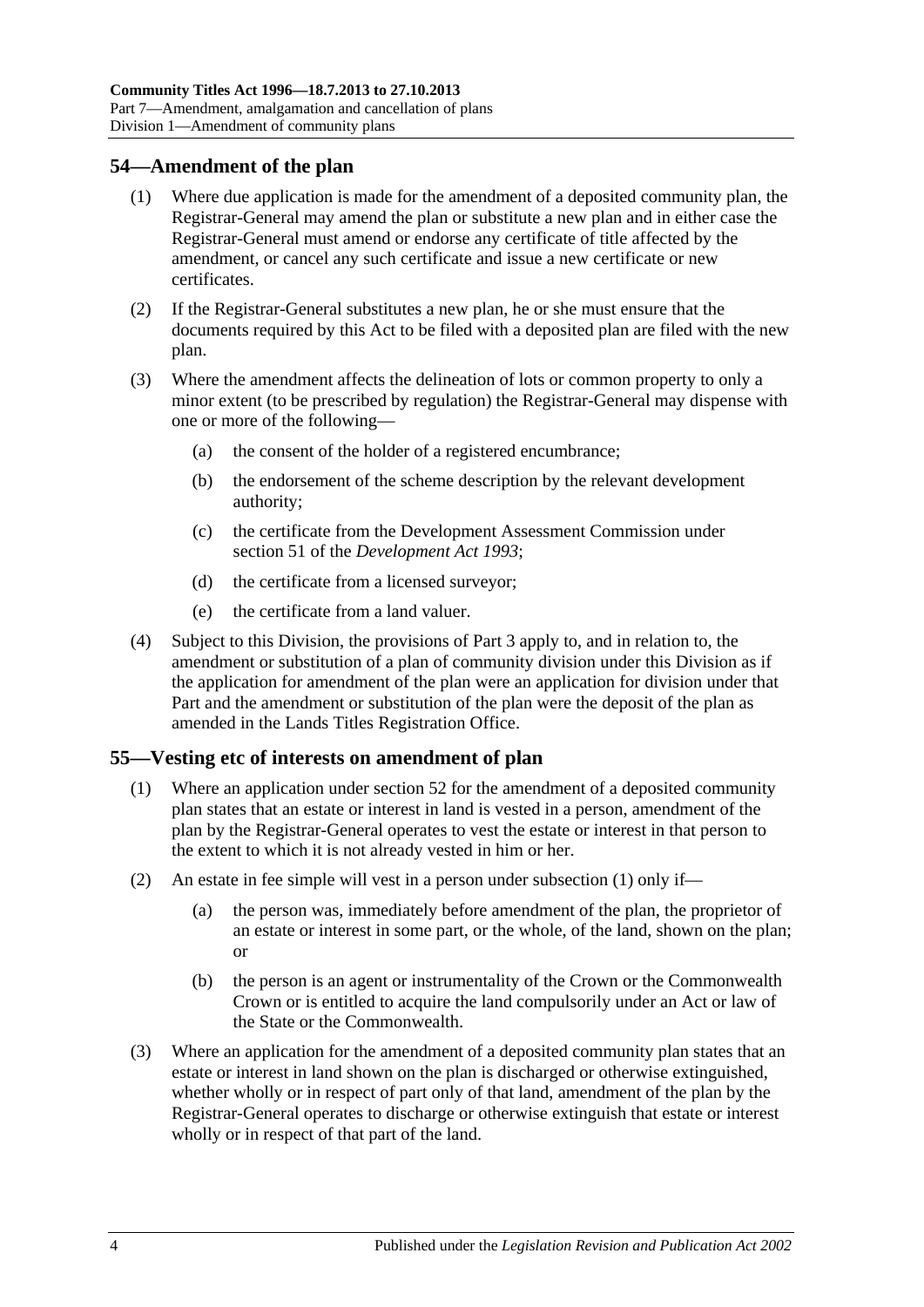- (4) Where amendment of a plan will operate to vest an estate or interest (other than an estate in fee simple or an easement referred to in [section](#page-27-0) 25) in a person, the terms on which the estate or interest will be held must be specified by including them in, or attaching them to, the application or by reference to another registered instrument.
- (5) Where the estate or interest that vests on amendment of the plan is an easement, the plan (or another plan referred to in the plan) must delineate the easement and the plan or the application for amendment must specify which land is the dominant land (if any) and which land is the servient land in respect of the easement.
- (6) Where duty is payable under the *[Stamp Duties Act](http://www.legislation.sa.gov.au/index.aspx?action=legref&type=act&legtitle=Stamp%20Duties%20Act%201923) 1923* in relation to two or more transactions that will be effected by the amendment of a plan of community division, each of the transactions will be taken to be effected by a separate instrument for the purpose of assessing duty.

# **56—Merging of land on amendment of plan**

Subject to any provision to the contrary in an application for the amendment of a deposited community plan, the following provisions apply where one or more pieces of land are merged upon the amendment of the plan—

- (a) subject to [paragraph](#page-52-0) (b), if one of the pieces of land is subject to a registered encumbrance (other than a life estate, a lease or an easement) the whole of the land formed by the merger is subject to the encumbrance;
- <span id="page-52-0"></span>(b) if an encumbrance (other than an easement or statutory encumbrance) is registered over a lot, or part of a lot, that is merged with land that remains common property after, or becomes common property upon, the amendment of the community plan, the encumbrance is discharged in respect of that lot or part lot;
- (c) if one, but not all, of the pieces of land is subject to a life estate or a lease, the life estate or lease is discharged by the merger in so far as it affects that piece of land.

## **57—Alteration of boundaries of primary community parcel**

- (1) This section applies if a primary plan is to be amended by the inclusion of land from outside the primary parcel or by the removal of land from the primary parcel.
- <span id="page-52-1"></span>(2) If part but not the whole of an allotment is to be included in the primary parcel or land is to be removed from the parcel, the application under this Division will be taken to be an application for division under Part 19AB of the *[Real Property Act](http://www.legislation.sa.gov.au/index.aspx?action=legref&type=act&legtitle=Real%20Property%20Act%201886) 1886* as well as being an application under this Division and accordingly—
	- (a) both this Division and Part 19AB apply to, and in relation to, the application; and
	- (b) if part of an allotment is to be included from outside the parcel, the application must be made jointly by the community corporation and the registered proprietor of the allotment to be divided; and
	- (c) the Registrar-General may direct that a combined plan or a substituted part or parts of the plan or plans to be amended be lodged with the application.
- (3) [Subsection](#page-52-1) (2) does not apply where the only transfer of land to or from the parcel is from or to the primary community parcel of another scheme.<sup>1</sup>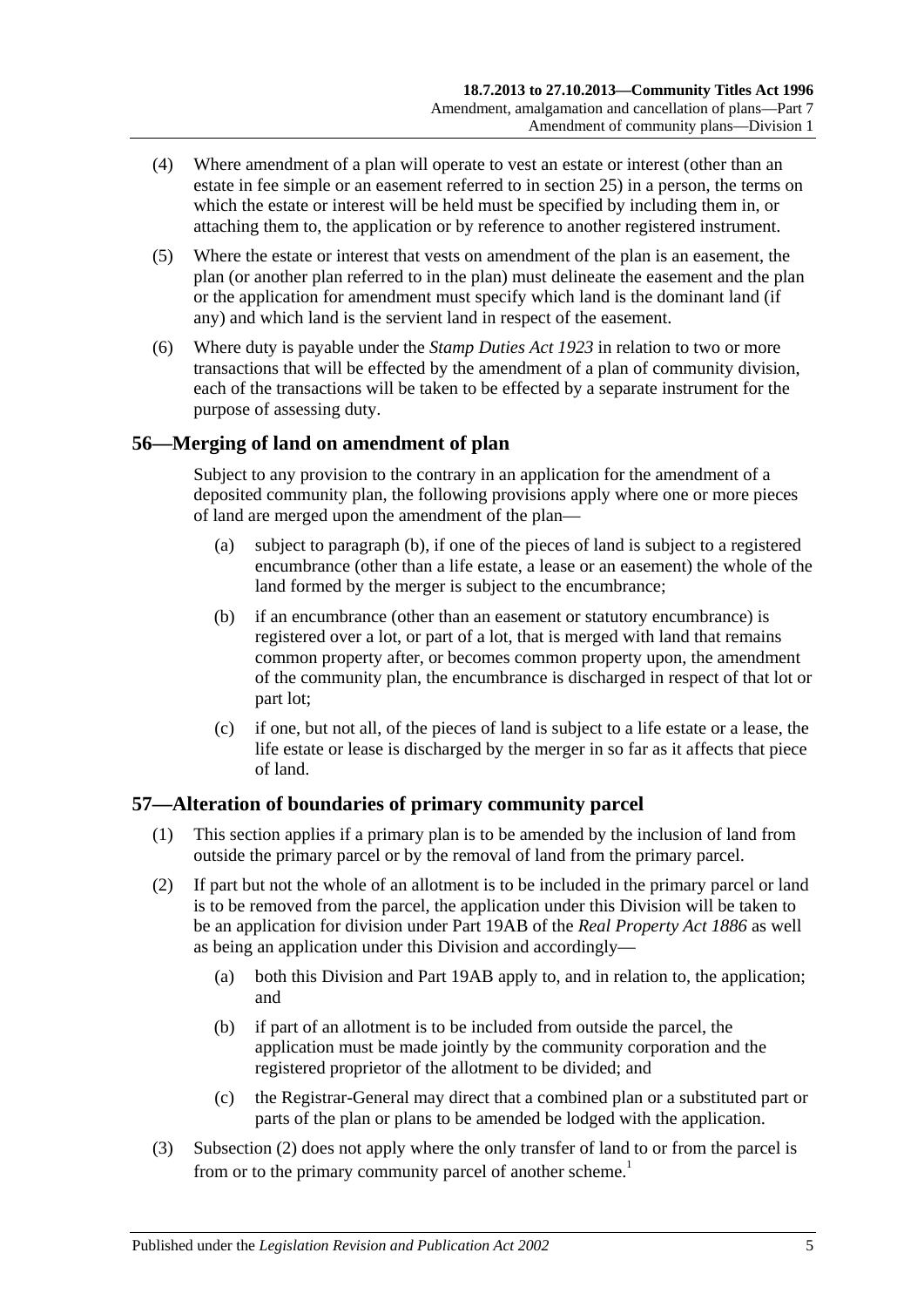#### **Note—**

1 Pieces of land that can be dealt with separately are created by division under Part 19AB of the *[Real Property Act](http://www.legislation.sa.gov.au/index.aspx?action=legref&type=act&legtitle=Real%20Property%20Act%201886) 1886* (allotments) or by division under this Act (lots). If part of an allotment is to be incorporated into a primary community parcel or part of a primary parcel is to be merged with an allotment, deposit of a plan of division will be required under Part 19AB. If however the only land involved in the alteration of the boundaries of a primary parcel is land that forms part of, or will form part of, another primary parcel, division under Part 19AB is not applicable.

### **58—Amendment of plan pursuant to development contract**

- (1) The registered proprietor of an estate in fee simple in a development lot may apply to the Registrar-General for the division of the development lot in pursuance of the development contract and for the consequential amendment of the community plan.
- (2) The application must be in a form approved by the Registrar-General and must include such information as the Registrar-General requires.
- (3) The application must be accompanied by—
	- (a) the fee prescribed by regulation; and
	- (b) a new plan to be substituted for the existing plan; and
	- (c) the duplicate certificate of title for the development lot; and
	- (e) a certificate from a licensed surveyor in the form prescribed by regulation (which must be endorsed on the plan) certifying that the plan has been correctly prepared to a scale determined by the Registrar-General in accordance with this Act; and
	- (f) a certificate from a land valuer in the form prescribed by regulation (which must be endorsed on the schedule of lot entitlements) certifying that the schedule is correct (the Registrar-General may refuse to accept the certificate if given more than six months before the application is lodged); and
	- (g) any instrument, duly executed, that is to be registered on substitution of the plan; and
	- (h) such other documentary material as the Registrar-General may require.
- (4) The plan—
	- (a) must be in a form approved by the Registrar-General; and
	- (b) must divide the development lot in the manner required by the development contract; and
	- (c) must delineate the boundaries of the land and lots and common property into which the community parcel is divided in a manner that allows those boundaries to be ascertained; and
	- (d) must designate each lot by a distinguishing number; and
	- (e) must have annexed to it a schedule of lot entitlements in relation to the lots in a form approved by the Registrar-General; and
	- (f) must as far as practicable delineate the service infrastructure (but not that part of the service infrastructure within the boundaries of a community lot if it does not provide a service to any other lot or the common property); and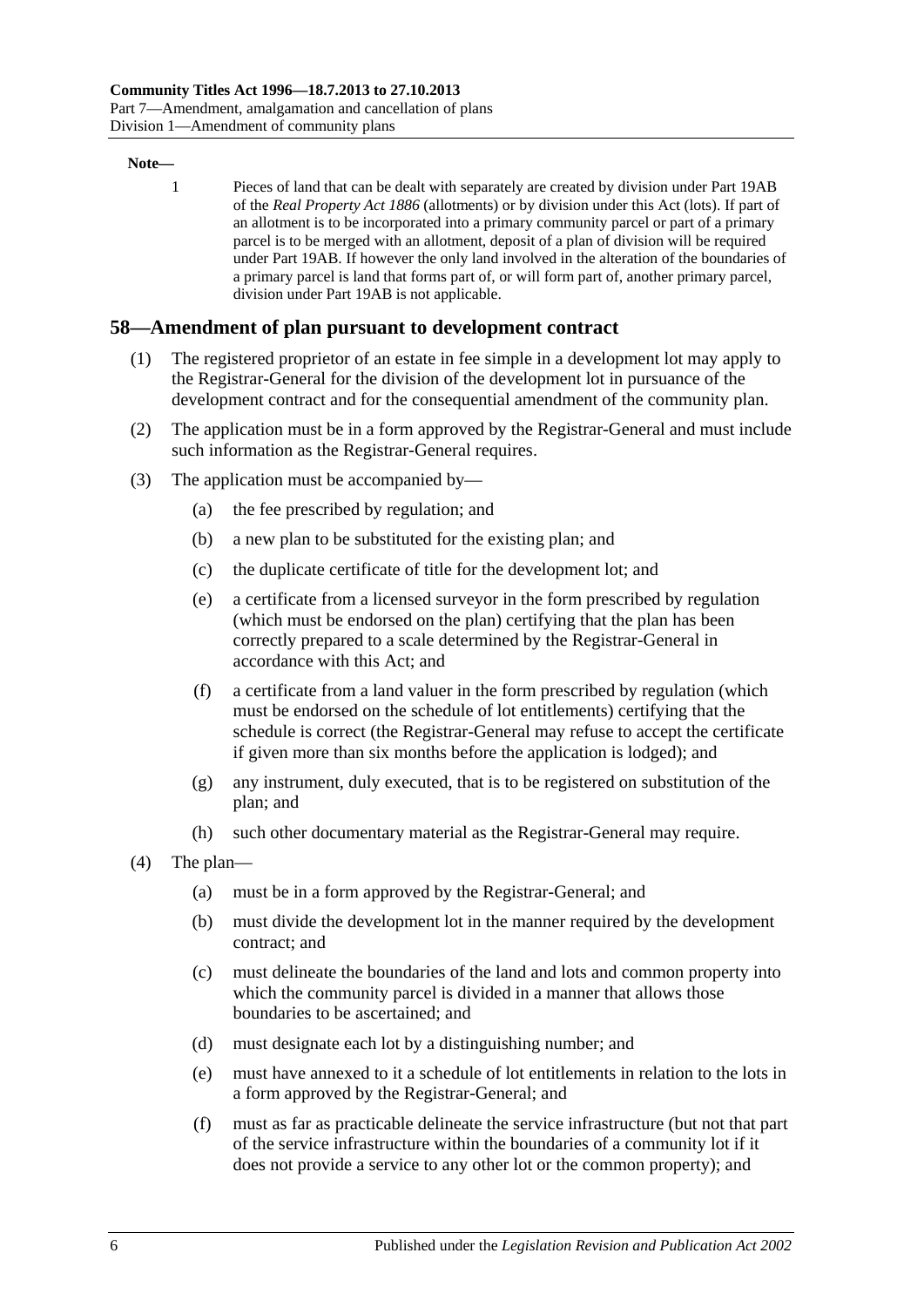- (g) must delineate the streets, roads, thoroughfares, reserves or similar open spaces (if any) that are, or will on amendment of the plan be, vested in a council or prescribed authority or that have reverted or will revert to the Crown; and
- (h) must delineate the easements (if any) of a kind referred to in [section](#page-27-0) 25; and
- (i) must comply with any requirements stipulated by the Registrar-General.
- (4a) The Registrar-General must not deal with the application unless satisfied that the certificate from the Development Assessment Commission required by section 51 of the *[Development Act](http://www.legislation.sa.gov.au/index.aspx?action=legref&type=act&legtitle=Development%20Act%201993) 1993* has been given, and is in force, in relation to the proposed development of the land.
- (4b) The certificate from the Development Assessment Commission under section 51 of the *[Development Act](http://www.legislation.sa.gov.au/index.aspx?action=legref&type=act&legtitle=Development%20Act%201993) 1993* expires at the expiration of 1 year after the application was lodged with the Registrar-General unless the Registrar-General extends the life of the certificate.
- (5) Where—
	- (a) the application is made in accordance with this Act; and
	- (b) the requirements made by or under this Act in relation to the application have been satisfied; and
	- (c) the plan conforms with the requirements of this Act,

the Registrar-General may substitute the plan for the plan previously deposited and the provisions of this Act relating to the deposit of a plan apply in relation to the plan.

- (6) The Registrar-General may permit the applicant to lodge a sheet or sheets to be substituted for a sheet or sheets of the deposited plan or to be added to it instead of lodging a complete plan to be substituted for the existing plan.
- (7) Where common property is created by the division of a development lot under this section, the Registrar-General may cancel the certificate of title for the existing common property and issue a new certificate for the existing and newly created common property and for that purpose may require the community corporation to produce the duplicate certificate of title for the existing common property.

## **59—Amendment by order of District Court**

- (1) The District Court may, on application under this section, order the amendment of a community plan.
- (2) An application may be made under this section by—
	- (a) the community corporation; or
	- (b) the owner of a community lot or a development lot; or
	- (c) a person who holds a registered encumbrance over a community lot or a development lot; or
	- (d) in the case of a strata scheme—an insurer of a community lot or any part of the common property.
- (3) Such an application may only be made—
	- (a) for the purpose of correcting an error in the plan; or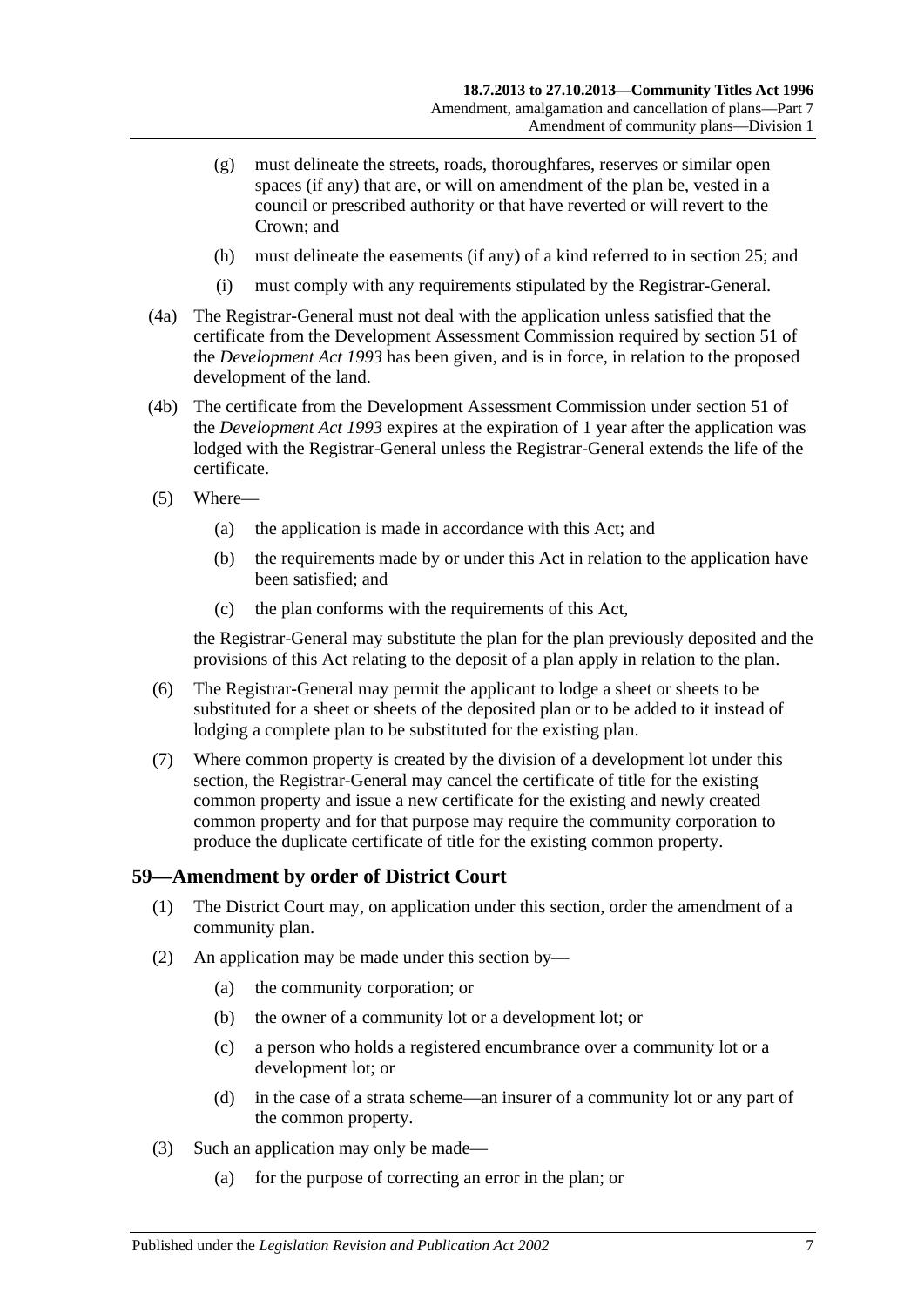- (b) for the purpose of varying the lot entitlements of the lots; or
- (c) in the case of a strata scheme—for the purpose of achieving amendments that have become desirable in view of damage to buildings within the strata scheme; or
- (d) for the purpose of achieving any other amendments that are desirable in the circumstances of a particular case.
- (4) The Court may, on an application under this section, make one or more of the following orders—
	- (a) an order for amendment of the community plan;
	- (b) if the plan is a primary or secondary plan—an order for amendment of a secondary or tertiary plan (if any) that divides a primary or secondary lot;
	- (c) any further orders that may be necessary to achieve justice between those affected by the amendment;
	- (d) incidental or ancillary orders.
- (5) Where an order for the amendment of a community plan is made, the Registrar-General must, on lodgement of a copy of the order and any other documentary material the Registrar-General requires, amend the plan in accordance with the order.

# <span id="page-55-0"></span>**Division 2—Amalgamation of community plans**

### **60—Amalgamation of plans**

- (1) Two or more deposited community plans may be amalgamated to form a single community plan under this division subject to the following restrictions—
	- (a) a primary plan can only be amalgamated with another primary plan and then only if the primary parcels are contiguous;
	- (b) a secondary plan can only be amalgamated with another secondary plan and then only if both the secondary parcels form part of the same primary scheme: $1$
	- (c) a tertiary plan can only be amalgamated with another tertiary plan and then only if both the tertiary parcels form part of the same secondary scheme; $\frac{1}{1}$
	- (d) a strata plan can only be amalgamated with another strata plan.<sup>1</sup>
- (2) An application for amalgamation must be made jointly by the community corporations affected by the proposed amalgamation in a form approved by the Registrar-General.
- (3) The application must be accompanied by—
	- (a) the fee prescribed by regulation; and
	- (b) the duplicate certificates of title for all of the lots and common properties affected by the amalgamation; and
	- (c) a plan of community division prepared in accordance with this Act that divides the new community parcel into the same lots and common property as the plans that it replaces; and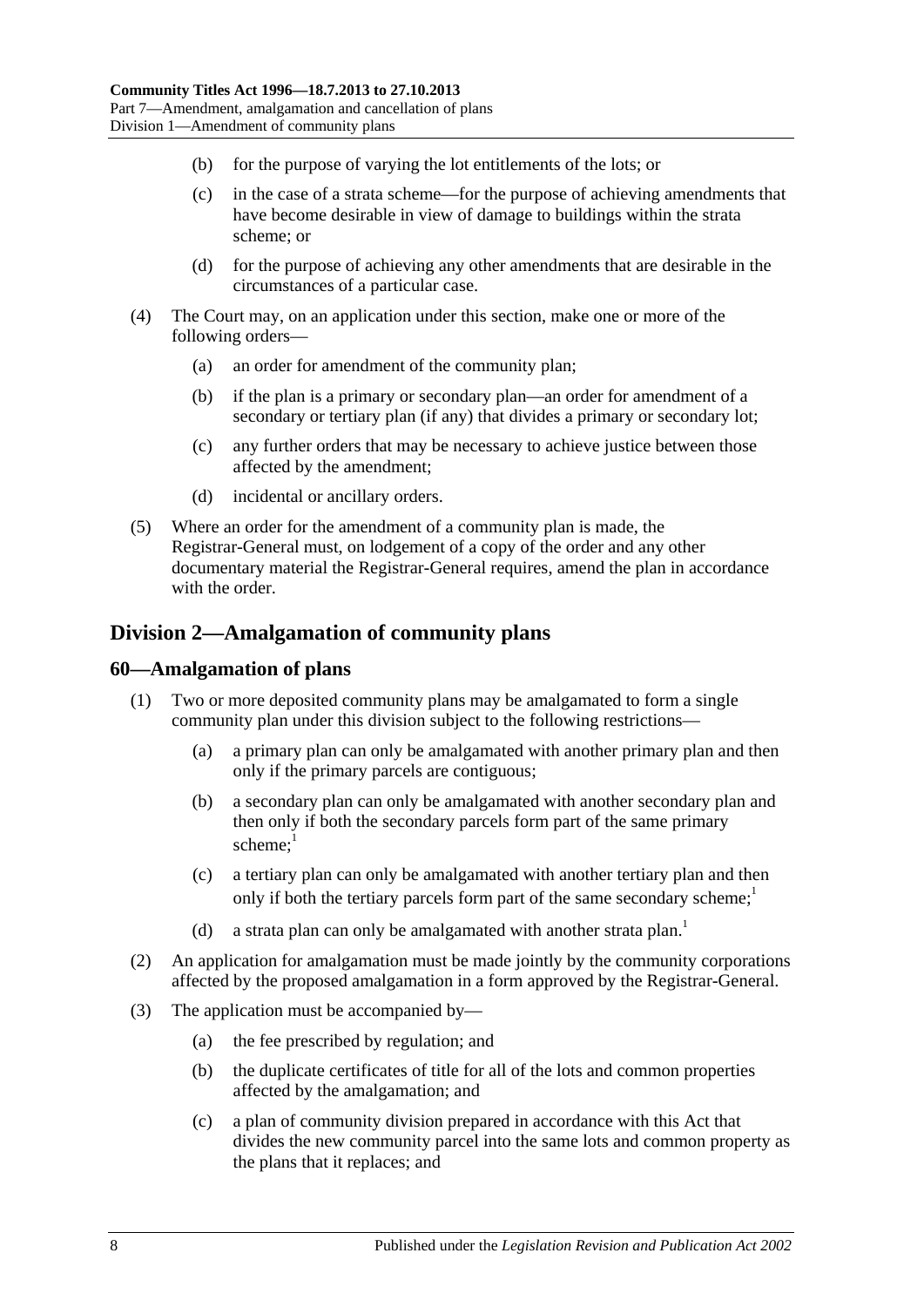- (d) a scheme description of the combined scheme that is consistent with the scheme descriptions of the constituent schemes and is endorsed by the relevant development authority; and
- (e) the by-laws for the new scheme authorised by a unanimous resolution of each applicant corporation; and
- (f) a certificate from a licensed surveyor in the form prescribed by regulation (which must be endorsed on the plan) certifying that the plan has been correctly prepared to a scale determined by the Registrar-General in accordance with this Act; and
- (g) a certificate from a land valuer in the form prescribed by regulation certifying that the schedule of lot entitlements annexed to the new community plan is correct (the Registrar-General may refuse to accept the certificate if given more than six months before the application is lodged); and
- (h) where consequential amendments to a primary or secondary plan will be required—such plans or parts of plans as the Registrar-General may require; and
- (i) such other documentary material as the Registrar-General may require.
- (4) The applicants must provide evidence to the satisfaction of the Registrar-General that the application is made in pursuance of a unanimous resolution of each applicant corporation.

#### **Note—**

1 Amalgamation of secondary or tertiary plans in different schemes can be achieved by amendment of the plans of each scheme under [Division 1.](#page-48-5)

### **61—Persons whose consents are required**

- (1) The applicants must provide evidence to the satisfaction of the Registrar-General that the following persons have given their consent to the amalgamation—
	- (a) a person who is the owner of a community lot at the relevant time but who did not have the opportunity of voting against the resolution of the corporation authorising the proposed amalgamation because he or she was not then a member of the corporation; and
	- (b) the prospective owner at the relevant time of a community lot; and
	- (c) the owner or prospective owner at the relevant time of a development lot; and
	- (d) a registered encumbrancee or prospective encumbrancee at the relevant time of a community lot or a development lot; and
	- (e) the persons referred to in [subsection](#page-56-0) (2).
- <span id="page-56-0"></span>(2) The consents of the following persons are required—
	- (a) where the plans to be amalgamated are primary plans and a primary lot is divided by a secondary plan—
		- (i) a person who is the owner of a secondary lot at the relevant time but who did not have the opportunity of voting against the proposed amalgamation because he or she was not then a member of the secondary corporation; and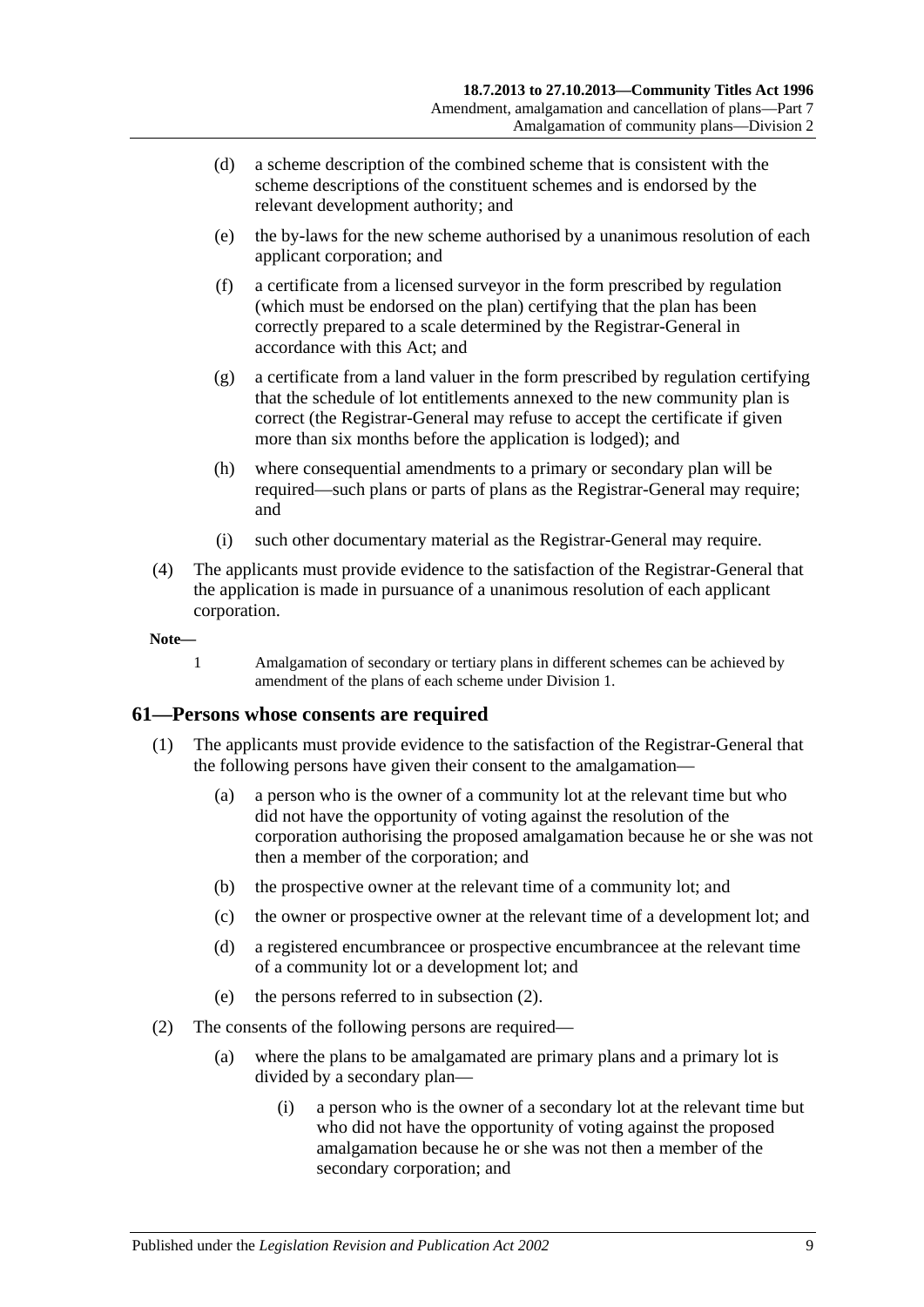- (ii) the prospective owner at the relevant time of a secondary lot; and
- (iii) the owner or prospective owner at the relevant time of a development lot in the secondary scheme; and
- (iv) a registered encumbrancee or prospective encumbrancee at the relevant time of a secondary lot or development lot; and
- (b) where the plans to be amalgamated are primary plans and a primary lot is divided by a secondary plan and a secondary lot created by that plan is divided by a tertiary plan or where the plans to be amalgamated are secondary plans and a secondary lot is divided by a tertiary plan—
	- (i) a person who is the owner of a tertiary lot at the relevant time but who did not have the opportunity of voting against the proposed amalgamation because he or she was not then a member of the tertiary corporation; and
	- (ii) the prospective owner at the relevant time of a tertiary lot; and
	- (iii) the owner or prospective owner at the relevant time of a development lot in the tertiary scheme; and
	- (iv) a registered encumbrancee or prospective encumbrancee at the relevant time of a tertiary lot or development lot.
- (3) The consent of the owner or an encumbrancee of a lot is not required under this section if before the relevant time an instrument had been presented for registration at the Lands Titles Registration Office on the registration of which that person would cease to be the owner or an encumbrancee of the lot.
- (4) The Registrar-General may dispense with the consent of a registered encumbrancee or a prospective encumbrancee in relation to an easement that will not be affected by the amalgamation.
- (5) In this section—

*prospective encumbrancee* in relation to a lot means a person who will hold a registered encumbrance over the lot on registration of an instrument that has been presented for registration at the Lands Titles Registration Office but has not been registered;

*prospective owner* in relation to a lot means a person who will be the owner of the lot on registration of a transfer that has been presented for registration at the Lands Titles Registration Office but has not been registered;

*relevant time* means the time at which the application for amalgamation is lodged with the Registrar-General by the community corporations.

## **62—Deposit of amalgamated plan**

- (1) Where—
	- (a) application is made in accordance with this Division for the amalgamation of community plans; and
	- (b) the requirements of this Division in relation to the application have been satisfied; and
	- (c) the new community plan conforms with the requirements of this Act,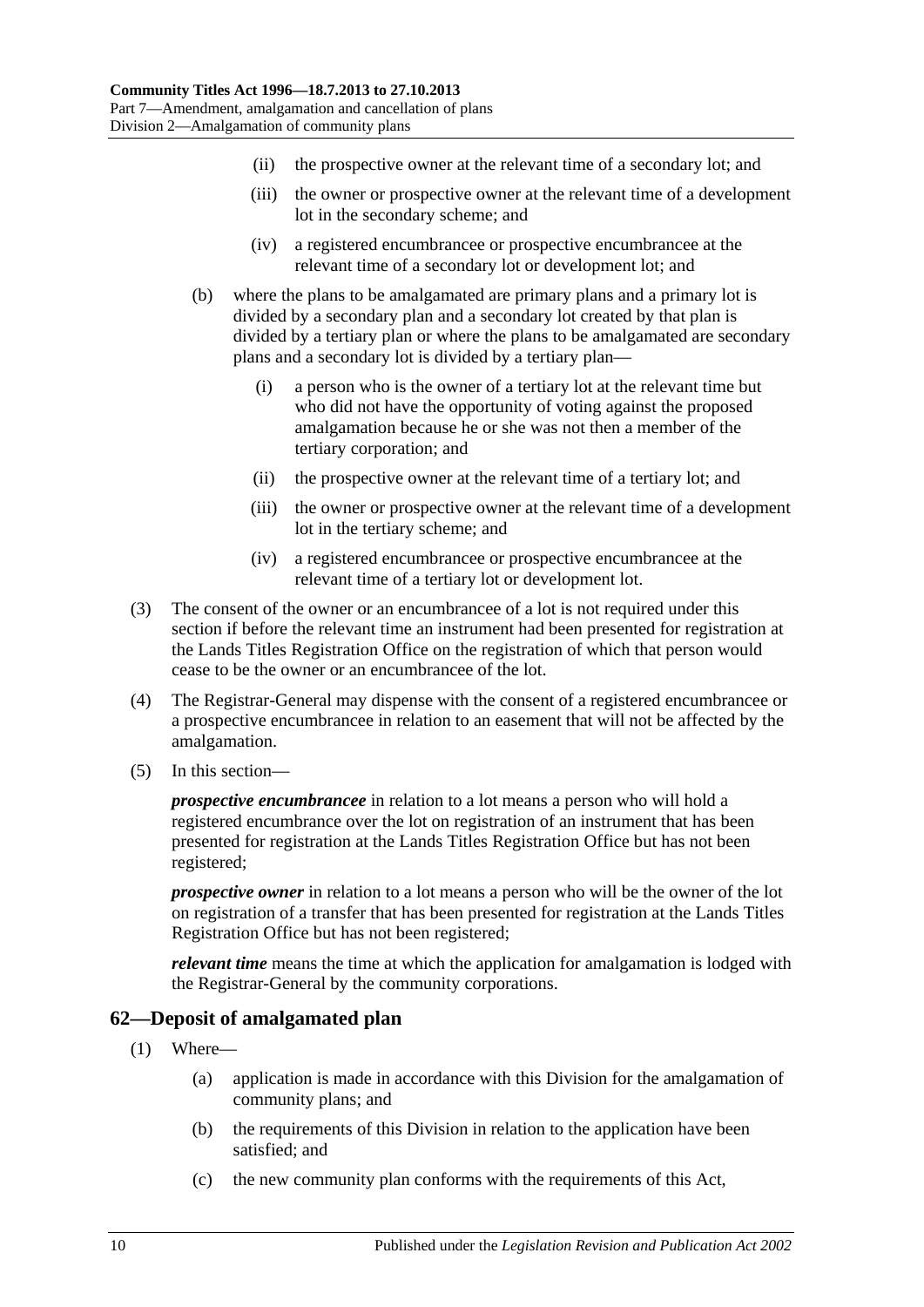the Registrar-General must deposit the new plan in the Lands Titles Registration Office.

- (2) When the Registrar-General deposits a new community plan in pursuance of an application under this section—
	- (a) the existing deposited community plans are cancelled;
	- (b) the Registrar-General must assign a number to the plan;
	- (c) the Registrar-General must file with the plan—
		- (i) the new scheme description;
		- (ii) the by-laws for the new scheme;
		- (iii) the development contracts (if any) filed with the previous plans;
	- (d) the Registrar-General must issue new certificates of title for the lots and common property;
	- (e) the existing community corporations are dissolved and a new community corporation is created;
	- (f) the assets and liabilities of the old community corporations vest in or attach to the new corporation;
	- (g) the common property vests in the owners of the community lots.
- $(3)$  If—
	- (a) an easement is appurtenant to the common property shown on one or more (but not all) of the plans to be amalgamated; and
	- (b) the consent of the owner of the servient land and of all persons who appear from the Register Book to hold a registered encumbrance over the servient land (other than an easement that will not be affected) is endorsed on the application for amalgamation,

the easement will, upon amalgamation of the community plans, be appurtenant to the common property of the parcel formed by the amalgamation.

- (4) On the amalgamation of two or more secondary or tertiary plans under this Division—
	- (a) the primary or secondary lots divided by those plans are amalgamated into a single primary or secondary lot and the lots from which that lot is formed cease to exist; and
	- (b) the Registrar-General must make appropriate amendments to the primary or secondary plan that created those lots.

### **63—Effect of amalgamation on development contracts**

The amalgamation of community plans does not affect the operation of a development contract except to increase the number of persons who can take proceedings for its enforcement.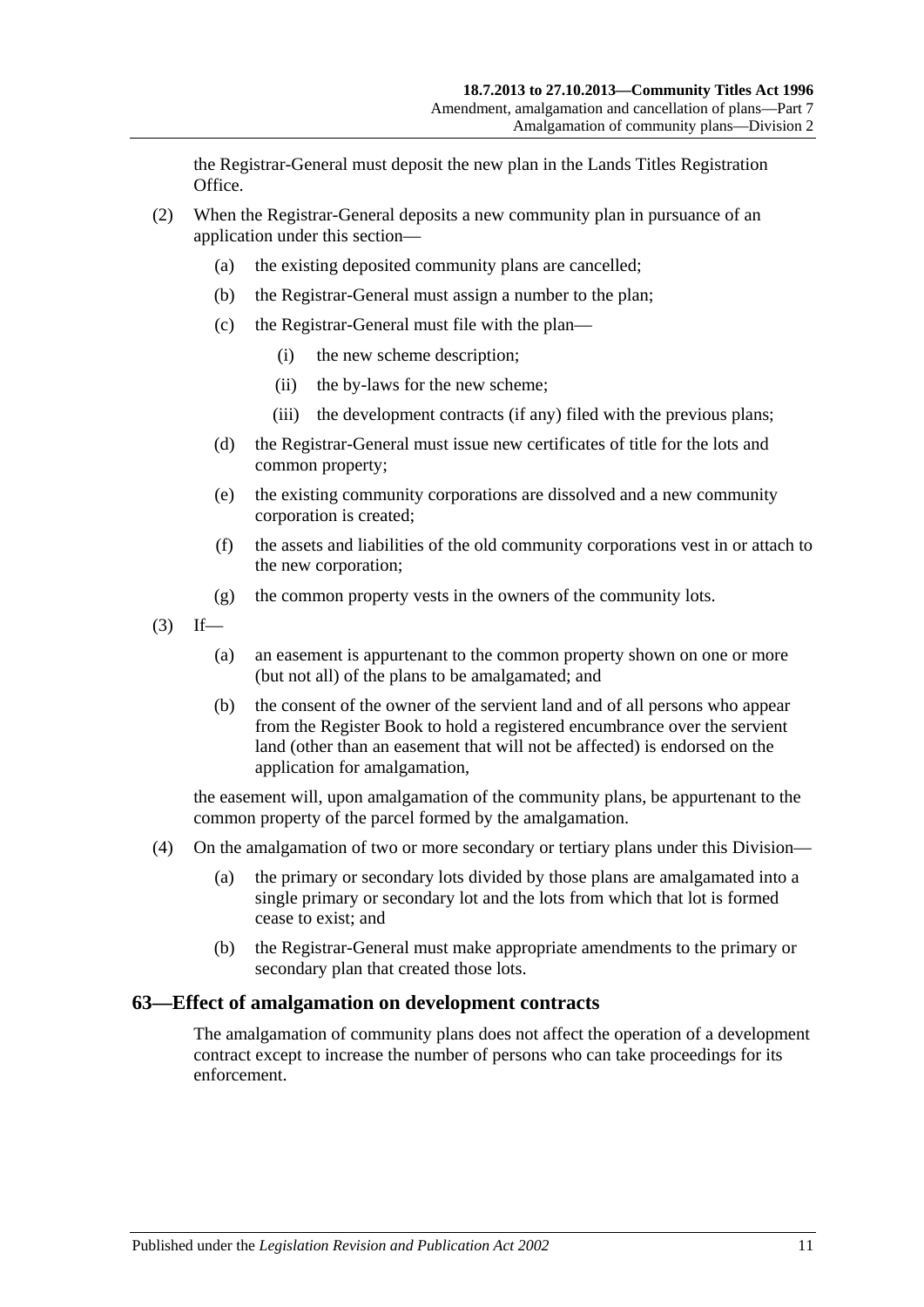# <span id="page-59-1"></span>**Division 3—Cancellation of community plans**

# **64—Cancellation by Registrar-General or Court**

- (1) A deposited community plan may be cancelled—
	- (a) on application by the community corporation to the Registrar-General; or
	- (b) by order of the District Court.
- (2) If a primary lot created by a primary plan has been divided by a secondary plan, the primary plan cannot be cancelled until the secondary plan has been cancelled and if a secondary lot created by a secondary plan has been divided by a tertiary plan, the secondary plan cannot be cancelled until the tertiary plan has been cancelled.

# **65—Application to the Registrar-General**

An application to the Registrar-General must be in a form approved by the Registrar-General and must be accompanied by—

- (a) the fee prescribed by regulation; and
- (b) if the application is for the cancellation of a primary plan—a plan that delineates the outer boundaries of the primary parcel; and
- (c) unless the Registrar-General directs otherwise—the duplicate certificate of title for every lot and the common property; and
- <span id="page-59-0"></span>(d) if the plan includes a development lot or lots—
	- (i) a schedule of lot entitlements in a form approved by the Registrar-General setting out lot entitlements determined in accordance with [section](#page-61-0) 68 for the community lots and the development lot or lots; and
	- (ii) a certificate from a land valuer certifying that the schedule of lot entitlements is correct (the Registrar-General may refuse to accept the certificate if given more than six months before the application is lodged); and
- (e) such other documentary material as the Registrar-General may require.

### **66—Persons whose consent is required**

- (1) The corporation must provide evidence to the satisfaction of the Registrar-General that the following persons have given their consent to the application—
	- (a) the owners at the relevant time of the community lots and the development lots (if any); and
	- (b) the prospective owner at the relevant time of a community lot or a development lot; and
	- (c) a registered encumbrancee or prospective encumbrancee at the relevant time of a community lot or development lot.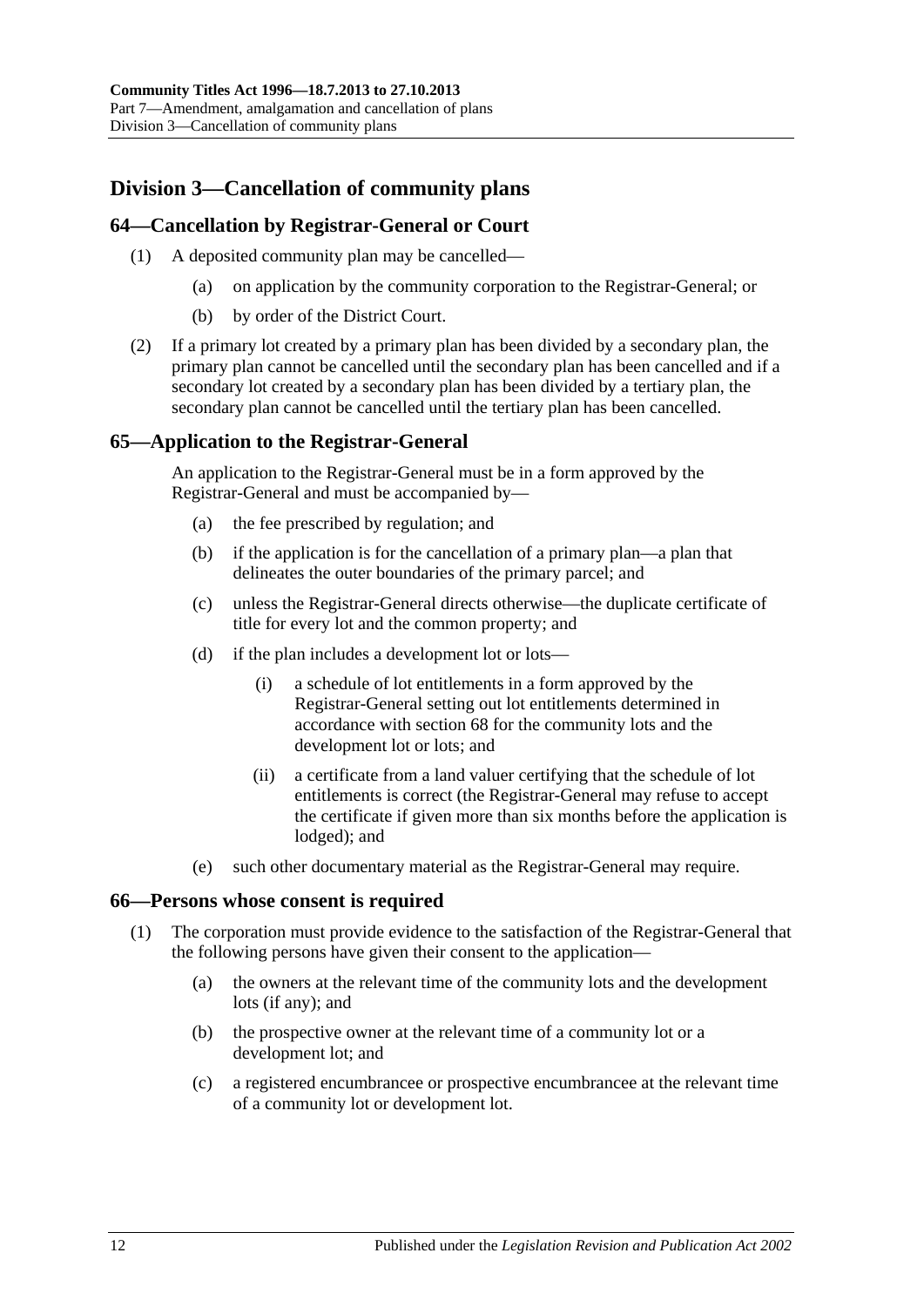- (2) The consent of the owner or an encumbrancee of a lot is not required under this section if before the relevant time an instrument had been presented for registration at the Lands Titles Registration Office on the registration of which that person would cease to be the owner or an encumbrancee of the lot.
- (3) The Registrar-General may dispense with the consent of a registered encumbrancee or prospective encumbrancee in relation to an easement that will not be affected by the cancellation.
- (4) In this section—

*prospective encumbrancee* in relation to a lot means a person who will hold a registered encumbrance over the lot on registration of an instrument that has been presented for registration at the Lands Titles Registration Office but has not been registered;

*prospective owner* in relation to a lot means a person who will be the owner of the lot on registration of a transfer that has been presented for registration at the Lands Titles Registration Office but has not been registered;

*relevant time* means the time at which the application for cancellation is lodged with the Registrar-General by the community corporation.

## **67—Application to the Court**

- (1) An application to the Court for an order cancelling a community plan may be made  $by-$ 
	- (a) the community corporation; or
	- (b) the owner of a community lot or a development lot; or
	- (c) a person who has a registered encumbrance (excluding an easement) over a community lot or a development lot.
- <span id="page-60-0"></span>(2) If the Court makes an order for the cancellation of a community plan, the community corporation must lodge with the Registrar-General—
	- (a) an application to note the order in a form approved by the Registrar-General; and
	- (b) the fee prescribed by regulation; and
	- (c) a copy of the order; and
	- (d) if the plan is a primary plan—a plan that delineates the outer boundaries of the primary parcel; and
	- (e) the duplicate certificates of title for the lots and common property (except any duplicate certificates exempted from production by the Court); and
	- (f) if the plan includes a development lot or lots—
		- (i) a schedule of lot entitlements in a form approved by the Registrar-General setting out lot entitlements determined in accordance with [section](#page-61-0) 68 for the community lots and the development lot or lots; and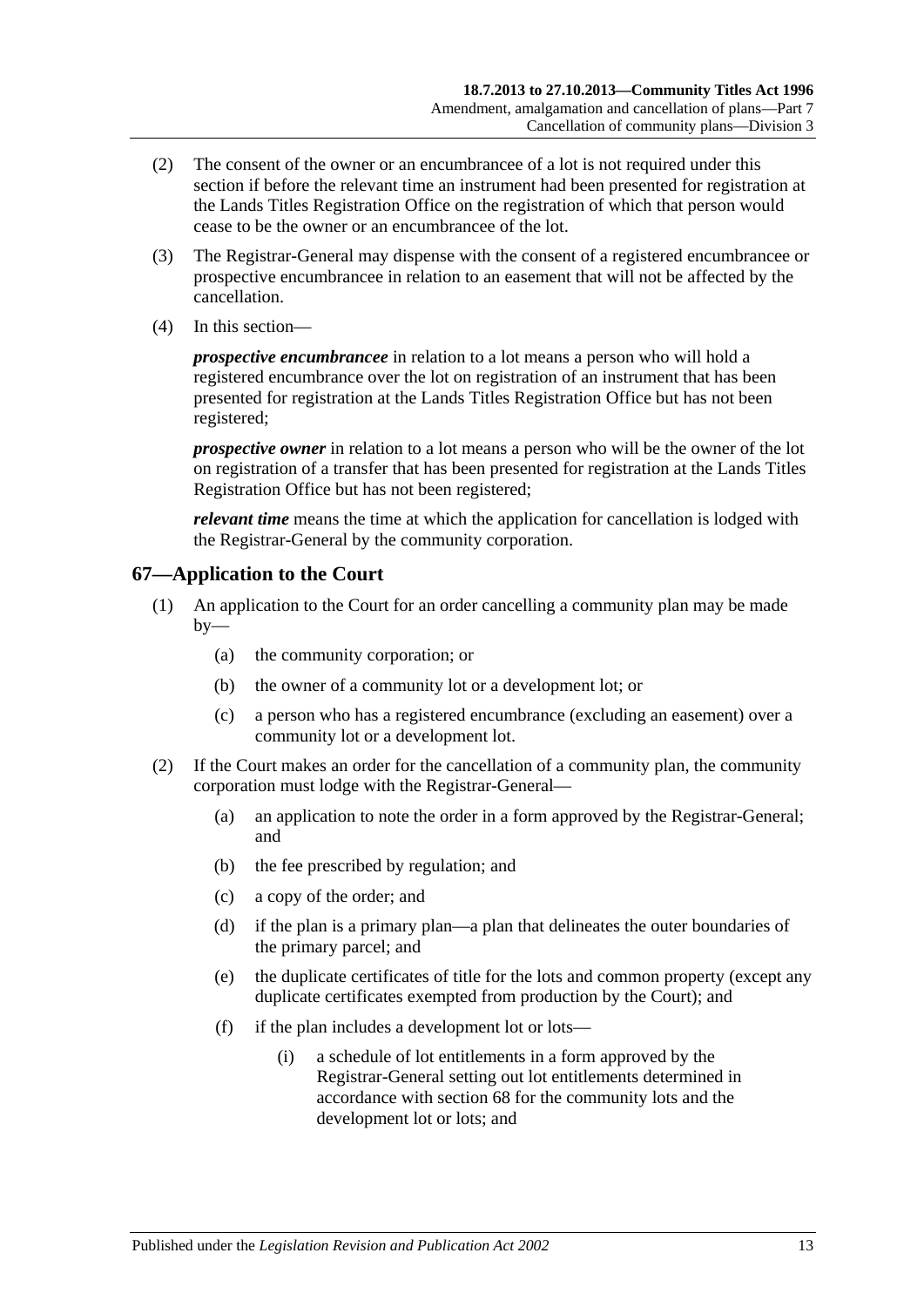(ii) a certificate from a land valuer certifying that the schedule of lot entitlements is correct (the Registrar-General may refuse to accept the certificate if given more than six months before it is lodged).

# <span id="page-61-0"></span>**68—Lot entitlements**

- (1) The lot entitlement of a community lot or a development lot for the purposes of [section](#page-59-0)  $65(d)$  or  $67(2)(f)$  is a number assigned to the lot that bears in relation to the aggregate of the lot entitlements of all of the lots defined on the community plan (within a tolerance of plus or minus 10 per cent) the same proportion that the value of the lot bears to the aggregate value of those lots.
- (2) The lot entitlement of a lot must be expressed as a whole number.
- (3) The unimproved value of the lots will be used to establish lot entitlements.
- (4) In the case of a strata lot this will be taken to include the value of the part of the building containing or comprising the lot without taking into account the value of fixtures or other improvements.

# **69—Cancellation**

- (1) The Registrar-General must, if he or she is—
	- (a) in the case of an application to cancel a plan—satisfied that the application conforms with the requirements of this Act; or
	- (b) in the case of an order by the Court for cancellation of a plan—satisfied that all terms of the order and the requirements of this Act that are to be complied with before the plan is cancelled have been complied with,

cancel the community plan by making an endorsement to that effect on the plan and making a note of the cancellation in the Register Book on every certificate affected by the cancellation.

- <span id="page-61-2"></span><span id="page-61-1"></span>(2) On cancellation of a community plan—
	- (a) the land formerly comprised in the community parcel vests in fee simple in the owners of the former community and development lots (if any) as tenants in common in proportions fixed by reference to the lot entitlements of their respective lots;
	- (b) a lease over a lot or the common property is extinguished;
	- (c) all internal easements are extinguished;
	- (d) an easement over a lot or the common property where the dominant land is outside the community parcel (or where there is no dominant land) is unaffected;
	- (e) an easement that was appurtenant to part, but not the whole, of the community parcel will be appurtenant to the whole of the land formerly comprised in the community parcel if the owner of the servient land and all persons who hold a registered encumbrance over the servient land (other than an easement that will not be affected) consent to the cancellation of the plan;
	- (f) the community corporation is dissolved;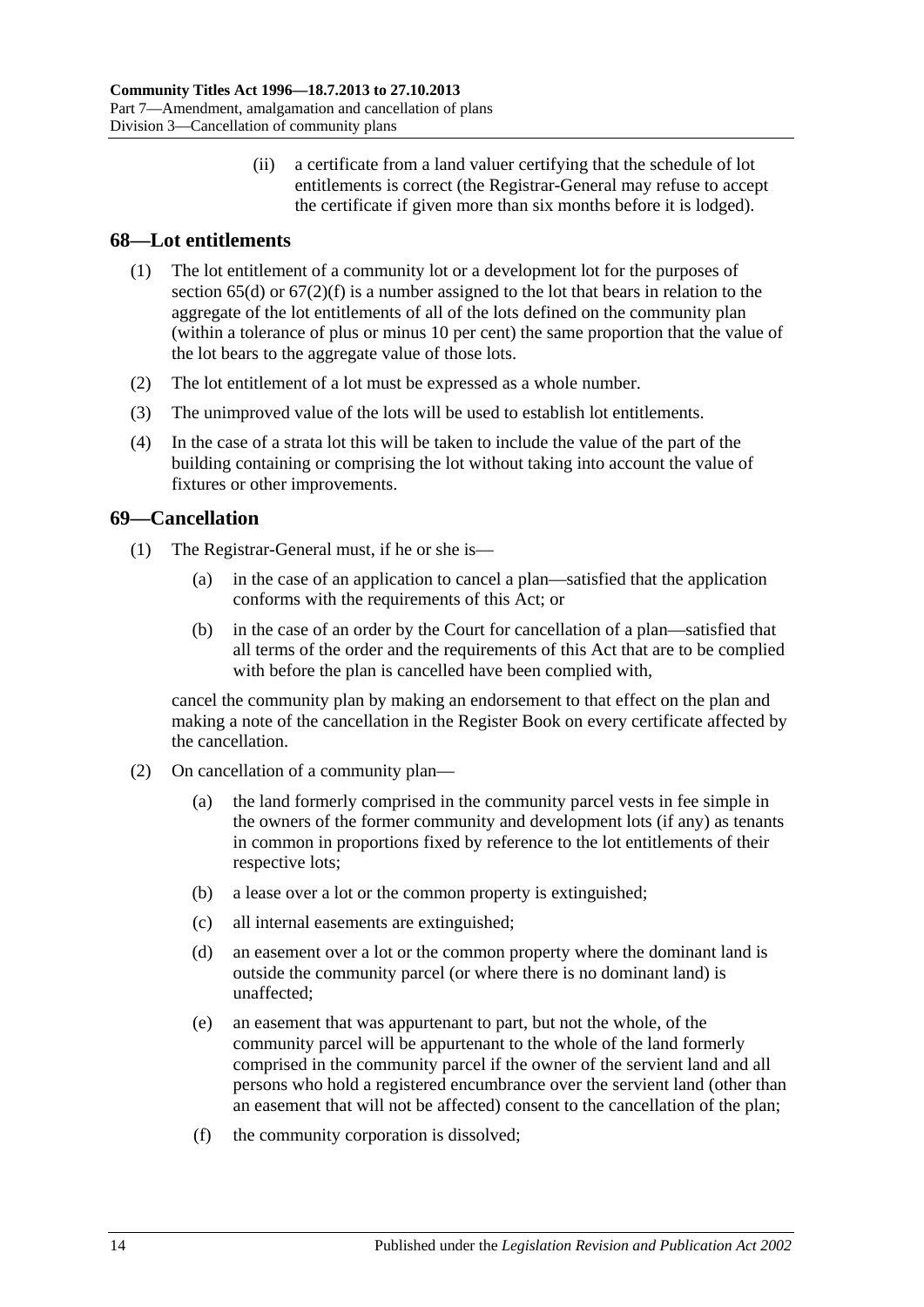- <span id="page-62-0"></span>(g) the liabilities of the former community corporation attach directly to the owners of the former community lots jointly and severally (but they will be entitled to contribution amongst each other in proportion to the lot entitlements of the former community lots);
- <span id="page-62-1"></span>(h) subject to any order of the Court, the assets of the former community corporation will be divided between the owners of the former community lots in proportion to the lot entitlements of the former community lots.
- (3) For the purposes of [subsection](#page-61-1)  $(2)(a)$  the lot entitlements will be—
	- (a) where the plan to be cancelled included a development lot—those set out in the schedule lodged with the application for cancellation or for noting the Court's order; or
	- (b) where the plan did not include a development lot—those set out in the schedule annexed to the plan.
- (4) For the purposes of [subsection](#page-62-0)  $(2)(g)$  and [\(h\)](#page-62-1) the lot entitlements will be those set out in the schedule annexed to the plan.
- (5) The estate vested in the owner of a former lot under [subsection](#page-61-1) (2)(a) will be subject to—
	- (a) an easement (other than an internal easement) over any of the former lots or common property; and
	- (b) any encumbrance (other than a lease) that was, immediately prior to the cancellation of the community plan, entered on the original certificate of his or her lot.
- (6) If when a strata plan was deposited in the Lands Titles Registration Office an easement was partially extinguished so as not to pass through a strata lot created by the plan, the easement will be reinstated on cancellation of the plan if a request for reinstatement is made to the Registrar-General by the registered proprietors of the servient land and the dominant land (if any).
- (7) On cancellation of a primary plan, the primary parcel becomes an allotment for the purposes of Part 19AB of the *[Real Property Act](http://www.legislation.sa.gov.au/index.aspx?action=legref&type=act&legtitle=Real%20Property%20Act%201886) 1886* but if that land was comprised of two or more allotments before division under this Act those allotments are not revived.
- (8) The cancellation of a plan of community division revokes the by-laws of the community scheme and discharges the development contract or contracts (if any) included in the scheme.
- (9) For the purposes of [subsection](#page-61-2) (2), the owner of a former lot is the person who was the owner of the lot immediately before the cancellation of the plan.
- (10) In this section—

*internal easement* means an easement where both the dominant and servient land comprised the whole or part of a lot or the common property within the community parcel.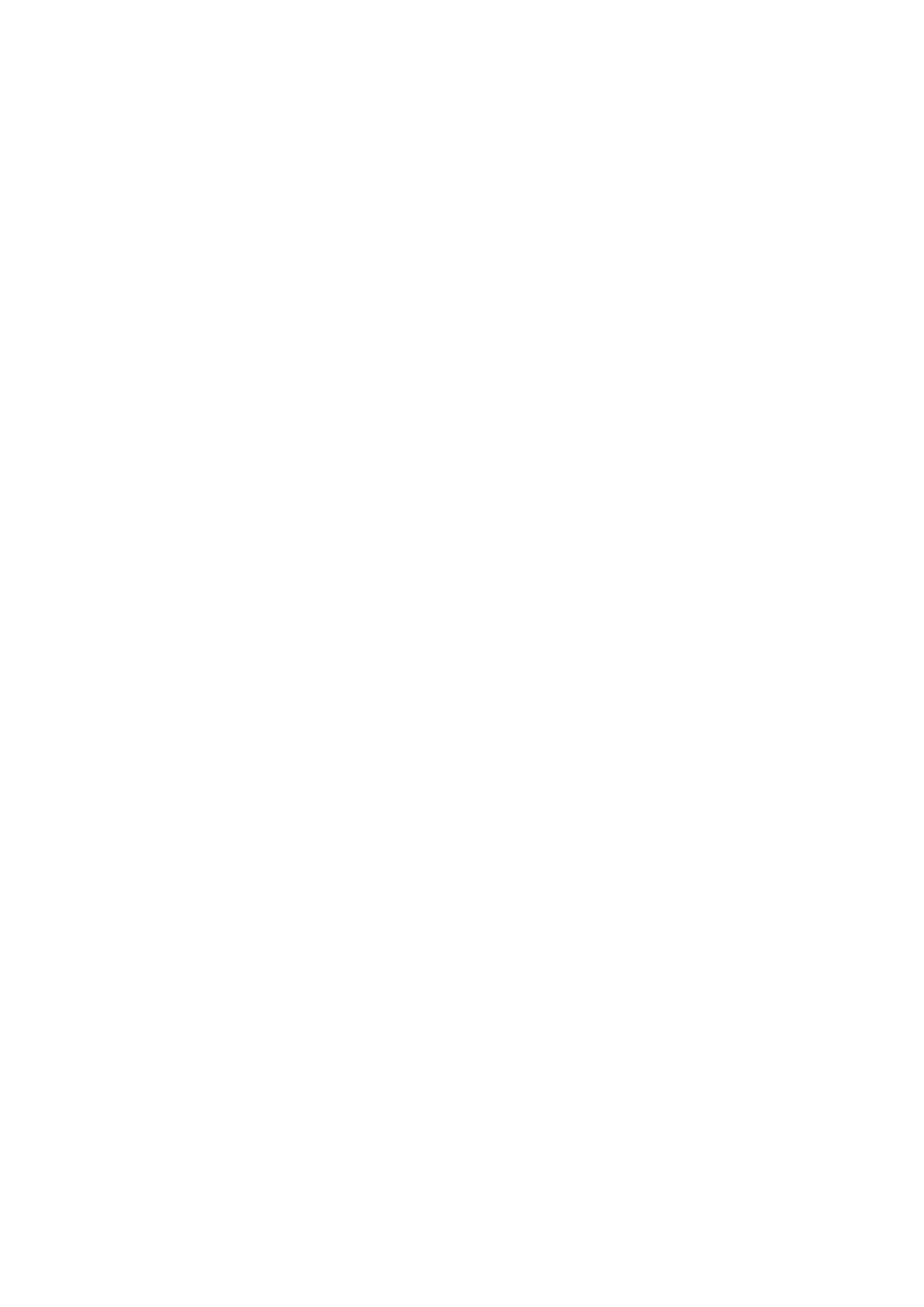# **Part 8—Division of primary parcel under Part 19AB**

# **70—Division of primary parcel under Part 19AB**

- (1) A primary community corporation may apply to the Registrar-General for the division of the primary parcel under Part 19AB of the *[Real Property Act](http://www.legislation.sa.gov.au/index.aspx?action=legref&type=act&legtitle=Real%20Property%20Act%201886) 1886* and for that purpose the primary parcel will be taken to be an allotment within the meaning of Part 19AB and the primary corporation will be taken to be the registered proprietor of the primary parcel.
- (2) The plan of division lodged with the application must be endorsed with the consent of—
	- (a) the owners of the primary lots and the owner of the development lot or lots (if any) comprising the primary parcel; and
	- (b) if a primary lot is divided by a secondary plan—the owners of the secondary lots and the owner of the development lot or lots (if any) comprising the secondary parcel; and
	- (c) if a secondary lot is divided by a tertiary plan—the owners of the tertiary lots and the owner of the development lot or lots (if any) comprising the tertiary parcel,

as well as the consents of the other persons required by Part 19AB Division 2 of the *[Real Property Act](http://www.legislation.sa.gov.au/index.aspx?action=legref&type=act&legtitle=Real%20Property%20Act%201886) 1886*.

- <span id="page-64-0"></span>(3) If a primary lot has been divided by a secondary plan or if a secondary lot created by such a plan has been divided by a tertiary plan, the plan of division under Part 19AB may (with the approval of the relevant development authority) retain the primary or secondary lot as an allotment.
- (4) If a primary lot referred to in [subsection](#page-64-0) (3) is retained as a separate allotment, the secondary plan will be taken to be a primary plan and any tertiary plan that divides a lot created by that plan will be taken to be a secondary plan.
- (5) If a primary lot referred to in [subsection](#page-64-0) (3) is not retained as a separate allotment but a secondary lot that has been divided by a tertiary plan is so retained, the tertiary plan will be taken to be a primary plan.
- (6) The primary plan is cancelled by the deposit of a plan of division under Part 19AB and a secondary or tertiary plan (if any) is also cancelled unless the primary or secondary lot divided by the plan is retained as an allotment in the division.
- (7) On cancellation of a primary, secondary or tertiary plan under this section, the primary, secondary or tertiary community corporation is dissolved and—
	- (a) the liabilities of the former corporation attach directly to the owners of the former community lots jointly and severally (but they will be entitled to contribution amongst each other in proportions determined by reference to the lot entitlements of the former lots);
	- (b) the assets of the former community corporation will be divided between the owners of the former community lots in proportions determined by reference to the lot entitlements of the former lots.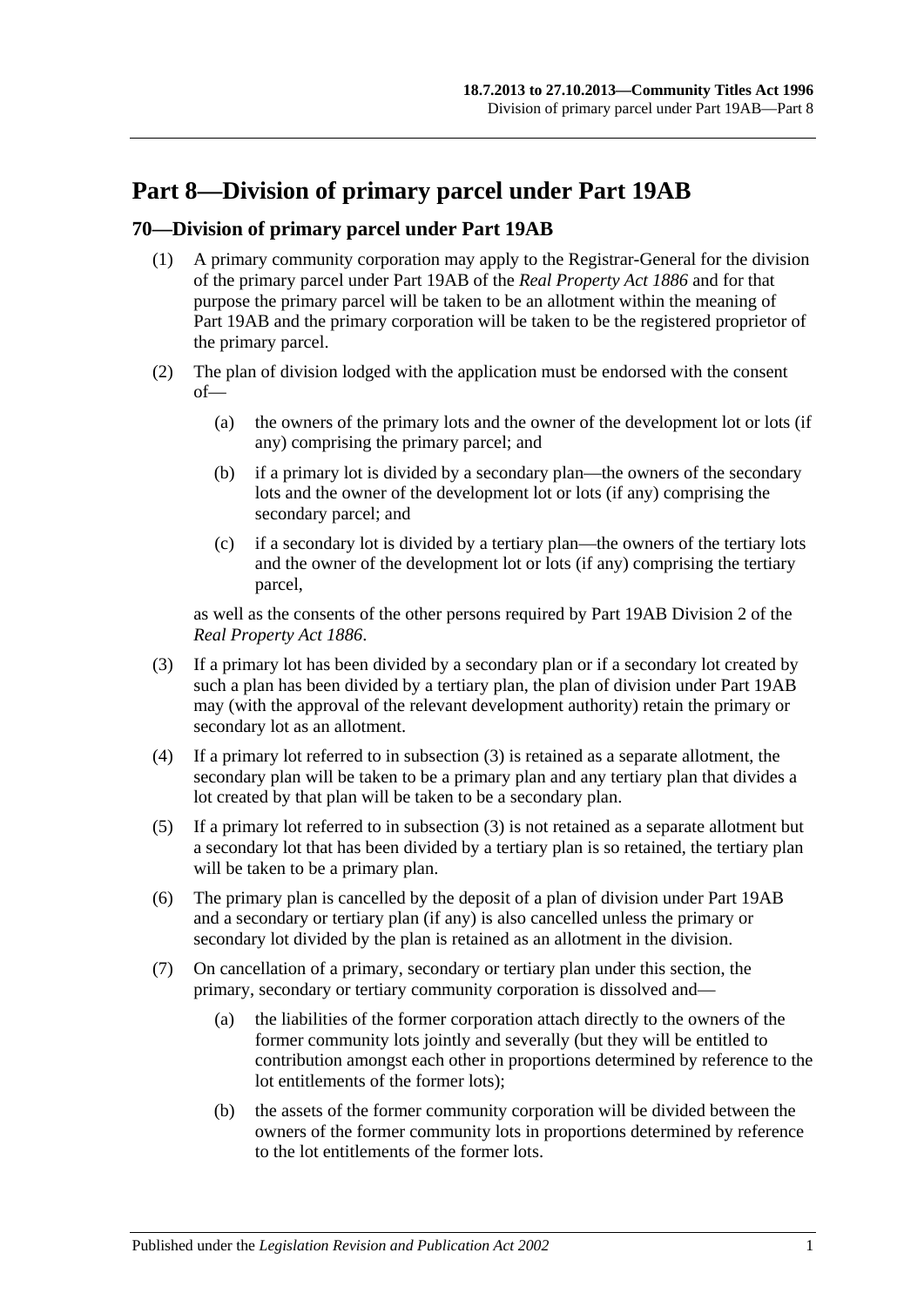- (8) The cancellation of a plan of community division on the deposit of a plan of division under Part 19AB revokes the by-laws of the community scheme and discharges the development contract or contracts (if any) included in the scheme.
- (9) If, on the division of a primary parcel under this Part, the land comprising the former parcel is transferred to the owners of the former lots in the same shares as if the community plan had been cancelled under [Part 7 Division 3,](#page-59-1) no duty is payable under the *[Stamp Duties Act](http://www.legislation.sa.gov.au/index.aspx?action=legref&type=act&legtitle=Stamp%20Duties%20Act%201923) 1923* in respect of the transfer.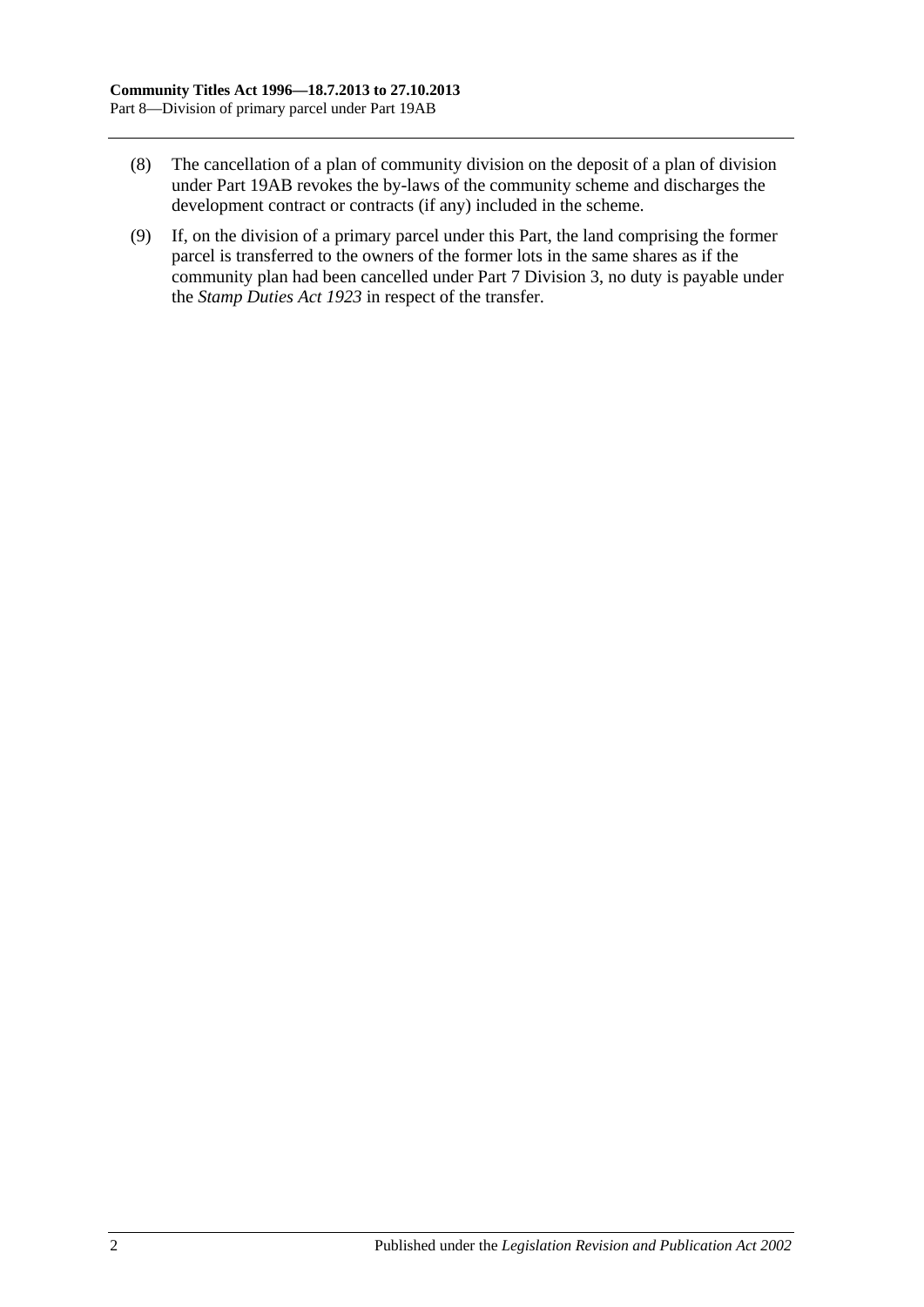# **Part 9—The community corporation**

# **Division 1—Establishment of the corporation**

# **71—Establishment of corporation**

- (1) A community corporation is established when a plan of community division is deposited in the Lands Titles Registration Office.
- (2) The name of the corporation is "Community Corporation No. Incorporated" where the number is the number of the deposited community plan.
- (3) The abbreviation "Inc." may be used in place of the word "Incorporated".
- (4) The address of the corporation is the address of the corporation for the time being shown on the certificate of title for the common property.
- (5) The address may be changed on application to the Registrar-General by the corporation in a form approved by the Registrar-General.

## **72—Corporate nature of community corporations**

A community corporation is a body corporate and—

- (a) has perpetual succession; and
- (b) may sue and be sued in its corporate name; and
- (c) has the functions and powers assigned or conferred by or under this Act or any other Act.

## **73—The corporation's common seal**

- (1) A corporation must have a common seal bearing its name.
- <span id="page-66-0"></span>(2) The seal may only be used in a manner directed by the corporation in general meeting or, if the corporation has not given such a direction, may only be used in the presence of any two of the presiding officer, treasurer and secretary of the corporation both of whom must sign the document to which the seal is affixed as witnesses.
- (3) Where all three of those offices are held by one person, the presence of that person is sufficient for compliance with [subsection](#page-66-0)  $(2)$ .

## **74—Members of corporation**

- (1) The owners for the time being of the community lots<sup>1</sup> into which a community parcel is divided are the members of the corporation established on deposit of the plan.
- (2) If a primary lot is divided by a secondary plan or a secondary lot is divided by a tertiary plan, the secondary or tertiary corporation (not the owners of the secondary or tertiary lots) is a member of the primary or secondary corporation in respect of that lot.

#### **Note—**

- 
- 1 The owner of a development lot is not a member of the corporation.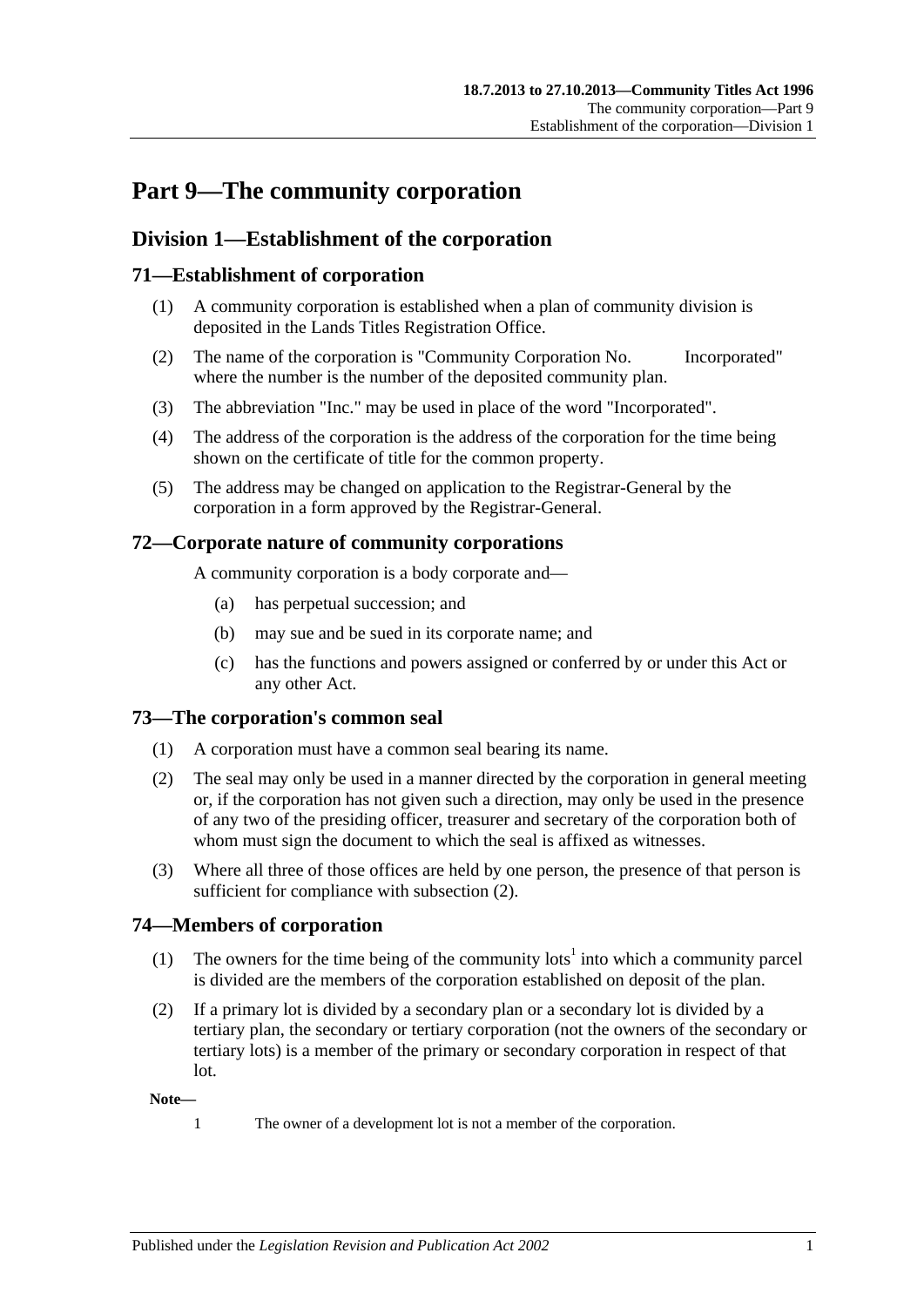### **75—Functions and powers of corporations**

- <span id="page-67-0"></span>(1) The functions of a corporation are—
	- (a) to administer, manage and control the common property for the benefit of the owners of the community lots; and
	- (b) to maintain the common property and the property of the corporation in good order and condition; and
	- (c) where practicable, to establish and maintain lawns or gardens on those parts of the common property not required or used for any other purpose; and
	- (d) to enforce the by-laws and the development contracts (if any); and
	- (e) to carry out the other functions assigned to it by this Act or conferred on it by the by-laws.
- (2) Subject to this section, a community corporation has all the powers of a natural person for the purpose of carrying out its functions as well as the powers conferred by the other provisions of this Act.
- (3) A corporation's decision to erect a building on, or to make any other improvements to, the common property (other than those referred to in [subsection](#page-67-0)  $(1)(c)$ ) must be made by special resolution.
- (4) A corporation's power to carry on business is limited to—
	- (a) activities necessary or desirable to carry out its functions; and
	- (b) investment of money held by it that is not immediately required in carrying out its functions in the same manner and subject to the same requirements as a trustee investing trust funds under the *[Trustee Act](http://www.legislation.sa.gov.au/index.aspx?action=legref&type=act&legtitle=Trustee%20Act%201936) 1936*; and
	- (c) use of the common property or the property of the corporation to produce income (but only if authorised by a unanimous resolution of the corporation).
- (5) A community corporation can only delegate its functions or powers to the extent permitted by regulation.
- (6) A delegation of functions or powers is revocable by the corporation at any time notwithstanding any agreement to the contrary by the corporation.
- <span id="page-67-1"></span>(7) A delegate of a community corporation who has a direct or indirect pecuniary interest in any matter in relation to which he or she proposes to perform delegated functions or powers must disclose the nature of the interest in writing to the corporation. Maximum penalty: \$15 000.
- (8) A delegate who is the owner of a community lot is not obliged by [subsection](#page-67-1) (7) to disclose an interest that he or she has in common with the owners of other community lots.
- (9) It is a defence to a charge of an offence against [subsection](#page-67-1) (7) to prove that the defendant was not, at the time of the alleged offence, aware of his or her interest in the matter.

## **76—Presiding officer, treasurer and secretary**

(1) A community corporation must, by ordinary resolution, appoint a presiding officer, treasurer and secretary.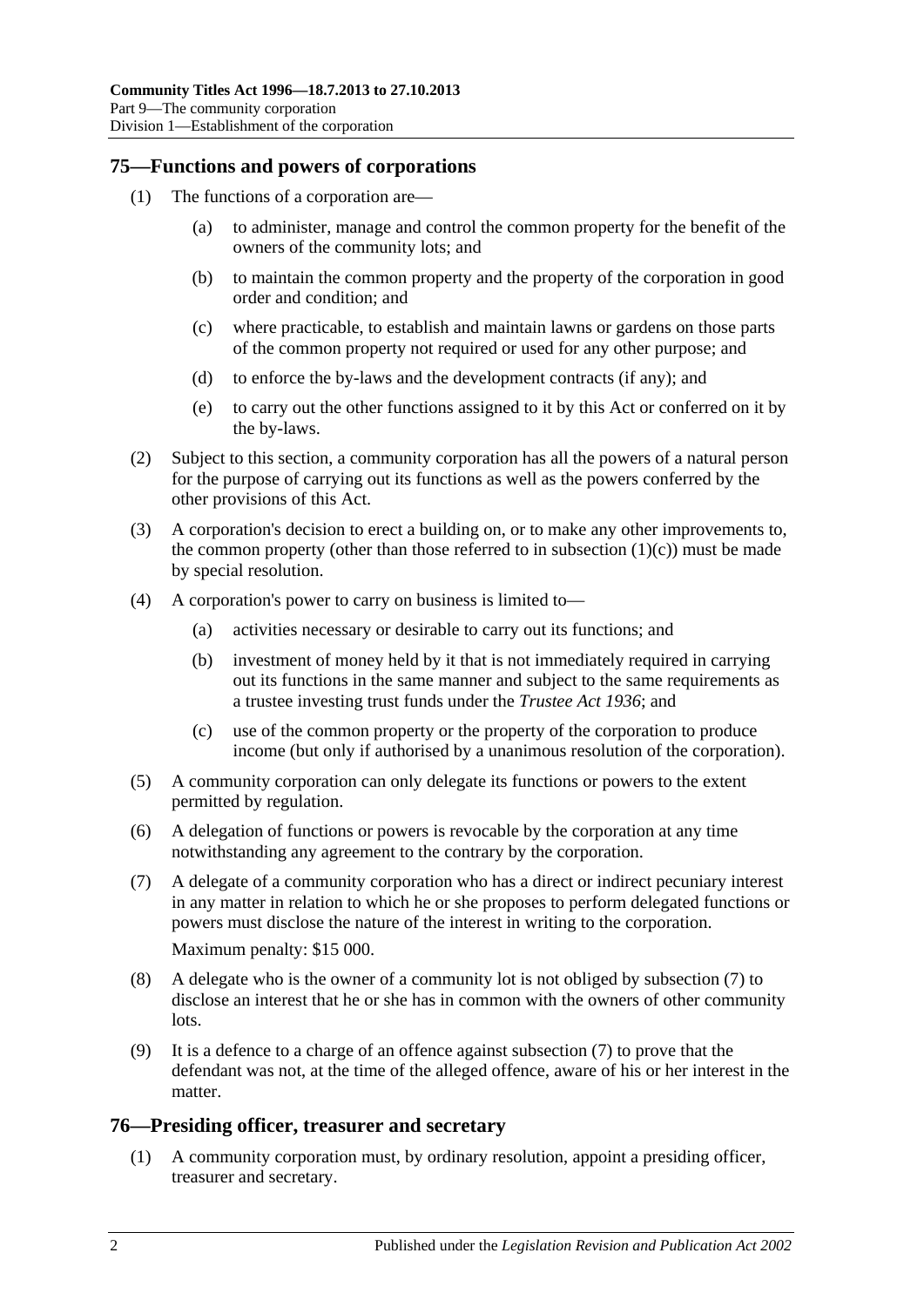- <span id="page-68-0"></span>(2) Subject to this section, the offices of presiding officer, treasurer and secretary must be held by natural persons who are members of the corporation.
- (3) In the case of a community scheme—
	- (a) comprising ten community lots or less—two or all of those offices may be held by one person;
	- (b) comprising eleven or more community lots—two of those offices may be held by one person.
- (4) A person for the time being appointed by a body corporate that is a member of a corporation to attend and vote at meetings of the corporation is a member of the corporation for the purposes of [subsection](#page-68-0) (2).
- (5) If the community parcel is subject to a leaseback arrangement the corporation may appoint a person, or persons (who need not be a member, or members, of the corporation), nominated by the lessee to hold one, two or all of the offices of presiding officer, treasurer and secretary.
- (6) The presiding officer, treasurer and secretary must be appointed for a term that expires at or before the next annual general meeting of the corporation.
- (7) The office of a person appointed under this section becomes vacant if he or she—
	- (a) dies; or
	- (b) completes his or her term of office and is not reappointed; or
	- (c) in the case of a person who was a member of the corporation when he or she was appointed to the office—ceases to be a member of the corporation; or
	- (d) in the case of a person appointed by a body corporate that is a member of the corporation to attend and vote at meetings—ceases to hold that appointment; or
	- (e) resigns by written notice to the secretary or, in the case of the secretary, to the presiding officer; or
	- (f) becomes bankrupt or applies to take the benefit of a law for the relief of insolvent debtors; or
	- (g) is convicted of an indictable offence or sentenced to imprisonment for an offence; or
	- (h) is removed from office by special resolution of the corporation.
- <span id="page-68-1"></span>(8) A resolution referred to in [subsection](#page-68-1) (7)(h) can only be passed on one or more of the following grounds—
	- (a) misconduct;
	- (b) neglect of duty;
	- (c) incapacity or failure to carry out satisfactorily the duties of the office.
- (9) A community corporation may appoint or engage a person to assist the presiding officer, treasurer or secretary.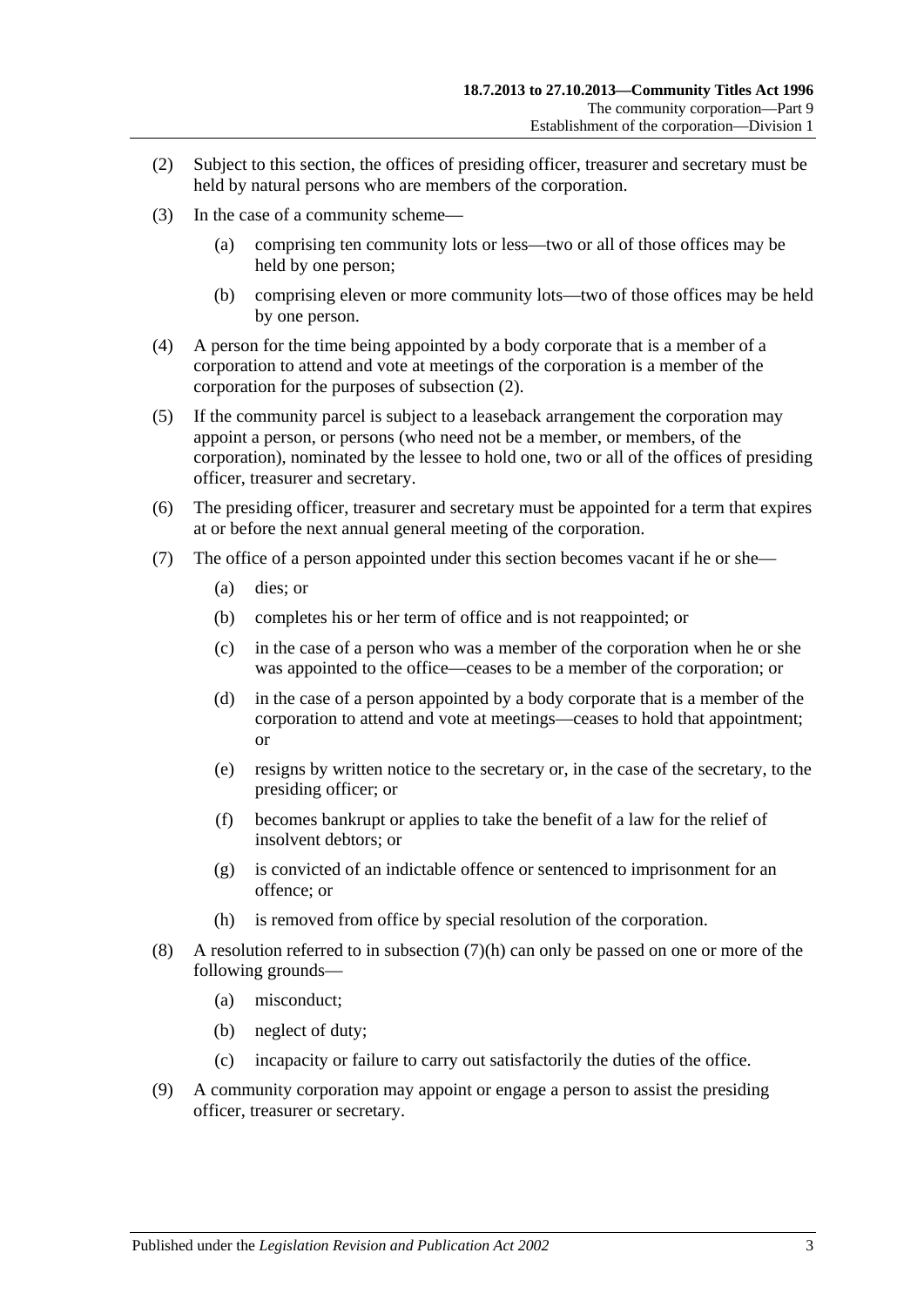# **77—Corporation's monetary liabilities guaranteed by members**

- (1) Subject to [subsection](#page-69-0) (3), if a community corporation defaults in payment of a monetary liability, the liability is enforceable against the members of the corporation jointly and severally.
- (2) The members have a right of contribution amongst themselves in proportion to the lot entitlements of their lots.
- <span id="page-69-0"></span>(3) If the liability was incurred when the community parcel was subject to a leaseback arrangement and was not authorised by an ordinary resolution of the corporation (or by a special or unanimous resolution where required by some other provision of this Act), the liability is enforceable against the lessee but not against the members of the corporation.

## **78—Non-application of** *Corporations Act 2001*

The following matters are declared to be excluded matters for the purposes of section 5F of the *Corporations Act 2001* of the Commonwealth in relation to the whole of the Corporations legislation to which Part 1.1A of that Act applies:

- (a) a community corporation;
- (b) any act or omission of any person, body or other entity in relation to a community corporation.

# **Division 2—General meetings**

## **79—First general meeting**

(1) The developer must convene a general meeting of the community corporation within three months after the day on which two or more community lots are first owned by different persons.

Maximum penalty: \$15 000.

(2) A member of the corporation may convene the first meeting if the developer fails to do so.

## <span id="page-69-1"></span>**80—Business at the first general meeting**

- (1) The developer must deliver to the corporation at the first general meeting—
	- (a) a copy of the plan of community division deposited in the Lands Titles Registration Office which shows the service infrastructure by which the lots and common property are provided with water, gas, electricity and other services; and
	- (b) a copy of—
		- (i) the scheme description (if any); and
		- (ii) the by-laws; and
		- (iii) the development contract or contracts (if any),

filed by the Registrar-General with the deposited plan; and

(c) a copy of specifications, diagrams and drawings relating to the buildings or other improvements (if any) on the community parcel; and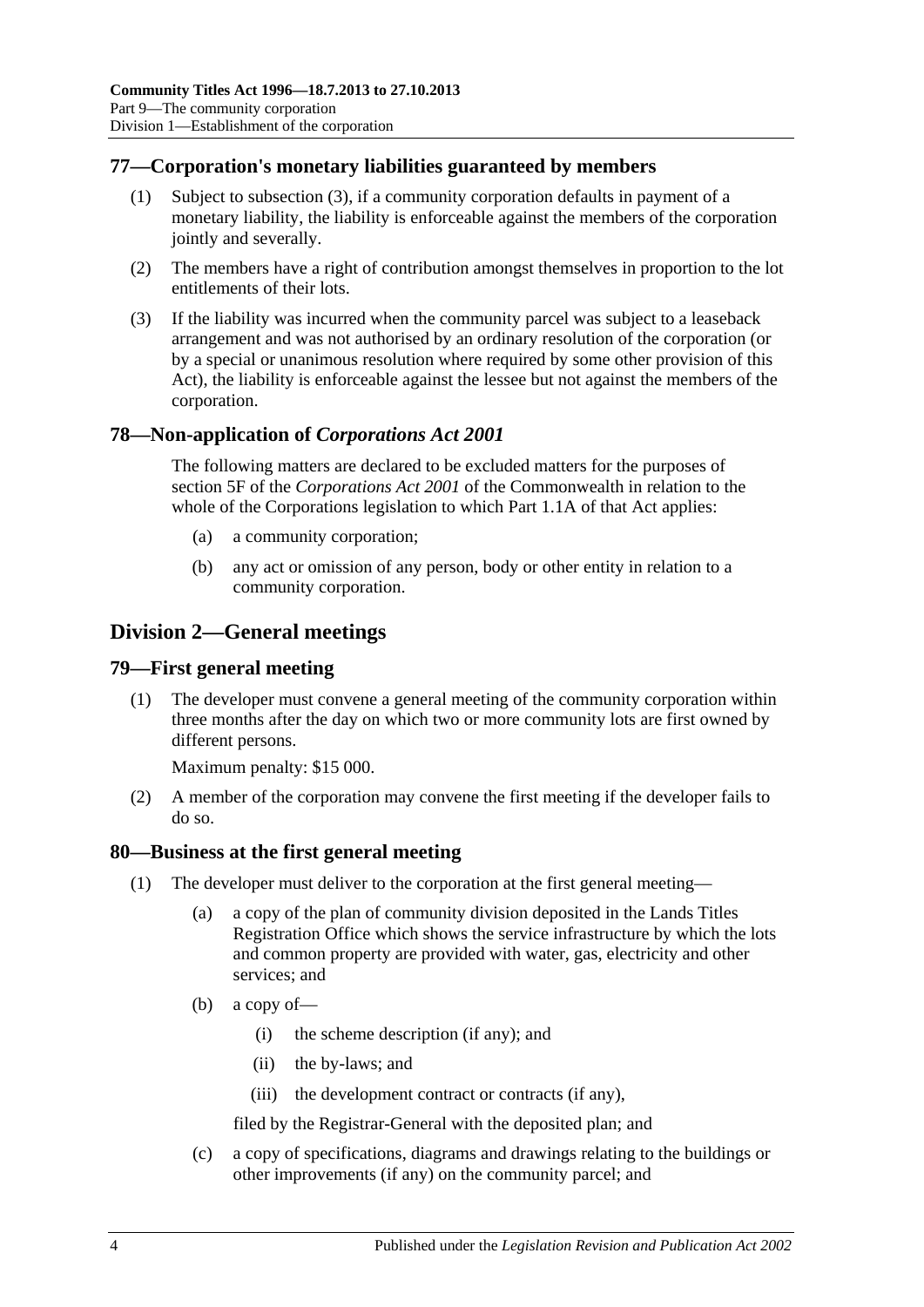- (d) the duplicate certificate of title for the common property; and
- (e) all policies of insurance taken out by the developer; and
- (f) a statement of the corporation's assets and liabilities; and
- (g) an expenditure and contribution statement complying with [section](#page-86-0) 113; and
- (h) books of account and other records relating to the corporation; and
- (i) the corporation's common seal; and
- (j) a copy of all other documents in the developer's possession that are likely to be of use to the corporation.

Maximum penalty: \$15 000.

- <span id="page-70-0"></span>(2) The following matters must be addressed at the first general meeting—
	- (a) the appointment of the presiding officer, treasurer and secretary;
	- (b) the custody of the corporation's common seal and the manner of its use;
	- (c) the corporation's recurrent and non-recurrent expenditure in its first financial year and the amount to be raised by contributions from owners of community lots to cover that expenditure;
	- (d) the appointment of an auditor of the corporation's accounts in its first financial year or a special resolution that the accounts for that year need not be audited;
	- (e) such other matters as are required by regulation.
- (3) If a document of a kind referred to in [subsection](#page-69-1) (1) comes into the possession of the developer within 12 months after the corporation's first general meeting, the developer must deliver it, or a copy of it, to the corporation.

Maximum penalty: \$15 000.

### **81—Convening of general meetings**

- (1) A general meeting (other than the first general meeting) may be convened—
	- (a) by the presiding officer, treasurer or secretary of the corporation; or
	- (b) by any two members of the management committee of the corporation; or
	- (c) by a member or members of the corporation—
		- (i) the value of whose lot entitlement or combined lot entitlements is 20 per cent or more of the aggregate value of all the lot entitlements; or
		- (ii) who holds, or who together hold, 20 per cent or more of the total number of community lots in the scheme; or
	- (d) on the order of a Magistrates court.
- (2) A meeting (including the first general meeting) is convened by giving written notice of the day, time and place of the meeting to all members of the corporation at least 14 days before the date of the meeting.
- (3) The day, time and place of the meeting must be reasonably convenient to a majority of the members of the corporation.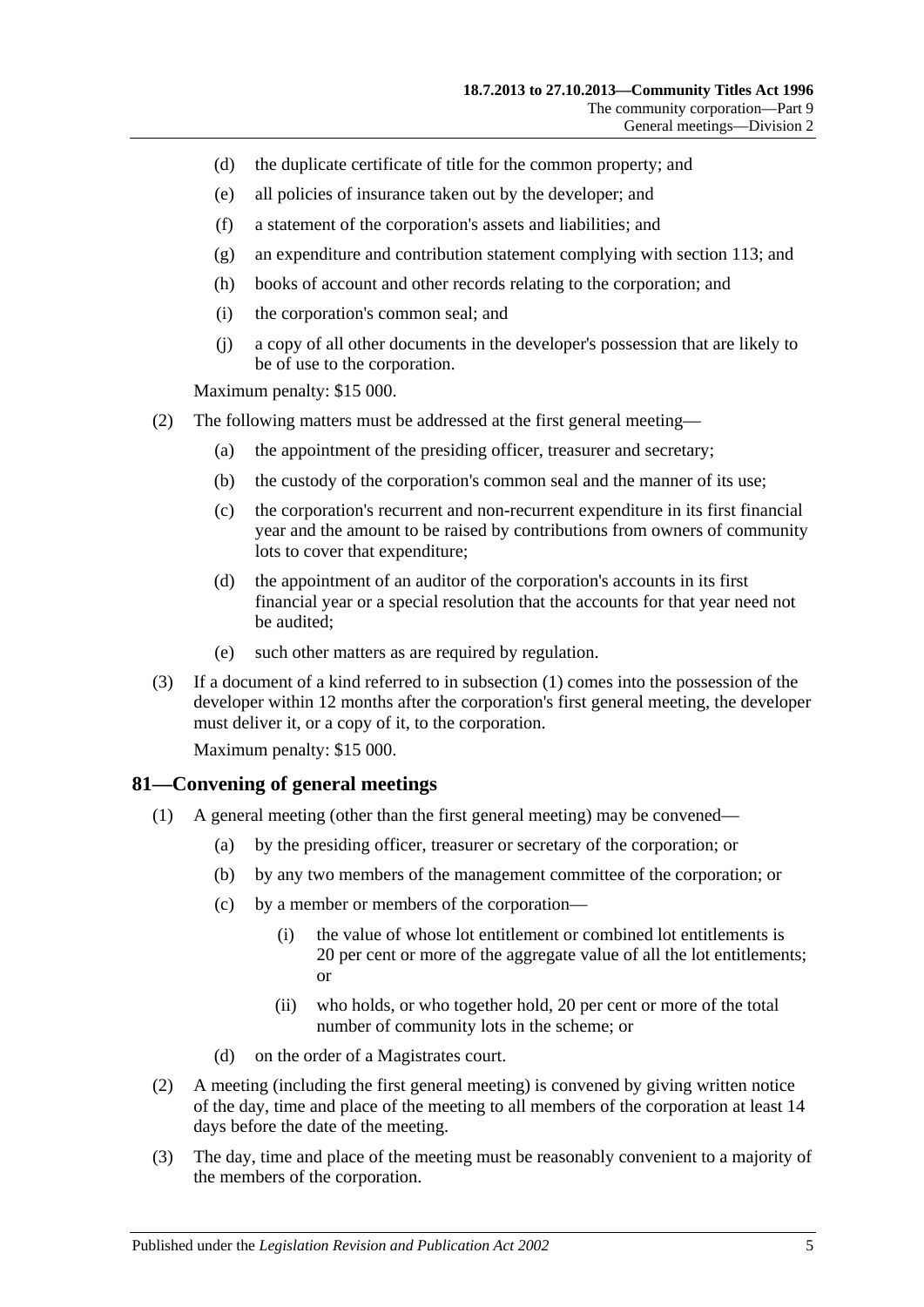- (4) The notice convening a general meeting must set out the agenda for the meeting.
- (5) The agenda must include—
	- (a) the text of any unanimous or special resolutions to be moved at the meeting; and
	- (b) a motion confirming the minutes of the previous general meeting; and
	- (c) in the case of the first general meeting—the matters required to be dealt with by [section](#page-70-0) 80(2); and
	- (d) in the case of an annual general meeting—
		- (i) presentation of the accounts for the previous financial year; and
		- (ii) in the case of a corporation that is required to have its annual statement of accounts audited—the appointment of an auditor of the accounts for the current financial year; and
		- (iii) contributions to be paid by members for the current financial year; and
		- (iv) such other matters as are required by regulation.

### **82—Annual general meeting**

- (1) The annual general meeting of a primary community corporation must be held within three months after the commencement of each financial year.
- (2) The annual general meeting of a secondary or tertiary community corporation must be held within one month after the annual general meeting of the primary or secondary corporation of which it is a member.

### **83—Procedure at meetings**

- (1) The presiding officer of a corporation will preside at general meetings of the corporation.
- (2) The developer (or one of the developers if there are two or more), or the person appointed by the developer to attend and vote on the developer's behalf, will preside at the first meeting of the corporation until the presiding officer has been appointed.
- (3) In the absence of the presiding officer, a person present may be appointed to preside at the meeting by the persons present and entitled to vote at the meeting.
- (4) The quorum for the transaction of business at a general meeting is determined by dividing the number of persons entitled to attend and vote at the meeting by two, disregarding any fraction and adding one.
- (5) If a quorum is not present within half an hour of the time appointed for a general meeting—
	- (a) the members present must appoint—
		- (i) another day for the meeting being at least seven days but not more than 14 days later; and
		- (ii) the time and place for the meeting; and
	- (b) the meeting stands adjourned to that day at that time and place; and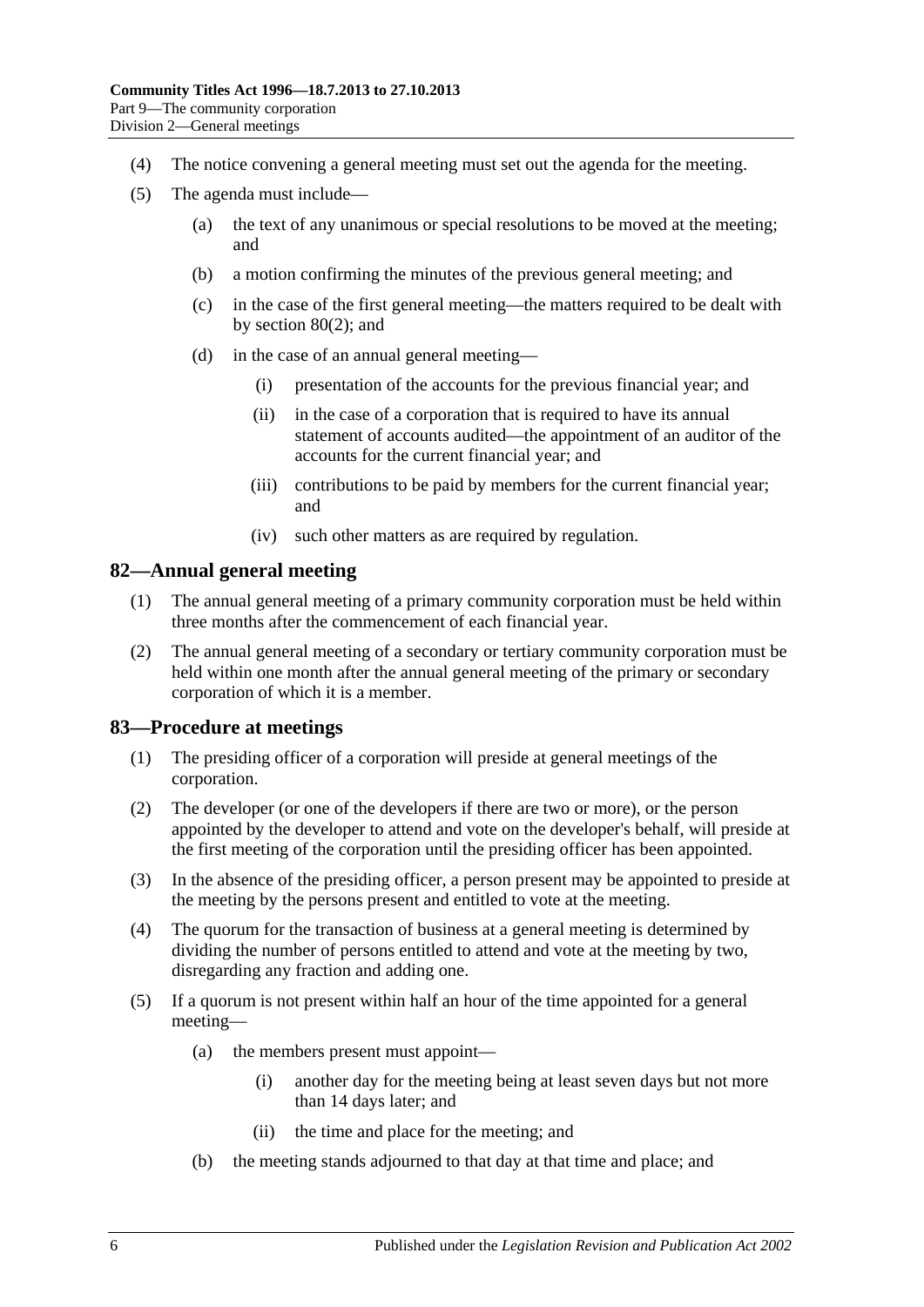- (c) if a quorum is not formed at the adjourned meeting within half an hour, the persons present who are entitled to vote constitute a quorum.
- (6) Where a meeting of a corporation is adjourned under [subsection](#page-71-0) (5), the secretary of the corporation must cause reasonable notice of the day, time and place of the adjourned meeting to be given in writing to the members of the corporation.
- (7) Except where otherwise provided by this Act or by the by-laws of a community corporation, the decisions of the corporation in general meeting will be made by ordinary resolutions.
- (8) A corporation must cause accurate minutes to be kept of proceedings at its meetings.
- (9) Subject to this Act and the by-laws, a corporation may determine procedures at its meetings.

# **84—Voting at general meetings**

- (1) Subject to this section the owner of a community lot is entitled to attend and vote at general meetings of the corporation.
- (2) The owner of a development lot is not entitled to attend or to vote at general meetings in his or her capacity as the owner of that lot.
- <span id="page-72-0"></span>(3) Subject to [subsection](#page-73-0) (8), an owner (whether a secondary or tertiary corporation or any other body corporate or a natural person) may nominate another person to attend and vote at meetings on his or her behalf.
- <span id="page-72-1"></span>(4) Subject to [subsection](#page-73-0) (8), where there is more than one owner of a lot, a person (who may, but need not, be one of the owners) may be nominated by all of the owners to vote on their behalf.
- (5) A nomination referred to in [subsection](#page-72-0) (3) must be made by written notice to the secretary of the corporation and may be revoked at any time by the owner by subsequent written notice to the secretary.
- (6) A nomination referred to in [subsection](#page-72-1)  $(4)$ 
	- (a) must be made by written notice to the secretary of the corporation by all of the owners of the lot;
	- (b) must specify the meeting or meetings to which it relates;
	- (c) may be revoked at any time by one of the owners by written notice to the secretary.
- (7) Where there is more than one owner of a lot and there is no person who is entitled to vote on behalf of the owners pursuant to a nomination under [subsection](#page-72-1) (4), the following provisions apply—
	- (a) if only one of the owners attends a meeting—the vote is exercisable by that person;
	- (b) if two or more of the owners attend a meeting—the vote is exercisable by one of them in accordance with an agreement between all the owners attending the meeting but, if there is no such agreement, none of them is entitled to vote.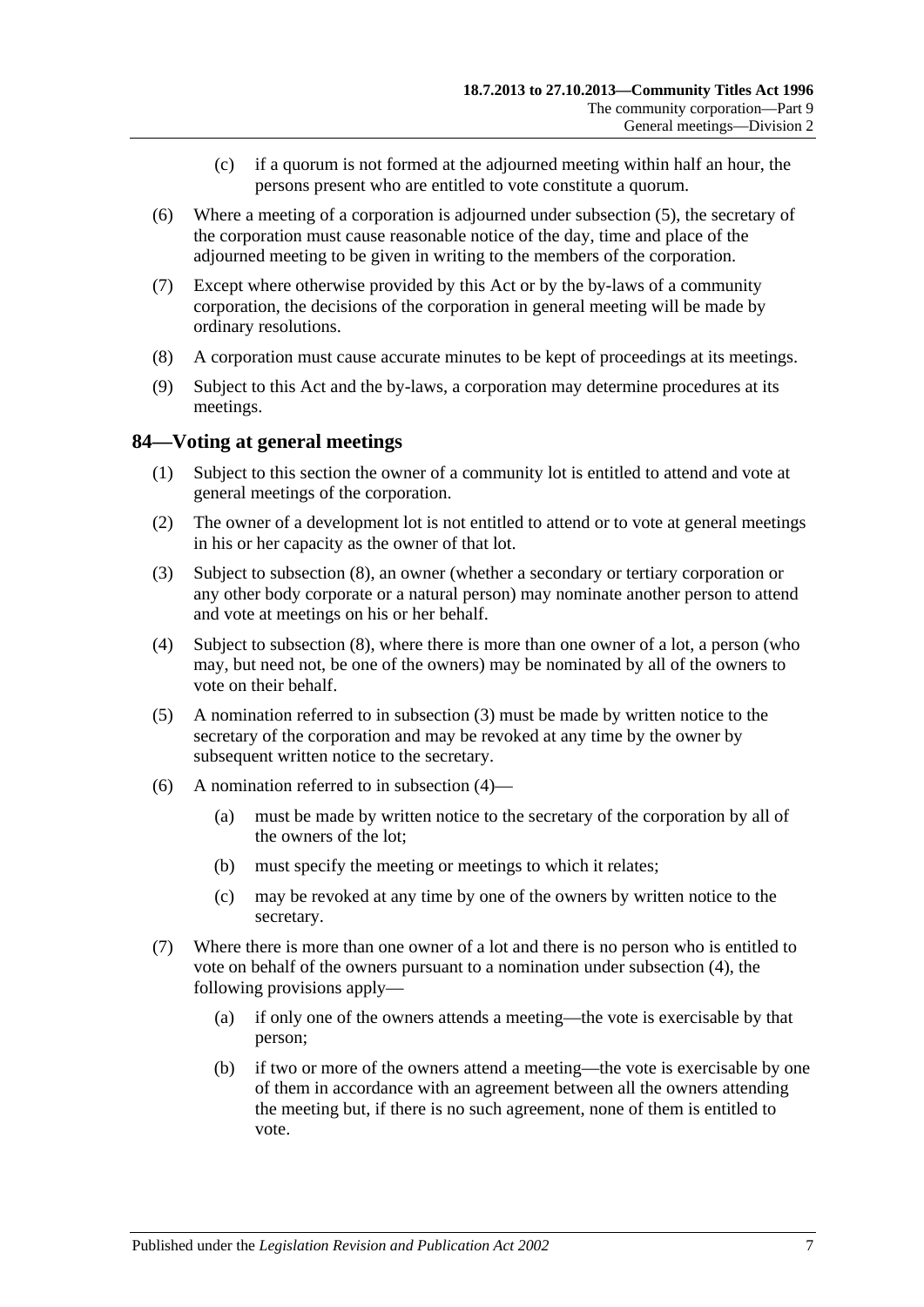- <span id="page-73-0"></span>(8) Subject to [subsection](#page-73-1) (9), the developer or an associate of the developer cannot be nominated under [subsection](#page-72-0) (3) or [\(4\)](#page-72-1) if one or more of the community lots is used, or is intended to be used, solely or predominantly for residential purposes.
- <span id="page-73-1"></span>(9) [Subsection](#page-73-0) (8) does not apply if the community parcel is subject to a leaseback arrangement.
- (10) A person who is not an owner of a community lot but has been nominated by an owner or owners to attend and vote at a general meeting of the corporation, must be regarded as a member of the corporation for the purposes of proceedings at the meeting.
- (11) The owner of a lot may exercise an absentee vote on a proposed resolution by giving the secretary written notice of the proposed vote at least six hours before the time of the meeting.
- (12) A member attending a meeting of a corporation may demand a written ballot on any question.
- (13) The ballot will be taken in such manner as the person presiding at the meeting thinks fit.
- (14) A vote cannot be exercised in relation to a lot unless all amounts payable to the corporation in respect of the lot have been paid.
- (15) If the number of votes supporting a resolution is equal to the number of votes against the resolution, the resolution is lost.

#### <span id="page-73-2"></span>**85—Nominee's duty to disclose interest**

- (1) A person (whether a co-owner of a lot or not) who has been nominated to attend and vote at meetings of a community corporation on behalf of another person and who has a direct or indirect pecuniary interest in any matter to be voted on at a meeting must—
	- (a) if it is practicable to do so, disclose the nature of the interest to his or her principal before the vote is taken; or
	- (b) in any other case, disclose the nature of the interest to his or her principal as soon as practicable after the vote is taken.

Maximum penalty: \$15 000.

- (2) A co-owner of a lot is not obliged by [subsection](#page-73-2) (1) to disclose an interest that he or she has in common with his or her other co-owners.
- (3) It is a defence to a charge of an offence against [subsection](#page-73-2) (1) to prove that the defendant was not, at the time of the alleged offence, aware of his or her interest in the matter.

### **86—Voting by a community corporation as a member of another community corporation**

(1) A secondary corporation that is a member of a primary corporation or a tertiary corporation that is a member of a secondary corporation may vote at a meeting of the primary or secondary corporation if it has been authorised to do so by resolution of its members.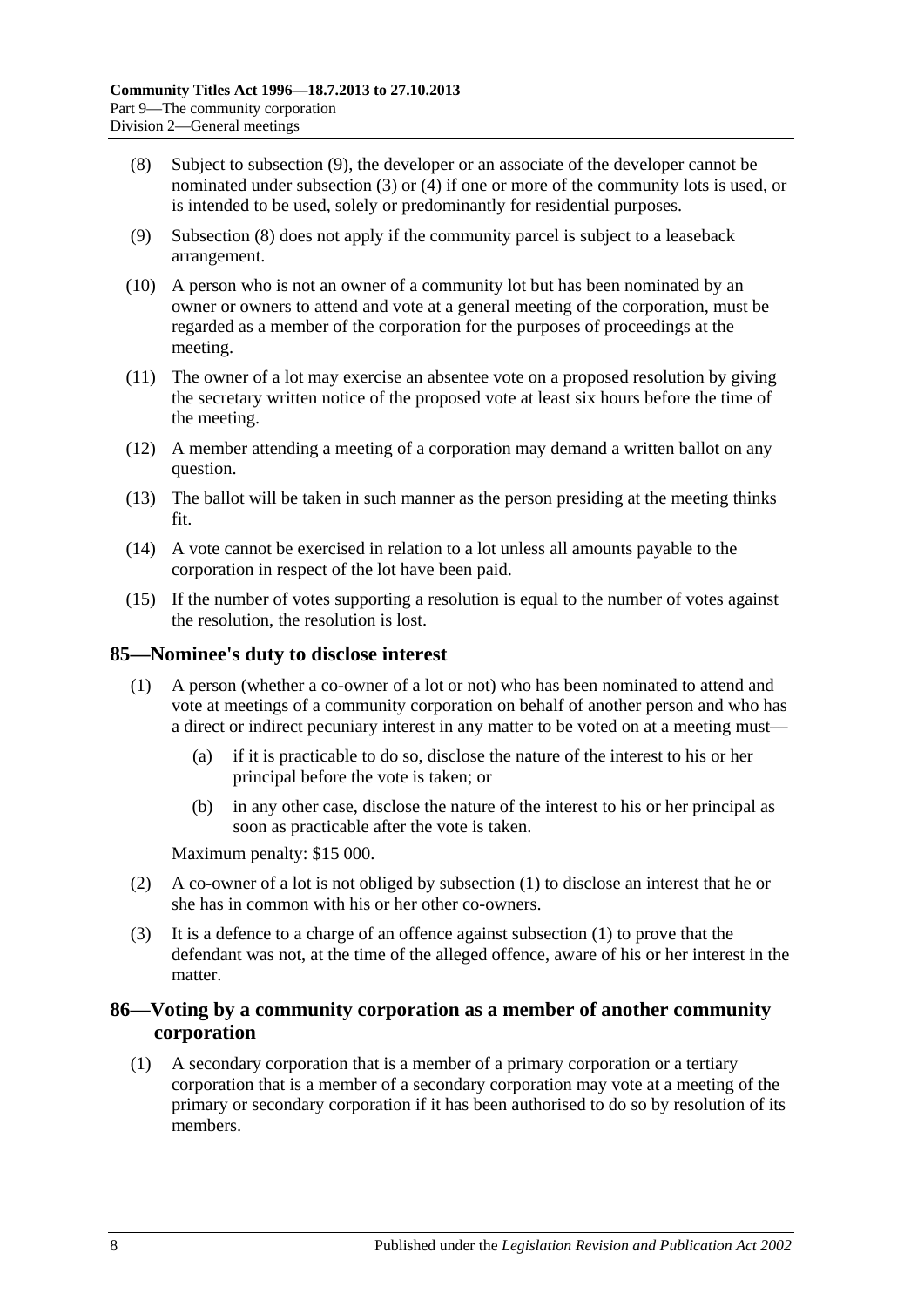- (2) When determining whether a resolution of a community corporation is a unanimous resolution, the vote of a secondary or tertiary corporation (that is a member of the corporation) that is cast in favour of the resolution—
	- (a) will be counted in favour of the resolution if it was authorised by a unanimous resolution of the secondary or tertiary corporation;
	- (b) will be taken to be cast against the resolution if it was not authorised by a unanimous resolution of the secondary or tertiary corporation.
- (3) When determining whether a resolution of a community corporation is a special resolution, the vote of a secondary or tertiary corporation that is a member of the corporation will only be counted if it was authorised by a special resolution of the secondary or tertiary corporation.

### <span id="page-74-0"></span>**87—Value of votes cast at general meeting**

- (1) The number of votes that may be cast in respect of each community lot on any matter arising for decision at a general meeting of a community corporation is—
	- (a) if one or more of the lots is used, or is intended to be used, solely or predominantly for residential purposes—one;
	- (b) in any other case—
		- (i) the number prescribed for that purpose by the by-laws; or
		- (ii) if the by-laws do not prescribe a number—one.
- (2) A unanimous resolution is required to vary the number of votes prescribed by the by-laws that may be cast in respect of each community lot.
- (3) If the developer owns one or more, but not all, of the community lots in a community parcel he or she is entitled to the aggregate of the votes determined in accordance with [subsection](#page-74-0) (1) in respect of those lots or to a number of votes equivalent to the aggregate of the votes determined in accordance with that subsection that may be exercised by all the other members of the corporation, whichever is the lesser.<sup>1</sup>

#### **Note—**

1 The effect of this provision is that the voting power of the developer can never be greater than the combined voting power of the other members of the corporation.

#### **88—Special resolutions—three lot schemes**

- (1) This section applies to a community corporation if there are three community lots in the community scheme and the owner of each lot is entitled to one vote in respect of his or her lot.
- (2) A resolution of a community corporation to which this section applies is a special resolution if—
	- (a) at least 14 days notice setting out the text of the proposed resolution has been served on all the owners of the community lots; and
	- (b) the resolution is passed at a properly convened meeting of the corporation at which either no vote, or only one vote, is cast against the resolution.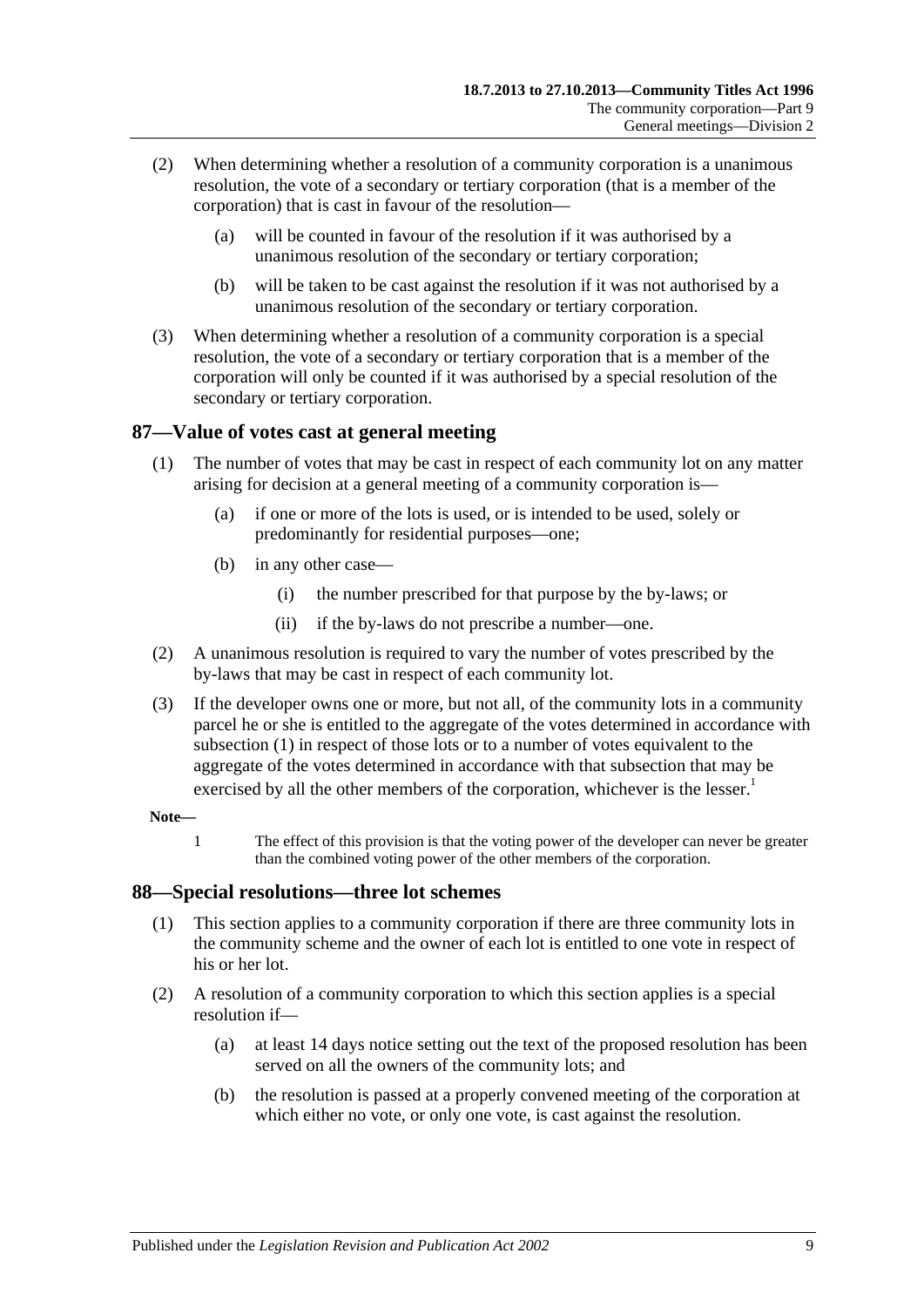### **89—Revocation etc of decisions by corporation**

- (1) A decision that is required by this Act to be made by unanimous resolution of a community corporation may be varied or revoked by a unanimous resolution of the corporation.
- (2) A decision that is required by this Act to be made by a special resolution of a corporation may be varied or revoked by a special resolution of the corporation.
- (3) All other decisions of a corporation may be varied or revoked by an ordinary resolution of the corporation.

# **Division 3—Management committee**

### **90—Establishment of management committee**

- (1) A community corporation may (but is not obliged to) establish a management committee.
- (2) A committee is established by ordinary resolution of the corporation.
- (3) The members of a committee must be natural persons and must include the presiding officer, the treasurer and the secretary of the corporation.
- (4) Subject to [subsection](#page-75-0) (6), where each of the community lots is used, or is intended to be used, solely or predominantly for residential purposes, all the members of the committee must be members of the corporation and for that purpose a person for the time being appointed by a body corporate that is a member of the corporation to attend and vote at meetings of the corporation will be taken to be a member of the corporation.
- (5) Where one or more of the community lots are not used, or intended to be used, solely or predominantly for residential purposes, the committee may be comprised of or include persons who are not members of the corporation.
- <span id="page-75-0"></span>(6) Where the community parcel is subject to a leaseback arrangement, the management committee may consist of one or more persons nominated by the lessee and appointed by ordinary resolution of the corporation.

# **91—Term of office**

- (1) A member of the committee must be appointed for a term that expires at or before the next annual general meeting of the corporation.
- (2) A member's office becomes vacant if the member—
	- (a) dies; or
	- (b) completes his or her term of office and is not reappointed; or
	- (c) in the case of a person who was a member of the corporation when he or she was appointed to the office—ceases to be a member of the corporation; or
	- (d) in the case of a member who is the presiding officer, treasurer or secretary of the corporation—ceases to hold that office and does not hold either of the other of those offices; or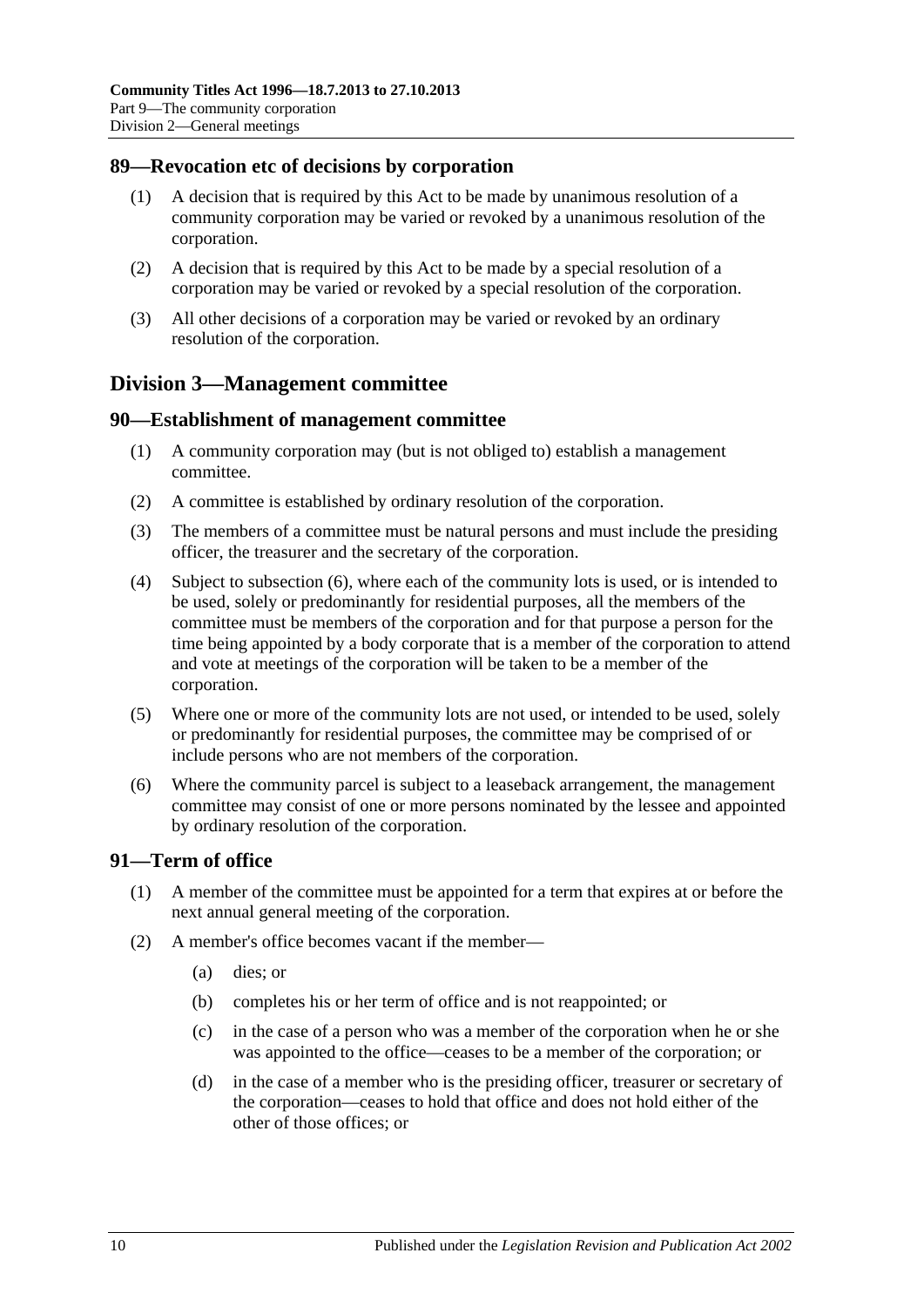- (e) in the case of any member other than the presiding officer, treasurer or secretary of the corporation—resigns by written notice to the secretary of the corporation; or
- (f) becomes bankrupt or applies to take the benefit of a law for the relief of insolvent debtors; or
- (g) is convicted of an indictable offence or sentenced to imprisonment for an offence; or
- (h) is removed from office by ordinary resolution of the corporation.
- <span id="page-76-0"></span>(3) A resolution referred to in [subsection](#page-76-0) (2)(h) can only be passed on one or more of the following grounds:
	- (a) misconduct;
	- (b) neglect of duty;
	- (c) incapacity or failure to carry out satisfactorily the duties of the office.

# **92—Functions and powers of committees**

- (1) Subject to any limitations imposed by the corporation, it is the function of a management committee to carry out the functions and perform the duties of the corporation within the limits of the committee's powers.
- (2) Subject to this Act and to any limitations imposed by the corporation or by the by-laws of the community scheme, a management committee has full power to transact any business of the corporation.
- (3) A committee cannot delegate its functions or powers but a community corporation may appoint or engage a person to assist the committee in the performance of the committee's functions.
- (4) A committee does not have power to do anything for which a special or unanimous resolution of the corporation is required.

# **93—Convening of committee meetings**

- (1) A meeting of a management committee may be convened by the presiding officer, treasurer or secretary of the corporation or by any two members of the committee.
- (2) A meeting is convened by giving written notice of the day, time and place of the meeting to all members of the committee at least three days before the date of the meeting.
- (3) The day, time and place of the meeting must be reasonably convenient to a majority of the members of the committee.
- (4) The notice convening a meeting must set out the agenda for the meeting.

# **94—Procedure at committee meetings**

- (1) The presiding officer will preside at committee meetings but in his or her absence the members present may appoint a member to preside at that meeting.
- (2) The quorum for the transaction of business at a committee meeting is determined by dividing the number of members of the committee by two, disregarding any fraction and adding one.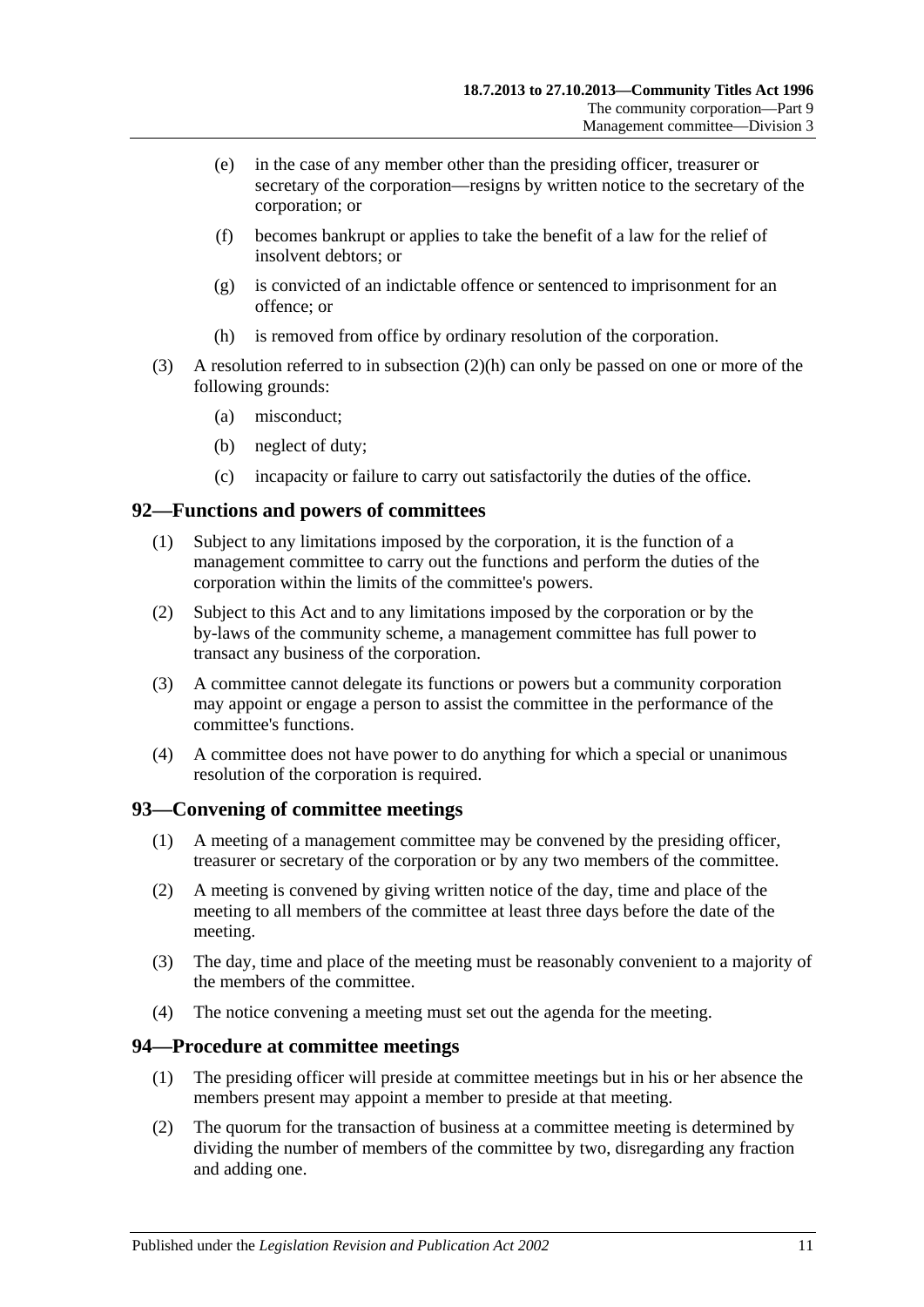- (3) A decision supported by a majority of the members present at a management committee meeting is a decision of the committee.
- (4) A member of a committee may appoint another person to act as his or her proxy at a committee meeting that the member is unable to attend.
- (5) The person appointed must, if each of the community lots is used, or is intended to be used, solely or predominantly for residential purposes, be another member of the committee or a member of the community corporation.
- (6) A decision is made by a committee without meeting if—
	- (a) written notice setting out the proposed decision is served on every member of the committee; and
	- (b) within seven days after the notice is served on all members of the committee a majority of the members give written notice to the secretary setting out the proposed decision and expressing their agreement with it.
- (7) A management committee must cause accurate minutes to be kept of proceedings at its meetings.
- (8) Subject to this Act, the by-laws and to any direction of the community corporation, a committee may regulate procedures at its meetings as it thinks fit.

### <span id="page-77-0"></span>**95—Disclosure of interest**

- (1) A member of a committee who has a direct or indirect pecuniary interest in a matter under consideration by the committee—
	- (a) must disclose the nature of the interest to the committee; and
	- (b) must not take part in any deliberations or decisions of the committee in relation to that matter.

Maximum penalty: \$15 000.

- (2) It is a defence to a charge of an offence against [subsection](#page-77-0) (1) to prove that the defendant was not, at the time of the alleged offence, aware of his or her interest in the matter.
- (3) A disclosure under this section must be recorded in the minutes of the committee.
- (4) In this section—

*pecuniary interest* of a member of a committee does not include an interest arising solely from the fact that the member is also a member of the community corporation.

# **96—Members' duties of honesty**

(1) A member of a committee must at all times act honestly in the performance of his or her duties.

Maximum penalty:

- (a) if an intention to deceive or defraud is proved—\$15 000 or four years imprisonment;
- (b) in any other case—\$4 000.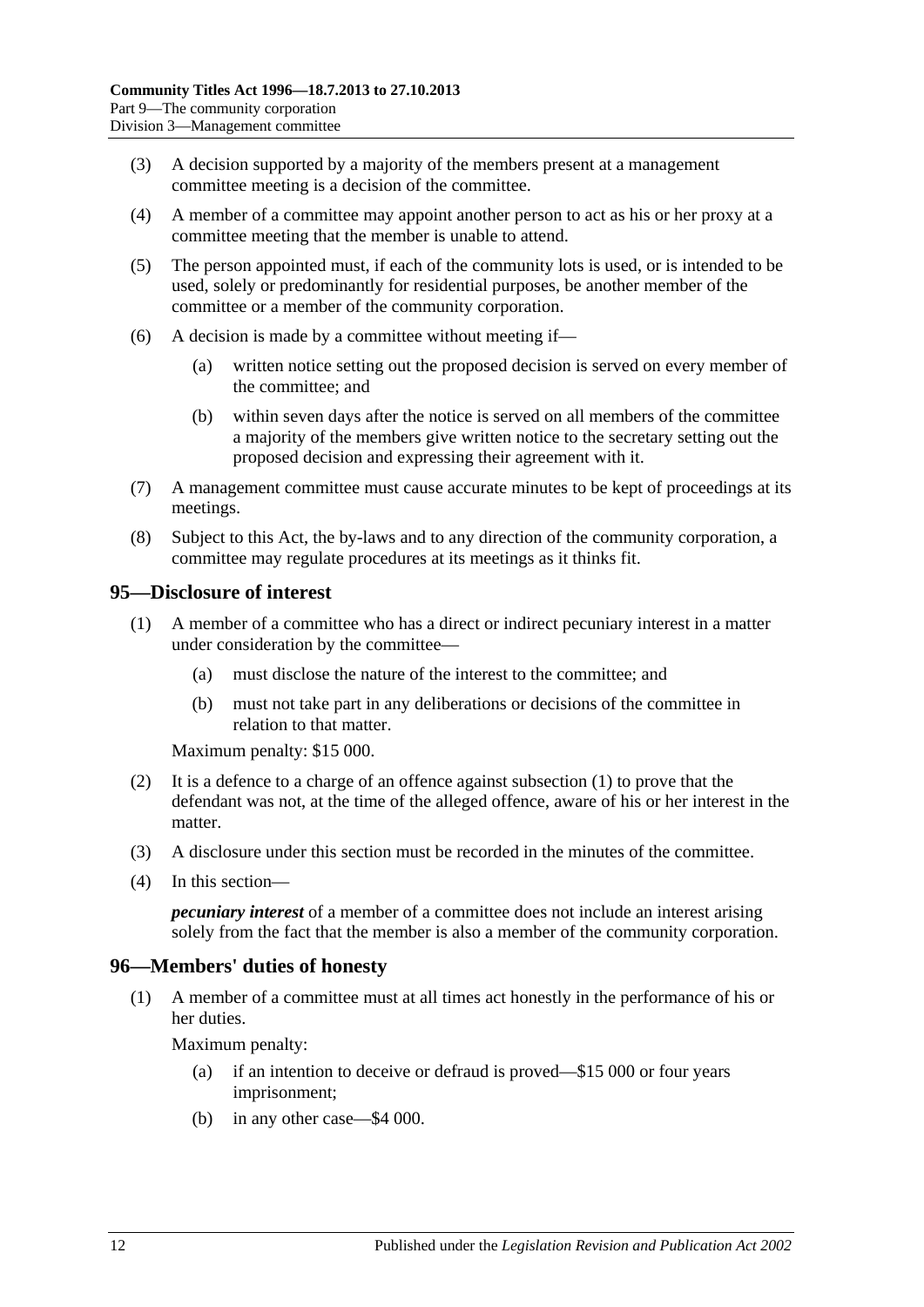(2) A member of a committee must not make improper use of his or her official position to gain a personal advantage for himself, herself or another.

Maximum penalty: \$15 000 or four years imprisonment.

#### **97—Casual vacancies**

A management committee may co-opt a suitable person to fill a casual vacancy in the membership of the committee.

#### **98—Validity of acts of a committee**

If a management committee acts honestly, a vacancy in its membership or the subsequent discovery of a defect affecting the appointment of a member, or the right of a person to act as a member, does not invalidate the act of the committee.

#### <span id="page-78-0"></span>**99—Immunity from liability**

- (1) A committee member is not liable for an act or omission while acting, or purportedly acting, as a committee member unless the act or omission was dishonest or negligent.
- (2) A liability that would, but for [subsection](#page-78-0) (1), attach to a committee member attaches instead to the corporation or, where the community parcel is subject to a leaseback arrangement, to the lessee.

# **Division 4—Appointment of administrator**

#### **100—Administrator of community corporation's affairs**

- (1) The District Court or the Magistrates Court may, on application by—
	- (a) a community corporation; or
	- (b) a creditor of a community corporation; or
	- (c) the owner of a community lot or a development lot; or
	- (d) a person who holds a registered encumbrance over a community lot or a development lot,

appoint an administrator of the community corporation, or remove or replace an administrator previously appointed.

- (2) An administrator has, while the appointment remains in force, full and exclusive power to administer the affairs of the community corporation (including power to do anything for which a special or unanimous resolution of the corporation is required).
- (3) The administrator must comply with any directions that the court may give from time to time.
- (4) The remuneration of an administrator will be fixed by the court and is payable from the corporation's funds.
- <span id="page-78-1"></span>(5) The administrator may, by written instrument, delegate any of his or her powers.
- (6) A delegation under [subsection](#page-78-1) (5)—
	- (a) may be made on such conditions as the administrator thinks fit; and
	- (b) is revocable at will; and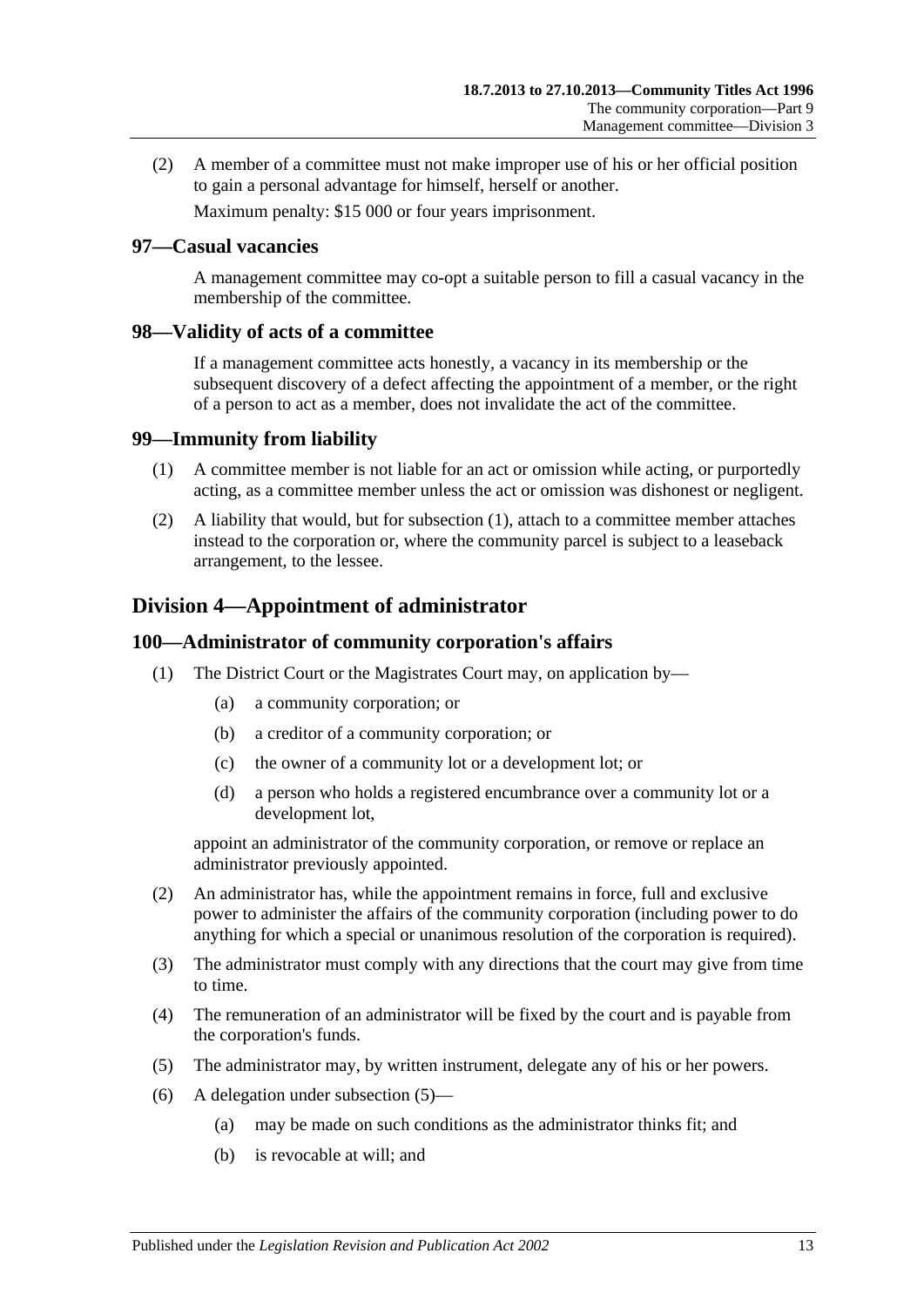- (c) does not derogate from the power of the administrator to act in any matter personally.
- <span id="page-79-0"></span>(7) A person to whom powers have been delegated under [subsection](#page-78-1) (5) who has a direct or indirect pecuniary interest in any matter in relation to which he or she proposes to exercise delegated powers must disclose the nature of the interest in writing to the administrator.

Maximum penalty: \$15 000.

- (8) It is a defence to a charge of an offence against [subsection](#page-79-0) (7) to prove that the defendant was not, at the time of the alleged offence, aware of his or her interest in the matter.
- (9) A person who—
	- (a) is appointed as an administrator; or
	- (b) is removed or replaced as an administrator,

must, within 14 days, give the Registrar-General written notice of his or her appointment, removal or replacement together with such supporting evidence as the Registrar-General requires.

(10) The Registrar-General must file the notice with the plan of community division.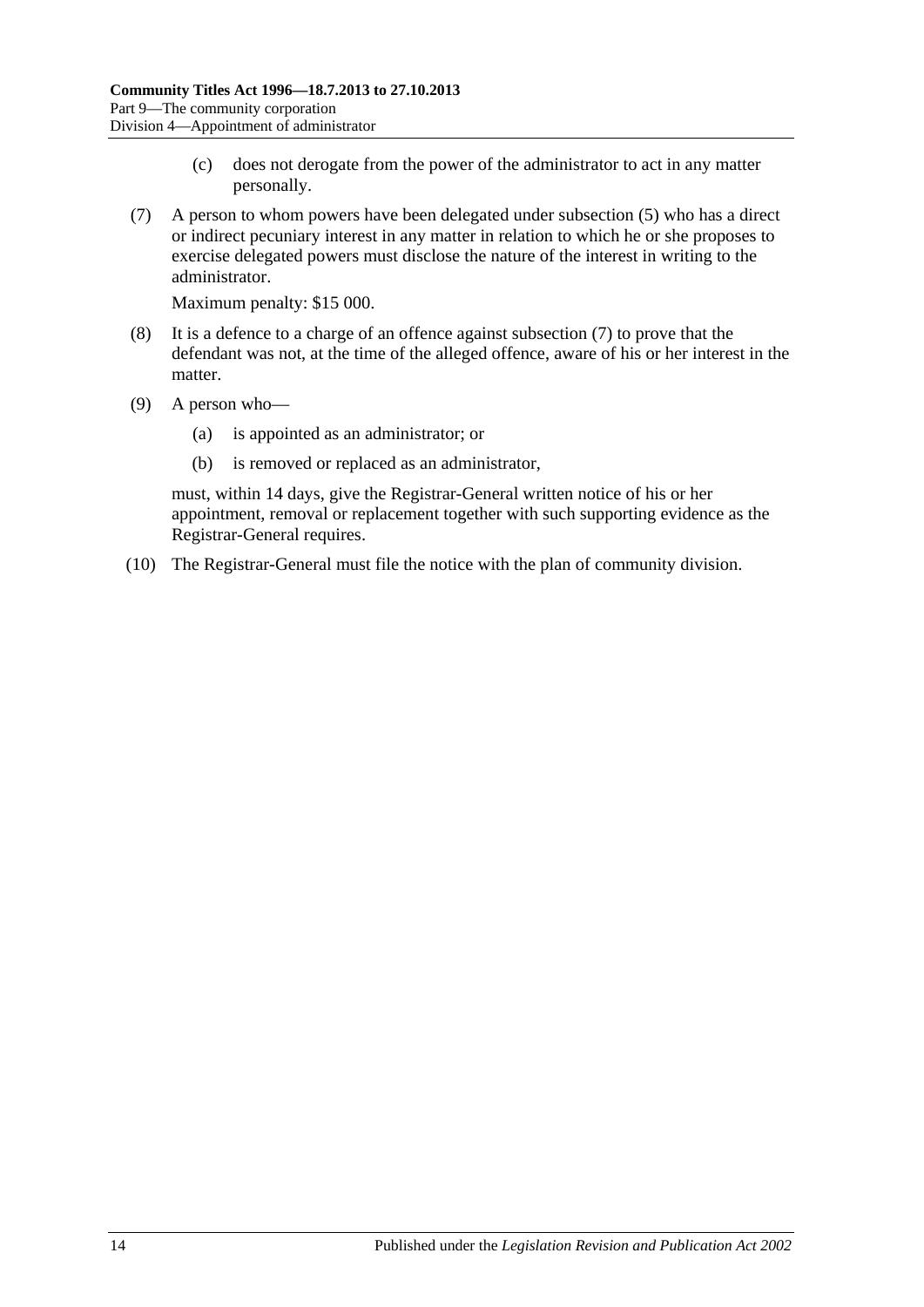# **Part 10—Property management**

# **Division 1—Powers of corporation to maintain integrity of the community scheme**

# <span id="page-80-2"></span>**101—Power to enforce duties of maintenance and repair etc**

- (1) A community corporation may, by notice in writing to the owner of a lot, require the owner—
	- (a) to carry out specified work in pursuance of a duty of maintenance or repair imposed on the owner by this Act or the by-laws;
	- (b) to carry out specified work to remedy—
		- (i) a breach of this Act or the by-laws by the owner or a former owner or an occupier or former occupier of the lot; or
		- (ii) a situation that is likely to result in a breach of this Act or the by-laws;
	- (c) to carry out specified work required to be carried out on the lot by a council or other public authority.
- <span id="page-80-1"></span>(2) Subject to [subsection](#page-80-0) (4), if the owner of a lot does not comply with a requirement imposed under this section within the time allowed in the notice, a person or persons authorised by the corporation may (using such force as may be reasonably necessary in the circumstances) enter the lot and carry out the specified work.
- (3) A power of entry must not be exercised under [subsection](#page-80-1) (2) unless the owner of the lot has been given reasonable notice of the proposed entry.
- <span id="page-80-0"></span>(4) A person must not use force to enter a strata lot or a building on any other lot under [subsection](#page-80-1) (2) except pursuant to an order of the Magistrates Court authorising the entry.
- <span id="page-80-3"></span>(5) Any cost reasonably incurred by the corporation in having work carried out under this section may be recovered as a debt from the owner of the lot.
- (6) Where—
	- $(a)$ 
		- (i) the owner of a lot incurs costs in complying with a notice under [subsection](#page-80-2) (1); or
		- (ii) the corporation recovers costs from the owner of a lot under [subsection](#page-80-3) (5); and
	- (b) the circumstances out of which the work was required are attributable to the act or default of another person,

the owner of the lot may recover those costs from that other person as a debt.

(7) Where a community parcel is subject to a leaseback arrangement, this section applies to, and in relation to, the lessee instead of the owners of the community lots.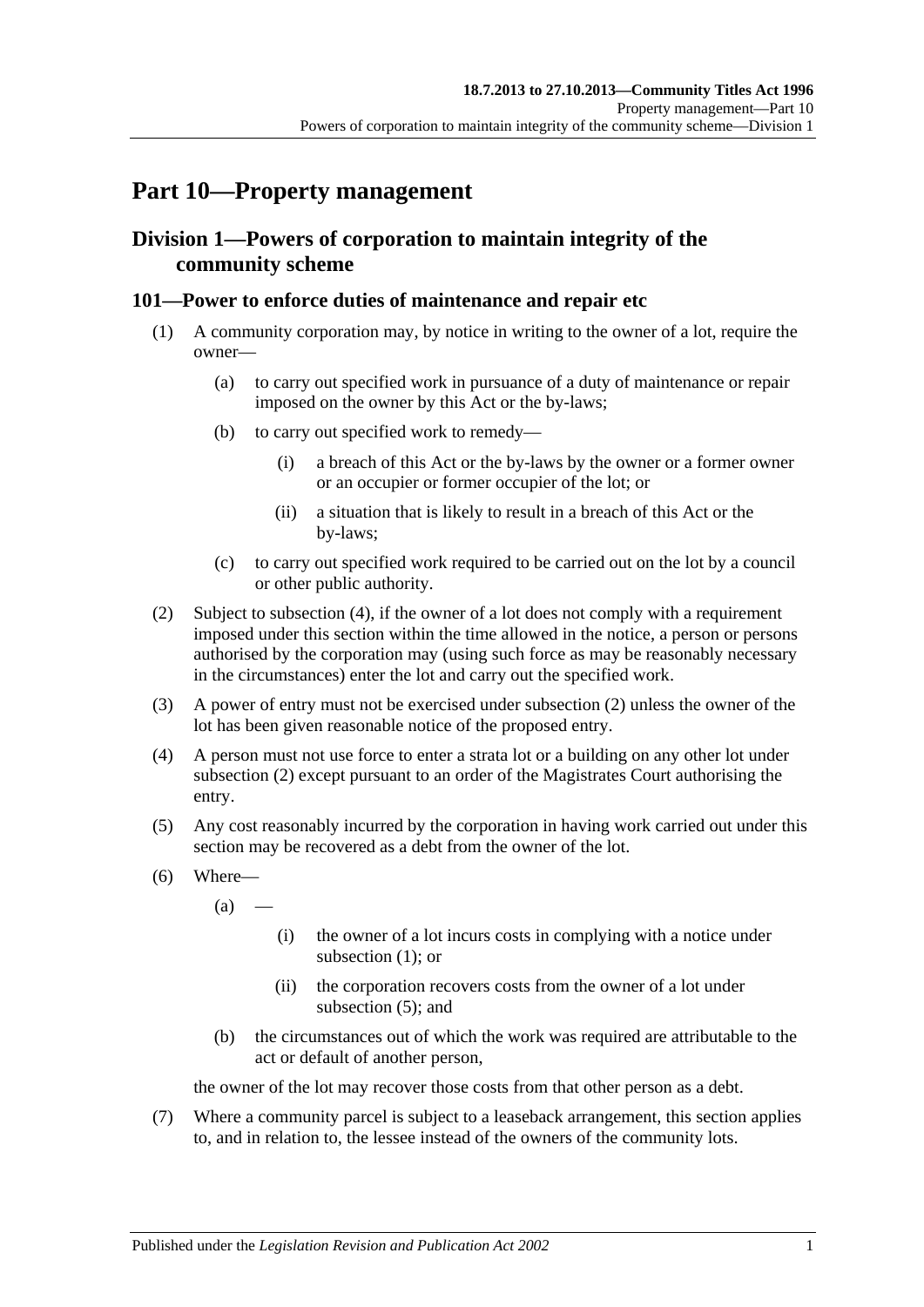# **102—Alterations and additions in relation to strata schemes**

- (1) A person must not carry out prescribed work in relation to a strata lot unless the person is authorised to do so—
	- (a) where each of the lots comprised in the strata scheme is used, or is intended to be used, solely or predominantly for non-residential purposes—by the by-laws of the strata scheme; or
	- (b) in any other case—by special resolution of the community corporation.
- (2) Where a person acts in contravention of this section, the corporation may, by notice in writing to the owner of the lot, require him or her to carry out, within a reasonable period fixed in the notice, specified work—
	- (a) to remedy any structural deficiency caused by the work; or
	- (b) to restore the lot to its previous state.
- <span id="page-81-0"></span>(3) If the owner of a lot does not comply with a requirement imposed under this section within the time allowed in the notice, a person or persons authorised by the corporation may enter the lot and carry out the specified work.
- (4) A power of entry must not be exercised under [subsection](#page-81-0) (3) unless the owner of the lot has been given reasonable notice of the proposed entry.
- (5) A person may only use force to enter a lot under [subsection](#page-81-0) (3) pursuant to an order of the Magistrates Court authorising the entry.
- (6) Any cost reasonably incurred by the corporation in having work carried out under this section may be recovered as a debt from the owner of the lot.
- (7) In this section—

*prescribed work* in relation to a lot means—

- (a) the erection, alteration, demolition or removal of a building;
- (b) the alteration of the external appearance of a building.

# **Division 2—Insurance**

#### **103—Insurance of buildings etc by community corporation**

- (1) A community corporation must insure—
	- (a) the buildings and other improvements (if any) on the common property; and
	- (b) in the case of a strata scheme—the building or buildings divided by the strata plan.

Maximum penalty: \$15 000.

- (2) The insurance—
	- (a) must be against risks that a normally prudent person would insure against and risks that are prescribed by regulation; and
	- (b) must be for the full cost of replacing the buildings or improvements with new materials; and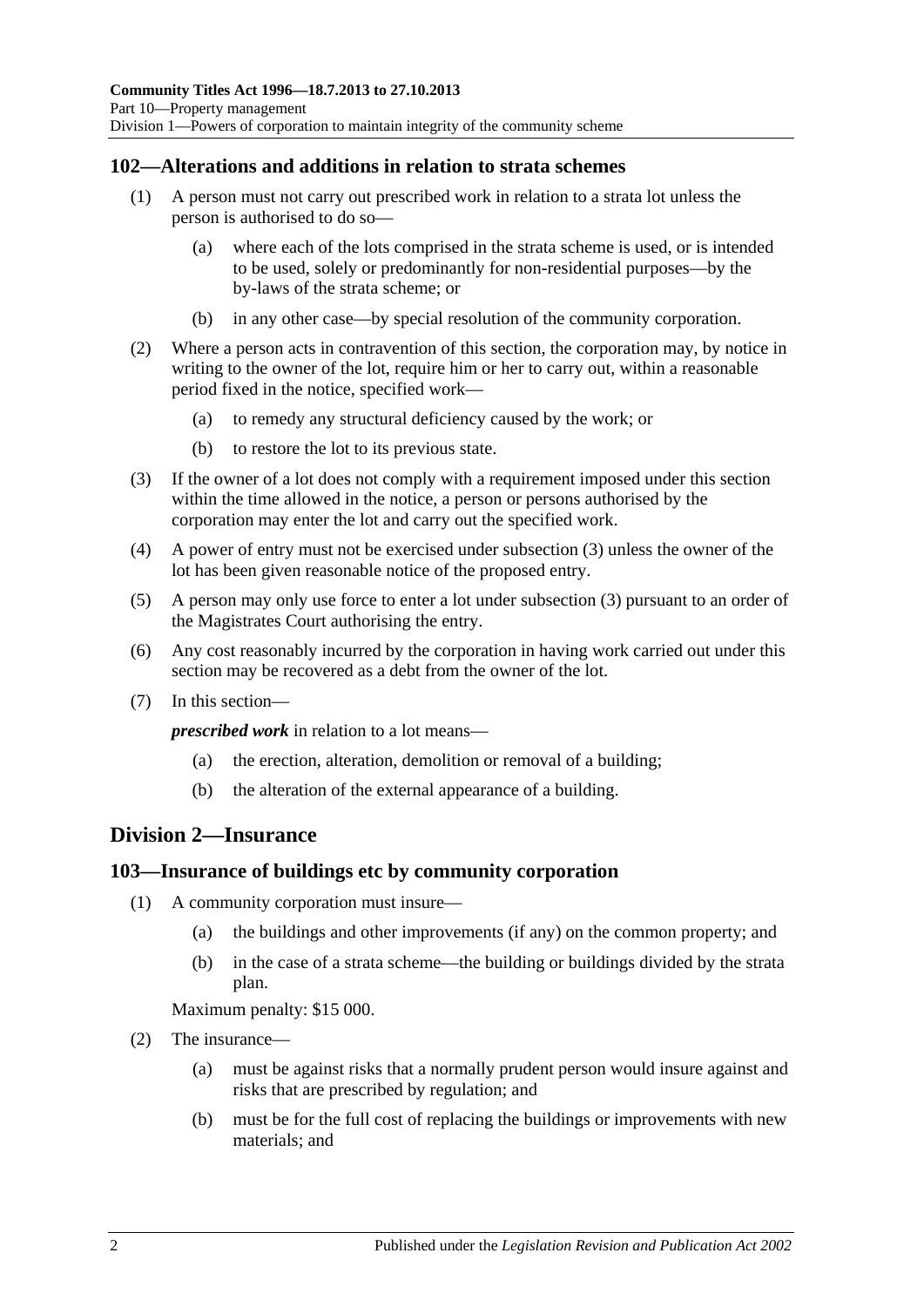- (c) must cover incidental costs such as demolition, site clearance and architect's fees.
- (3) In the event of a claim, any excess or shortfall resulting from under insurance must be met by the corporation.

### **104—Other insurance by community corporation**

- (1) A community corporation must insure itself—
	- (a) against risks that a normally prudent person would insure against; and
	- (b) against such other risks as are prescribed by regulation.

Maximum penalty: \$15 000.

(2) The amount of the insurance must be the amount that a normally prudent person would insure for but in the case of bodily injury must be at least ten million dollars or such greater amount as is prescribed by regulation.

#### **105—Application of insurance money**

A community corporation must, subject to a unanimous resolution to the contrary, apply money received by it under a policy of insurance and any excess or shortfall that it is required to meet in making good the loss in respect of which the money was paid.

#### <span id="page-82-0"></span>**106—Insurance to protect easements**

(1) Where support or shelter required by an easement pursuant to this Act is provided by a building situated on a lot, the owner of the lot must insure the building against risks that a normally prudent person would insure against for the full cost of replacing the building with new materials and must insure against incidental costs such as demolition, site clearance and architect's fees.

Maximum penalty: \$15 000.

(2) A person who is required by [subsection](#page-82-0) (1) to insure a building must provide to the community corporation such evidence as is required by the regulations of his or her compliance with that requirement.

Maximum penalty: \$500.

#### **107—Offences relating to failure to insure**

(1) The developer must take out the insurance required by this Division in respect of a community scheme for the benefit of the community corporation before the plan of community division is deposited in the Lands Titles Registration Office and must maintain that insurance in force for at least 6 months after the deposit of the plan.

Maximum penalty:  $$15\,000$ .<sup>1</sup>

- (2) A person who owns a community lot must not enter into a contract to sell the lot unless—
	- (a) the insurance required to be taken out under this Division by or on behalf of the community corporation has been taken out and is in force; or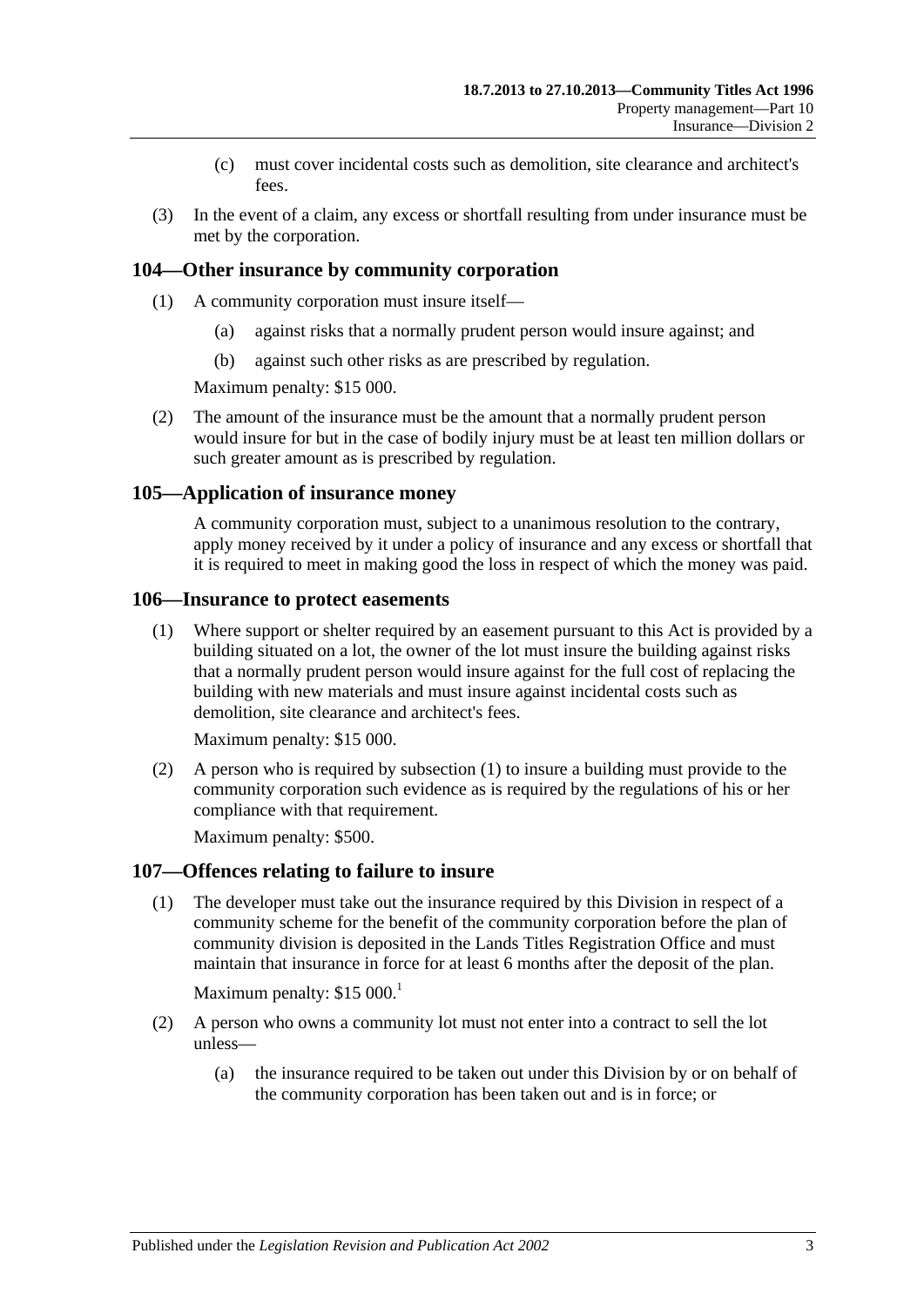(b) the owner, or a person acting on behalf of the owner, has, before the purchaser signs the contract, served personally on the purchaser a written statement that the insurance required to be taken out under this Division by or on behalf of the corporation has not been taken out or is no longer in force.

Maximum penalty: \$15 000.<sup>1</sup>

- (3) The owner of a secondary lot must not enter into a contract to sell the lot unless—
	- (a) the insurance required to be taken out under this Division by or on behalf of the primary community corporation has been taken out and is in force; or
	- (b) the owner, or a person acting on behalf of the owner, has, before the purchaser signs the contract, served personally on the purchaser a written statement that the insurance required to be taken out under this Division by or on behalf of the primary corporation has not been taken out or is no longer in force.

Maximum penalty: \$15 000.<sup>1</sup>

- (4) The owner of a tertiary lot must not enter into a contract to sell the lot unless—
	- (a) the insurance required to be taken out under this Division by or on behalf of the primary and secondary corporations has been taken out and is in force; or
	- (b) the owner, or a person acting on behalf of the owner, has, before the purchaser signs the contract, served personally on the purchaser a written statement that the insurance required to be taken out under this Division by or on behalf of the primary and secondary corporations has not been taken out or is no longer in force.

Maximum penalty:  $$15\,000$ .<sup>1</sup>

- **Note—**
	- 1 It is a defence to a charge of an offence against this Act for the defendant to prove that the alleged offence was not committed intentionally and did not result from any failure on the part of the defendant to take reasonable care to avoid the commission of the offence—se[e section](#page-107-0) 153.

# **108—Right to inspect policies of insurance**

- (1) The owner of a community lot or a development lot and the registered mortgagee of a community lot or a development lot are entitled to inspect policies of insurance that are in force and were taken out by or on behalf of the community corporation.
- (2) The owner of a secondary lot or a development lot in a secondary scheme and the registered mortgagee of a secondary lot or a development lot in a secondary scheme are entitled to inspect policies of insurance that are in force and were taken out by or on behalf of the primary community corporation.
- (3) The owner of a tertiary lot or a development lot in a tertiary scheme and the registered mortgagee of a tertiary lot or a development lot in a tertiary scheme are entitled to inspect policies of insurance that are in force and were taken out by or on behalf of the primary or secondary corporation.

# **109—Insurance by owner of lot**

(1) Nothing in this Act limits the right of the owner of a lot to effect insurance in respect of the lot.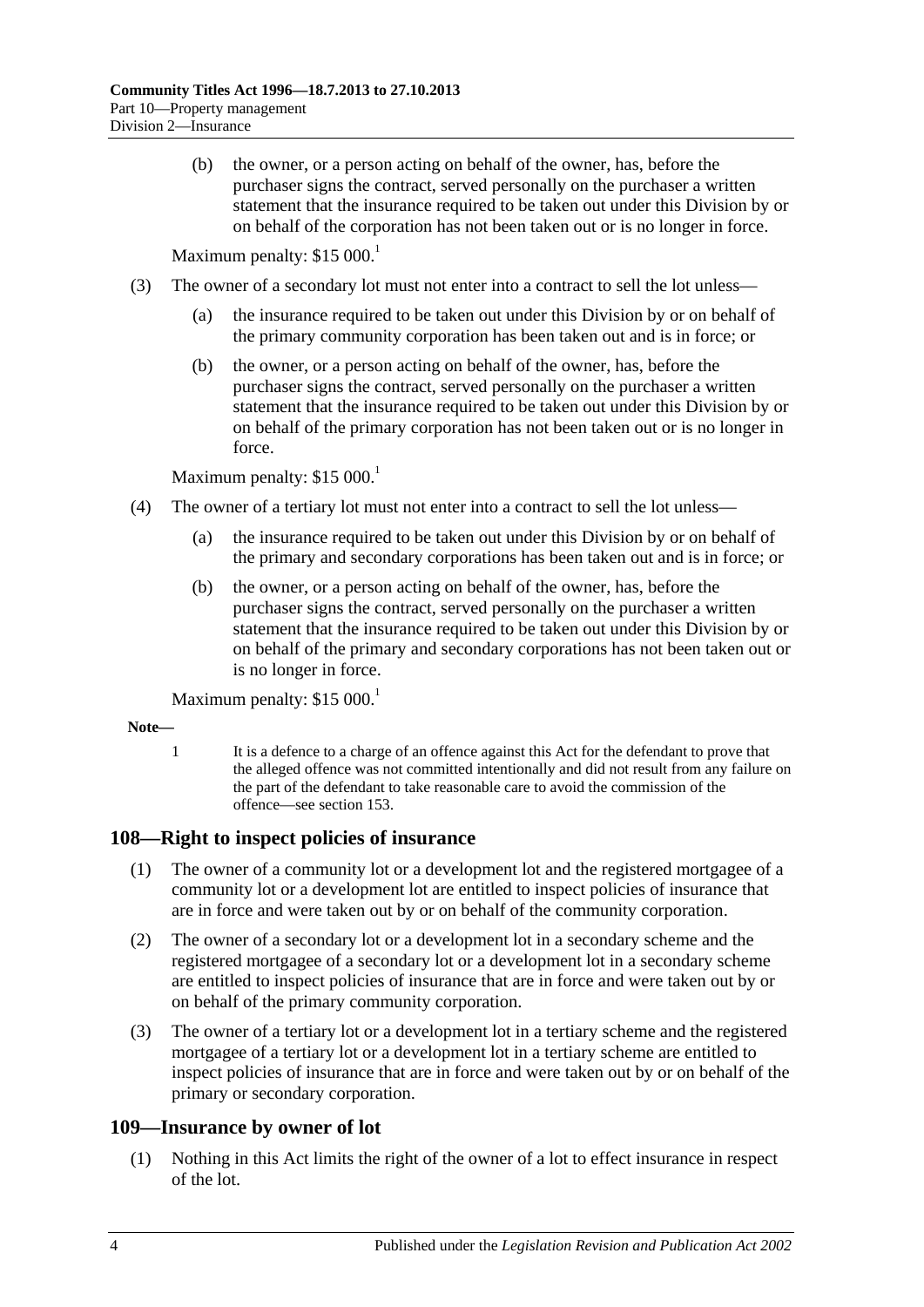- <span id="page-84-0"></span>(2) A contract of insurance may be entered into by the owner of a lot in respect of damage to the lot or to a building or other improvement on the lot for an amount equal to the amount secured at the date of the contract by mortgages over the lot.
- (3) Where a contract of insurance of the kind referred to in [subsection](#page-84-0) (2) is in force
	- payment must be made by the insurer under the contract to the mortgagees whose interests are noted in the contract in order of their respective priorities, subject to the terms and conditions of the contract;
	- (b) subject to the terms and conditions of the contract, the insurer is liable to pay under the contract—
		- (i) the amount stated in the contract; or
		- (ii) the amount of the damage; or
		- (iii) the amount sufficient, at the date of the payment, to discharge the mortgages noted in the contract,

whichever is the least amount.

- (4) Where the amount so paid by the insurer equals the amount necessary to discharge a mortgage over the lot, the insurer is entitled to an assignment of that mortgage and where the amount is less than the amount necessary to discharge a mortgage over the lot, the insurer is entitled to obtain from the mortgagee a transfer of a proportion of the mortgagee's interest in the mortgage equal to the proportion that the amount of the payment bears to the amount owing under the mortgage immediately before the payment.
- (5) Money received under any such contract of insurance is not liable to be brought into contribution with any other money received under another contract of insurance, except where the other contract of insurance—
	- (a) is in respect of damage to the same lot; and
	- (b) relates to the same mortgage debt.

# **Division 3—Easements**

#### **110—Easements**

- (1) A community corporation may, if authorised to do so by a unanimous resolution of the corporation, grant an easement over the common property or consent to the extinguishment of an easement that was granted for the benefit of the common property.
- (2) A corporation may, by ordinary resolution, accept the grant of an easement for the benefit of the common property or consent to the extinguishment of an easement over the common property.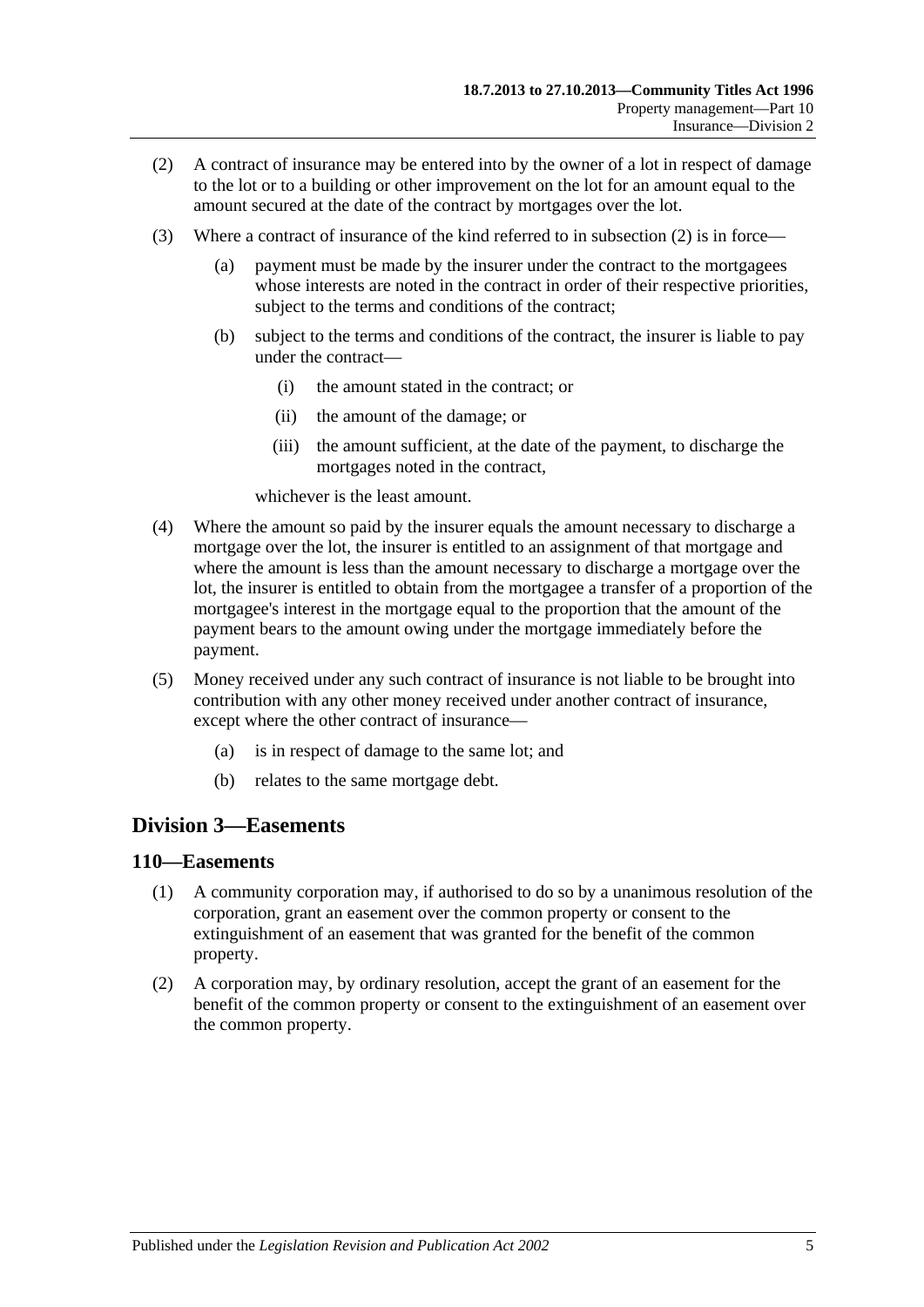# **Division 4—Leasing of common property and lots**

# **111—Limitations on leasing of common property and lots**

- (1) A right to occupy the whole or a part of the common property to the exclusion of all or some of the owners or occupiers of the community lots—
	- (a) may be granted by the corporation pursuant to a unanimous resolution of the corporation; and
	- (b) must not be granted contrary to the scheme description.
- (2) A right to occupy the whole or a part of the common property or a lot—
	- (a) must not be granted contrary to the by-laws;  $\frac{1}{2}$  and
	- (b) in the case of the common property or a lot in a secondary scheme—must not be granted contrary to the by-laws of the primary scheme; and
	- (c) in the case of the common property or a lot in a tertiary scheme—must not be granted contrary to the by-laws of the primary or secondary scheme.

**Note—**

1 The only restriction that the by-laws can impose in relation to the leasing or occupancy of a lot relates to short term occupancy—se[e section](#page-38-0) 37(2).

# **Division 5—Acquisition of property for benefit of owners and occupiers of lots**

# <span id="page-85-0"></span>**112—Acquisition of property**

- (1) A community corporation may—
	- (a) acquire a freehold or leasehold interest in land; or
	- (b) acquire a licence or concession related to land; or
	- (c) acquire an interest in personal property,

for the use and enjoyment of all or some of the owners and occupiers of its community lots and (where applicable) the community lots of a secondary or tertiary scheme that comprises part of its scheme.

- <span id="page-85-1"></span>(2) Where a corporation has acquired a freehold interest in land outside the community parcel it may (but is not obliged to) apply to the Registrar-General under [Part 7](#page-48-0) for the amendment of the community plan to include the land in the community parcel.
- (3) An acquisition under [subsection](#page-85-0) (1) must—
	- (a) in the case of the acquisition of a freehold or leasehold interest in a lot—be authorised by a unanimous resolution of the corporation;
	- (b) in any other case—be authorised by a unanimous resolution or a special resolution depending on—
		- (i) whether the cost of acquisition is above or below the amount prescribed by regulation;
		- (ii) any other factors prescribed by regulation.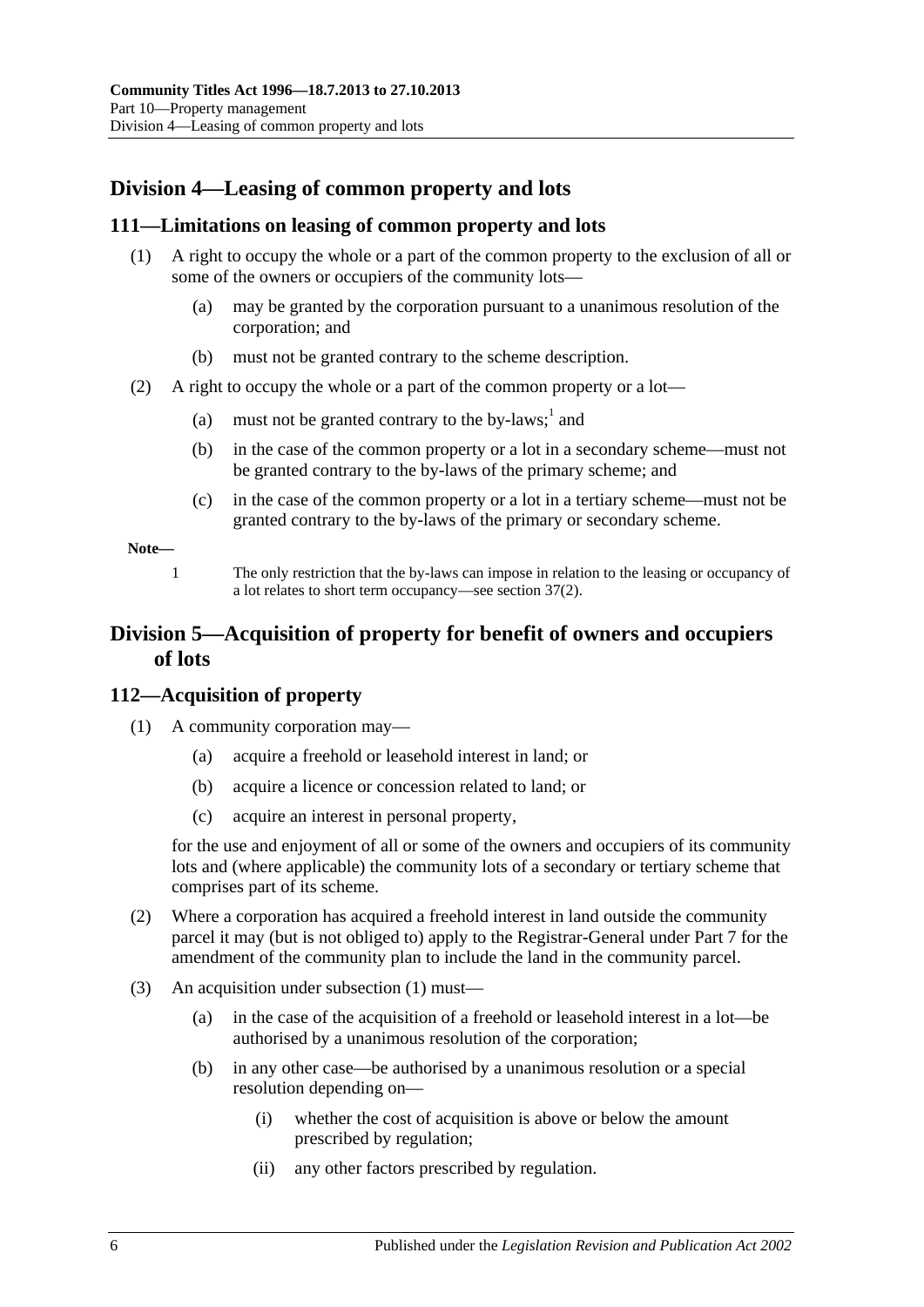# **Part 11—Financial management**

# **Division 1—General**

# <span id="page-86-2"></span>**113—Statement of expenditure etc**

- <span id="page-86-1"></span><span id="page-86-0"></span>(1) A statement setting out the following information must be presented by a community corporation to each annual general meeting of the corporation—
	- (a) the estimated expenditure of a recurrent nature and the estimated expenditure of a non-recurrent nature to be made by the corporation in the current financial year; and
	- (b) the estimated expenditure in future years for which funds should be raised now and held in reserve; and
	- (c) the amount to be raised by way of contributions from the owners of community lots to cover the expenditure referred to in [paragraphs](#page-86-0) (a) and [\(b\).](#page-86-1)
- (2) The developer must present a statement in accordance with [subsection](#page-86-2) (1) to the first general meeting of the community corporation.

# <span id="page-86-3"></span>**114—Contributions by owners of lots**

- (1) A community corporation must, in general meeting, fix the amount it requires by way of contributions from the owners of community lots.
- (2) The amount must be fixed by an ordinary resolution of the corporation and not by the management committee.
- (3) Subject to this Act, the share of an amount fixed under [subsection](#page-86-3) (1) to be contributed by the owner of each lot is proportional to the lot entitlement of the lot unless otherwise provided by a unanimous resolution of the corporation.
- (4) A corporation may, by ordinary resolution—
	- (a) permit contributions to be paid in instalments specified in the resolution;
	- (b) fix (in accordance with the regulations) interest payable in respect of a contribution, or an instalment of a contribution, that is in arrears.
- (5) A contribution, or an instalment of a contribution, is payable on the day specified for payment in a notice served by the corporation on the owner of the lot.
- (6) The notice must—
	- (a) include information required by regulation; and
	- (b) be served on the owner at least 14 days before the date for payment.
- (7) Payment of a contribution, instalment or interest is enforceable jointly and severally against the owner or owners of the lot and the subsequent owner or owners of the lot.
- (8) A contribution, instalment or interest may be recovered as a debt.
- (9) Where a leaseback arrangement is in force, the lessee and not the owners of the lots that are subject to the leases comprising the leaseback arrangement must pay the amount of the contribution.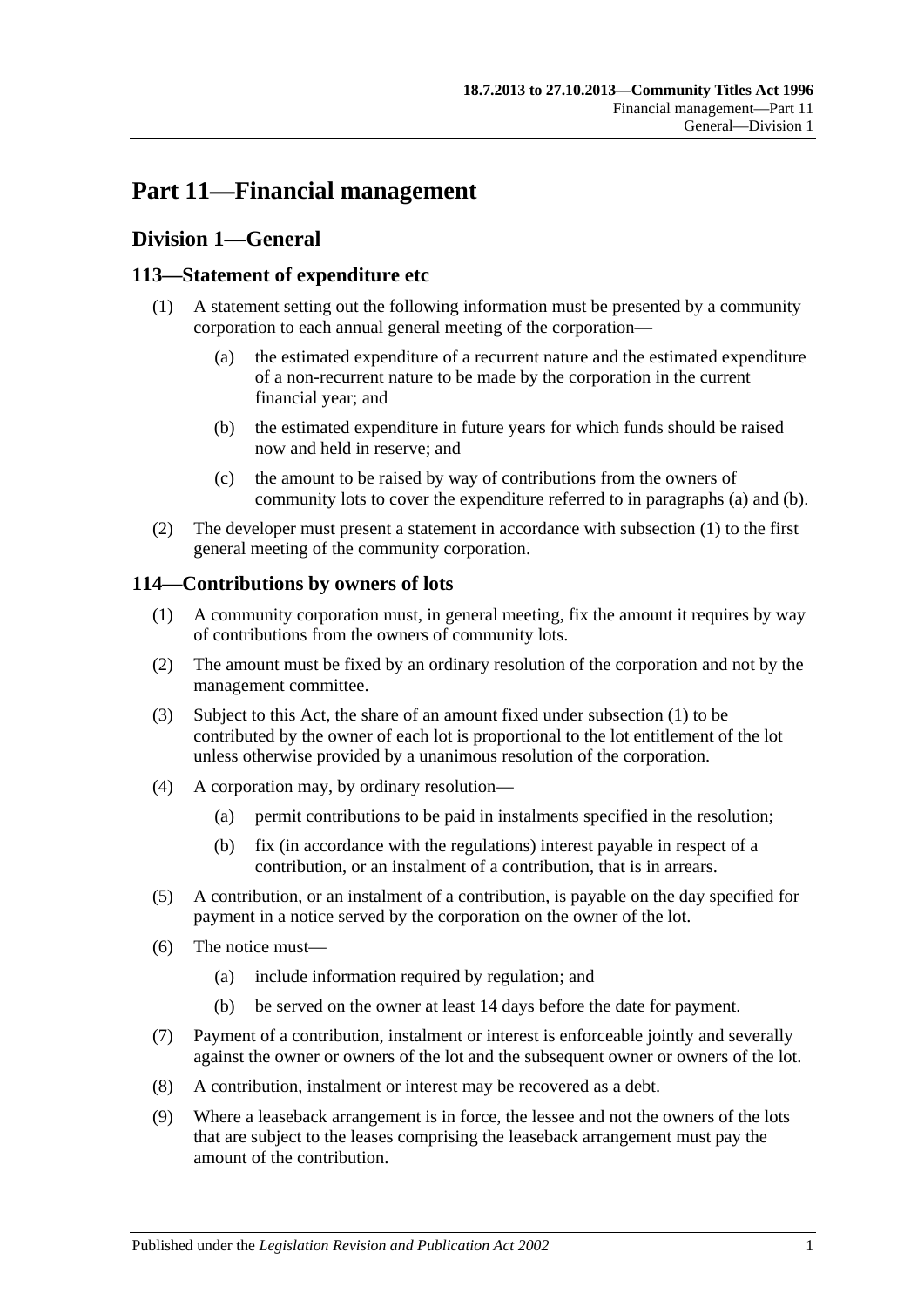- <span id="page-87-0"></span>(10) If the community corporation carries out work at the request, or with the consent, of the owner of a lot and the work wholly or substantially benefits that lot to the exclusion of the other lots, the corporation may, subject to any agreement to the contrary, recover the cost of that work as a debt from the owner of the lot.
- (11) Where a debt referred to in [subsection](#page-87-0) (10) is recoverable from the owners of two or more lots, they are liable jointly and severally for the debt and are entitled to contribution amongst each other in proportion to their respective lot entitlements.
- (12) An amount paid by a person under this section is not recoverable by the person from the corporation when he or she ceases to be the owner of the lot.

# <span id="page-87-2"></span>**115—Cases where owner not liable to contribute**

- (1) The owner of a community lot to whom the community corporation is under a financial or other obligation cannot be required to contribute to the satisfaction of that obligation by the corporation.
- (2) Where a primary corporation is under a financial or other obligation to the owner of a secondary or tertiary lot comprising part of the primary scheme or a secondary corporation is under a financial or other obligation to the owner of a tertiary lot comprising part of the secondary scheme, the owner of the lot cannot be required to contribute to the contribution to be made by the secondary or tertiary corporation to the satisfaction of that obligation.
- <span id="page-87-3"></span>(3) Where the owner of a community lot and the community corporation were parties to proceedings before a court or other tribunal and the corporation has been ordered to pay the owner's costs or the corporation and the owner are to bear their own costs, the owner of the lot cannot be required to contribute to the payment by the corporation of the corporation's costs in those proceedings.
- (4) Where a primary corporation and the owner of a secondary or tertiary lot comprising part of the primary scheme or a secondary corporation and the owner of a tertiary lot comprising part of the secondary scheme were parties to proceedings before a court or other tribunal and the corporation has been ordered to pay the owners costs or the corporation and the owner are to bear their own costs, the owner of the lot cannot be required to contribute to any contribution to be made by the secondary or tertiary corporation to the payment of the corporation's costs.

# **116—Administrative and sinking funds**

- (1) A community corporation must establish an administrative fund and a sinking fund.
- (2) Subject to [subsection](#page-87-1) (3), non-recurrent expenditure<sup>1</sup> must be made from the sinking fund and all other expenditure of the corporation must be made from the administrative fund.
- <span id="page-87-1"></span>(3) Expenditure must not be made from a fund to satisfy a financial or other obligation to the owner of a lot who cannot be required to contribute to that expenditure<sup>2</sup> or to pay legal costs that the owner of the lot cannot be required to contribute to<sup>3</sup>, if the expenditure, or part of the expenditure can be traced to a contribution made by the owner of the lot directly or, where he or she is the owner of a secondary or tertiary lot, by way of a contribution made by the secondary or tertiary corporation.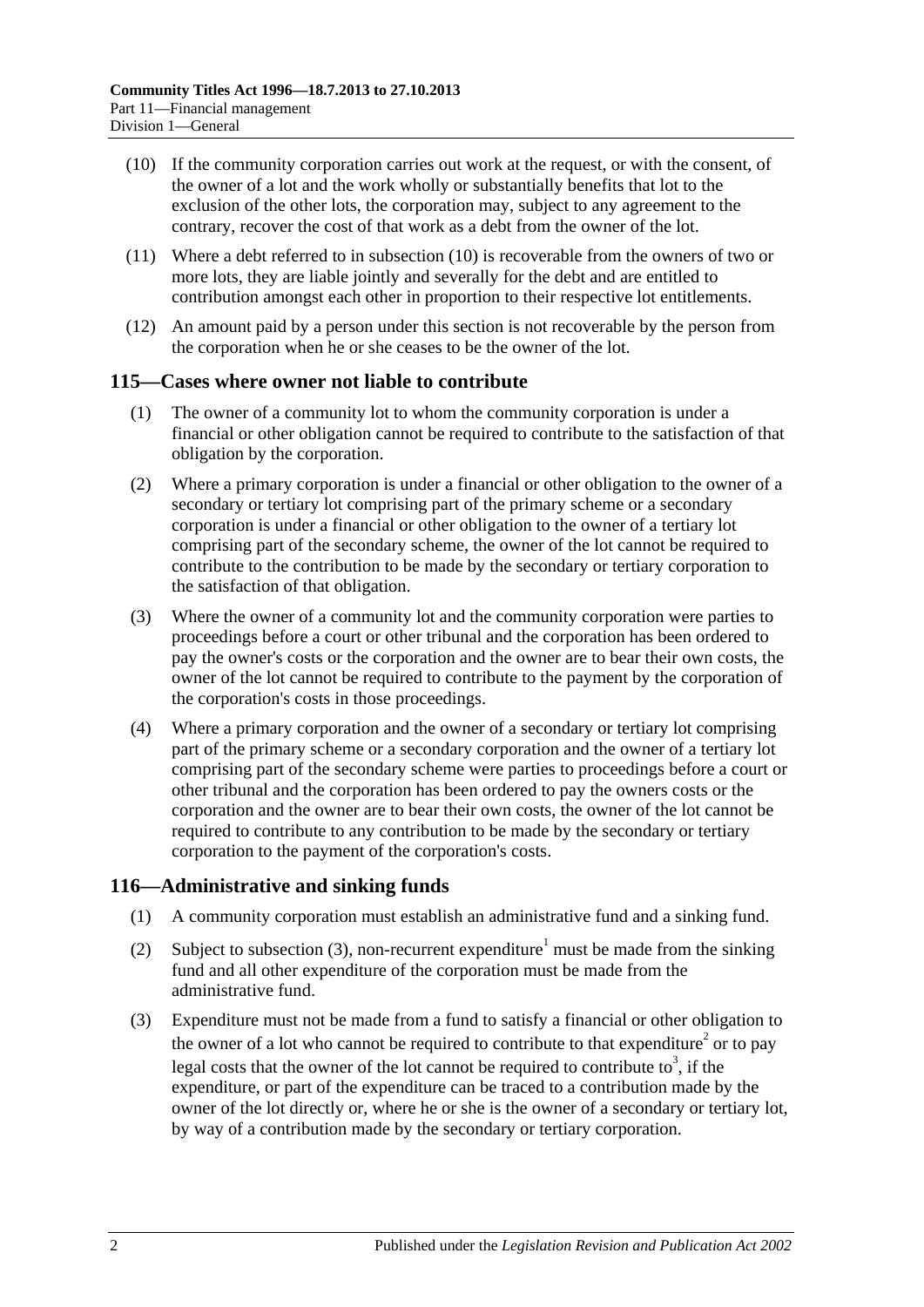- (4) Subject to this section, contributions of owners of lots and other money received by a corporation must be credited to the administrative or sinking fund according to the purpose for which the money will be used.
- (5) Money received on sale of assets of a corporation must be credited to the sinking fund.
- (6) All money to be credited to a fund must—
	- (a) be paid into an account in the corporation's name at an ADI or at any other financial institution prescribed by regulation; or
	- (b) if the corporation has delegated its power to receive and hold money to another person, be paid into a trust account held by that person at an ADI or at any other financial institution prescribed by regulation.

#### **Notes—**

- 1 Non-recurrent expenditure is expenditure for a particular purpose that is normally made less frequently than once a year. See the definitions of *recurrent* and *non-recurrent* in [section](#page-6-0) 3.
- 2 See [section](#page-87-2) 115(1).
- 3 See [section](#page-87-3) 115(3).
- 4 For example, an insurance claim or income received from investment of the fund.

#### **117—Disposal of excess money in funds**

If, in the opinion of a community corporation, more money than is required by the corporation is held in the administrative fund or the sinking fund, the excess may, by special resolution of the corporation, be—

- (a) transferred to the other fund; or
- (b) distributed between the owners of the community lots in proportion to the lot entitlements of their respective lots.

#### **118—Power to borrow**

A community corporation may borrow money or obtain other forms of financial accommodation and may, subject to this Act or to the regulations, give such security for that purpose as it thinks fit.

#### **119—Limitation on expenditure**

Expenditure of an amount exceeding the amount prescribed for that purpose by regulation must not be made by a corporation unless the expenditure has been specifically authorised by an ordinary, special or unanimous resolution of the corporation depending upon the amount involved.

# **Division 2—Agent's trust accounts**

#### **120—Application of Division**

This Division applies where a community corporation has delegated to a person (*the agent*) (not being an ADI or other financial institution) power to receive and hold money on its behalf.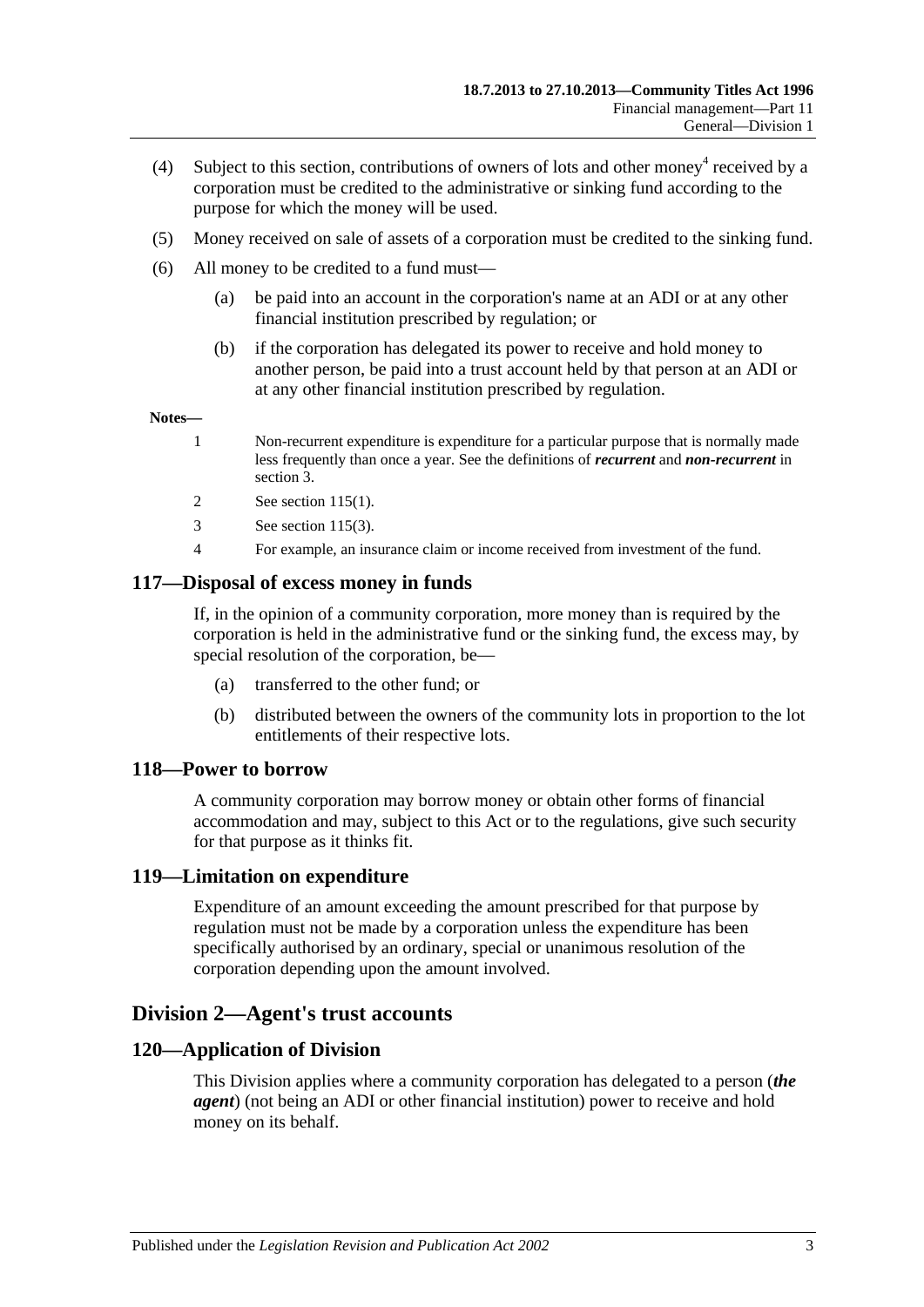# **121—Interpretation**

In this Division, unless the contrary intention appears—

*agent* means a person to whom a community corporation has delegated power to receive and hold money on its behalf;

*auditor* means a registered company auditor within the meaning of the *Corporations Act 2001* of the Commonwealth;

*trust account* means an account in which trust money is required to be deposited by an agent;

*trust money* means money received by an agent on behalf of a community corporation.

### **122—Trust money to be deposited in trust account**

- (1) An agent must, as soon as practicable after receiving trust money, deposit the money in an account authorised by this Division in the name of the agent. Maximum penalty: \$8 000.
- (2) An agent must not pay any money except trust money into the agent's trust account. Maximum penalty: \$8 000.
- (3) An agent must not withdraw, or permit another person to withdraw, money from a trust account except in accordance with this Part. Maximum penalty: \$8 000.
- (4) An agent must, when applying to open a trust account, inform the ADI or other financial institution that the account is to be a trust account for the purposes of this Division.

Maximum penalty: \$8 000.

# **123—Withdrawal of money from trust account**

An agent may withdraw money from a trust account—

- (a) in exercise of powers delegated to the agent by the community corporation; or
- (b) in satisfaction of a claim for fees, costs or disbursements (that are authorised by the regulations) that the agent has against the corporation; or
- (c) to satisfy an order of a court against the corporation; or
- (d) for making any other payment authorised by law.

#### **124—Authorised trust accounts**

An account at an ADI or at any other financial institution prescribed by regulation that provides for the payment of interest on money held in the account in accordance with the regulations is authorised for the purposes of this Division.

# **125—Application of interest**

If an agent receives money on behalf of two or more community corporations and holds the money in one trust account, interest credited to the trust account must be credited by the agent proportionately to the community corporations on whose behalf the money is held.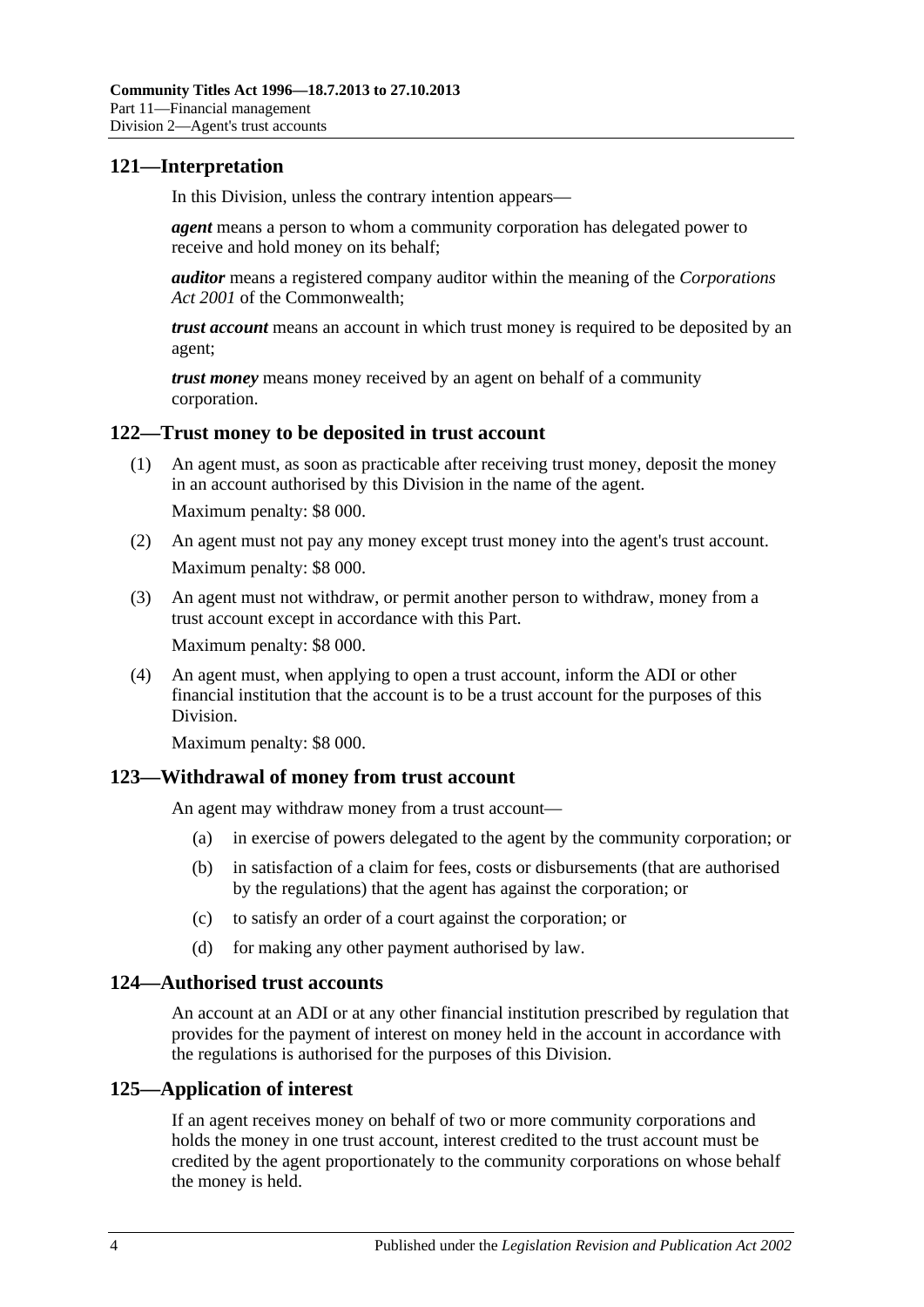### **126—Keeping of records**

- (1) An agent must keep detailed records of all trust money received by the agent and of any disbursement of, or other dealing with, that money and must compile detailed accounts of those receipts and disbursements that—
	- (a) accurately disclose the state of the trust account maintained by the agent; and
	- (b) enable the receipt and disposition of trust money to be conveniently and properly audited; and
	- (c) comply with all other requirements specified by regulation.

Maximum penalty: \$8 000.

- (2) In particular, the agent must, in respect of the receipt of trust money—
	- (a) make available to the person making payment a receipt that sets out the information specified by regulation in the form specified by regulation; and
	- (b) make and retain a copy of the receipt as part of the agent's records.

Maximum penalty: \$8 000.

<span id="page-90-0"></span>(3) An agent must, at the request of a community corporation, provide the corporation with a statement setting out details of dealings by the agent with the corporation's money.

Maximum penalty: \$8 000.

(4) An agent must keep the accounts and records referred to in this section (including copies of receipts under [subsection](#page-90-0) (2)(b)) in a legible written form, or so as to be readily convertible into such a form, for at least five years.

Maximum penalty: \$8 000.

#### **127—Audit of trust accounts**

- (1) An agent who maintains a trust account must—
	- (a) have the accounts and records kept under this Division audited by an auditor in respect of each audit period specified by regulation; and
	- (b) lodge with the community corporation a statement relating to the audit that sets out the information specified by regulation.
- (2) An agent who—
	- (a) fails to have accounts and records audited as required; or
	- (b) fails to lodge the audit statement within the time allowed by or under the regulations,

is guilty of an offence.

Maximum penalty: \$8 000.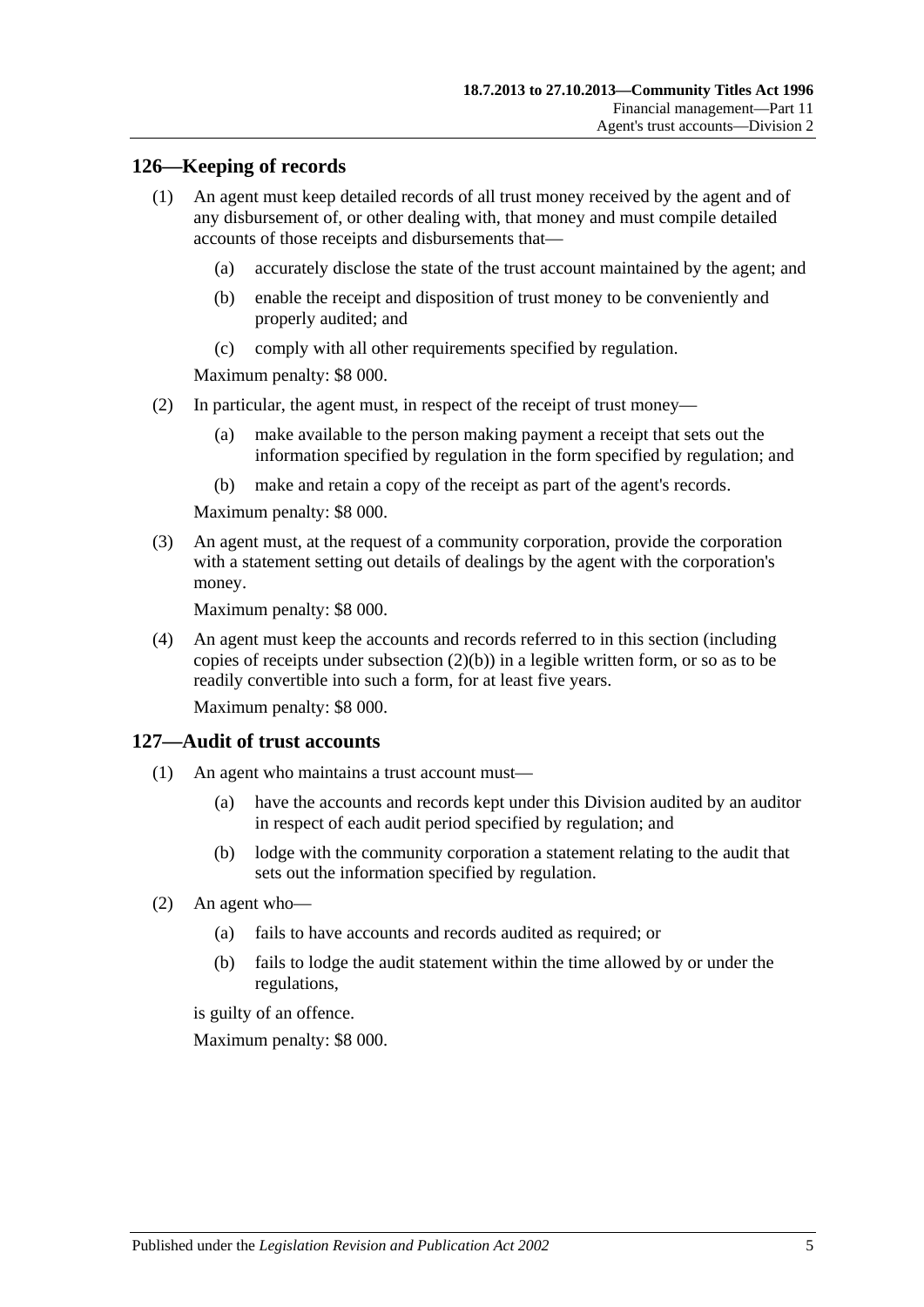# **128—Obtaining information for purposes of audit**

- (1) An auditor employed by an agent to make an audit of the trust accounts of the agent, may require the agent or any other person in a position to do so—
	- (a) to produce all the accounts (including accounts that are not trust accounts) relating to the business of the agent and all documents and records relating to those accounts, including written records that reproduce in a readily understandable form information kept by computer, microfilm or other process; and
	- (b) to provide any relevant information relating to the operation of the accounts.
- (2) The manager or other principal officer of an ADI or other financial institution with which an agent has deposited money, whether in his or her own account or in a general or separate trust account, must, on being required to do so by an auditor employed or appointed to make an audit under this Division, disclose every such account (including all deposit slips, cancelled cheques and other documents relating to the operation of the account) to the auditor.

Maximum penalty: \$8 000.

- (3) A person who is required by this section to produce documents to an auditor must permit the auditor to make a copy of the whole, or any part, of those documents. Maximum penalty: \$8 000.
- (4) In this section—

*account* includes a record required to be kept under this Division in relation to the receipt and disposition of trust money;

*agent* includes a former agent.

#### **129—ADIs etc to report deficiencies in trust accounts**

An ADI or other financial institution with which a trust account has been established must, as soon as practicable, and in any event within 14 days, after becoming aware of a deficiency in that account, report the deficiency to the Minister.

Maximum penalty: \$8 000.

#### **130—Confidentiality**

An auditor must not divulge information that has come to his or her knowledge in the course of performing functions under this Act except—

- (a) to the agent; or
- (b) to the Minister; or
- (c) as otherwise required by law.

Maximum penalty: \$8 000.

#### **131—ADIs etc not affected by notice of trust**

(1) Subject to [subsection](#page-92-0) (2), an ADI or other financial institution is not affected by notice of a specific trust to which money deposited in a trust account is subject, and is not bound to satisfy itself of the due application of that money.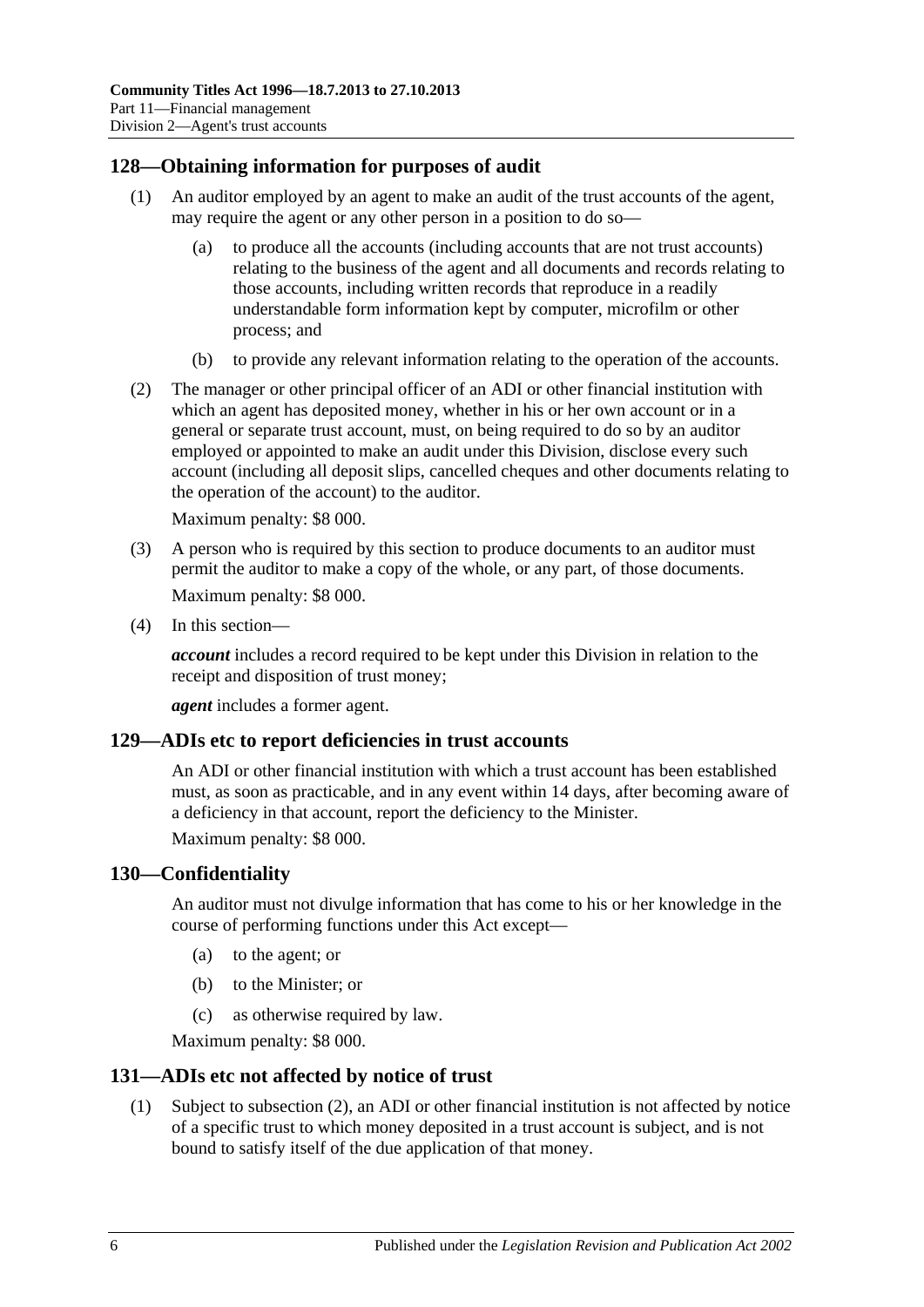<span id="page-92-0"></span>(2) This section does not relieve an ADI or other financial institution of liability for negligence.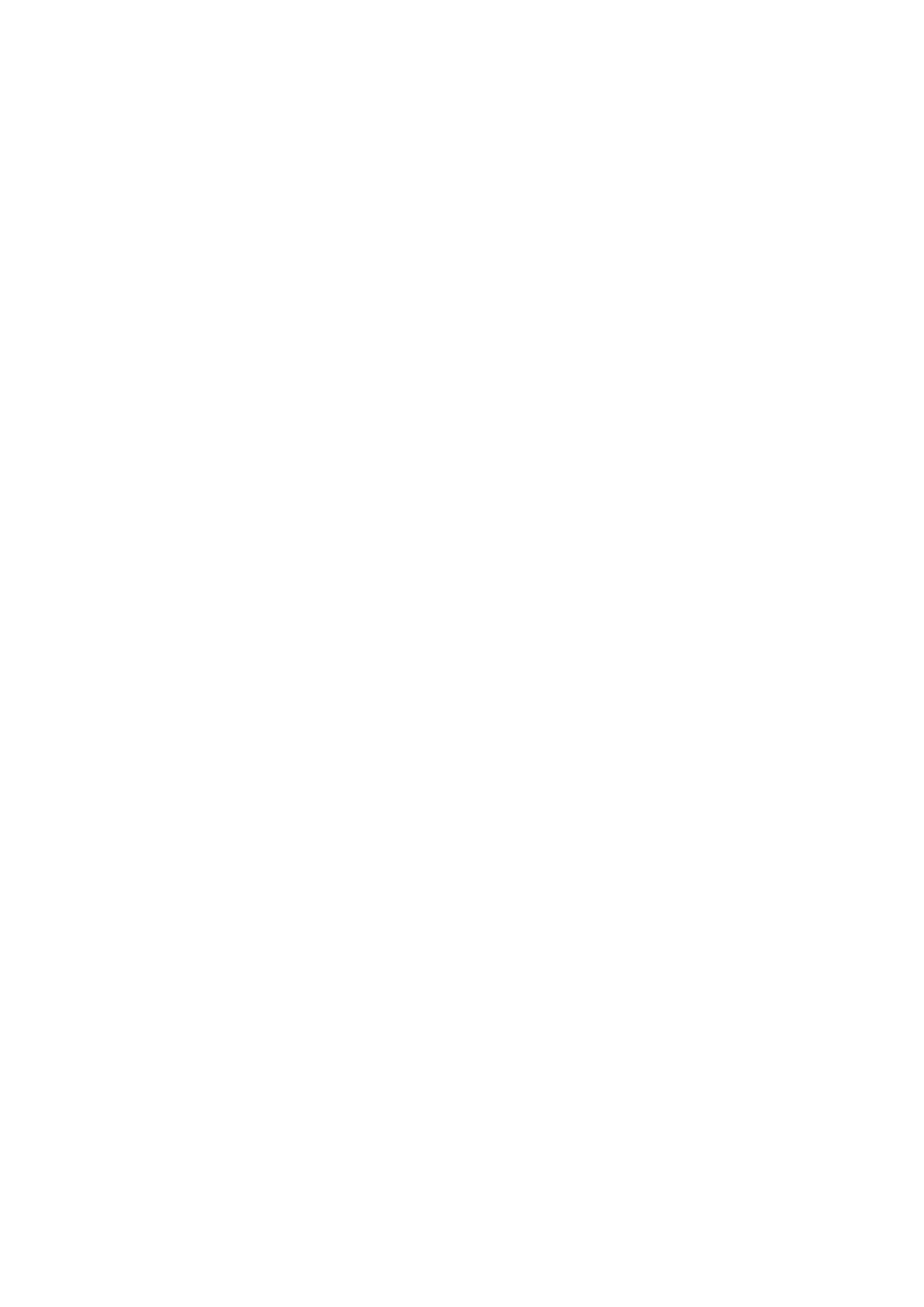# **Part 12—Obligations of owners and occupiers**

### **132—Interference with easements and services**

- (1) An owner or occupier of a lot must not interfere, or permit interference, with support or shelter provided for another lot or for the common property.
- (2) An owner or occupier of a lot must not, either within or outside the lot, interfere or permit interference with the service infrastructure or a service provided by means of the service infrastructure in a way that may prejudice the use or enjoyment of another lot or the common property.

### **133—Nuisance**

An owner or occupier of a lot must not use, or permit the use of, the lot or the common property in a way that—

- (a) causes a nuisance; or
- (b) interferes unreasonably with the use or enjoyment of another lot or the common property by another person who is lawfully on the lot or common property.

### <span id="page-94-0"></span>**134—Maintenance of lots**

- (1) Subject to this section, the owner of a lot must keep it, and any building or other improvement on the lot, in good order and condition.
- (2) The by-laws may require the community corporation and not the owner to undertake the obligations referred to in [subsection](#page-94-0) (1).
- (3) If a community parcel is subject to a leaseback arrangement, the lessee and not the owner of a community lot that is subject to a lease comprising the leaseback arrangement must comply with [subsection](#page-94-0) (1).
- (4) An occupier of a lot must keep the external part of the lot and of any building or other improvement on the lot in a clean and tidy condition.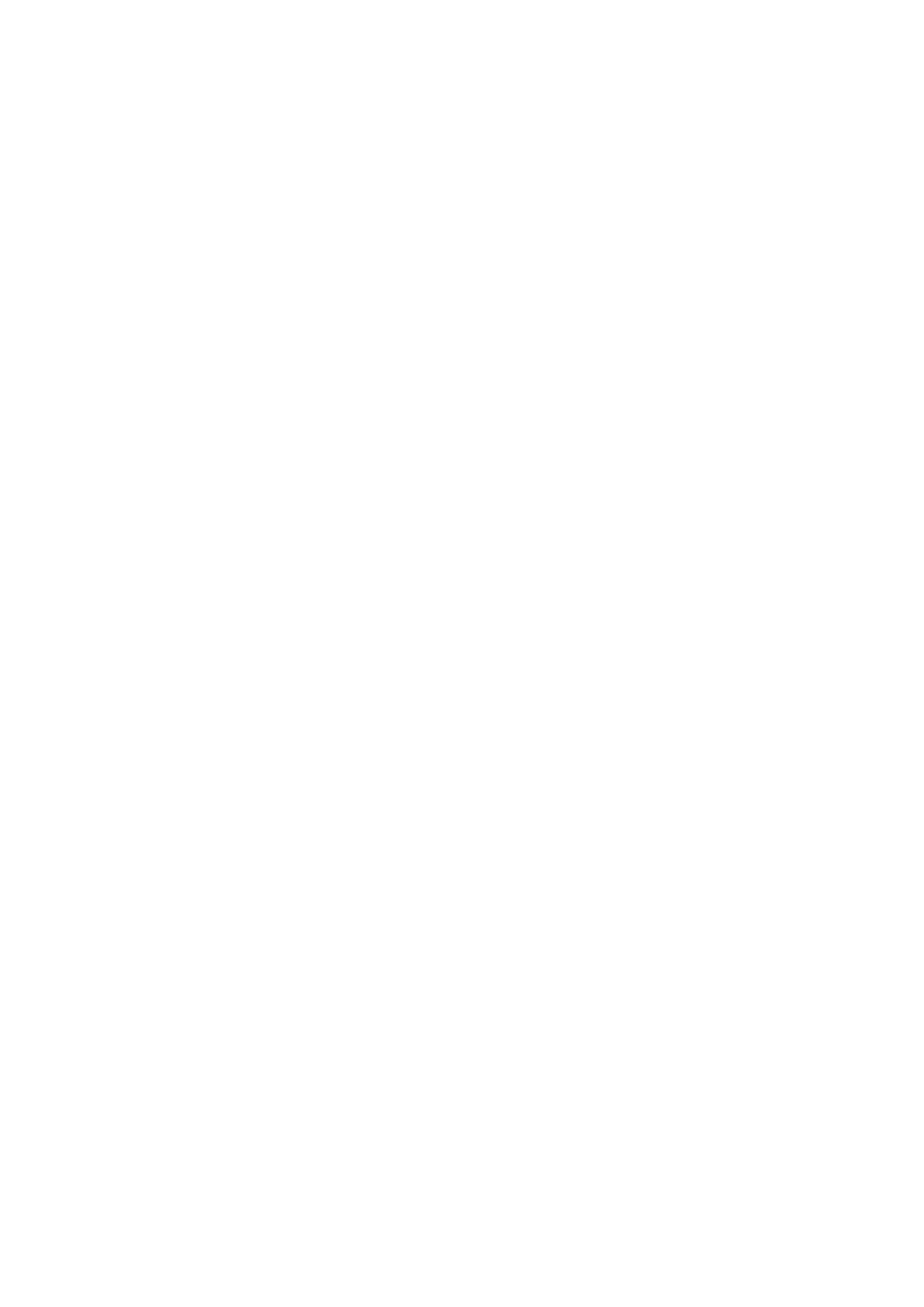# **Part 13—Records, audit and information to be provided by corporation**

# **Division 1—Records**

# **135—Register of owners of lots**

- (1) A community corporation must maintain a register of the names of the owners of the community lots which shows the last address known to the corporation of each owner.
- (2) A corporation must keep a record of the information used to compile the register for the period required by the regulations.

### <span id="page-96-1"></span><span id="page-96-0"></span>**136—Records**

A community corporation must—

- (a) make proper accounting records of its receipts and expenditure; and
- (b) make a record of any notice or order served on the corporation; and
- (c) make such other records as are prescribed by the regulations,

<span id="page-96-2"></span>and must keep—

- (d) the records referred to in [paragraphs](#page-96-0) (a), [\(b\)](#page-96-1) and [\(c\);](#page-96-2) and
- (e) the minutes of meetings of the corporation; and
- (f) a copy of all correspondence received or sent by the corporation; and
- (g) copies of all notices of meetings of the corporation and its management committee (if any); and
- (h) such other documentary material as may be prescribed by the regulations,

for the period or periods required by the regulations.

#### <span id="page-96-3"></span>**137—Statement of accounts**

- (1) A community corporation must prepare a statement of accounts in respect of each financial year showing—
	- (a) the assets and liabilities of the corporation at the end of the financial year;
	- (b) the income and expenditure of the corporation for the financial year.
- (2) Copies of statements prepared under [subsection](#page-96-3) (1) must be kept by the corporation for the period prescribed by regulation.

# **Division 2—Audit**

#### **138—Audit**

- (1) Subject to [subsection](#page-97-0) (4), a community corporation must have the annual statement of accounts audited unless it is exempted from this requirement by the regulations.
- (2) The auditor must be a registered company auditor within the meaning of the *Corporations Act 2001* of the Commonwealth.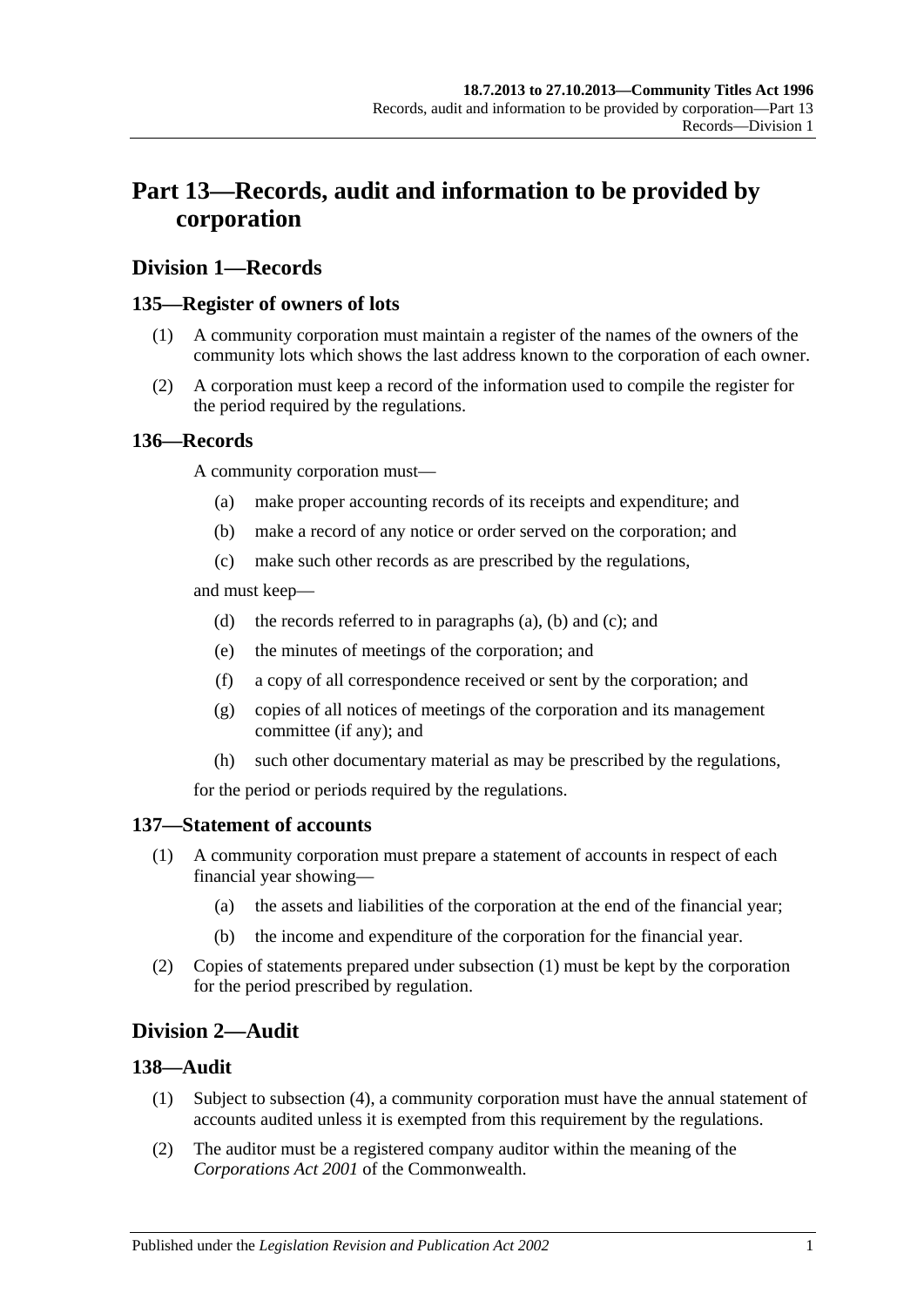- (3) A member of the corporation and any person who has a personal or pecuniary interest in the results of an audit must not be appointed as auditor.
- <span id="page-97-0"></span>(4) An annual statement of accounts in respect of a financial year need not be audited if—
	- (a) the aggregate of the contributions made or to be made by members of the corporation in respect of that year does not exceed the amount prescribed by regulation; and
	- (b) the balance standing to the credit of the administrative fund and the sinking fund at the commencement of that year does not exceed the amounts prescribed by regulation.

# **Division 3—Information to be provided by corporation**

### <span id="page-97-2"></span>**139—Information to be provided by corporation**

- <span id="page-97-1"></span>(1) A community corporation must, on application by or on behalf of the owner or prospective owner or the registered mortgagee or prospective mortgagee of a community lot or a development lot—
	- (a) provide a statement setting out—
		- (i) particulars of any contribution payable in relation to the lot (including details of any arrears of contributions in relation to the lot); and
		- (ii) particulars of the assets and liabilities of the corporation; and
		- (iii) particulars of any expenditure that the corporation has incurred, or has resolved to incur, and to which the owner of the lot must contribute, or is likely to be required to contribute; and
		- (iv) particulars in relation to any other matter prescribed by regulation; and
	- (b) provide copies of—
		- (i) the minutes of general meetings of the corporation and meetings of its management committee (if any) for such period, not exceeding two years, specified in the application; and
		- (ii) the statement of accounts of the corporation last prepared by the corporation; and
		- (iii) current policies of insurance taken out by the corporation; and
	- (c) make available for inspection such information as is required to establish the current financial position of the corporation including—
		- (i) a copy of the accounting records of the corporation; and
		- (ii) the minute books of the corporation; and
		- (iii) any other documentary material prescribed by regulation.

Maximum penalty: \$500.

(2) An application under this section must be accompanied by the fee prescribed by regulation.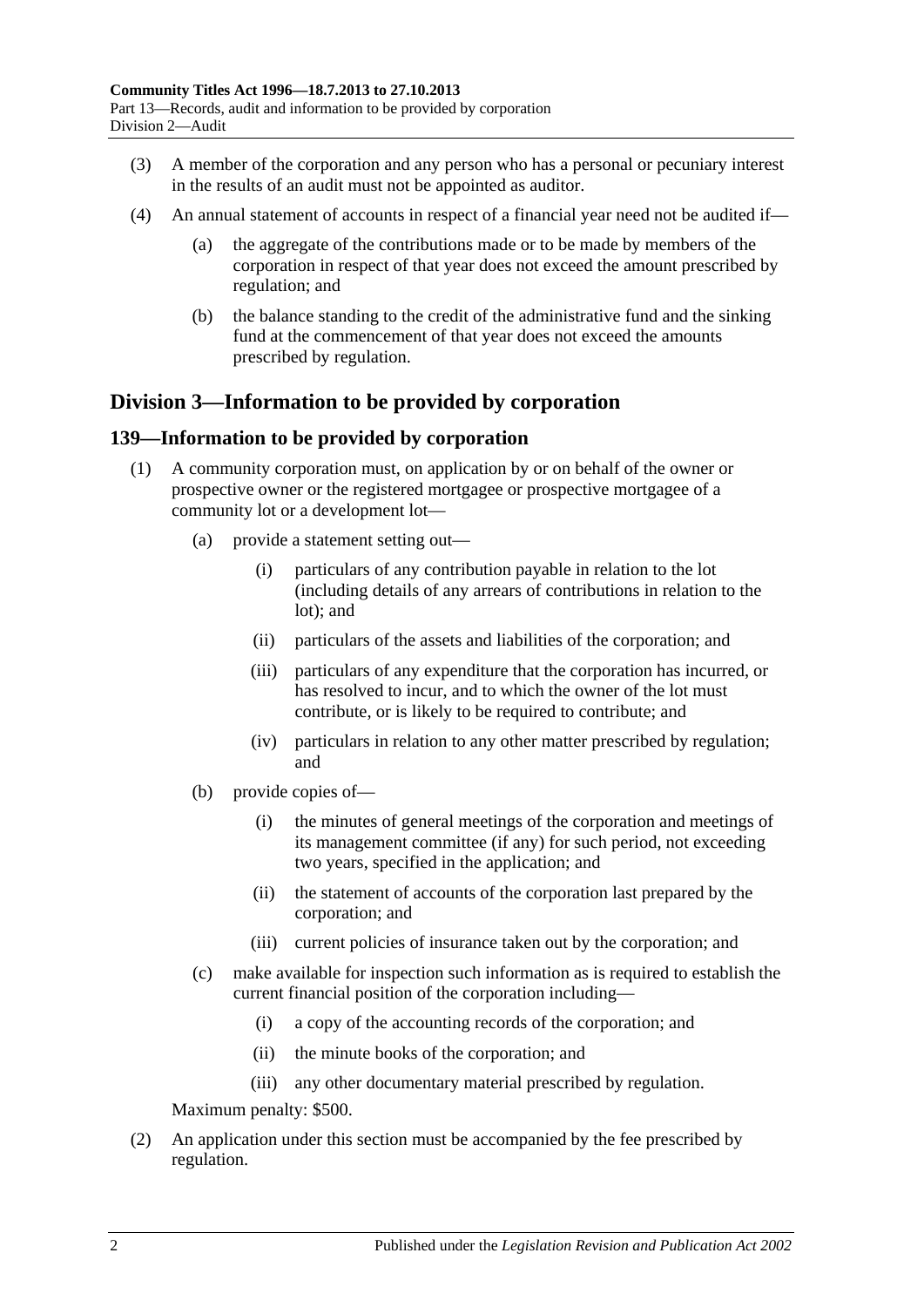- (3) A community corporation must not charge more than the fee prescribed by regulation in respect of a service provided in pursuance of an application under this section. Maximum penalty: \$500.
- (4) The application is duly made if given or sent to—
	- (a) the secretary of the community corporation;
	- (b) if the community corporation has a management committee—any member of the management committee.
- (5) A person to whom a statement of a community corporation is provided under [subsection](#page-97-1)  $(1)(a)$  may, as against the corporation, rely on the statement as conclusive evidence (as at the date of the statement) of the matters contained in the statement.

# <span id="page-98-0"></span>**140—Information as to higher tier of community scheme**

- (1) The owner or prospective owner or the registered mortgagee or prospective mortgagee of a secondary lot or a development lot in a secondary scheme may apply to the primary corporation for information under [section](#page-97-2) 139.
- <span id="page-98-1"></span>(2) The owner or prospective owner or the registered mortgagee or prospective mortgagee of a tertiary lot or a development lot in a tertiary scheme may apply to the primary or secondary corporation for information under [section](#page-97-2) 139.
- (3) [Section](#page-97-2) 139 will apply to and in relation to an application referred to in [subsection](#page-98-0) (1) or [\(2\)](#page-98-1) as though the lot concerned were a primary lot instead of a secondary lot or a development lot in a secondary scheme or a primary or secondary lot instead of a tertiary lot or a development lot in a tertiary scheme.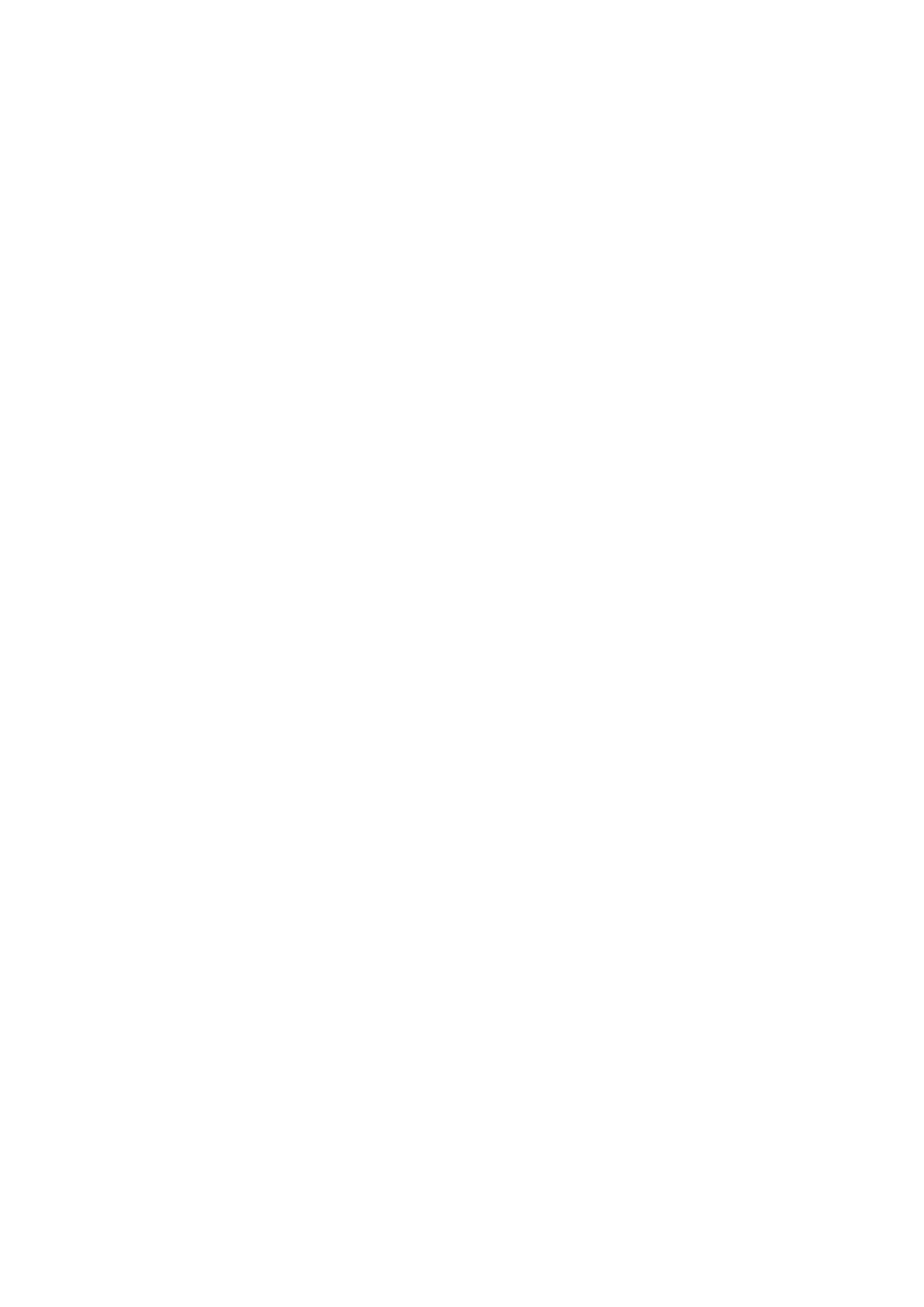# **Part 14—Resolution of disputes**

### **141—Persons who may apply for relief**

The following persons may apply for relief under this Part—

- (a) a community corporation; or
- (b) the owner or occupier of a community lot; or
- (c) the owner or occupier of a development lot; or
- (d) any other person bound by the by-laws of a community scheme except for persons invited to or visiting the community parcel.

#### **142—Resolution of disputes etc**

- (1) An application may be made under this section—
	- (a) if the applicant claims that a breach of this Act or of the by-laws of the community scheme has occurred; or
	- (b) if the applicant claims to have been prejudiced, as occupier of a lot, by the wrongful act or default of the community corporation or of a delegate or the management committee of the corporation or of the owner or occupier of another lot; or
	- (c) if a member of a community corporation claims that a decision of the corporation or a delegate or the management committee of the corporation is unreasonable, oppressive or unjust; or
	- (d) if a dispute arises—
		- (i) between a community corporation and a member of the corporation; or
		- (ii) between two or more members of a corporation,

in relation to—

- (iii) any aspect of the occupation or use of a lot; or
- (iv) the position in which a cable, wire, pipe, sewer, drain, duct, plant or equipment should be laid or installed; or
- (e) for an order authorising a person to use force to enter a lot or a building on a lot.
- (2) Subject to this section, an application must be made to the Magistrates Court.
- <span id="page-100-0"></span>(3) A person may, with the permission of the District Court, bring an application under this section in the District Court.
- <span id="page-100-1"></span>(4) The District Court may, on the application of a party to proceedings under this section that have been commenced in the Magistrates Court, order that the proceedings be transferred to the District Court (and such an order will have effect according to its terms).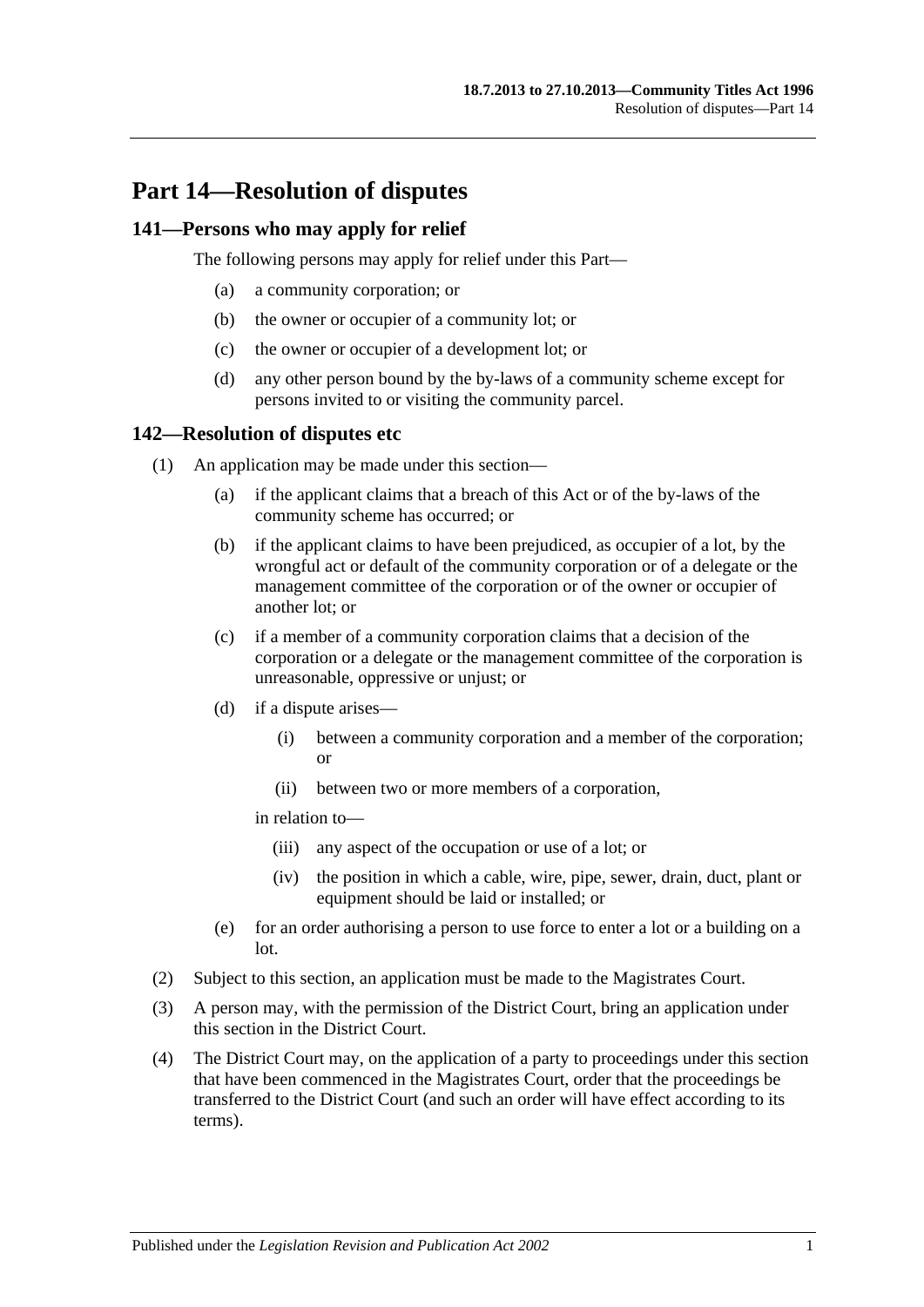- (5) Proceedings should not be commenced in, or transferred to, the District Court under [subsection](#page-100-0) (3) or [\(4\)](#page-100-1) unless the District Court considers that it is appropriate for the court to deal with the matter by reason of the complexity or significance of the matter.
- (6) A court may, on its own initiative or on an application by a party to the proceedings—
	- (a) transfer an application under this section to the Supreme Court on the ground that the application raises a matter of general importance; or
	- (b) state a question of law for the opinion of the Supreme Court.
- (7) A court, in hearing and determining an application under this section, should act according to equity, good conscience and the substantial merits of the case, without regard to technicalities and legal forms, and is not bound by the rules of evidence but may inform itself on any matter in such manner as it thinks fit.
- (8) A court may, in respect of an application under this section—
	- (a) attempt to achieve settlement of the proceedings by agreement between the parties; or
	- (b) require a party to provide reports or other information for the purposes of the proceedings; or
	- (c) order that a party take such action as is, in the opinion of the court, necessary to remedy any default, or to resolve any dispute, and is specified in the order; or
	- (d) order that a party refrain from any further action of a kind specified in the order; or
	- (e) by order—
		- (i) alter the by-laws of the community scheme; or
		- (ii) vary or reverse any decision of the corporation, or of the management committee of the corporation or of a delegate of the corporation; or
	- (f) give judgment on any monetary claim; or
	- (g) by order determine the position in which a cable, wire, pipe, sewer, drain, duct, plant or equipment is to be laid or installed; or
	- (h) make orders as to costs; or
	- (i) make any incidental or ancillary orders.
- (9) A court should not make an order to alter the by-laws of a community scheme unless—
	- (a) the corporation is a party to the proceedings or the court is satisfied that the corporation has been given a reasonable opportunity to become a party to the proceedings; and
	- (b) if it appears to the court that the alteration could adversely affect a member of the corporation who is not a party to the proceedings—the court is satisfied that the member has been notified of the possibility that such an order could be made and has been given a reasonable opportunity to make submissions to the court in relation to the matter; and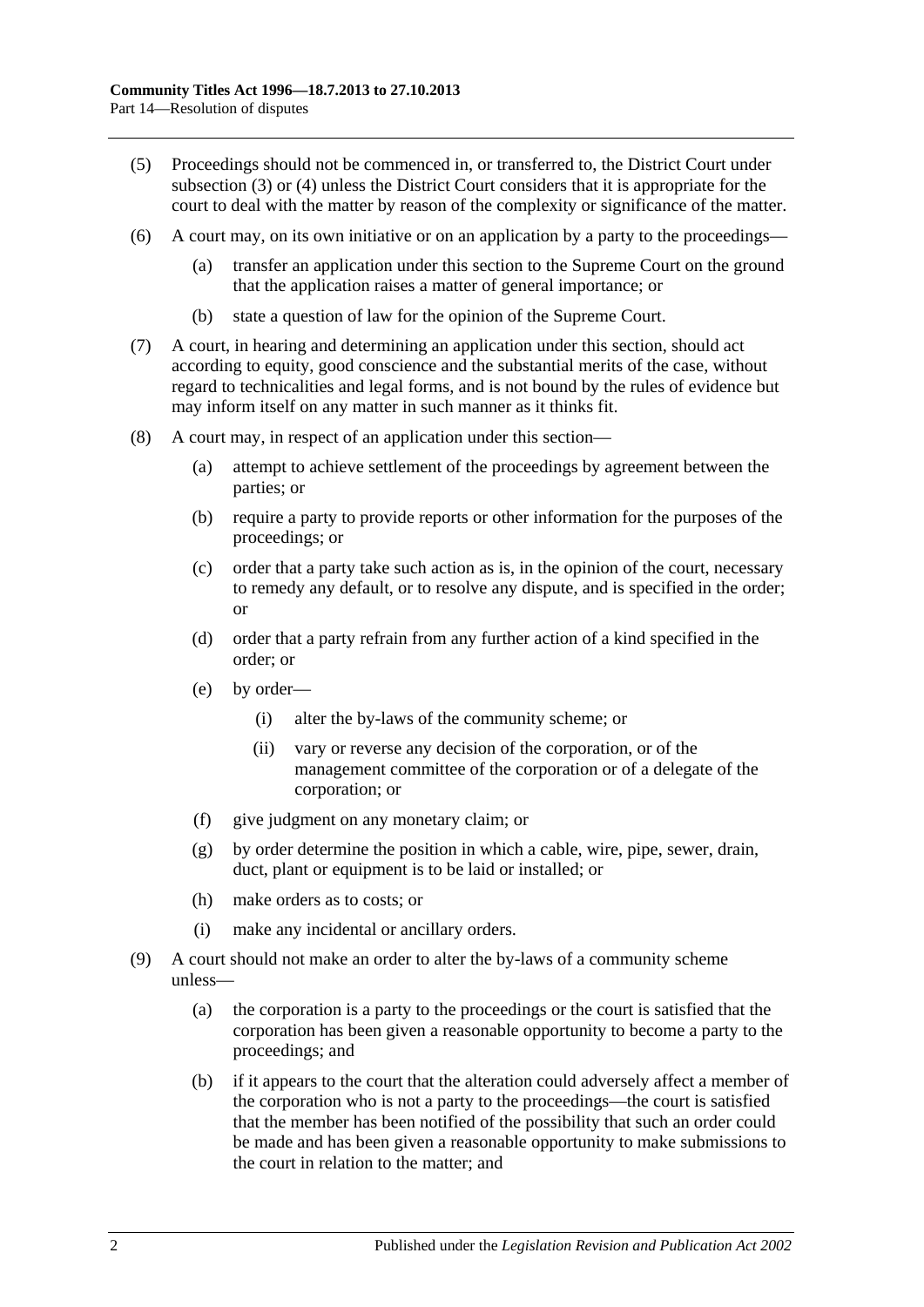- (c) in any event—the court is satisfied that the order is essential to achieving a fair and equitable resolution of the matters in dispute.
- (10) Where an application is made under this section and the court is satisfied that an interim order is justified by the urgency of the case, the court may make an interim order to safeguard the position of any person pending its final resolution.
- (11) An interim order—
	- (a) has effect for such period as the court may determine and specifies in the order, and may be renewed by the court from time to time; and
	- (b) may be made or renewed whether or not notice of the application has been given to a respondent; and
	- (c) unless sooner revoked, ceases to have effect on the determination or resolution of an application under this section.
- (12) The power to make an order under this section includes the power to vary or revoke an order.
- <span id="page-102-0"></span>(13) A person who fails to comply with an order under this section is guilty of an offence. Maximum penalty: \$2 000.
- (14) [Subsection](#page-102-0) (13) does not limit the court's power to punish a person who fails to comply with an order for contempt.
- (15) A court may decline to proceed with an application under this section if it considers that it would be more appropriate for proceedings to be taken in another court or tribunal constituted by law.
- (16) Rules of court may be made dealing with any matter necessary or expedient for the effective and efficient operation of this section.
- (17) The rules for a particular court will be made in the same manner as ordinary rules are made for that court.
- (18) This section does not limit or derogate from any civil remedy at law or in equity.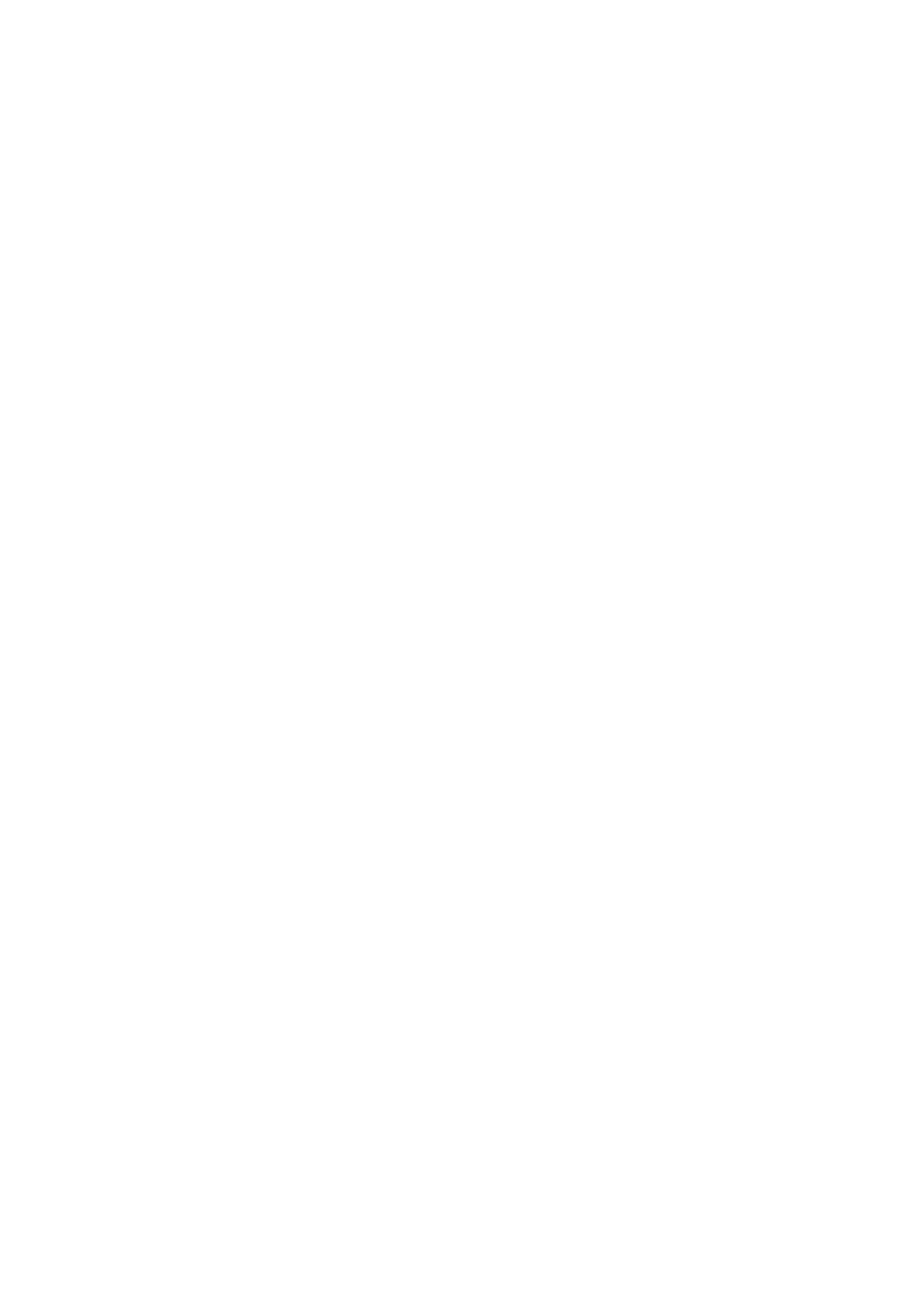# **Part 15—Miscellaneous**

# **143—Corporation may provide services**

- (1) A community corporation may provide services of a class prescribed by regulation for the benefit of owners and occupiers of the lots of its scheme and the lots of a secondary or tertiary scheme that comprises part of its scheme.
- (2) The corporation may charge for the provision of those services subject to any limitations imposed by the regulations.

### **144—Preliminary examination of plan by Registrar-General**

The Registrar-General may, on payment of the fee prescribed by regulation, examine a plan to be lodged with an application under this Act before the application is lodged and, if he or she is satisfied with the plan, approve it for lodging.

### **145—Filing of documents with plan**

The Registrar-General complies with a requirement of this Act to file a document with a plan of community division if he or she makes the document and the plan (or an electronic copy of the document or plan) available for public inspection at the Lands Titles Registration Office.

### **145A—Registrar-General may rely on certificates**

If a person has, in accordance with this or any other Act, certified as to any matter or thing, the Registrar-General may, for the purpose of discharging functions under this Act, rely on the certificate as establishing the matter or thing so certified.

#### **146—Entry onto lot or common property**

- (1) Where the owner of a lot needs to enter another lot or the common property, or the community corporation needs to enter a lot, in order to exercise rights under an easement for the establishment, maintenance and repair of part of the service infrastructure—
	- (a) the owner or the corporation must give notice to the owner of the lot to be entered; or
	- (b) where it is necessary to enter the common property, the owner must give notice to the corporation.
- (2) Notice is unnecessary—
	- (a) in an emergency if there is insufficient time to give notice; or
	- (b) if the owner of the lot to be entered dispenses with the requirement for notice; or
	- (c) if, in the case of entry to the common property—
		- (i) the owner has the right to enter; or
		- (ii) the corporation has dispensed with the requirement for notice.
- (3) The length of the notice must be reasonable in the circumstances of the particular case.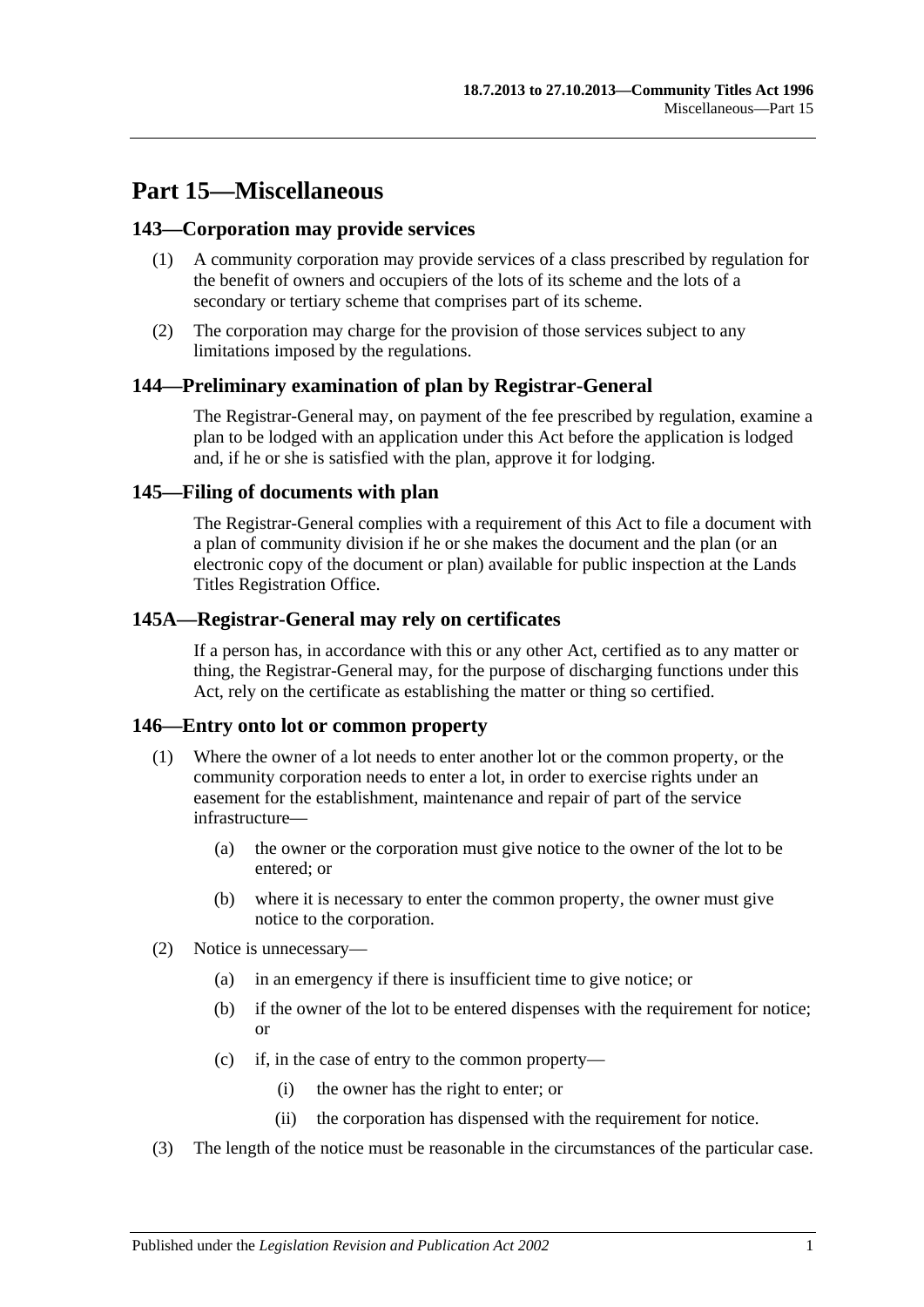- (4) If notice is not given (in an emergency) or the period of the notice has expired and it is not possible for the owner or the corporation, or a person acting on his, her or its behalf, to gain entry without using force, the person wishing to enter may use such force as is reasonable in the circumstances.
- (5) Any damage caused by the use of force must be made good as soon as practicable by the owner or corporation entering the lot or common property unless the need for force was the result of an unreasonable act or omission on the part of the owner of the lot that was entered or, in the case of entry to the common property, on the part of the corporation.
- <span id="page-105-0"></span>(6) In an emergency the owner or occupier of a lot may enter another lot or the common property to assist a person on the lot or common property or to prevent or reduce damage to the lot or another lot or to the common property.
- (7) A person who uses force when entering a lot or the common property or a building on a lot or the common property under [subsection](#page-105-0) (6) is not liable for the damage caused if he or she acted reasonably in the circumstances.
- (8) Where a primary scheme includes a secondary scheme or a secondary and tertiary scheme, a reference in this section to a lot or common property is a reference to a lot or common property in the primary, secondary or tertiary scheme.
- (9) A person who is entitled under an Act or any other law to enter a lot is entitled where reasonably necessary to enter the common property in order to gain access to the lot.

# <span id="page-105-1"></span>**147—Power to require handing over of property**

- (1) A community corporation may by notice in writing to a person who has possession of any record, key, or other property of the corporation require that person to deliver it to an officer of the corporation named in the notice on or before a specified time.
- (2) A person who fails to comply with a requirement under [subsection](#page-105-1) (1) is guilty of an offence.

Maximum penalty: \$2 000.

# **148—Owner of lot under a legal disability**

- (1) The rights and powers under this Act of the owner of a lot who is under a legal disability may be exercised on his or her behalf by a guardian.
- (2) If the owner of a lot—
	- (a) is under a legal disability and does not have a guardian to act on his or her behalf; or
	- (b) cannot be found,

the District Court may, on application by the community corporation or any other person with a proper interest, dispense with any consent, approval or vote that would otherwise be required from that person under this Act.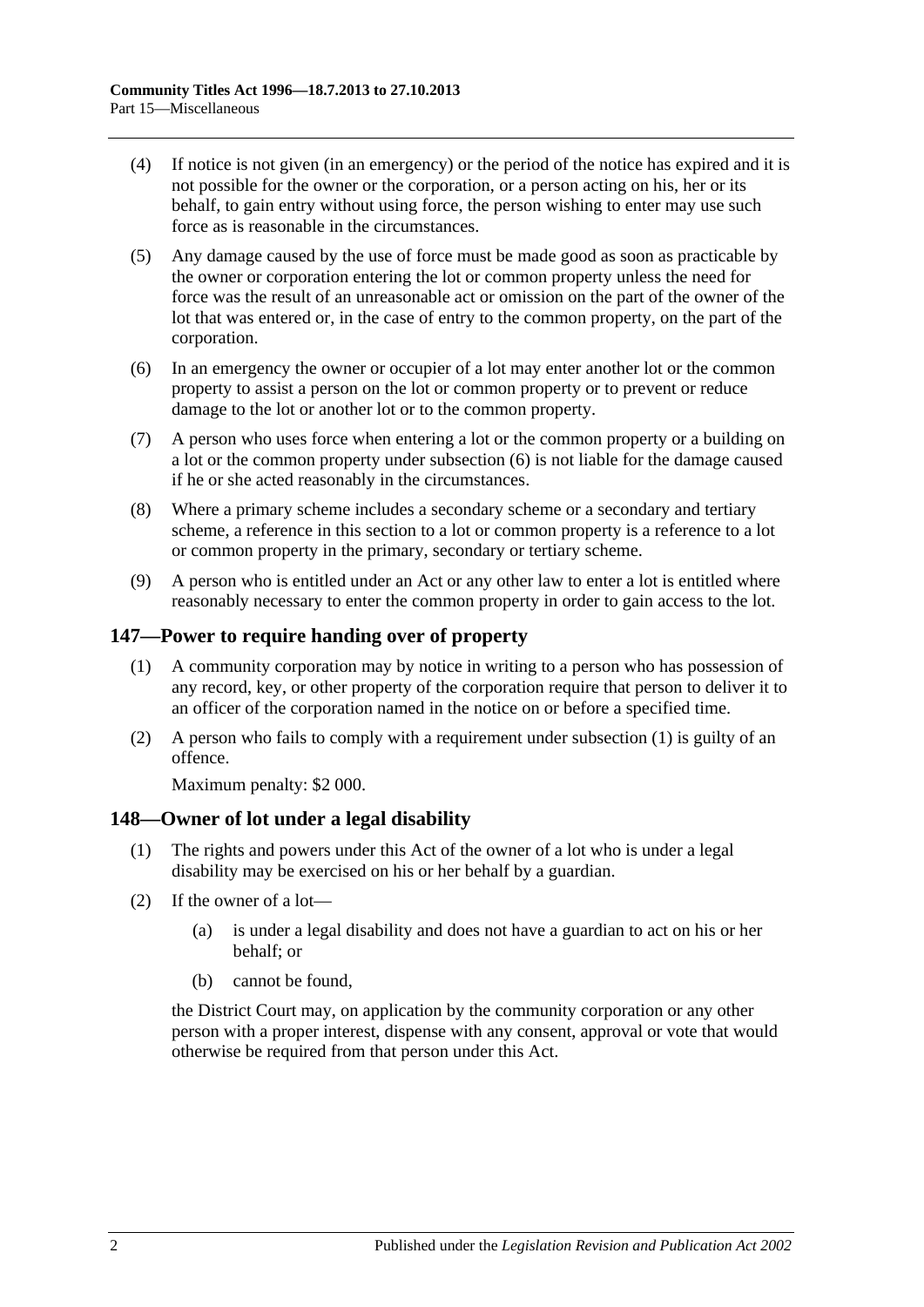### **149—Relief where unanimous or special resolution required**

- (1) Where—
	- (a) this Act or the by-laws require the passing of a unanimous resolution and the community corporation passes a special or ordinary resolution but not a unanimous resolution; or
	- (b) this Act or the by-laws require the passing of a special resolution and the corporation passes an ordinary resolution but not a special resolution, the corporation, or a member of the corporation who voted for the resolution or whose vote was cast by another person for the resolution, may apply to the District Court or the Magistrates Court to have the resolution declared sufficient for the purposes of this Act and, if the court makes that order, the resolution will be taken to be a resolution of the kind required by this Act or the by-laws.
- (2) Notice of an application must be served on—
	- (a) every person who voted against the resolution and every person who was entitled to exercise the power of voting conferred under this Act but who did not exercise that power in relation to the resolution; and
	- (b) any other person whom the court declares to have a sufficient interest in the proceedings to require that the person should be served with notice of the application,

and the court may direct that any person served with, or to be served with, notice of the application be joined as a party to the proceedings.

(3) The court should not order a party who opposes an application under this section to pay the costs of a successful applicant unless the court considers the actions of that party in relation to the application were unreasonable.

# **149A—Applications to Magistrates Court**

If an application is made to the Magistrates Court under any provision of this Act, the *[Magistrates Court Act](http://www.legislation.sa.gov.au/index.aspx?action=legref&type=act&legtitle=Magistrates%20Court%20Act%201991) 1991* applies, with such modifications as may be necessary for the purpose or as may be prescribed, in relation to the application as if the proceedings were a minor civil action within the meaning of that Act.

#### **150—Stamp duty not payable in certain circumstances**

Duty is not payable under the *[Stamp Duties Act](http://www.legislation.sa.gov.au/index.aspx?action=legref&type=act&legtitle=Stamp%20Duties%20Act%201923) 1923*—

- (a) in respect of the vesting of common property on the amalgamation of community plans under [Part 7 Division 2;](#page-55-0) or
- (b) in respect of the vesting of property on the dissolution of a community corporation under [Part 7 Division 2](#page-55-0) or [3;](#page-59-0) or
- (c) in respect of the vesting of land in the owners of the community lots when the land becomes common property on its inclusion in the community parcel under [section](#page-85-1) 112(2).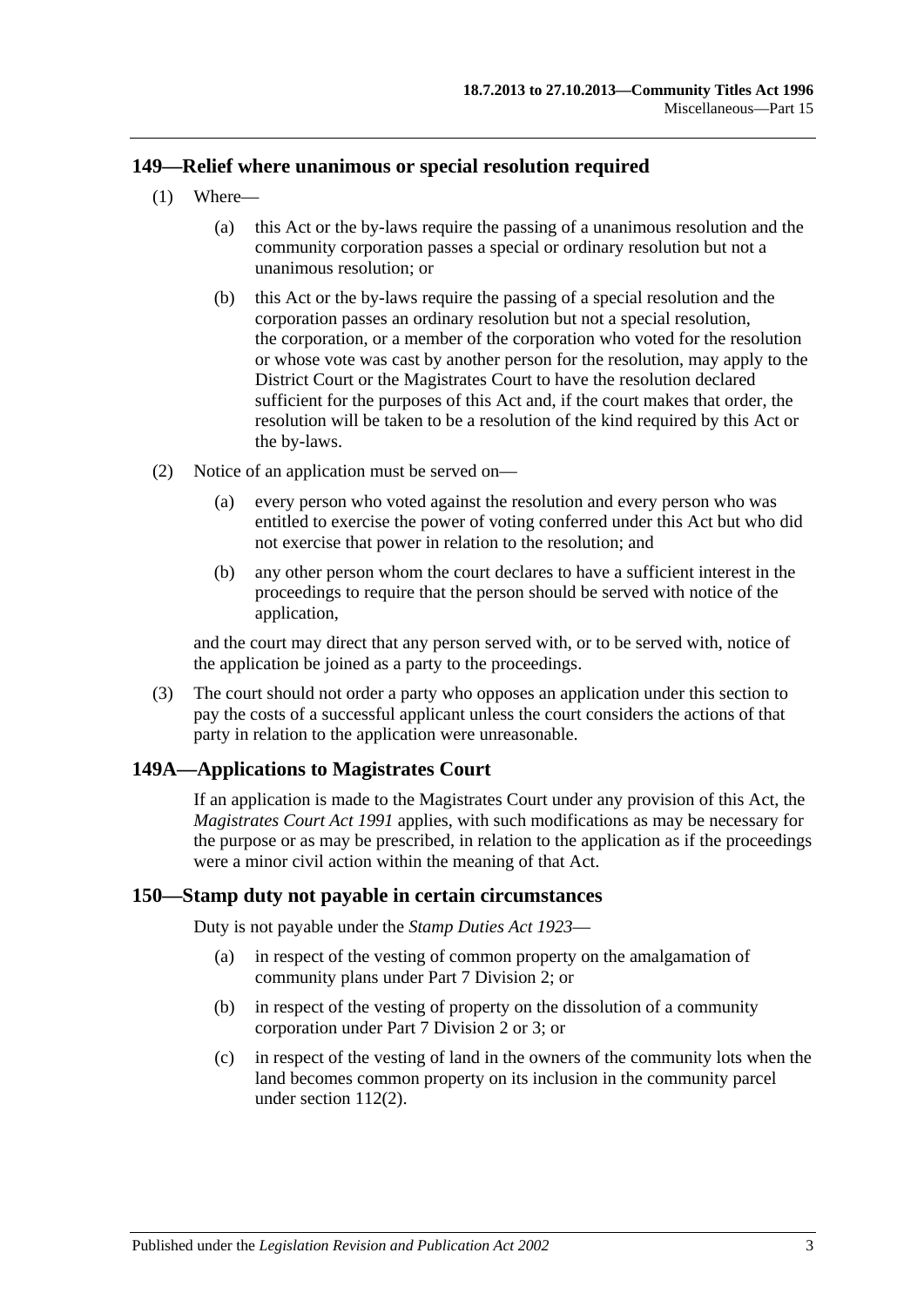### **151—Destruction or disposal of certain documents**

Any document that is required by this Act to be filed with a plan of community division must be kept by the Registrar-General for at least six years after another document has been substituted in its place or the plan has been cancelled, but after that period has expired the Registrar-General may destroy the document or dispose of it in such manner as he or she thinks fit.

### <span id="page-107-1"></span>**151A—Liability of community corporation in respect of certification by officer**

- (1) Where a provision of this Act authorises or requires an officer of a community corporation to certify as to any matter or thing, the officer incurs no civil or criminal liability in respect of an act or omission in good faith in the exercise of that function.
- (2) A liability that would, but for [subsection](#page-107-1) (1), attach to an officer of a community corporation attaches instead to the corporation.

#### **152—Vicarious liability of management committee members**

Where a management committee has been established in respect of a community corporation and the corporation is guilty of an offence against this Act, a person who was a member of the committee when the offence was committed is, subject to the general defence under this Part, guilty of an offence and subject to the same penalty as is prescribed for the principal offence.

#### <span id="page-107-0"></span>**153—General defence**

It is a defence to a charge of an offence against this Act if the defendant proves that the alleged offence was not committed intentionally and did not result from any failure on the part of the defendant to take reasonable care to avoid the commission of the offence.

#### **154—Procedure where the whereabouts of certain persons are unknown**

- (1) Where—
	- (a) application is made to the Registrar-General under this Act; and
	- (b) a person's consent to the application, or in respect of some other related matter is required; and
	- (c) the Registrar-General is satisfied by such evidence as the Registrar-General may require—
		- (i) that the applicant has been unable, after making reasonable inquiries, to ascertain the whereabouts of the person; and
		- (ii) that the applicant has complied with the notice requirements under [subsection](#page-108-0) (2); and
		- (iii) that at least 28 days have elapsed since the applicant complied with those requirements; and
		- (iv) that no objection has been lodged by the person; and
	- (d) the Registrar-General determines (in his or her absolute discretion) that it is reasonable to proceed without the consent,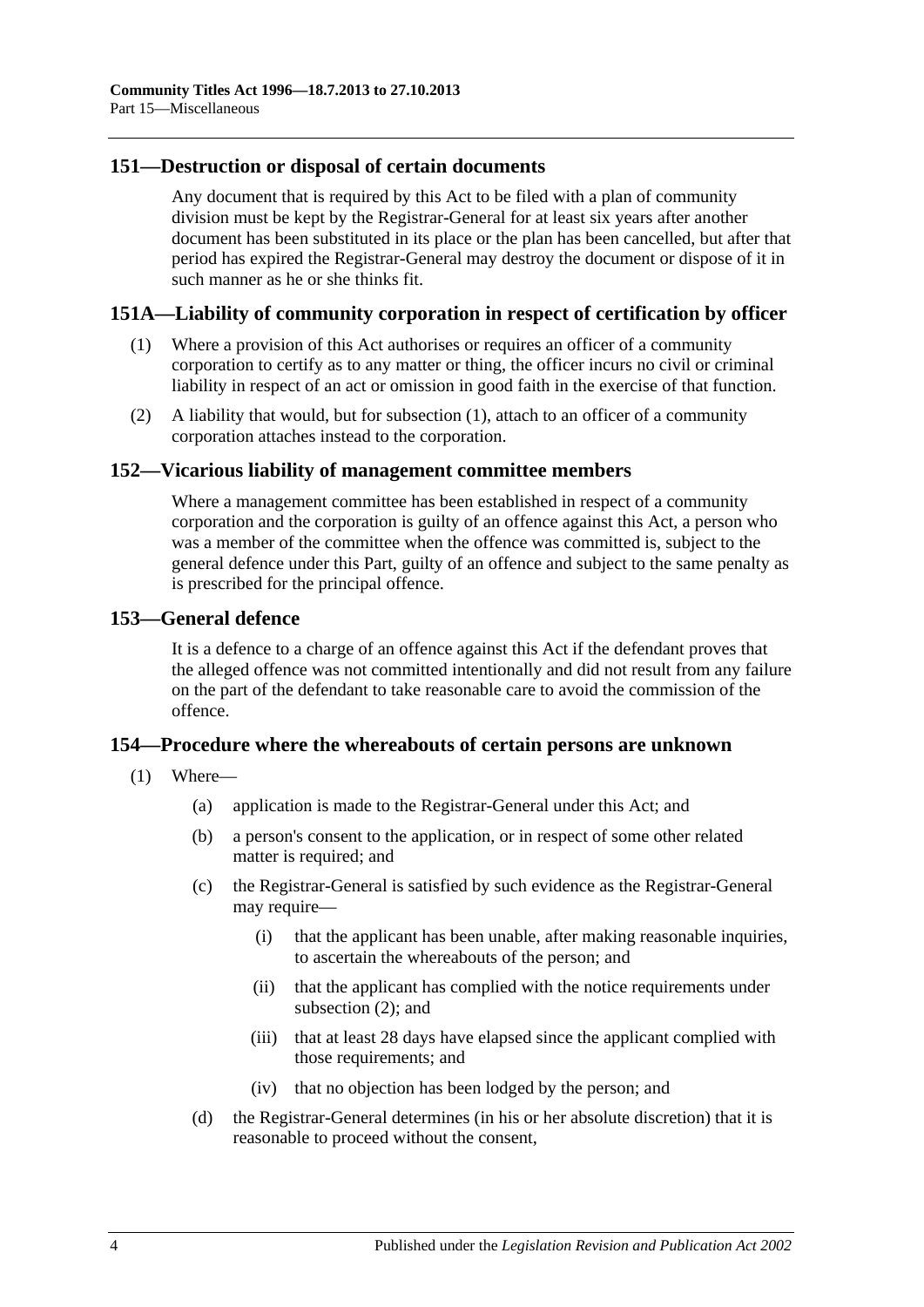the person will be taken to have given his or her consent, and, notwithstanding the *[Real Property Act](http://www.legislation.sa.gov.au/index.aspx?action=legref&type=act&legtitle=Real%20Property%20Act%201886) 1886*, the Registrar-General may, if he or she thinks fit, dispense with the requirement that a duplicate certificate of title be produced for the purpose of any dealing to which the person's consent is taken to have been given if the duplicate certificate of title would normally be produced by that person.

- (2) The notice requirements referred to in [subsection](#page-107-0)  $(1)(c)(ii)$  are that the applicant has—
	- (a) posted to the person whose consent is required, at the last address of the person known to the Registrar-General, a notice containing the information prescribed by regulation; and
	- (b) published a copy of the notice in a newspaper circulating generally throughout the State; and
	- (c) in a case involving an encroachment, left a copy of the notice in a conspicuous place on or near the land over which the encroachment has occurred.

### **155—Service**

- (1) A notice to be served on a person under this Act may be served as follows—
	- (a) by giving it to the person or an agent of the person; or
	- (b) by leaving it for the person with someone apparently over the age of 16 years at his or her place of residence or at any place at which he or she carries on business; or
	- (c) by posting it to the person at his or her last known address; or
	- (d) where the person is the owner or occupier of a lot—by fixing the notice in the manner prescribed by regulation in a prominent position on the lot.
- (2) Where a notice is to be served on the owner of a lot and the owner has died, the notice may be served on the executor or administrator of the owner's estate or, where an executor or administrator has not been appointed, by fixing the notice in the manner prescribed by regulation in a prominent position on the lot.
- (3) If there are two or more owners or occupiers of a lot, a notice will be taken to have been served on all of them if it is served on any one of them.
- (4) A community corporation must keep—
	- (a) a letter box, with the name of the corporation clearly shown on it, for postal delivery to the corporation at the community parcel; or
	- (b) where there is no postal delivery to the community parcel—a post office box.
- (5) A document may be served on the community corporation—
	- (a) by placing it in the corporation's letter box; or
	- (b) by post addressed to the corporation or to the presiding officer, treasurer or secretary at the postal address of the corporation.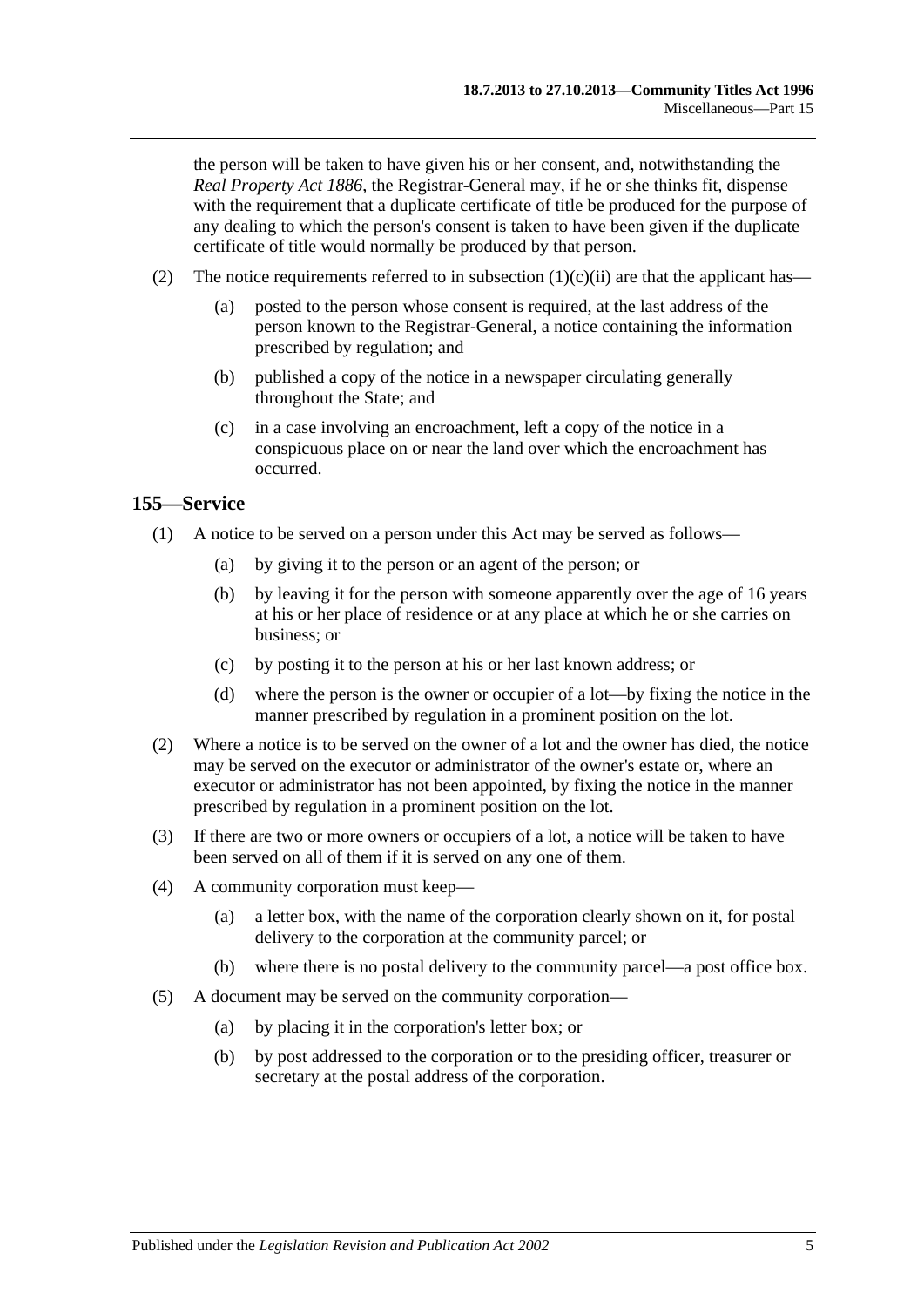## **155A—Indemnity fund under** *Land Agents Act 1994*

Money standing to the credit of the indemnity fund maintained under section 29 of the *[Land Agents Act](http://www.legislation.sa.gov.au/index.aspx?action=legref&type=act&legtitle=Land%20Agents%20Act%201994) 1994* may be applied by the Commissioner for Consumer Affairs for any of the following purposes:

- (a) the costs of investigating compliance with this Act;
- (b) the costs of prosecutions for offences against this Act;
- (c) the payment of amounts, approved by the Minister and the Minister responsible for the administration of the *[Land Agents Act](http://www.legislation.sa.gov.au/index.aspx?action=legref&type=act&legtitle=Land%20Agents%20Act%201994) 1994*, towards the cost of prescribed advisory services or educational programs relating to this Act conducted for the benefit of members of the public.

#### <span id="page-109-0"></span>**156—Regulations**

- (1) The Governor may make such regulations as are contemplated by this Act or as are necessary or expedient for the purposes of this Act.
- (2) Without limiting [subsection](#page-109-0) (1) the regulations may—
	- (a) prescribe fees payable to the Registrar-General in relation to an application under this Act or in relation to anything to be done by the Registrar-General under this Act;
	- (b) require a particular provision or a provision of a particular class to be included in, or excluded from, the by-laws of community schemes generally or of a specified class of community scheme;
	- (c) be of general or restricted application;
	- (d) may confer discretionary powers;
	- (e) may impose a fine (not exceeding \$500) for breach of, or non-compliance with, the regulations.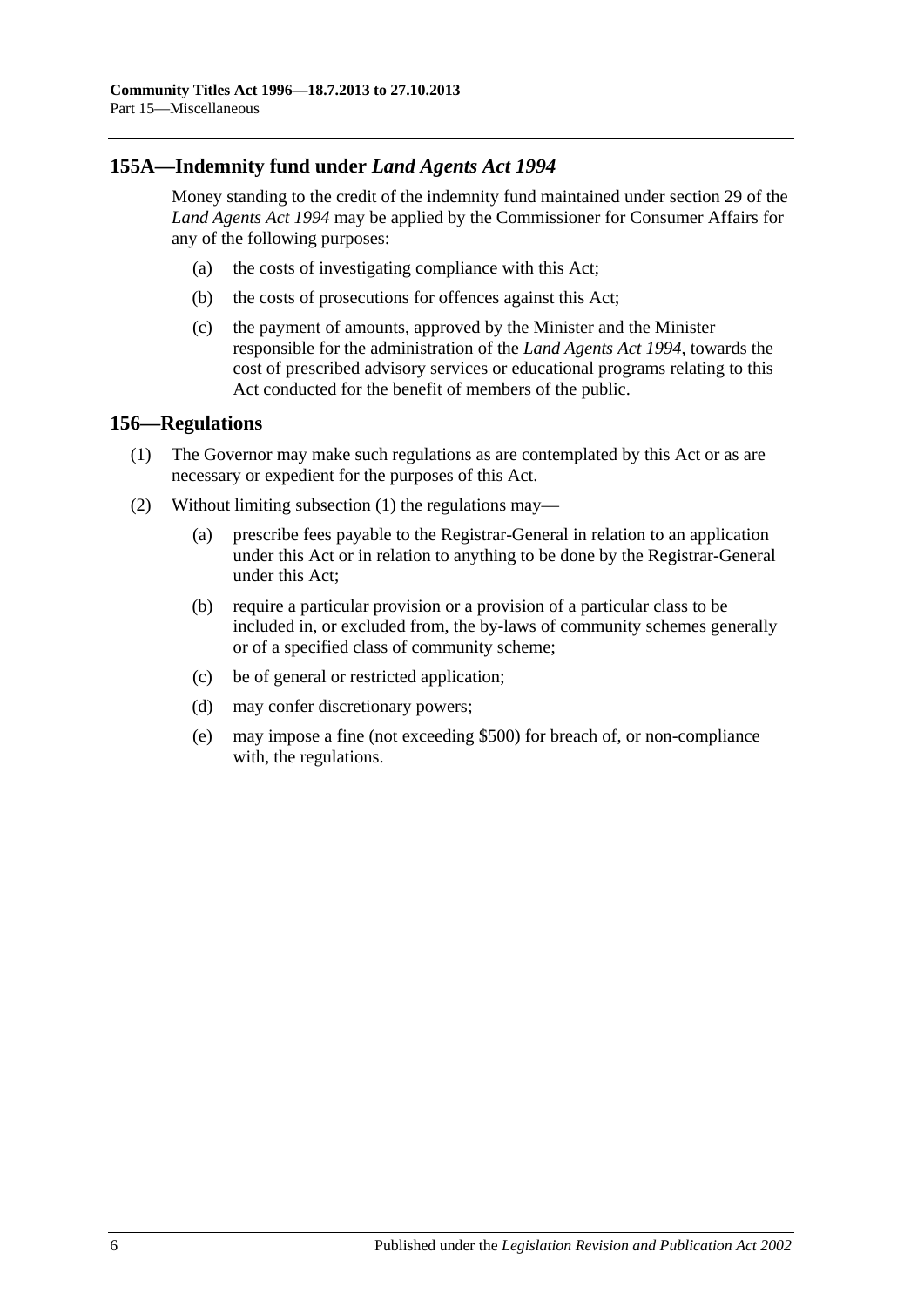# **Schedule—Transitional provisions**

### **1—Interpretation**

In this Schedule—

*ordinary resolution* of a strata corporation means a resolution passed at a properly convened meeting of the corporation by a simple majority of the votes of members present and voting on the resolution.

### **2—Election as to application of this Act**

- (1) A strata corporation under the *[Strata Titles Act](http://www.legislation.sa.gov.au/index.aspx?action=legref&type=act&legtitle=Strata%20Titles%20Act%201988) 1988* may, by ordinary resolution, decide that this Act and not the *[Strata Titles Act](http://www.legislation.sa.gov.au/index.aspx?action=legref&type=act&legtitle=Strata%20Titles%20Act%201988) 1988* will apply to, and in relation to, the corporation and the strata scheme.
- (2) The corporation must lodge with the Registrar-General a copy of the resolution (certified in accordance with the regulations to be a true copy) and the Registrar-General must file the resolution with the strata plan.
- (3) The following provisions apply from the time at which the resolution is filed with the strata plan—
	- (a) subject to [subclause](#page-111-0) (5), this Act and not the *[Strata Titles Act](http://www.legislation.sa.gov.au/index.aspx?action=legref&type=act&legtitle=Strata%20Titles%20Act%201988) 1988* applies to, and in relation to, the corporation and the strata scheme; and
	- (b) the strata plan will be taken to be a primary strata plan of community division deposited under this Act and the units created by the plan (including the unit subsidiaries (if any)) will be taken to be primary strata lots having the same boundaries as the units; and
	- (c) the common property vests in the owners of the lots but duty is not payable under the *[Stamp Duties Act](http://www.legislation.sa.gov.au/index.aspx?action=legref&type=act&legtitle=Stamp%20Duties%20Act%201923) 1923* in respect of that vesting; and
	- (d) the strata corporation continues in existence as a primary community corporation under this Act; and
	- (e) the articles of the strata corporation continue as the by-laws of the community scheme; and
	- (f) the number of votes that may be cast in respect of each community lot will be determined in accordance with [section](#page-74-0) 87 except where, immediately before the application of this Act, the number of votes in respect of each unit was equivalent to the unit entitlement of the unit and, in that case, the voting entitlement will remain unchanged until one or more of the lots is used solely or predominantly for residential purposes or the by-laws are amended to change the voting entitlement; and
	- (g) the presiding officer, treasurer and secretary and the members of the management committee (if any) of the strata corporation will continue to hold office after the application of this Act as though this Act were in force when they were appointed and they had been appointed under it; and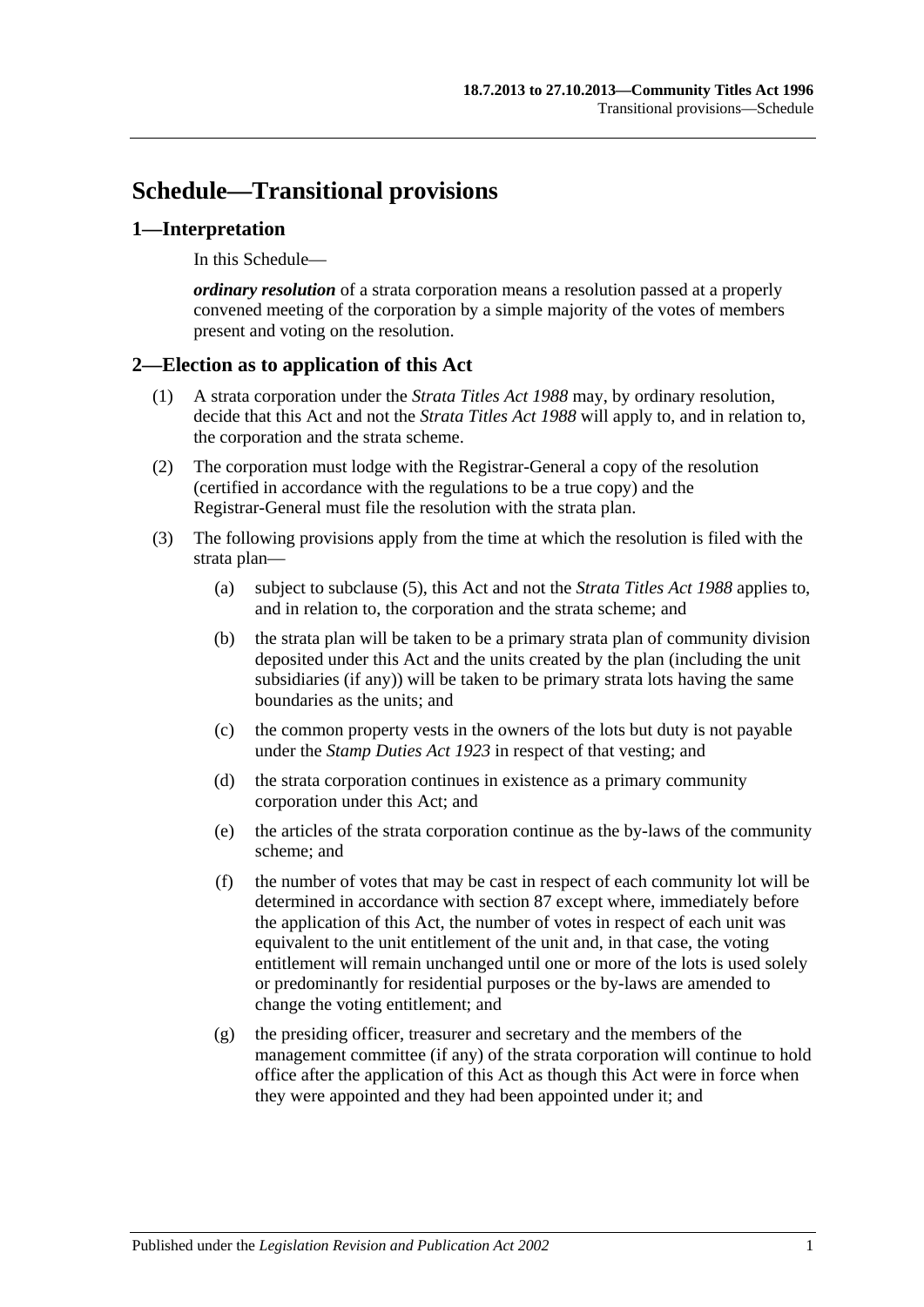- (h) if an administrator of the strata corporation has been appointed, the administrator will continue to hold office after the application of this Act as though this Act were in force when he or she was appointed and he or she had been appointed under it; and
- (i) money held by the strata corporation immediately before the application of this Act must be paid into the corporation's administrative or sinking fund under this Act according to the purpose for which the money will be used.
- (4) The Registrar-General must either—
	- (a) cancel the certificates of title for the strata lots and common property and issue new certificates of title in their place and must state on the new certificates that the strata scheme is subject to this Act; or
	- (b) make endorsements on the original certificates for the strata lots and common property to the effect that this Act and not the *[Strata Titles Act](http://www.legislation.sa.gov.au/index.aspx?action=legref&type=act&legtitle=Strata%20Titles%20Act%201988) 1988* applies to, and in relation to, the strata scheme.
- <span id="page-111-0"></span>(5) Proceedings commenced under the *[Strata Titles Act](http://www.legislation.sa.gov.au/index.aspx?action=legref&type=act&legtitle=Strata%20Titles%20Act%201988) 1988* in relation to, a strata corporation or strata scheme before the application of this Act to, or in relation to the corporation or scheme, may be continued and completed under that Act.

## **3—Prescribed building unit schemes**

- (1) Where—
	- (a) land was, before 22 February, 1968, laid out in a building unit scheme consisting of two or more units designed for separate occupation; and
	- (b) as at that date, buildings to which the scheme relates had been erected,

the scheme is one to which this clause applies.

- <span id="page-111-1"></span>(2) An application may be made under this Act for the deposit of a plan of community division in relation to land subject to a scheme to which this clause applies.
- (2a) When deposited the plan will be a primary strata plan of community division even if there is no lot situated above another lot in the building (see [section](#page-21-0) 19).
- (3) An application cannot be made under [subclause](#page-111-1) (2) without the consent of—
	- (a) the person on whom rights to occupation of the units have been conferred under the scheme; and
	- (b) any other person who holds a registered encumbrance (not being an easement) over the land; and
	- (c) any company formed to administer the scheme.
- (4) Where a community plan is deposited in pursuance of an application under this clause—
	- (a) the scheme is terminated;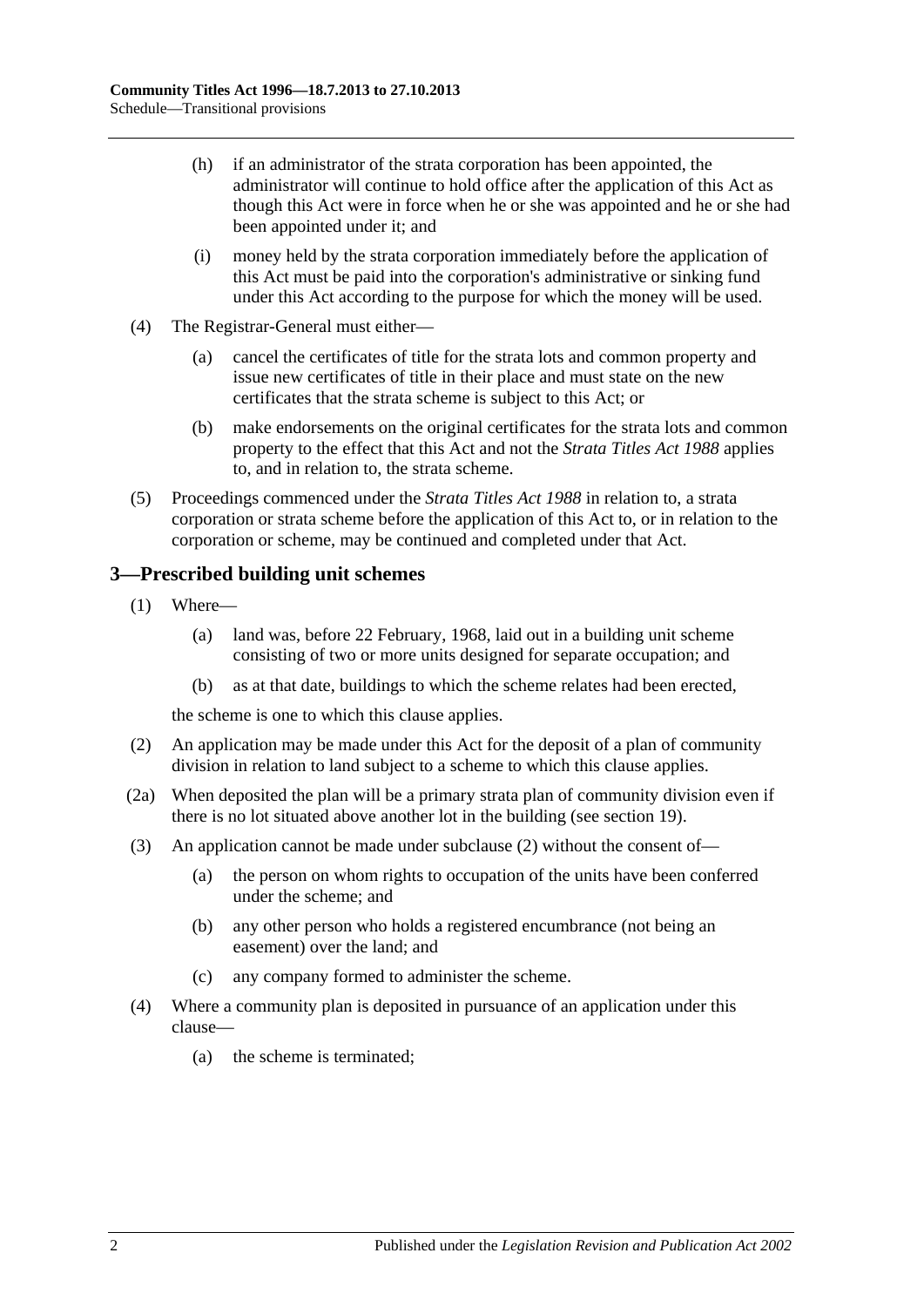- (b) all registered encumbrances (except easements and statutory encumbrances) that had been entered on the original certificate for the land are extinguished and any related instrument is discharged (although the Registrar-General will, on due application being made, register any instrument in substitution for any instrument that is cancelled by the operation of this paragraph and may note a caveat on the title without the permission of the Court);
- (c) the certificate for the community lots will be issued in the names of the persons who were entitled to occupation of the units under the scheme;
- (d) the assets and liabilities of any company formed to administer the scheme are transferred to the community corporation.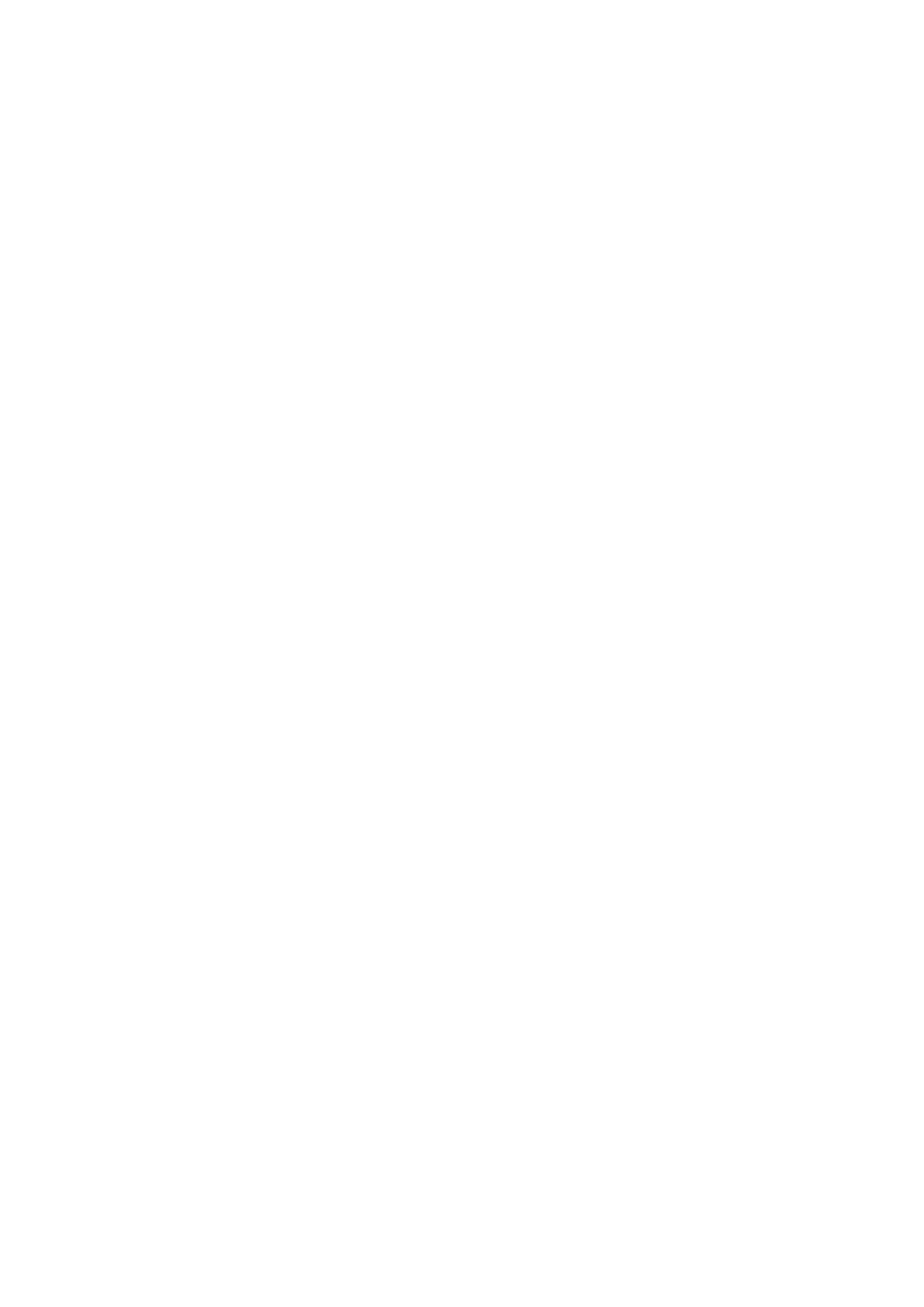# **Legislative history**

## **Notes**

• This version is comprised of the following:

| Part 1   | 1.6.2009  |
|----------|-----------|
| Part 2   | 1.6.2009  |
| Part 3   | 1.6.2009  |
| Part 4   | 1.6.2009  |
| Part 5   | 1.6.2009  |
| Part 6   | 1.6.2009  |
| Part 7   | 1.6.2009  |
| Part 8   | 1.6.2009  |
| Part 9   | 1.6.2009  |
| Part 10  | 1.6.2009  |
| Part 11  | 1.6.2009  |
| Part 12  | 1.6.2009  |
| Part 13  | 1.6.2009  |
| Part 14  | 1.6.2009  |
| Part 15  | 18.7.2013 |
| Schedule | 1.6.2009  |
|          |           |

- Amendments of this version that are uncommenced are not incorporated into the text.
- Please note—References in the legislation to other legislation or instruments or to titles of bodies or offices are not automatically updated as part of the program for the revision and publication of legislation and therefore may be obsolete.
- Earlier versions of this Act (historical versions) are listed at the end of the legislative history.
- For further information relating to the Act and subordinate legislation made under the Act see the Index of South Australian Statutes or www.legislation.sa.gov.au.

# **Principal Act and amendments**

| Year | No. | Title                                                        | Assent    | Commencement                                                                                                                                                                                                                                                           |
|------|-----|--------------------------------------------------------------|-----------|------------------------------------------------------------------------------------------------------------------------------------------------------------------------------------------------------------------------------------------------------------------------|
| 1996 | 37  | Community Titles Act 1996                                    | 9.5.1996  | 4.11.1996 (Gazette 31.10.1996 p1460)                                                                                                                                                                                                                                   |
| 1999 | 33  | <b>Financial Sector Reform (South</b><br>Australia) Act 1999 | 17.6.1999 | Sch (item $11$ )—1.7.1999 being the date<br>specified under section $3(16)$ of the<br><b>Financial Sector Reform (Amendments</b><br>and Transitional Provisions) Act (No. 1)<br>1999 of the Commonwealth as the<br>transfer date for the purposes of that Act:<br>s(2) |
| 2001 | -8  | Community Titles (Miscellaneous)<br>Amendment Act 2001       | 12.4.2001 | 7.4.2003 (Gazette 20.2.2003 p696)                                                                                                                                                                                                                                      |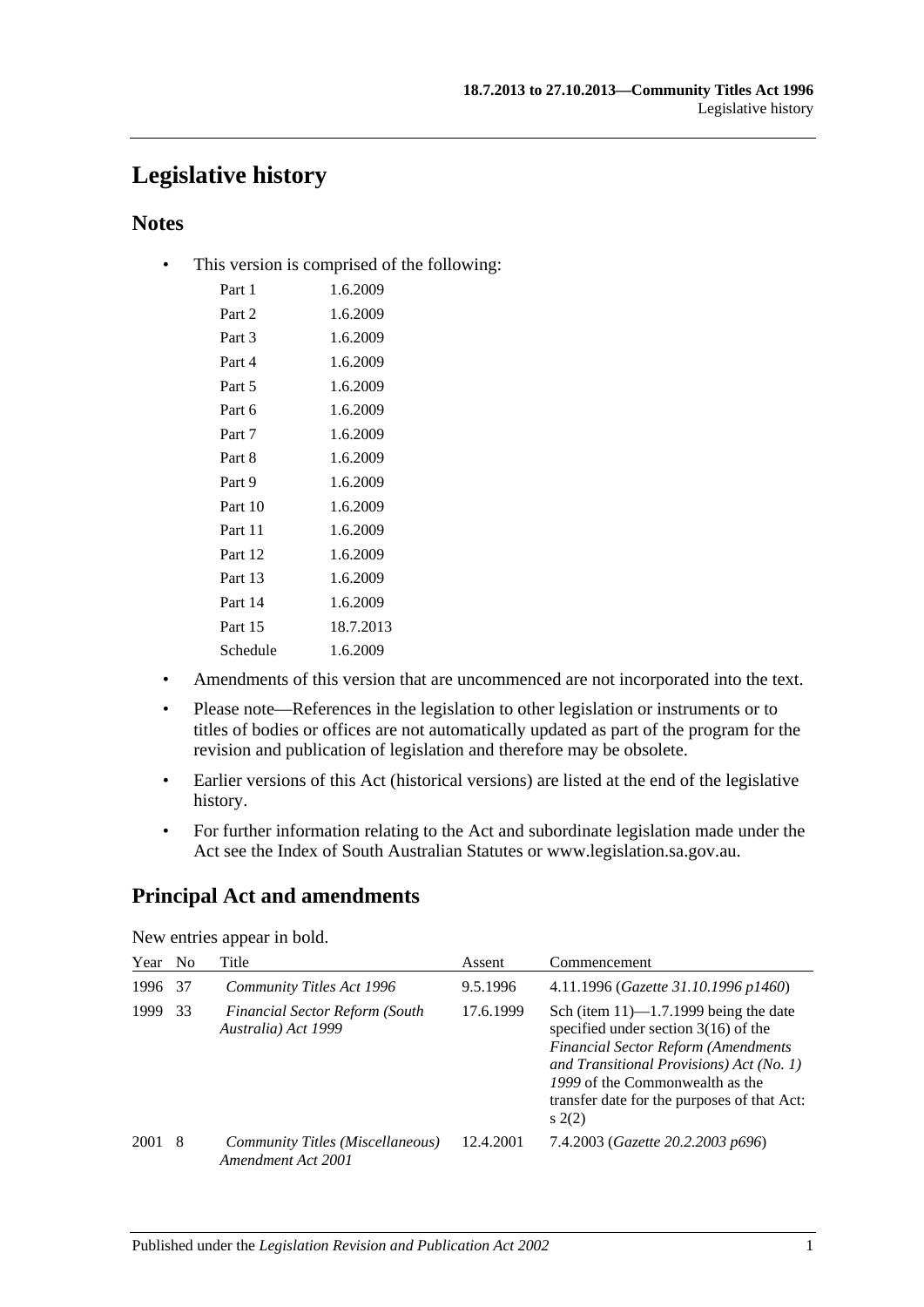| 2001    | 23  | Statutes Amendment (Corporations) 14.6.2001<br>Act 2001                 |            | Pt 9 (ss $28 - 30$ ) -15.7.2001 being the<br>day on which the Corporations Act 2001<br>of the Commonwealth came into<br>operation: <i>Commonwealth of Australia</i><br>Gazette No. S 285, 13 July 2001 (Gazette<br>21.6.2001 p2270) |
|---------|-----|-------------------------------------------------------------------------|------------|-------------------------------------------------------------------------------------------------------------------------------------------------------------------------------------------------------------------------------------|
| 2006    | -17 | Statutes Amendment (New Rules of<br>Civil Procedure) Act 2006           | 6.7.2006   | Pt 18 (ss 63 & 64)—4.9.2006 ( <i>Gazette</i><br>17.8.2006 p2831)                                                                                                                                                                    |
| 2006 43 |     | <b>Statutes Amendment (Domestic</b><br>Partners) Act 2006               | 14.12.2006 | Pt 16 (s $52$ )-1.6.2007 ( <i>Gazette</i><br>26.4.2007 p1352)                                                                                                                                                                       |
| 2008    | -12 | Statutes Amendment (Real Property) 8.5.2008<br>Act 2008                 |            | Pt 3 (ss $5 - 32$ ) $-1.6.2009$ ( <i>Gazette</i><br>28.5.2009 p1843)                                                                                                                                                                |
| 2012 8  |     | <b>Statutes Amendment (Community)</b><br>and Strata Titles) Act 2012    | 12.4.2012  | Pt 2 (new s 155A (as inserted by<br>s 44) $-18.7.2013$ ; ss 4 $-43$ , new s 155B<br>(as inserted by s 44), 45 $\&$<br>Sch 1-28.10.2013 (Gazette 18.7.2013<br><i>p</i> 3075)                                                         |
| 2013    | -11 | <b>Statutes Amendment</b><br>(Attorney-General's Portfolio)<br>Act 2013 | 18.4.2013  | Pt 2 $(s 4)$ —28.10.2013 immediately after<br>8/2012 s 8 (Gazette 6.6.2013 p2498)                                                                                                                                                   |

# **Provisions amended**

New entries appear in bold.

Entries that relate to provisions that have been deleted appear in italics.

| Provision                          | How varied                                                            | Commencement                |
|------------------------------------|-----------------------------------------------------------------------|-----------------------------|
| Pt <sub>1</sub>                    |                                                                       |                             |
| s <sub>2</sub>                     | omitted under Legislation Revision and<br><b>Publication Act 2002</b> | 4.9.2006                    |
| s <sub>3</sub>                     |                                                                       |                             |
| $s \; 3(1)$                        |                                                                       |                             |
| body corporate<br>manager          | inserted by $8/2012$ s $4(1)$                                         | 28.10.2013—not incorporated |
| building                           | substituted by $8/2012$ s $4(1)$                                      | 28.10.2013—not incorporated |
| business day                       | inserted by $8/2012$ s $4(1)$                                         | 28.10.2013-not incorporated |
| by-laws                            | substituted by $8/2012$ s $4(1)$                                      | 28.10.2013-not incorporated |
| domestic partner                   | inserted by $43/2006$ s $52(1)$                                       | 1.6.2007                    |
| <b>ERD Court</b>                   | inserted by $8/2012$ s $4(2)$                                         | 28.10.2013-not incorporated |
| first statutory<br>general meeting | inserted by $8/2012$ s $4(3)$                                         | 28.10.2013-not incorporated |
| holder                             | inserted by $12/2008$ s $5(1)$                                        | 1.6.2009                    |
| relative                           | amended by $43/2006$ s $52(2)$                                        | 1.6.2007                    |
| officer                            | inserted by $12/2008$ s $5(2)$                                        | 1.6.2009                    |
| schedule of lot<br>entitlements    | amended by $12/2008$ s $5(3)$                                         | 1.6.2009                    |
| special resolution                 | amended by $8/2012$ s $4(4)$                                          | 28.10.2013-not incorporated |
| spouse                             | inserted by $43/2006$ s $52(3)$                                       | 1.6.2007                    |
|                                    |                                                                       |                             |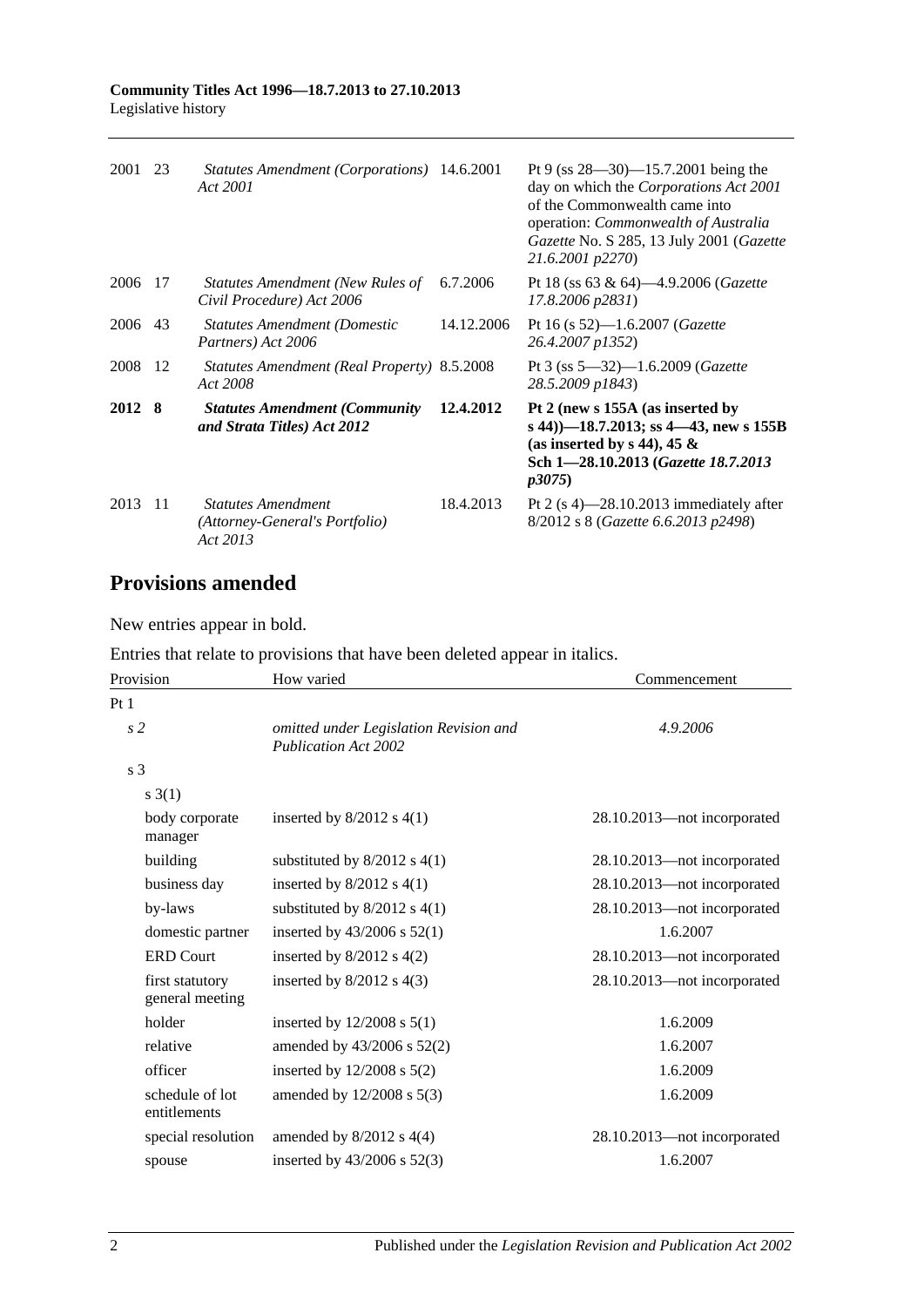| statutory<br>encumbrance  | amended by $12/2008$ s $5(4)$ —(6)  | 1.6.2009                    |
|---------------------------|-------------------------------------|-----------------------------|
| unanimous<br>resolution   | amended by $8/2012$ s $4(5)$        | 28.10.2013-not incorporated |
| $s \frac{3(13)}{2}$       | inserted by 8/2001 s 3              | 7.4.2003                    |
| s <sub>4</sub>            |                                     |                             |
| s(4(1))                   | amended by 8/2012 s 5               | 28.10.2013-not incorporated |
| Pt 2                      |                                     |                             |
| s 13                      |                                     |                             |
| s 13(1)                   | amended by $12/2008$ s $6(1)$       | 1.6.2009                    |
| s 13(2)                   | amended by 12/2008 s 6(2)           | 1.6.2009                    |
| s 13(3)                   | amended by 12/2008 s 6(3)           | 1.6.2009                    |
| Pt <sub>3</sub>           |                                     |                             |
| s <sub>14</sub>           |                                     |                             |
| s14(4)                    | (e) deleted by $12/2008$ s $7(1)$   | 1.6.2009                    |
|                           | amended by 12/2008 s 7(2), (3)      | 1.6.2009                    |
| s14(5)                    | amended by 12/2008 s 7(4)           | 1.6.2009                    |
| s 14(5a)                  | inserted by $12/2008$ s $7(5)$      | 1.6.2009                    |
| $s$ 15 $A$                | inserted by 12/2008 s 8             | 1.6.2009                    |
| s 16                      |                                     |                             |
| s 16(3)                   | inserted by $12/2008$ s 9           | 1.6.2009                    |
| s 23                      |                                     |                             |
| $s\,23(1)$                | amended by 8/2001 s 4               | 7.4.2003                    |
| $s\,23(6)$                | substituted by $12/2008$ s $10(1)$  | 1.6.2009                    |
| $s\,23(7)$                | amended by 12/2008 s 10(2)          | 1.6.2009                    |
| Pt 4                      |                                     |                             |
| s 30                      |                                     |                             |
| $s \ 30(1)$               | amended by 12/2008 s 11             | 1.6.2009                    |
| s 31                      |                                     |                             |
| $s \ 31(3)$               | amended by 12/2008 s 12             | 1.6.2009                    |
| Pt 5                      |                                     |                             |
| s 34                      |                                     |                             |
| $s \, 34(2)$              | amended by 12/2008 s 13             | 1.6.2009                    |
| $s \; 34(3)$              | amended by $8/2012$ s $6(1)$ , (2)  | 28.10.2013-not incorporated |
| $s \frac{34(6)}{2}$       | substituted by $8/2012$ s $6(3)$    | 28.10.2013-not incorporated |
| $s \frac{34(7) - (9)}{ }$ | inserted by $8/2012$ s $6(3)$       | 28.10.2013-not incorporated |
| s 35                      |                                     |                             |
| $s \, 35(1)$              | amended by 8/2012 s 7               | 28.10.2013-not incorporated |
| s 36                      |                                     |                             |
| $s \, 36(5)$              | amended by 8/2001 s 5               | 7.4.2003                    |
| s 37                      |                                     |                             |
| $s \frac{37(1)}{2}$       | amended by $11/2013$ s $4(1)$ , (2) | 28.10.2013-not incorporated |
| $s \frac{37(2)}{2}$       | substituted by 8/2012 s 8           | 28.10.2013-not incorporated |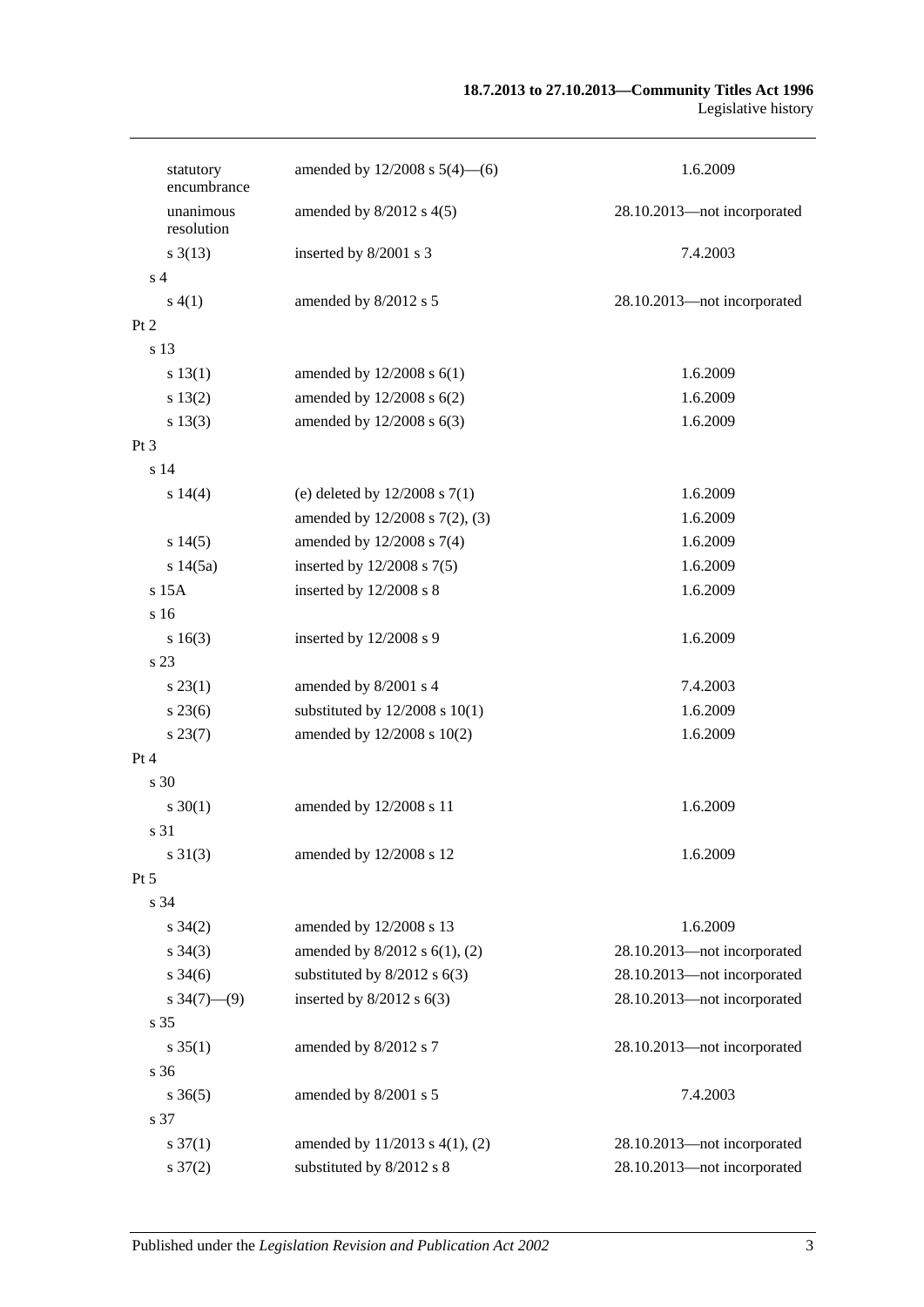#### **Community Titles Act 1996—18.7.2013 to 27.10.2013** Legislative history

| $s \frac{37(3)}{2}$    | inserted by $11/2013$ s $4(3)$       | 28.10.2013-not incorporated |
|------------------------|--------------------------------------|-----------------------------|
| s 38                   |                                      |                             |
| $s \ 38(2)$            | substituted by 8/2012 s 9            | 28.10.2013-not incorporated |
| $s \ 38(3)$            | inserted by 8/2012 s 9               | 28.10.2013-not incorporated |
| s 39                   |                                      |                             |
| $s \frac{39(5a)}{2}$   | inserted by 12/2008 s 14             | 1.6.2009                    |
| Pt 6                   |                                      |                             |
| s 47                   |                                      |                             |
| $s\,47(2)$             | amended by 12/2008 s 15              | 1.6.2009                    |
| $s\,47(6)$             | inserted by 8/2012 s 10              | 28.10.2013-not incorporated |
| s 49                   |                                      |                             |
| $s\,49(2)$             | amended by $8/2012$ s $11(1)$        | 28.10.2013-not incorporated |
| s $49(2a)$ and $(2b)$  | inserted by 8/2012 s 11(2)           | 28.10.2013-not incorporated |
| s 50                   |                                      |                             |
| s 50(7)                | substituted by 12/2008 s 16          | 1.6.2009                    |
| Pt 7                   |                                      |                             |
| s 52                   |                                      |                             |
| s 52(1)                | substituted by $12/2008$ s $17(1)$   | 1.6.2009                    |
| s 52(1a)               | inserted by $12/2008$ s $17(1)$      | 1.6.2009                    |
| s 52(2)                | amended by 12/2008 s 17(2)-(4)       | 1.6.2009                    |
| $s\ 52(3a)$            | inserted by 12/2008 s 17(5)          | 1.6.2009                    |
| s 52(4)                | (e) deleted by $12/2008$ s $17(6)$   | 1.6.2009                    |
|                        | amended by 12/2008 s 17(7)           | 1.6.2009                    |
| $s\ 52(5a)$            | inserted by 12/2008 s 17(8)          | 1.6.2009                    |
| s 53                   |                                      |                             |
| s 53(1)                | amended by 12/2008 s 18              | 1.6.2009                    |
| s 53A                  | inserted by 12/2008 s 19             | 1.6.2009                    |
| s 55                   |                                      |                             |
| s 55(1)                | amended by 12/2008 s 20              | 1.6.2009                    |
| s 58                   |                                      |                             |
| s 58(3)                | (d) deleted by $12/2008$ s $21(1)$   | 1.6.2009                    |
|                        | amended by 12/2008 s 21(2)           | 1.6.2009                    |
| s 58(4)                | amended by 12/2008 s 21(3)           | 1.6.2009                    |
| s $58(4a)$ and $(4b)$  | inserted by 12/2008 s 21(4)          | 1.6.2009                    |
| s 58(7)                | inserted by 8/2001 s 6               | 7.4.2003                    |
| s 59                   |                                      |                             |
| s 59(1)                | amended by $8/2012$ s $12(1)$        | 28.10.2013-not incorporated |
| $s\ 59(3a)$ and $(3b)$ | inserted by $8/2012$ s $12(2)$       | 28.10.2013-not incorporated |
| s 59(4)                | amended by 8/2012 s 12(3)            | 28.10.2013-not incorporated |
| s 60                   |                                      |                             |
| $s \ 60(3)$            | amended by $12/2008$ s $22(1)$ , (2) | 1.6.2009                    |
| s 64                   |                                      |                             |
| s 64(1)                | amended by 8/2012 s 13               | 28.10.2013-not incorporated |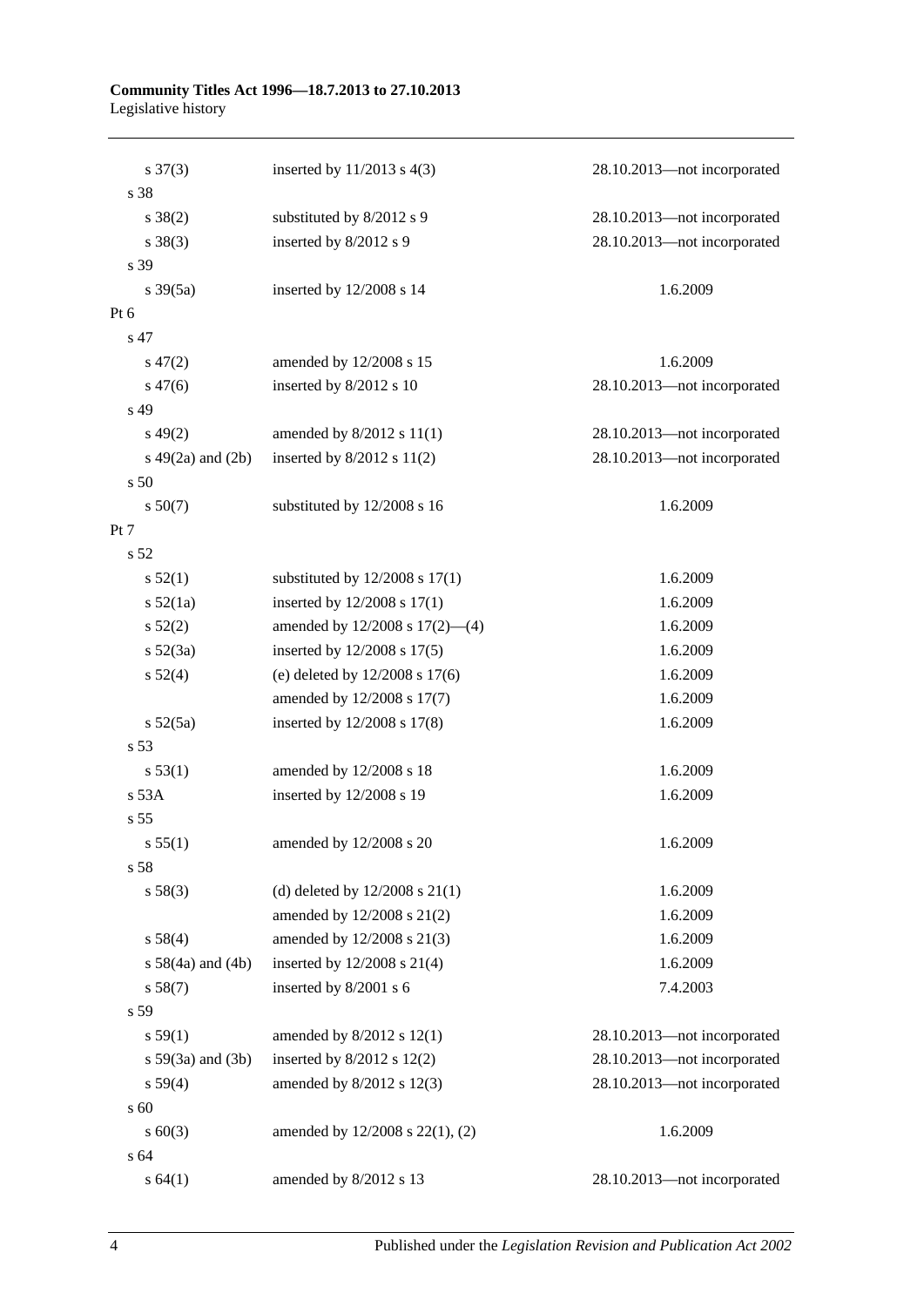#### **18.7.2013 to 27.10.2013—Community Titles Act 1996** Legislative history

| s <sub>65</sub>       | amended by 12/2008 s 23           | 1.6.2009                    |
|-----------------------|-----------------------------------|-----------------------------|
| s <sub>67</sub>       |                                   |                             |
| s 67(1)               | amended by $8/2012$ s $14(1)$     | 28.10.2013-not incorporated |
| s $67(1a)$ and $(1b)$ | inserted by $8/2012$ s $14(2)$    | 28.10.2013-not incorporated |
| s 67(2)               | amended by 12/2008 s 24           | 1.6.2009                    |
|                       | amended by 8/2012 s 14(1)         | 28.10.2013-not incorporated |
| s 69                  |                                   |                             |
| s $69(1)$ and $(2)$   | amended by 8/2012 s 15            | 28.10.2013-not incorporated |
| $s\,69(3)$            | amended by 12/2008 s 25(1)        | 1.6.2009                    |
| s 69(4)               | amended by 12/2008 s 25(2)        | 1.6.2009                    |
| Pt9                   |                                   |                             |
| Pt 9 Div 1            |                                   |                             |
| s 75                  |                                   |                             |
| s 75(5)               | amended by $8/2012$ s $16(1)$     | 28.10.2013-not incorporated |
| $s75(6)$ —(9)         | deleted by 8/2012 s 16(2)         | 28.10.2013-not incorporated |
| s 78                  | substituted by 23/2001 s 28       | 15.7.2001                   |
| Pt 9 Div 1A           | inserted by 8/2012 s 17           | 28.10.2013-not incorporated |
| Pt 9 Div 2            |                                   |                             |
| s 79                  |                                   |                             |
| s79(1)                | amended by 8/2012 s 18(1)         | 28.10.2013-not incorporated |
| s79(2)                | amended by 8/2012 s 18(2)         | 28.10.2013-not incorporated |
| s 80                  |                                   |                             |
| s $80(1)$ —(3)        | amended by 8/2012 s 19            | 28.10.2013-not incorporated |
| s 81                  |                                   |                             |
| s 81(1)               | amended by 8/2012 s 20(1), (2)    | 28.10.2013-not incorporated |
| s 81(2)               | amended by 8/2012 s 20(1)         | 28.10.2013-not incorporated |
| $s \ 81(2a)$          | inserted by $8/2012$ s $20(3)$    | 28.10.2013-not incorporated |
| s 81(5)               | amended by 8/2012 s 20(1), (4)    | 28.10.2013-not incorporated |
| s 82                  |                                   |                             |
| s 82(2)               | amended by 8/2012 s 21            | 28.10.2013-not incorporated |
| s 83                  |                                   |                             |
| s 83(1)               | amended by 8/2012 s 22(1)         | 28.10.2013-not incorporated |
| s 83(2)               | amended by 8/2012 s 22(2)         | 28.10.2013-not incorporated |
| $s 83(3a)$ and $(3b)$ | amended by 8/2012 s 22(3)         | 28.10.2013-not incorporated |
| s 83(6a)              | inserted by $8/2012$ s $22(4)$    | 28.10.2013-not incorporated |
| s 84                  |                                   |                             |
| s 84(5)               | substituted by $8/2012$ s $23(1)$ | 28.10.2013-not incorporated |
| s 84(5a)              | inserted by 8/2012 s 23(1)        | 28.10.2013-not incorporated |
| s 84(6)               | amended by 8/2012 s 23(2)         | 28.10.2013-not incorporated |
| s 84(6a)              | inserted by $8/2012$ s $23(3)$    | 28.10.2013-not incorporated |
| s 84(9a) and (9b)     | inserted by $8/2012$ s $23(4)$    | 28.10.2013-not incorporated |
| s 84(10a)             | inserted by 8/2012 s 23(5)        | 28.10.2013-not incorporated |
| s 85                  |                                   |                             |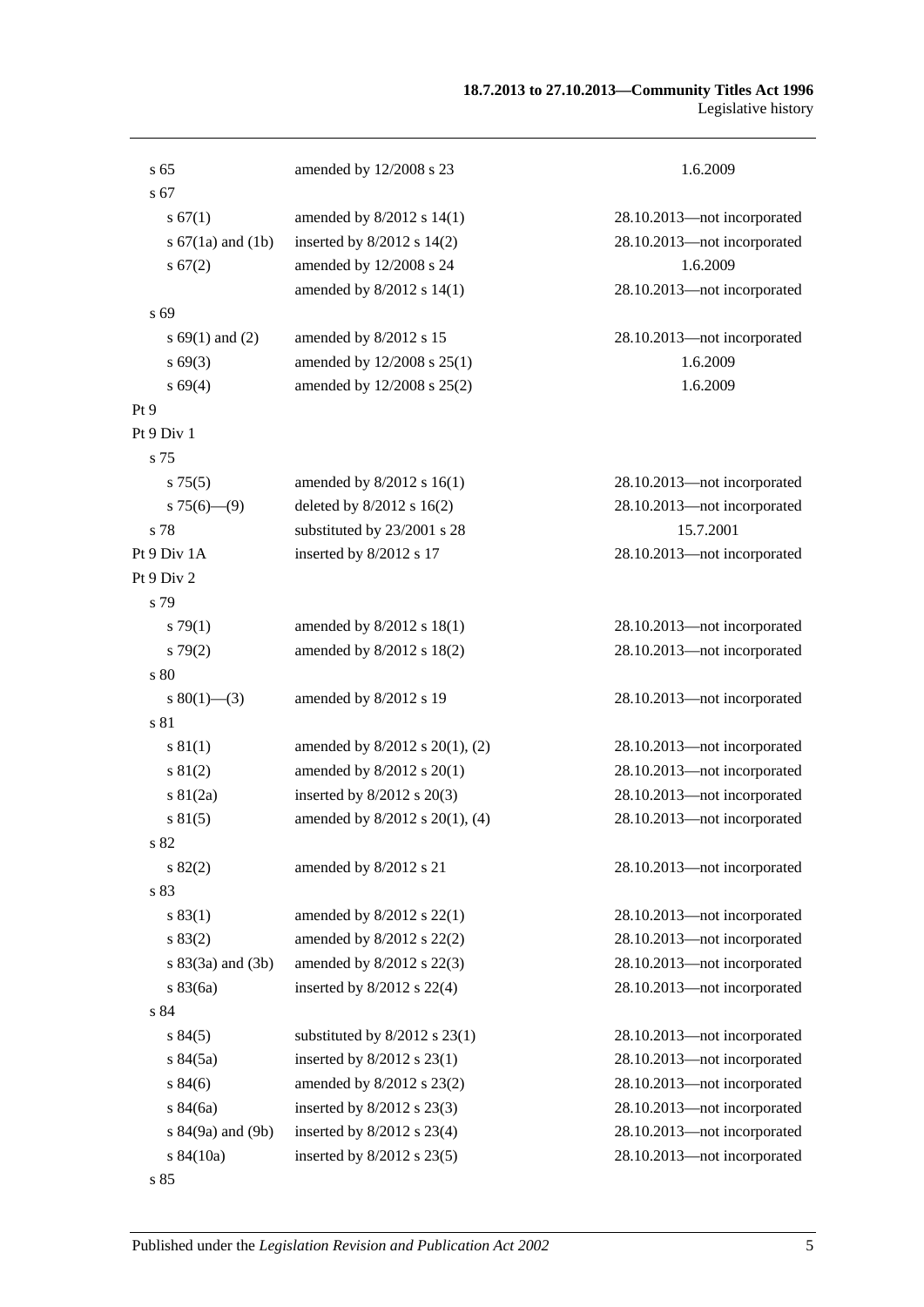#### **Community Titles Act 1996—18.7.2013 to 27.10.2013** Legislative history

| s 85(1)                | substituted by $8/2012$ s 24(1)          | 28.10.2013-not incorporated |
|------------------------|------------------------------------------|-----------------------------|
| s $85(2a)$ and $(2b)$  | inserted by $8/2012$ s $24(2)$           | 28.10.2013-not incorporated |
| s 85(3)                | amended by 8/2012 s 24(3)                | 28.10.2013-not incorporated |
| s 87                   |                                          |                             |
| s 87(3)                | substituted by 8/2012 s 25               | 28.10.2013-not incorporated |
| s 87(4)                | inserted by 8/2012 s 25                  | 28.10.2013-not incorporated |
| s 88                   |                                          |                             |
| s 88(2)                | amended by 8/2012 s 26                   | 28.10.2013-not incorporated |
| Pt 9 Div 4             |                                          |                             |
| s 100                  |                                          |                             |
| 100(1)                 | amended by 12/2008 s 26                  | 1.6.2009                    |
| Pt 10                  |                                          |                             |
| s 101                  |                                          |                             |
| s 101(3)               | amended by $8/2012$ s $27(1)$            | 28.10.2013-not incorporated |
| s $101(4a)$ and $(4b)$ | inserted by $8/2012$ s $27(2)$           | 28.10.2013-not incorporated |
| s 102                  |                                          |                             |
| 102(1)                 | amended by 8/2012 s 28(1)                | 28.10.2013-not incorporated |
| s 102(1a)              | inserted by $8/2012$ s $28(2)$           | 28.10.2013-not incorporated |
| s 104                  |                                          |                             |
| s $104(3)$ —(5)        | inserted by 8/2012 s 29                  | 28.10.2013-not incorporated |
| s 106                  |                                          |                             |
| 106(2)                 | substituted by 8/2012 s 30               | 28.10.2013-not incorporated |
| s 108                  |                                          |                             |
| s $108(1)$ —(3)        | amended by 8/2012 s 31(1), (2)           | 28.10.2013-not incorporated |
| $s\ 108(4)$            | inserted by $8/2012$ s $31(3)$           | 28.10.2013-not incorporated |
| Pt 11                  |                                          |                             |
| s 113                  |                                          |                             |
| s 113(1)               | amended by $8/2012$ s $32(1)$            | 28.10.2013-not incorporated |
| s $113(1a)$            | inserted by $8/2012$ s $32(2)$           | 28.10.2013—not incorporated |
| s 113(2)               | amended by 8/2012 s 32(3)                | 28.10.2013-not incorporated |
| s $113(3)$ and $(4)$   | inserted by $8/2012$ s 32(4)             | 28.10.2013-not incorporated |
| s 116                  |                                          |                             |
| s 116(6)               | amended by $33/1999$ Sch (item $11(a)$ ) | 1.7.1999                    |
| s 120                  | amended by 33/1999 Sch (item 11(b))      | 1.7.1999                    |
| s 121                  | amended by 23/2001 s 29                  | 15.7.2001                   |
| s 122                  |                                          |                             |
| $s\ 122(4)$            | amended by $33/1999$ Sch (item $11(c)$ ) | 1.7.1999                    |
| s 124                  | amended by $33/1999$ Sch (item $11(d)$ ) | 1.7.1999                    |
| s 126                  |                                          |                             |
| s 126(3)               | amended by 8/2012 s 33(1), (2)           | 28.10.2013-not incorporated |
| s 126(4)               | amended by 12/2008 s 27                  | 1.6.2009                    |
| s 127                  |                                          |                             |
| s 127(1)               | amended by 8/2012 s 34(1)                | 28.10.2013-not incorporated |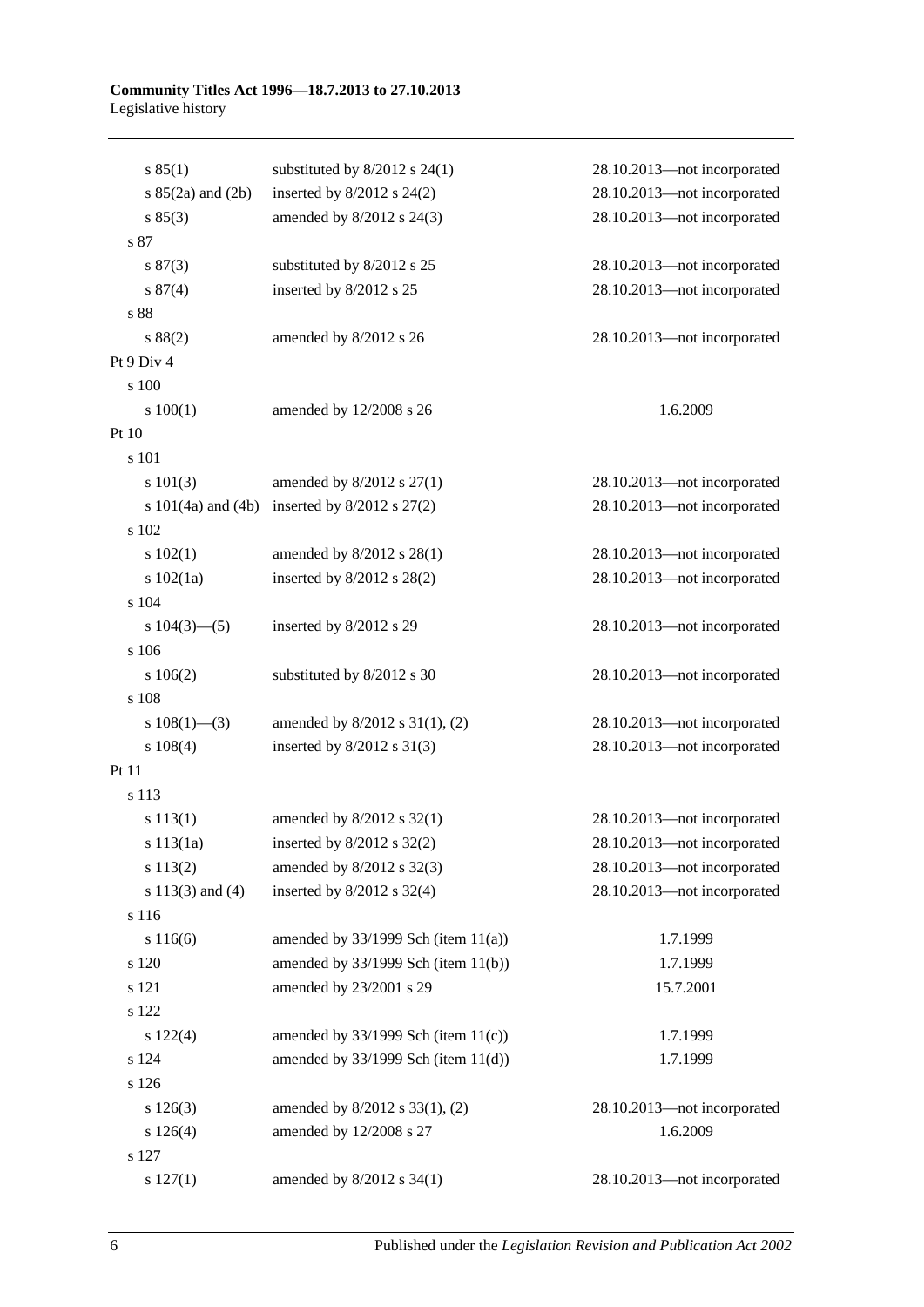| s 127(2)               | amended by 8/2012 s 34(2)                | 28.10.2013-not incorporated |
|------------------------|------------------------------------------|-----------------------------|
| s 128                  |                                          |                             |
| s 128(2)               | amended by $33/1999$ Sch (item $11(e)$ ) | 1.7.1999                    |
| s 129                  | amended by $33/1999$ Sch (item $11(f)$ ) | 1.7.1999                    |
| s 131                  | amended by $33/1999$ Sch (item $11(g)$ ) | 1.7.1999                    |
| Pt 13                  |                                          |                             |
| s 135                  |                                          |                             |
| s 135(1)               | substituted by 8/2012 s 35               | 28.10.2013-not incorporated |
| s 138                  |                                          |                             |
| $s\,138(2)$            | amended by 23/2001 s 30                  | 15.7.2001                   |
| s 138(4)               | substituted by 8/2012 s 36               | 28.10.2013-not incorporated |
| s 139                  |                                          |                             |
| s 139(1)               | amended by 8/2012 s 37(1), (2)           | 28.10.2013-not incorporated |
| s $139(1a)$ and $(1b)$ | inserted by $8/2012$ s 37(3)             | 28.10.2013-not incorporated |
| Pt 14                  |                                          |                             |
| s 141                  | amended by 8/2012 s 38                   | 28.10.2013-not incorporated |
| s 142                  |                                          |                             |
| s142(1)                | amended by 8/2012 s 39(1)                | 28.10.2013-not incorporated |
| $s\ 142(2)$            | substituted by 12/2008 s 28              | 1.6.2009                    |
| $s\ 142(3)$            | amended by 17/2006 s 63                  | 4.9.2006                    |
| $s\ 142(8)$            | amended by $8/2012$ s $39(2)$ —(5)       | 28.10.2013-not incorporated |
| s 142(9a)              | inserted by 8/2012 s 39(6)               | 28.10.2013-not incorporated |
| $s\ 142(13)$           | amended by 8/2012 s 39(7)                | 28.10.2013-not incorporated |
| Pt 15                  |                                          |                             |
| ss $142A$ and $142B$   | inserted by 8/2012 s 40                  | 28.10.2013-not incorporated |
| s 144                  | amended by 8/2001 s 7                    | 7.4.2003                    |
| s 145A                 | inserted by 12/2008 s 29                 | 1.6.2009                    |
| s 149                  |                                          |                             |
| s $149(1)$             | amended by 12/2008 s 30(1), (2)          | 1.6.2009                    |
| s $149(2)$ and $(3)$   | amended by 12/2008 s 30(3)               | 1.6.2009                    |
| s 149A                 | inserted by 12/2008 s 31                 | 1.6.2009                    |
|                        | amended by 8/2012 s 41                   | 28.10.2013-not incorporated |
| s 151A                 | inserted by 12/2008 s 32                 | 1.6.2009                    |
| s 152                  | substituted by 8/2012 s 42               | 28.10.2013-not incorporated |
| s 155                  |                                          |                             |
| s 155(1)               | amended by 8/2012 s 43                   | 28.10.2013-not incorporated |
| s 155A                 | inserted by 8/2012 s 44                  | 18.7.2013                   |
| s 155B                 | inserted by 8/2012 s 44                  | 28.10.2013-not incorporated |
| s 156                  |                                          |                             |
| s 156(2)               | amended by 8/2012 s 45                   | 28.10.2013-not incorporated |
| Sch                    |                                          |                             |
| cl 2                   |                                          |                             |
| cl $2(4)$              | substituted by $8/2001$ s $8(a)$         | 7.4.2003                    |
|                        |                                          |                             |